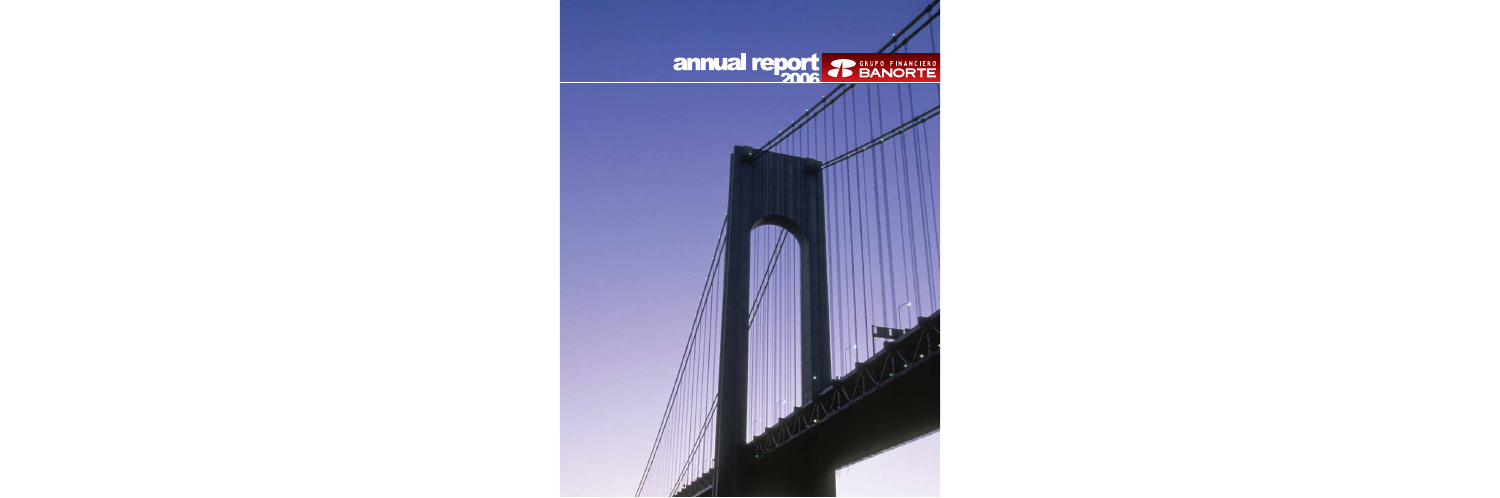



**AUDIT AND COMPANY PRACTICES COMMITTEE'S REPORT** 





INDEPENDENT AUDITORS' REPORT





BALANCE SHEETS



STATEMENTS OF CHANGES IN STOCKHOLDERS' EQUITY



STATEMENTS OF CHANGES IN FINANCIAL POSITION

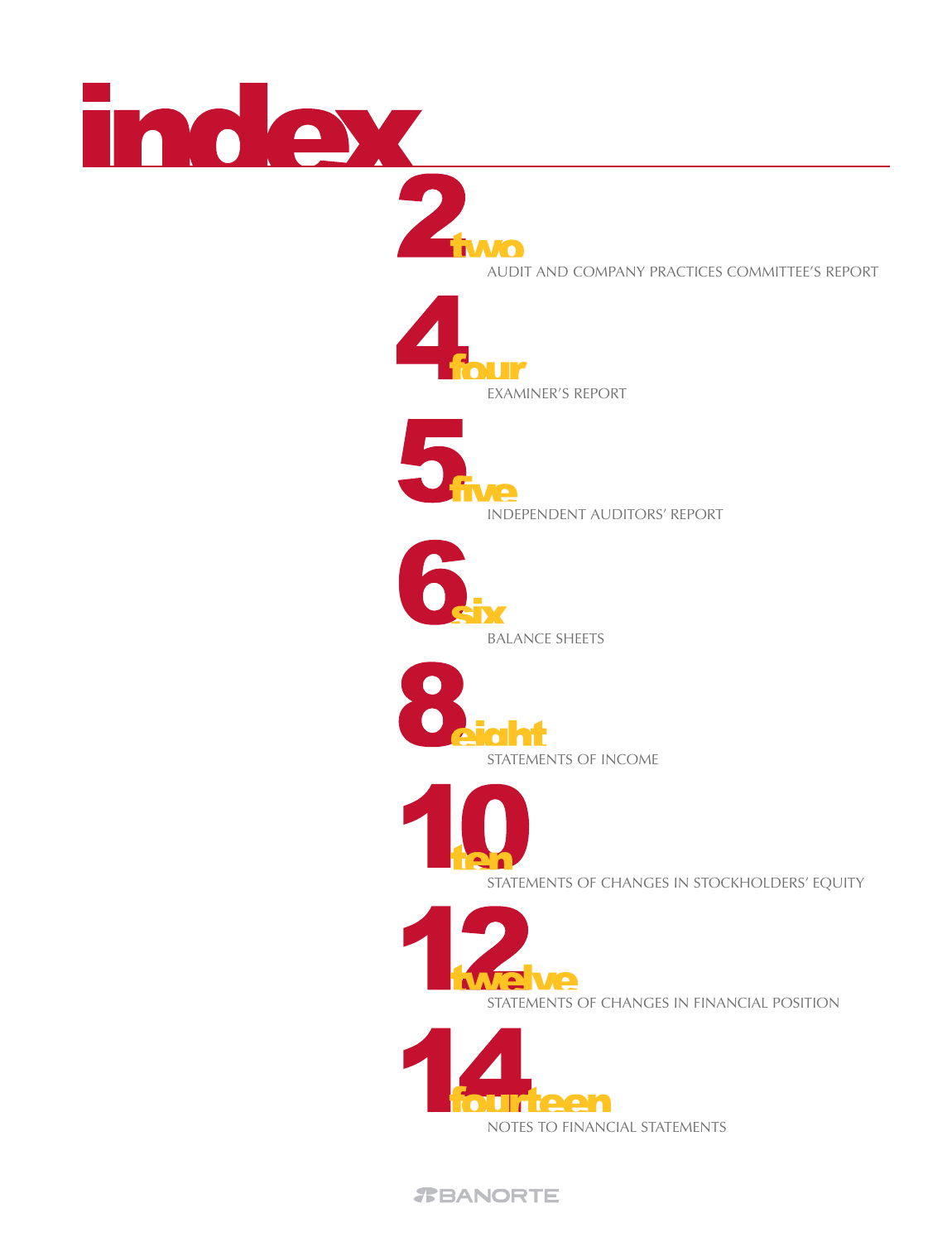

Mexico City, March 31, 2007.

# To the Board of Directors and General Shareholders' Meeting of Grupo Financiero Banorte, S. A. de C. V.

In accordance with Article 14 Bis 3 section V point a) of the Securities Market Law; and Article 33 section I point a) of the Sole Circular Letter of the Issuers of the National Banking and Securities Commission, the Audit Committee is required to submit an annual report on its activities, which mentions the most significant accounting policies adopted in drafting the Company's financial statements. As instructed by the Board of Directors of Grupo Financiero, the Audit Committee has fulfilled its purpose of providing support to the Board in strengthening the Internal Control System, reviewing the updating of the objectives and guidelines related to operating procedures in accordance with the Institution's strategies and aims, with the functions and responsibilities of its social bodies, with the process of issuing the financial information and complying with the applicable regulations, in its role as a communications channel between the internal and external auditors.

As Chairman of the Committee and, on behalf of the same, I would like to inform you of the main activities carried out over the course of the fiscal year ended December 31, 2006.

I. Five scheduled ordinary monthly meetings were convened, in January, February, April, July and October and three extraordinary meetings took place, in March, June, July, September (2 meetings) and November and the resolutions reached and activities carried out therein were entered into minutes, which are in the possession of Management.

- 2
- II. The following were submitted to the Board of Directors:
- The Audit Committee's Report on the status of the Internal Control System, in April. 1.
- A report on the implications of the new Securities Market Law, in October. 2.
- III. The following were submitted to the Board of Directors for its approval:
- The Code of Conduct, the Organizational Structure (to the 2nd level) and the General Policies for Human and Material 1. Resources; and the updated Audit Committee Regulation, all of which the Board approved in its meeting of January 26.
- The confirmation of the firm Galaz, Yamazaki, Ruiz Urquiza, S. C., a member of Deloitte Touche Tohmatusu, as the Company's 2. external auditors for fiscal 2006. The evaluation of the scope of work and conditions of engagement was carried out by the Committee in June and July and the signature on the report was approved by the Board during its July 27 meeting.
- The updating of the Code of Conduct, the General Guidelines for Internal Control and the General Policies for Human and 3. Material Resources were all approved by the Board in its October 26 meeting.
- IV. In support thereof, the Board of Directors effected the following:
- Approved the changes to the internal control aspects in the operating manual, as a result of updating regulations to comply 1. with the law, regulations and new internal control guidelines.
- Ensured the independence of the Internal Auditing area, since this area reports to the Board through the Audit Committee; 2. ascertained its effectiveness, the quality of its review programs and the timely execution of the same, assessing its performance.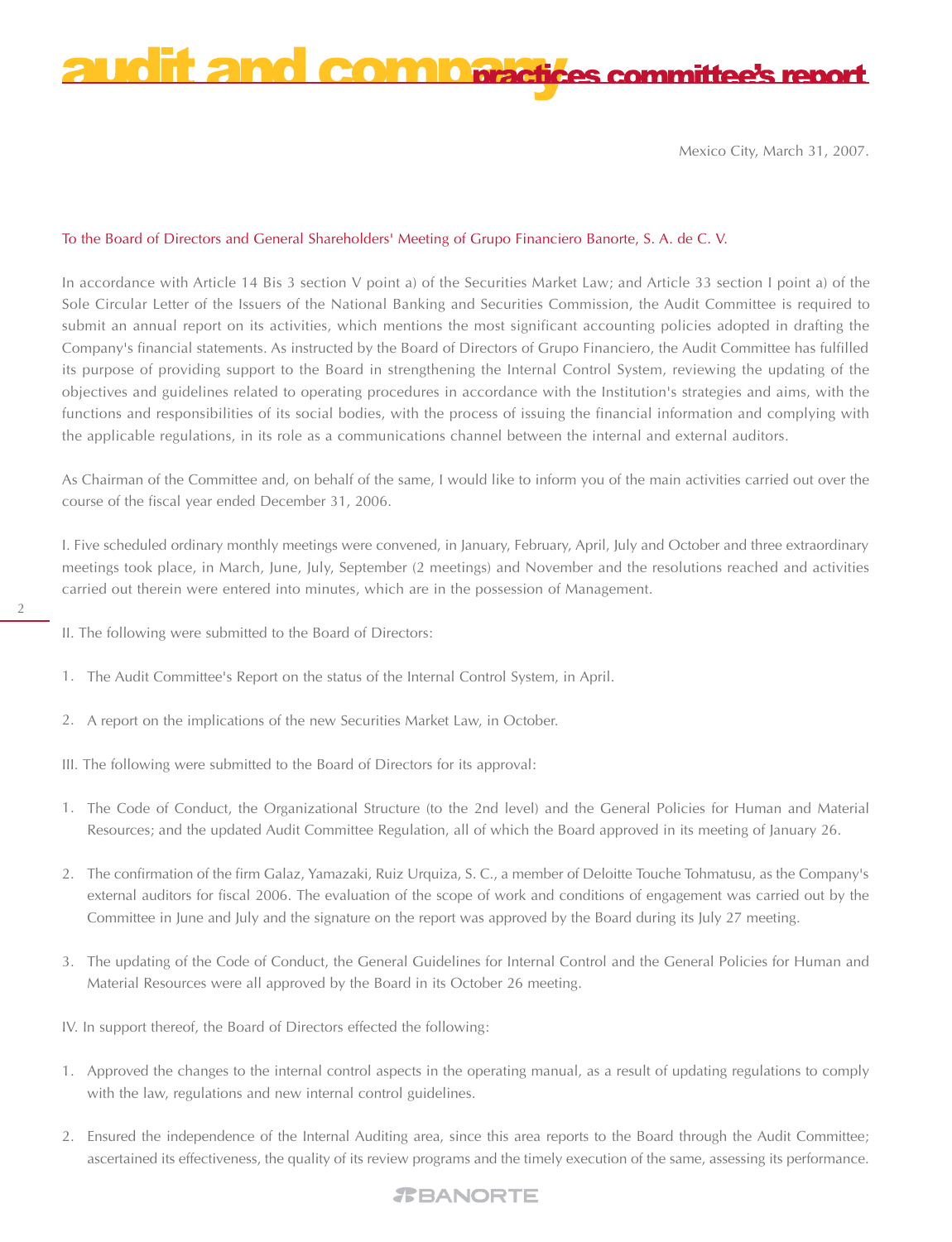- 3. Reviewed the reports of the inspection visits made by the competent supervising authorities; reported the results of the same to the Board and followed up the implementation of the pertinent recommendations and corrective measures.
- 4. Reviewed the principal observations made by Internal and External Auditing, the Authorities, the Group and the Banking, Brokerage and Long-Terms Savings Sectors, including the review of the Risk Management System, and followed up the corrective measures taken, reporting the relevant matters to the Board.
- Evaluated the performance of the external auditors, their auditor's report and the other report or reports they prepared in 5. compliance with the regulations in effect.
- This year the Committee's functions include the duty of evaluating the performance of the Controllership, which we carried 6. out in April and included in our report to the Board of that same month.
- Reviewed the Internal Control System as related to the process of issuing financial information, providing support to us for 7. the external or internal auditors' work. The Accounting Internal Control documentation process was also reviewed.
- Participated in the review and discussion of the Financial Statements as of December 31, 2006 corresponding to the Financial 8. Group and Banorte and Subsidiaries, which are the responsibility of Management, as well as the external auditors' report and related notes. With respect to the accounting policies and criteria followed by the Company, of special note were the recognition of the effects of inflation, the preventive reserve for credit risks, the treatment of the loan assets portfolios and goodwill. Based on our review; as well as the internal auditors' quarterly reports, we are in a position to state that: a) the accounting policies are adequate and sufficient in accordance with the applicable laws and regulations; b) they are applied on a consistent basis, and c) they provide reasonable support for the financial information submitted by Management. Due to the foregoing, we recommend that the Board grant its approval.
- The internal and external auditors' reports on operations with related parties do not reveal any transactions that should 9. be reported.
- 10. Communications and coordination were maintained with the General Direction and the Audit Committees of the Brokerage and Long-Term Savings Sectors, comprised of the members of the respective Boards of Directors.

V. We maintain an on-going review process of the advances achieved in strengthening the Internal Control System, in conformity with the plan established by management.

Very truly yours,

Francisco J. Alcalá de León Chairman of the Audit and Company Practices Committee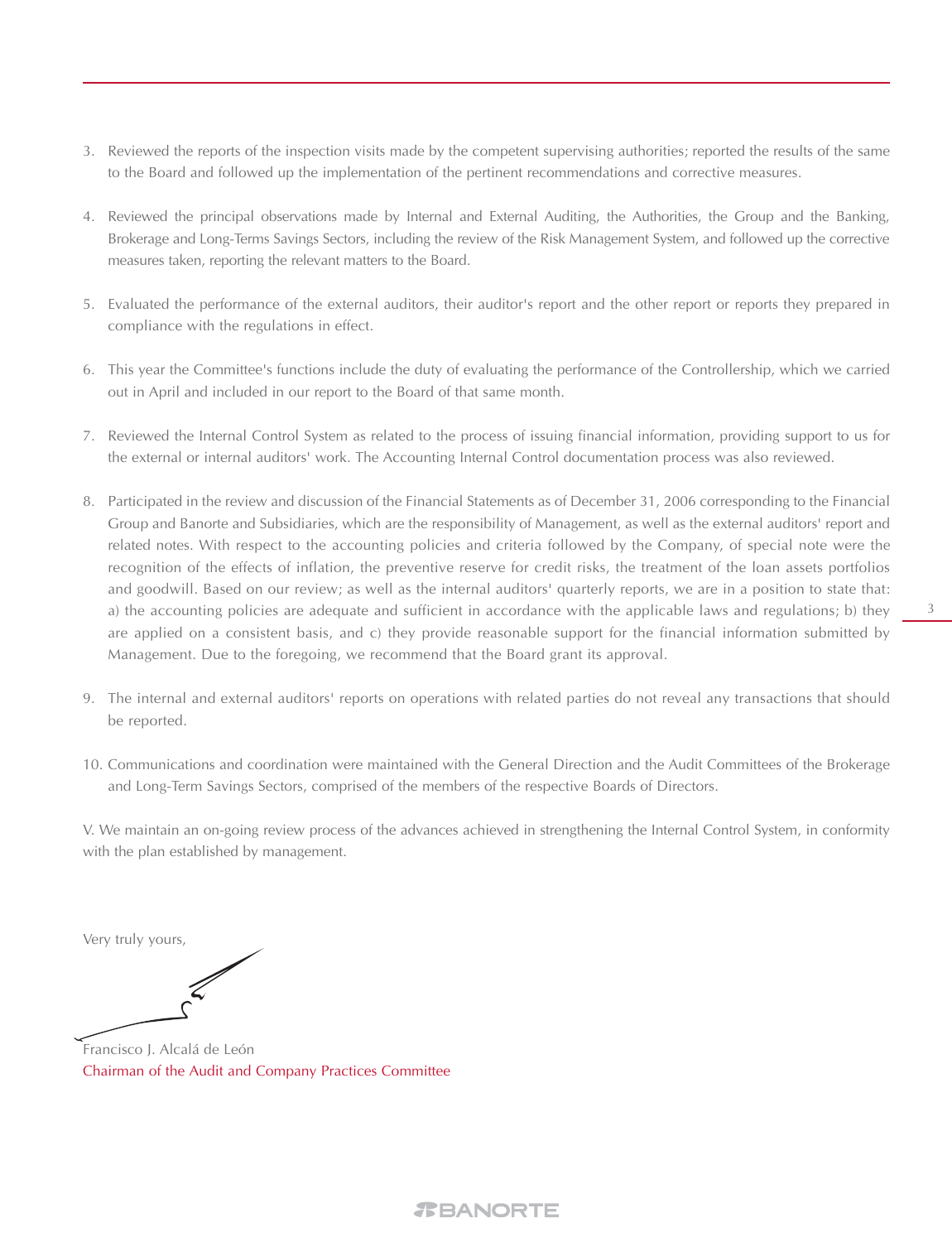Monterrey, N. L., February 26, 2007.

# To the Shareholders' Meeting of Grupo Financiero Banorte, S. A. de C. V.:

In my capacity as Examiner and in compliance with the provisions of Article 166 of the General Law for Mercantile Companies and the By-laws of Grupo Financiero Banorte, S. A. de C. V. (the Holding Company), I hereby issue my report to you on the exactness, sufficiency and fairness of the individual and consolidated financial information which the Board of Directors has submitted to you, in relation to the Holding Company's performance for the year ended December 31, 2006.

I have been presents at the Shareholders' Meetings and the Sessions of the Board of Directors to which I have been summoned to attend and have obtained from the directors and management all the information on operations, the documentation and records which I considered necessary to examine. My review was conducted in accordance with generally accepted auditing standards.

As explained in Notes 1 and 5 to the consolidated financial statements, the Holding Company's operations, as well as the financial information requirements it must meet, are regulated by the National Banking and Securities Commission in circular letters it issues on accounting to this end, as well as on general and particular letter rulings that govern the accounting entries of certain transactions and other applicable laws. Note 4 describes the main differences between the accounting practices required by the Commission and the Mexican Financial Information Standards generally used in preparing financial statements for other types of non regulated companies.

As mentioned in Note 29 to the consolidated financial statements, the Extraordinary General Shareholders' Meeting held on December 13, 2006, among other matters, agreed to modify the Holding Company's by-laws, to adapt them to the provisions of the new Securities Market Law. With the entry into effect of the new Securities Market Law, it is established that corporations with stock registered in the National Securities Registry, which represents their capital stock, acquire the character of securities corporations, so that the business name of "Grupo Financiero Banorte," must now be followed by the words "Variable Capital Securities Corporation" or the abbreviation of S. A. B. de C. V., however, this modification is in the process of being approved by the Ministry of Finance.

In my opinion, the accounting and information criteria and policies followed by the Holding Company and considered by management in preparing the individual and consolidated financial information submitted by the same to this Meeting, are adequate and sufficient and were applied on a consistent basis with the preceding fiscal year. Therefore, the financial information presented by management exactly, sufficiently and fairly reflects the financial position of Grupo Financiero Banorte, S. A. de C. V. as of December 31, 2006 and the results of its operations, changes in stockholders' equity and changes in the financial position for the year then ended, in conformity with the accounting practices established by the Commission.

4

Ernesto González Dávila, C. P. A. Examiner

*REANORTE*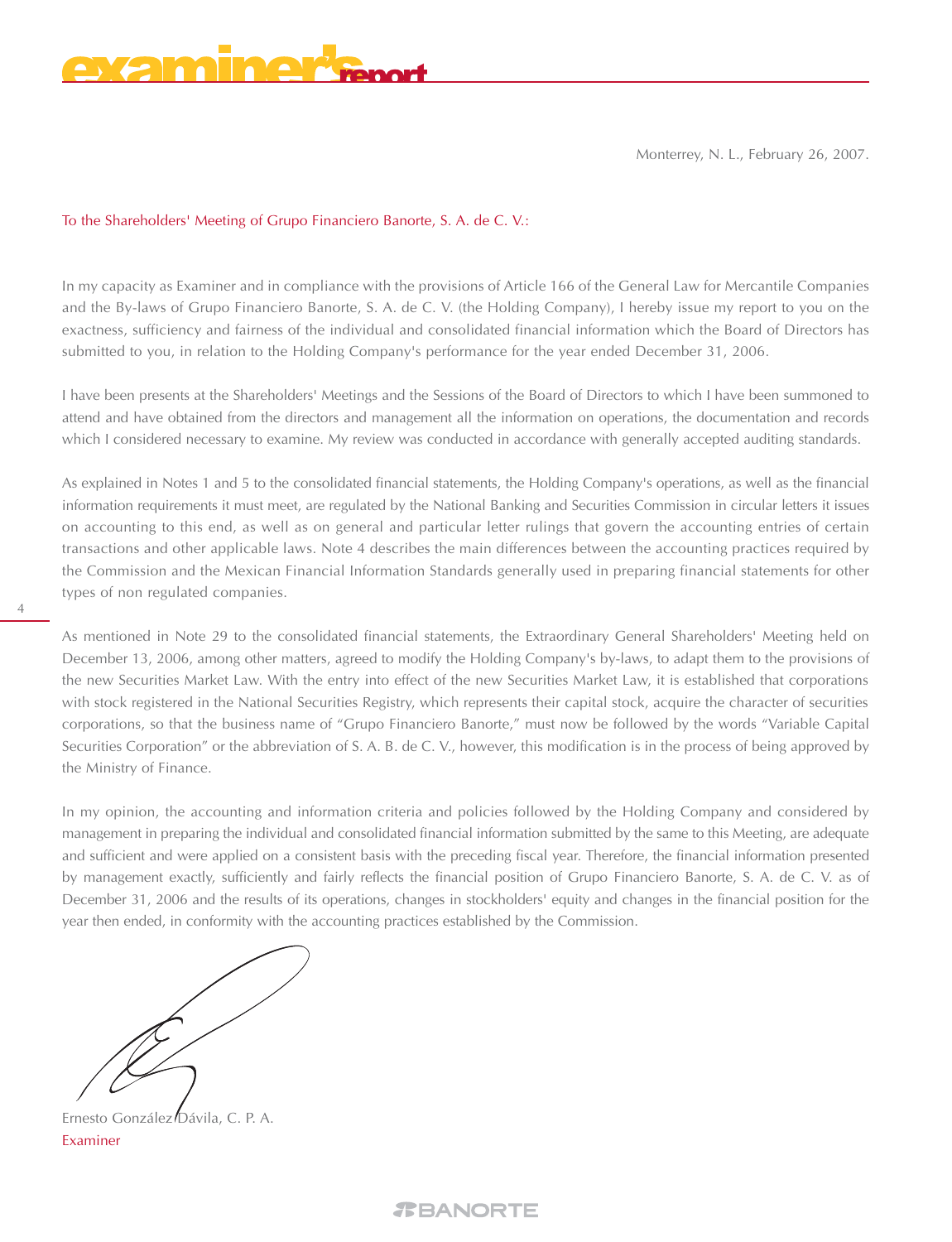# **BIAGIAA AMERICA**

# Deloit

Galaz, Yamazaki, Ruiz Urquiza, S. C. Lázaro Cárdenas 2321 Poniente, PB Residencial San Agustín, 66260 Garza García, N. L., México

Tel: +52 (81) 8133 7300 Fax: +52 (81) 8133 7383 www.deloitte.com/mx

# To the Board of Directors and Stockholders of Grupo Financiero Banorte, S. A. de C. V.

We have audited the accompanying consolidated balance sheets of Grupo Financiero Banorte, S. A. de C. V. (the Financial Group) as of December 31, 2006 and 2005, and the related consolidated statements of income, changes in stockholders' equity and changes in financial position for the years then ended. These consolidated financial statements are the responsibility of the Financial Group's management. Our responsibility is to express an opinion on these consolidated financial statements based on our audits.

We conducted our audits in accordance with auditing standards generally accepted in Mexico, which require that we plan and perform the audit to obtain reasonable assurance about whether the financial statements are free of material misstatement and that they are prepared in conformity with the accounting practices prescribed by the Mexican National Banking and Securities Commission (the "Commission"). An audit consists of examining, on a test basis, evidence supporting the amounts and disclosures in the financial statements. It also includes assessing the accounting practices used and significant estimates made by management, as well as evaluating the overall financial statement presentation. We believe that our audits provide a reasonable basis for our opinion.

As explained in Notes 1 and 6 to the accompanying consolidated financial statements, the Commission regulates the operations of the Financial Group and its financial reporting requirements through accounting circulars and general and specific purpose official letters that regulate the recording of transactions and other applicable laws. Note 4 describes the differences between the accounting practices prescribed by the Commission and Mexican Financial Reporting Standards, commonly applied in the preparation of financial statements for other types of unregulated entities in Mexico.

In our opinion, the consolidated financial statements present fairly, in all material respects, the financial position of Grupo Financiero Banorte, S. A. de C. V. as of December 31, 2006 and 2005, and the results of their operations, changes in their stockholders' equity and changes in their financial position for the years then ended in conformity with the accounting practices prescribed by the Commission.

Galaz, Yamazaki, Ruiz Urquiza, S. C. Member of Deloitte Touche Tohmatsu

e<br>N

C. P. C. Carlos A. García Cardoso Recorded in the General Administration of Federal Fiscal Audit No. 04919

February 26, 2007.

5

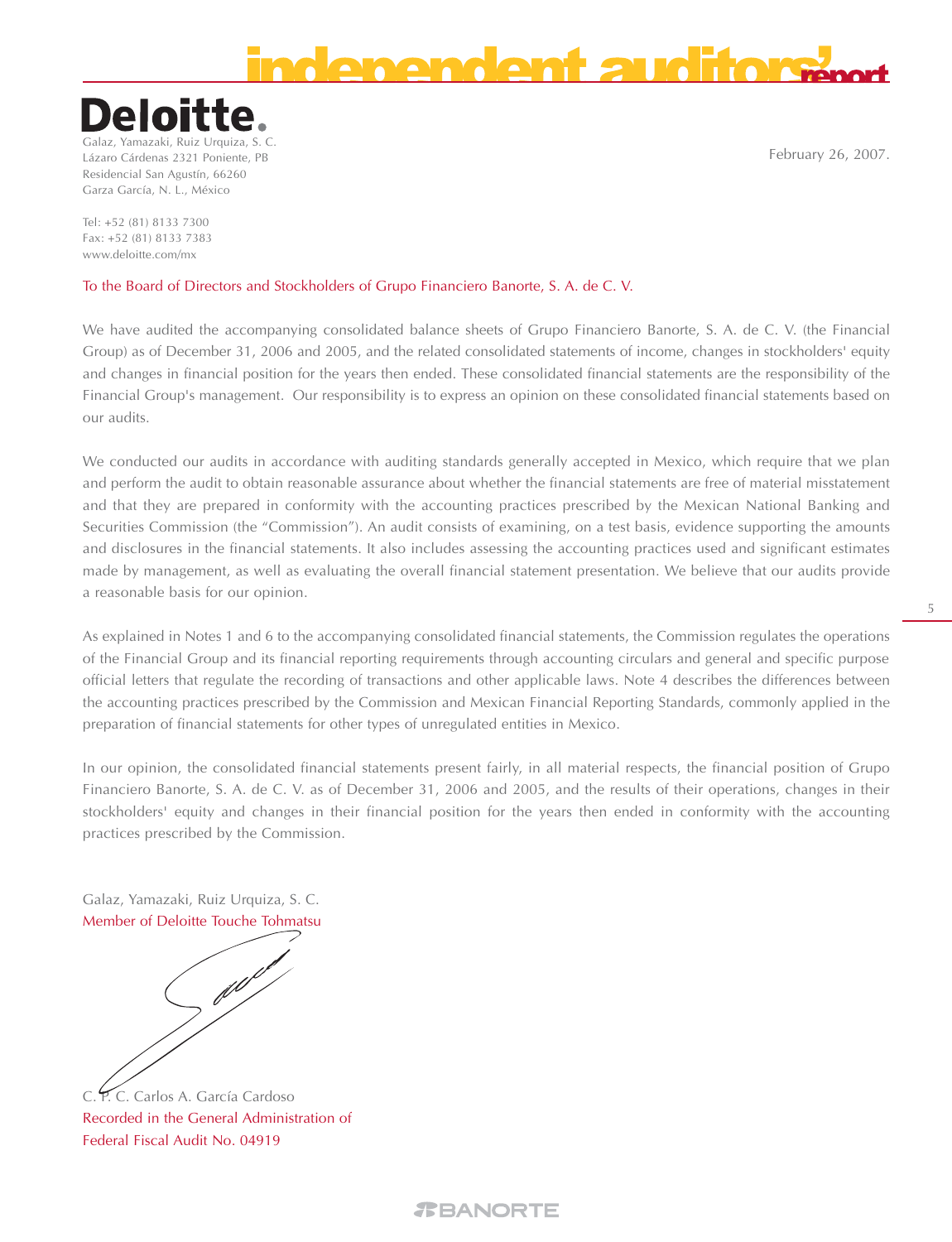GRUPO FINANCIERO BANORTE, S. A. DE C. V. AND SUBSIDIARIES CONSOLIDATED AS OF DECEMBER 31, 2006 AND 2005 (IN MILLIONS OF MEXICAN PESOS OF PURCHASING POWER OF DECEMBER 31, 2006)

| <b>ASSETS</b>                                          | 2006      | 2005      |
|--------------------------------------------------------|-----------|-----------|
| Cash and cash equivalents                              | Ps 43,403 | Ps 40,403 |
| Securities:                                            |           |           |
| Trading securities                                     | 15,015    | 9,369     |
| Available-for-sale securities                          | 6,254     | 141       |
| Held-to-maturity securities                            | 4,403     | 12,815    |
|                                                        | 25,672    | 22,325    |
| Securities and derivative financial instruments:       |           |           |
| Debtor balances under repurchase and resale agreements | 25        | 162       |
| Derivative financial instruments                       | 19        | 488       |
|                                                        | 44        | 650       |
| Current loan portfolio:                                |           |           |
| Commercial loans                                       | 80,293    | 60,264    |
| Loans to financial institutions                        | 2,373     | 2,046     |
| Consumer loans                                         | 20,718    | 16,157    |
| Mortgage loans                                         | 27,798    | 24,772    |
| Government loans                                       | 10,784    | 15,849    |
| FOBAPROA or IPAB loans                                 |           | 169       |
| Total current loan portfolio                           | 141,966   | 119,257   |
| Past-due loan portfolio:                               |           |           |
| Commercial loans                                       | 730       | 699       |
| Consumer Ioans                                         | 609       | 429       |
| Mortgage loans                                         | 721       | 799       |
| Total past-due loan portfolio                          | 2,060     | 1,927     |
| Total loan portfolio                                   | 144,026   | 121,184   |
| Allowance for loan losses                              | 3,533     | 3,195     |
| Loan portfolio, net                                    | 140,493   | 117,989   |
| Credit asset portfolio                                 | 3,618     | 3,367     |
| Other receivables, net                                 | 5,639     | 2,901     |
| Foreclosed assets, net                                 | 316       | 465       |
| Property, furniture and equipment, net                 | 6,646     | 5,918     |
| <b>Permanent stock investments</b>                     | 3,164     | 2,319     |
| Deferred taxes, net                                    |           | 420       |

Other assets:

6

**Other assets, deferred charges and intangible assets TOTAL ASSETS**

Ing. Luis Peña Kegel Chief Executive Officer

Lic. Jorge Eduardo Vega Camargo Executive Director Controlling

Ing. Sergio García Robles Gil Managing Director - CFO

With

 $\sqrt{2}$ 

<u>Ann</u>

**1,346 Ps 198,103**

**5,442 Ps 234,437**

C. P. Román Martínez Méndez Managing Director - Audit

C. P. C. Nora Elia Cantú Suárez Executive Director Accounting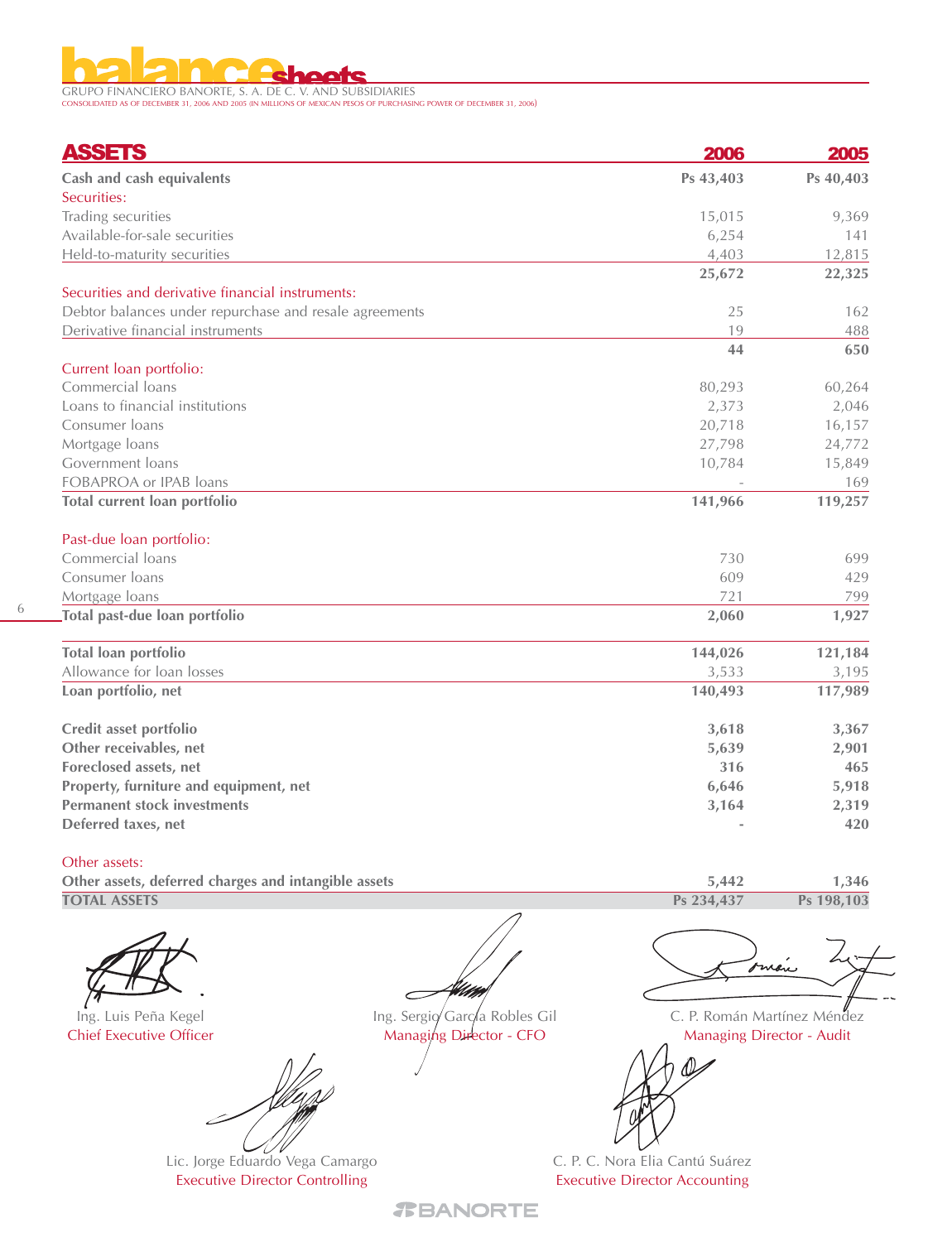| <b>LIABILITIES</b>                                       | 2006       | 2005       |
|----------------------------------------------------------|------------|------------|
| Deposits:                                                |            |            |
| Demand deposits                                          | Ps 95,401  | Ps 79,206  |
| Time deposits:                                           |            |            |
| General public                                           | 69,591     | 56,595     |
| Money market                                             | 4,545      | 7,358      |
|                                                          | 169,537    | 143,159    |
| Bank and other loans:                                    |            |            |
| Demand loans                                             | 988        | 2,671      |
| Short-term loans                                         | 5,903      | 5,769      |
| Long-term loans                                          | 9,959      | 11,945     |
|                                                          | 16,850     | 20,385     |
| Securities and derivative financial instruments:         |            |            |
| Creditor balances under repurchase and resale agreements | 235        | 347        |
| Derivative financial instruments                         | 2          | 465        |
|                                                          | 237        | 812        |
| Other payables:                                          |            |            |
| Income taxes and employee profit sharing                 | 1,277      | 1,773      |
| Sundry creditors and other payables                      | 7,449      | 4,786      |
|                                                          | 8,726      | 6,559      |
| <b>Subordinated debentures</b>                           | 11,367     | 4,744      |
| Deferred taxes, net                                      | 144        |            |
| <b>Deferred credits</b>                                  | 71         | 75         |
| <b>TOTAL LIABILITIES</b>                                 | 206,932    | 175,734    |
| <b>STOCKHOLDERS' EQUITY</b>                              | 2006       | 2005       |
| Paid-in capital:                                         |            |            |
| Common stock                                             | 11,580     | 11,581     |
| Additional paid-in capital                               | 1,794      | 1,790      |
|                                                          | 13,374     | 13,371     |
| Other capital:                                           |            |            |
| Capital reserves                                         | 2,062      | 1,741      |
| Retained earnings from prior years                       | 15,816     | 10,916     |
| Insufficiency in restated stockholders' equity           | (6, 147)   | (6, 147)   |
| Valuation of permanent stock investments                 | (4,967)    | (4, 489)   |
| Net income                                               | 5,959      | 5,957      |
|                                                          | 12,723     | 7,978      |
| Minority interest in stockholders' equity                | 1,408      | 1,020      |
| <b>TOTAL STOCKHOLDERS' EQUITY</b>                        | 27,505     | 22,369     |
| TOTAL LIABILITIES AND STOCKHOLDERS' EQUITY               | Ps 234,437 | Ps 198,103 |

7

MEMORANDUM ACCOUNTS (NOTE 36)

"These balance sheets, consolidated with those of the financial entities and other companies that form part of the financial group and are susceptible to consolidation, were prepared according to Accounting Principles applicable to Financial Group Holding Companies issued by the National Banking and Securities Commission according to article 30 of the Law of Financial Institutions, of general and mandatory observance, consistently applied, reflecting the operations conducted by the Holding company, the financial entities and the other companies that form part of the Financial Group and are susceptible to consolidation as of the date above, which were carried out and valued according to sound practices and applicable legal and administrative dispositions."

"As of December 31, 2006, the historical Capital stock amounted to Ps 7,064."

"The accompanying Consolidated Balance Sheets have been approved by the Board of Directors under the accountability of the signors."

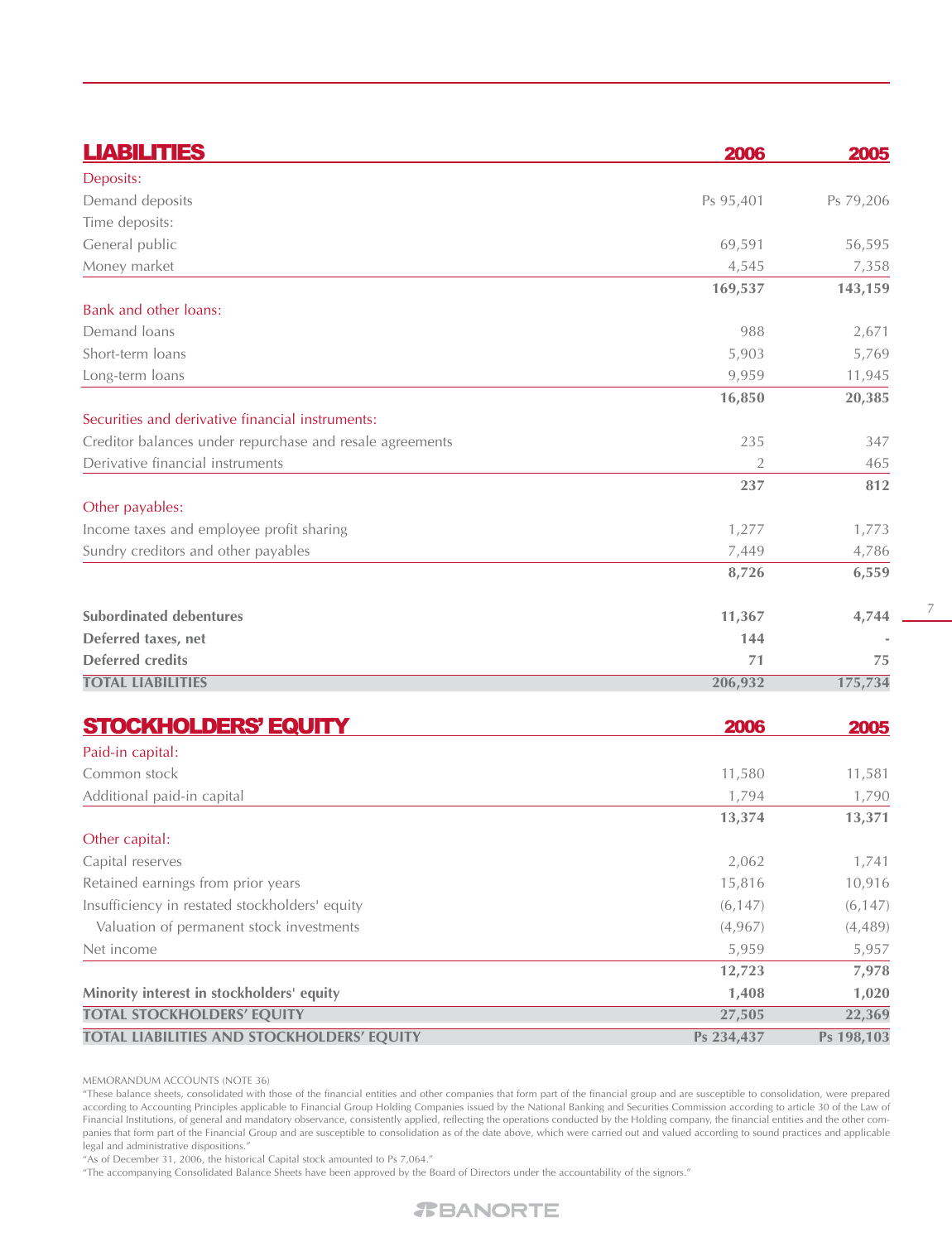

GRUPO FINANCIERO BANORTE, S. A. DE C. V. AND SUBSIDIARIES CONSOLIDATED FOR THE YEARS ENDED DECEMBER 31, 2006 AND 2005 (IN MILLIONS OF MEXICAN PESOS OF PURCHASING POWER OF DECEMBER 31, 2006)

|                                                                           | 2006      | 2005      |
|---------------------------------------------------------------------------|-----------|-----------|
| Interest income                                                           | Ps 35,480 | Ps 36,792 |
| Interest expense                                                          | (20, 626) | (22, 841) |
| Monetary position loss, net                                               | (336)     | (153)     |
| <b>Financial margin</b>                                                   | 14,518    | 13,798    |
| Provision for loan losses                                                 | (1,530)   | (1,505)   |
| Financial margin after provision for loan losses                          | 12,988    | 12,293    |
| Commission and fee income                                                 | 7,588     | 6,905     |
| Commission and fee expense                                                | (1,528)   | (1, 560)  |
| Brokerage revenues                                                        | 1,716     | 1,080     |
|                                                                           | 7,776     | 6,425     |
| Net operating revenues                                                    | 20,764    | 18,718    |
| Administrative and promotional expenses                                   | (12, 458) | (11, 579) |
| <b>Operating income</b>                                                   | 8,306     | 7,139     |
| Other income                                                              | 1,086     | 3,021     |
| Other expenses                                                            | (885)     | (1,936)   |
|                                                                           | 201       | 1,085     |
| Income before income taxes and employee profit sharing                    | 8,507     | 8,224     |
| Current income taxes and employee profit sharing                          | 2,923     | 2,382     |
| Deferred income taxes and employee profit sharing                         | 213       | (25)      |
|                                                                           | 3,136     | 2,357     |
| Income before equity in earnings of subsidiaries and associated companies | 5,371     | 5,867     |
| Equity in earnings of subsidiaries and associated companies               | 797       | 419       |
| Income before minority interest                                           | 6,168     | 6,286     |
| Minority interest                                                         | (209)     | (329)     |
| <b>NET INCOME</b>                                                         | Ps 5,959  | Ps 5,957  |

"These income statements, consolidated with those of the financial entities and other companies that form part of the financial group and are susceptible to consolidation, were prepared according to Accounting Principles applicable to Financial Group Holding Companies issued by the National Banking and Securities Commission according to article 30 of the Law of Financial Institutions, of general and mandatory observance, consistently applied, reflecting all of the revenues and expenses derived from the operations conducted by the Holding Company, the financial entities and the other companies that form part of the Financial Group and are susceptible to consolidation as of the date above, which were carried out and valued according to sound practices and applicable legal and administrative provisions."

"The accompanying Consolidated Statements of Income have been approved by the Board of Directors under the accountability of the signors."

# 8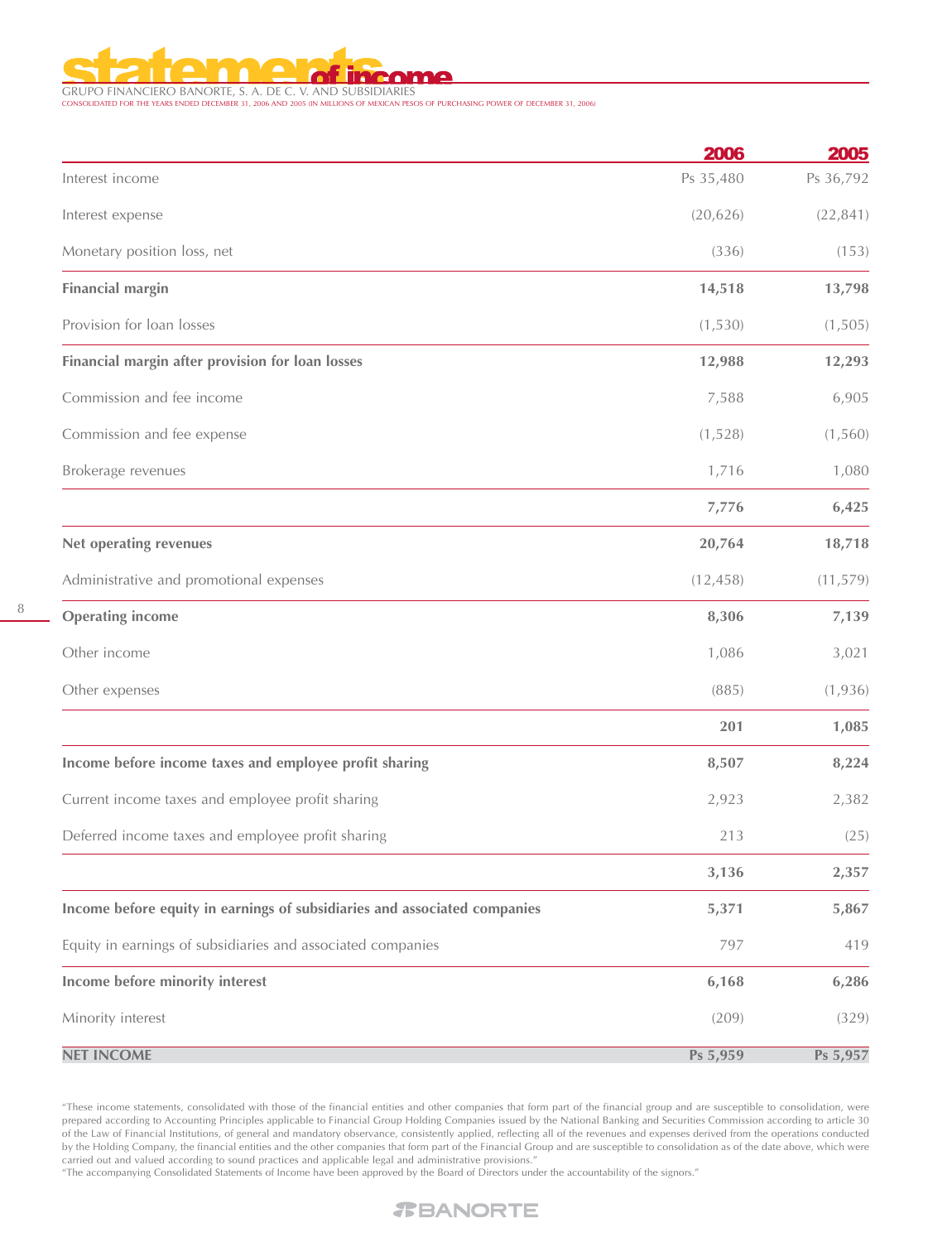Ing. Luis Peña Kegel Chief Executive Officer

Hilde Ing. Sergio García Robles Gil Managing Director - CFO

Lic. Jorge Eduardo Vega Camargo Executive Director Controlling

Imán

C. P. Román Martínez Méndez Managing Director - Audit

C. P. C. Nora Elia Cantú Suárez Executive Director Accounting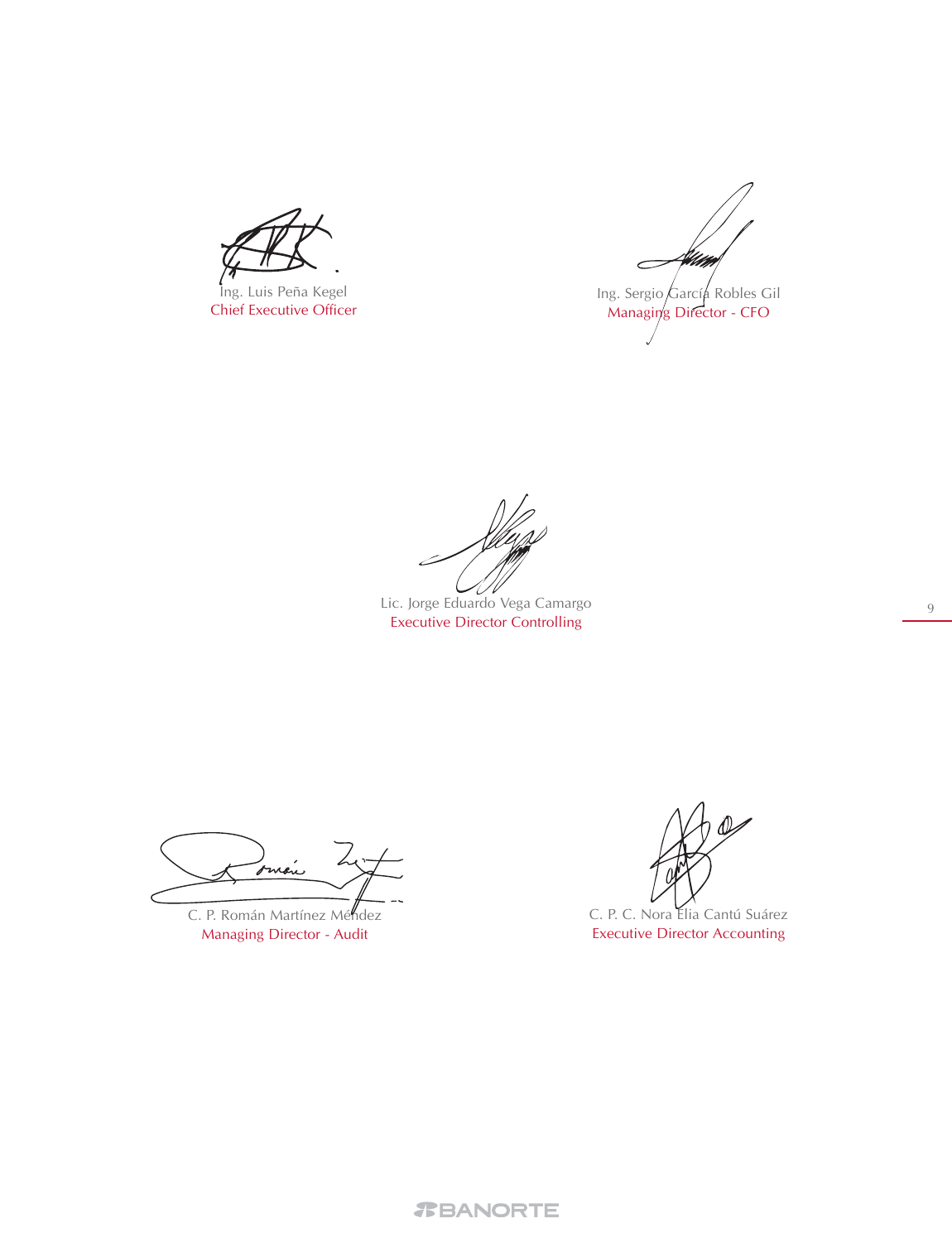GRUPO FINANCIERO BANORTE, S. A. DE C. V. AND SUBSIDIARIES CONSOLIDATED FOR THE YEARS ENDED DECEMBER 31, 2006 AND 2005 (IN MILLIONS OF MEXICAN PESOS OF PURCHASING POWER OF DECEMBER 31, 2006)

r e

|                                                        | <b>PAID-IN CAPITAL</b> |                                  |                     |                      |
|--------------------------------------------------------|------------------------|----------------------------------|---------------------|----------------------|
|                                                        | Common<br>stock        | Additional<br>paid-in<br>capital | Capital<br>reserves | Retained<br>earnings |
| <b>BALANCES, JANUARY 1, 20005</b>                      | Ps 6,026               | Ps 1,790                         | Ps 1,619            | Ps 14,465            |
| Transactions approved by stockholders:                 |                        |                                  |                     |                      |
| Issuance (repurchase of shares)                        | 1                      |                                  | (18)                |                      |
| Transfer of prior years' result                        |                        |                                  |                     | 2,809                |
| Creation of reserves as per General Stockholders'      |                        |                                  |                     |                      |
| Meeting on April 28, 2005                              |                        |                                  | 140                 | (140)                |
| Dividend decreed as per General Stockholders'          |                        |                                  |                     |                      |
| Meeting on October 6, 2005                             |                        |                                  |                     | (664)                |
| Increase in capital stock as per General Stockholders' |                        |                                  |                     |                      |
| Meeting on October 6, 2005                             | 5,554                  |                                  |                     | (5, 554)             |
| Total transactions approved by stockholders            | 5,555                  |                                  | 122                 | (3, 549)             |
| Comprehensive income entries:                          |                        |                                  |                     |                      |
| Net income                                             |                        |                                  |                     |                      |
| Result from holding nonmonetary assets                 |                        |                                  |                     |                      |
| <b>Total comprehensive income</b>                      |                        | $\overline{a}$                   |                     |                      |
| Minority interest                                      |                        |                                  |                     |                      |
| <b>BALANCES, DECEMBER 31, 2005</b>                     | 11,581                 | 1,790                            | 1,741               | 10,916               |
| Transactions approved by stockholders:                 |                        |                                  |                     |                      |
| Issuance (repurchase of shares)                        | (1)                    | 4                                | 27                  |                      |
| Transfer of prior years' result                        |                        |                                  |                     | 5,957                |
| Creation of reserves as per General Stockholders'      |                        |                                  |                     |                      |
| Meeting on April 28, 2006                              |                        |                                  | 294                 | (294)                |
| Dividend decreed as per General Stockholders'          |                        |                                  |                     |                      |
| Meeting on October 6, 2006                             |                        |                                  |                     | (763)                |
| Total transactions approved by stockholders            | (1)                    | 4                                | 321                 | 4,900                |
| Comprehensive income entries:                          |                        |                                  |                     |                      |
| Net income                                             |                        |                                  |                     |                      |
| Result from holding nonmonetary assets                 |                        |                                  |                     |                      |
| <b>Total comprehensive income</b>                      |                        |                                  |                     |                      |
| Minority interest                                      |                        |                                  |                     |                      |

**BALANCES, DECEMBER 31, 2006**

**Ps 11,580**

**Ps 1,794**

**Ps 15,816**

10

Ing. Luis Peña Kegel Chief Executive Officer

Lic. Jorge Eduardo Vega Camargo Executive Director Controlling

With  $\subset$ 

Ing. Sergio García Robles Gil Managing Director - CFO

one

**Ps 2,062**

C. P. Román Martínez Méndez Managing Director - Audit



C. P. C. Nora Elia Cantú Suárez Executive Director Accounting

*TBANORTE*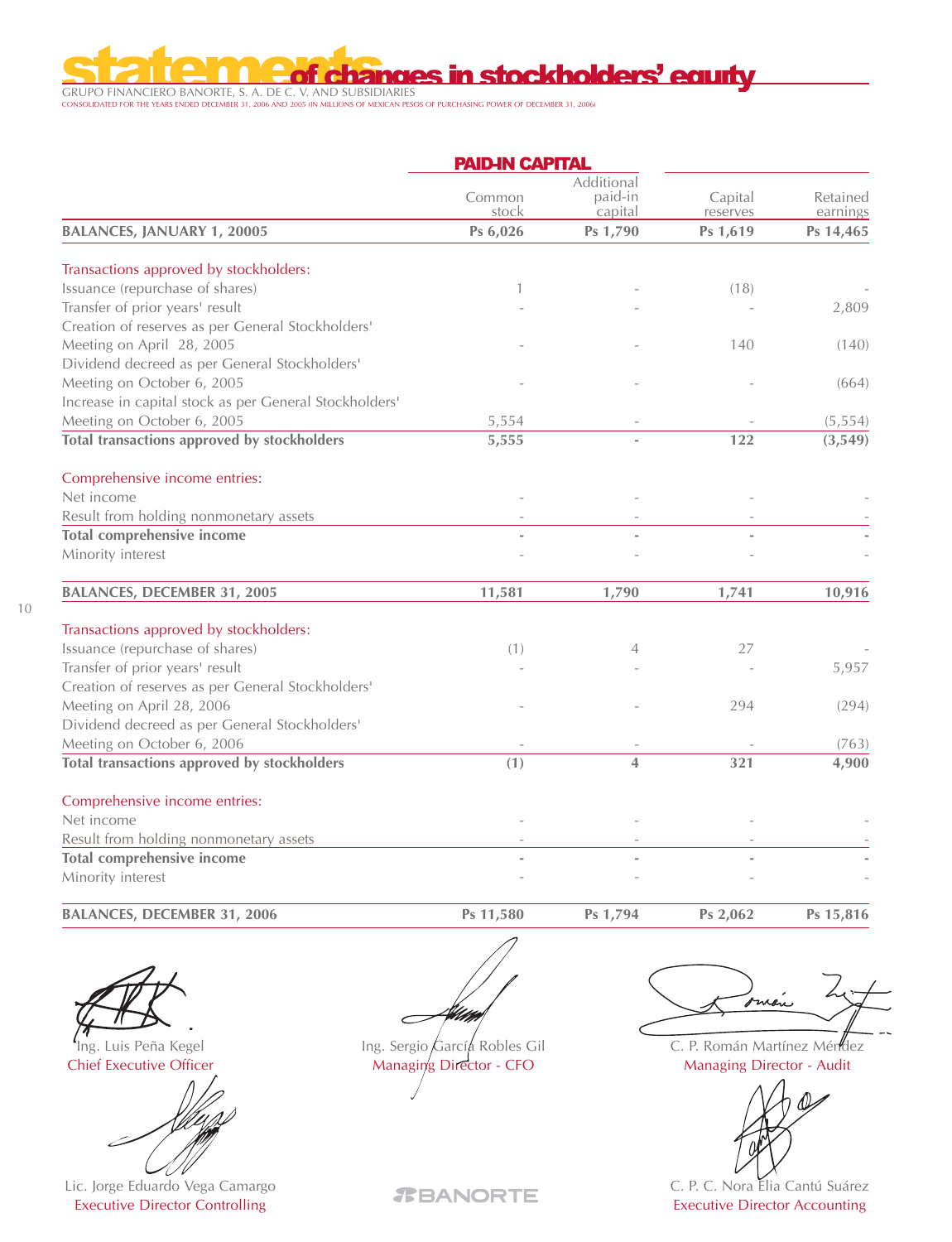|                                  |                            |                            |            | <b>OTHER CAPITAL</b>                        |                                                   |
|----------------------------------|----------------------------|----------------------------|------------|---------------------------------------------|---------------------------------------------------|
| Total<br>stockholders'<br>equity | Total minority<br>interest | Total majority<br>interest | Net income | Valuation of permanent<br>stock investments | Inssuficiency in restated<br>stockholders' equity |
| Ps 17,547                        | Ps 937                     | Ps 16,610                  | Ps 2,809   | Ps (3,952)                                  | Ps $(6, 147)$                                     |
|                                  |                            |                            |            |                                             |                                                   |
|                                  |                            |                            |            |                                             |                                                   |
| (17)                             |                            | (17)                       |            |                                             |                                                   |
|                                  |                            |                            | (2,809)    |                                             |                                                   |
|                                  |                            |                            |            |                                             |                                                   |
|                                  |                            |                            |            |                                             |                                                   |
| (664)                            |                            | (664)                      |            |                                             |                                                   |
|                                  |                            |                            |            |                                             |                                                   |
|                                  |                            |                            |            |                                             |                                                   |
| (681)                            | $\overline{\phantom{a}}$   | (681)                      | (2,809)    | $\overline{\phantom{0}}$                    | i.                                                |
|                                  |                            |                            |            |                                             |                                                   |
| 5,957                            |                            | 5,957                      | 5,957      |                                             |                                                   |
| (537)                            |                            | (537)                      |            | (537)                                       |                                                   |
| 5,420                            |                            | 5,420                      | 5,957      | (537)                                       |                                                   |
| 83                               | 83                         |                            |            |                                             |                                                   |
|                                  |                            |                            |            |                                             |                                                   |
| 22,369                           | 1,020                      | 21,349                     | 5,957      | (4, 489)                                    | (6, 147)                                          |
| $30\,$                           |                            | 30                         |            |                                             |                                                   |
|                                  |                            |                            |            |                                             |                                                   |
|                                  |                            |                            | (5, 957)   |                                             |                                                   |
|                                  |                            |                            |            |                                             |                                                   |
|                                  |                            |                            |            |                                             |                                                   |
|                                  |                            |                            |            |                                             |                                                   |
| (763)                            |                            | (763)                      |            |                                             |                                                   |
| (733)                            |                            | (733)                      | (5, 957)   | $\overline{\phantom{a}}$                    | i.                                                |
|                                  |                            |                            |            |                                             |                                                   |
| 5,959                            |                            | 5,959                      | 5,959      |                                             |                                                   |
| (478)                            |                            | (478)                      |            | (478)                                       |                                                   |
| 5,481                            |                            | 5,481                      | 5,959      | (478)                                       |                                                   |
| 388                              | 388                        |                            |            |                                             |                                                   |
|                                  |                            |                            |            |                                             |                                                   |
| Ps 27,505                        | Ps 1,408                   | Ps 26,097                  | Ps 5,959   | Ps (4,967)                                  | Ps $(6, 147)$                                     |

"These statements of changes in shareholder's equity, consolidated with those of the financial entities and other companies that form part of the Financial Group and are susceptible to consolidation, were prepared according to Accounting Principles applicable to Financial Group Holding Companies issued by the National Banking and Securities Commission according to article 30 of the Law of Financial Institutions, of general and mandatory observance, consistently applied, reflecting all of the movements in equity accounts derived from the operations, conducted by the Holding Company, the financial entities and the other companies that form part of the Financial Group and are susceptible to consolidation as of the date above, which were carried out and valued according to sound practices and applicable legal and administrative provisions."

"The accompanying Consolidated Statements of Changes in Stockholder's Equity were approved by the Board of Directors under the accountability of the signors."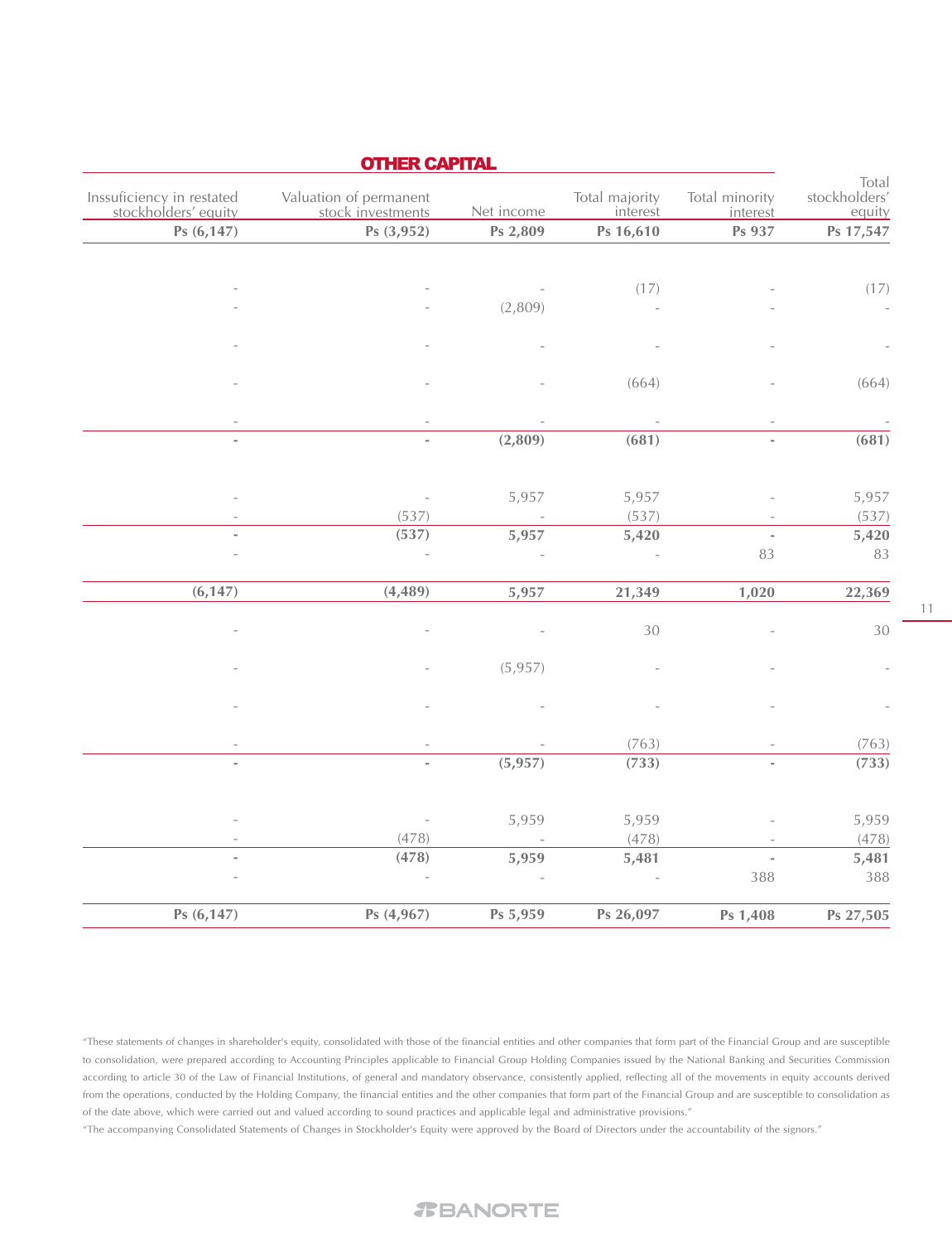# <u>i changes in financial nosition</u>

GRUPO FINANCIERO BANORTE, S. A. DE C. V. AND SUBSIDIARIES CONSOLIDATED FOR THE YEARS ENDED DECEMBER 31, 2006 AND 2005 (IN MILLIONS OF MEXICAN PESOS OF PURCHASING POWER OF DECEMBER 31, 2006)

|                                                                    | 2006      | 2005      |
|--------------------------------------------------------------------|-----------|-----------|
| Operating activities:                                              |           |           |
| Net income                                                         | Ps 5,959  | Ps 5,957  |
| Items not requiring (generating) resources:                        |           |           |
| Allowance for loan losses                                          | 1,530     | 1,505     |
| Depreciation and amortization                                      | 888       | 988       |
| Deferred taxes                                                     | 213       | (25)      |
| Minority interest                                                  | 209       | 329       |
| Provisions for sundry obligations                                  | (45)      | 1,942     |
| Equity in earnings of associated companies and affiliates          | (797)     | (419)     |
| Valuation effects on financial instruments                         | 170       | (45)      |
|                                                                    | 8,127     | 10,232    |
| Changes in operating assets and liabilities:                       |           |           |
| Increase in deposits                                               | 26,378    | 5,526     |
| Increase in treasury transactions (investment securities)          | (3, 517)  | (951)     |
| Decrease in bank and other loans                                   | (3, 535)  | (4,306)   |
| Increase in credit asset portfolio                                 | (251)     | (1,062)   |
| Increase in loan portfolio                                         | (24, 034) | (10, 839) |
| Decrease in deferred taxes                                         | 350       | 331       |
| Increase in securities and derivative financial instruments:       | 31        | 131       |
| Increase (decrease) of other receivables and payables, net         | (526)     | 842       |
| Net resources used in operating activities                         | (5, 104)  | (10, 328) |
| Financing activities:                                              |           |           |
| Subordinated debentures                                            | 6,623     | (198)     |
| Issuance (repurchase) of shares                                    | 30        | (17)      |
| Dividends paid                                                     | (763)     |           |
| Common stock                                                       |           | (663)     |
| Resources generated by (used in) financing activities              | 5,890     | (878)     |
| Investing activities:                                              |           |           |
| Decrease (increase) in foreclosed assets                           | 149       | (74)      |
| Increase in permanent stock investments                            | (348)     | (671)     |
| Increase (decrease) in deferred charges and credits                | (4, 387)  | 103       |
| Acquisition of property, furniture and equipment, net of disposals | (1, 327)  | (177)     |
| Resources used in investing activities                             | (5, 913)  | (819)     |
| Increase (decrease) in funds available                             | 3,000     | (1,793)   |

"These statements of changes in financial position, consolidated with those of the financial entities and other companies that form part of the Financial Group and are susceptible to consolidation, were prepared according to Accounting Principles applicable to Financial Group Holding Companies issued by the National Banking and Securities Commission according to article 30 of the Law of Financial Institutions, of general and mandatory observance, consistently applied, reflecting all of the origins and applications of cash derived from the operations conducted by the Holding Company, the financial entities and the other companies that form part of the Financial Group and are susceptible to consolidation as of the date above, which were carried out and valued according to sound practices and applicable legal and administrative dispositions."

40,403 **Ps 43,403**

42,196 **Ps 40,403**

"The accompanying Consolidated Statements of Changes in Financial Position have been approved by the Board of Directors under the accountability of the signors."

Funds available at the beginning of the year **FUNDS AVAILABLE AT THE END OF THE YEAR**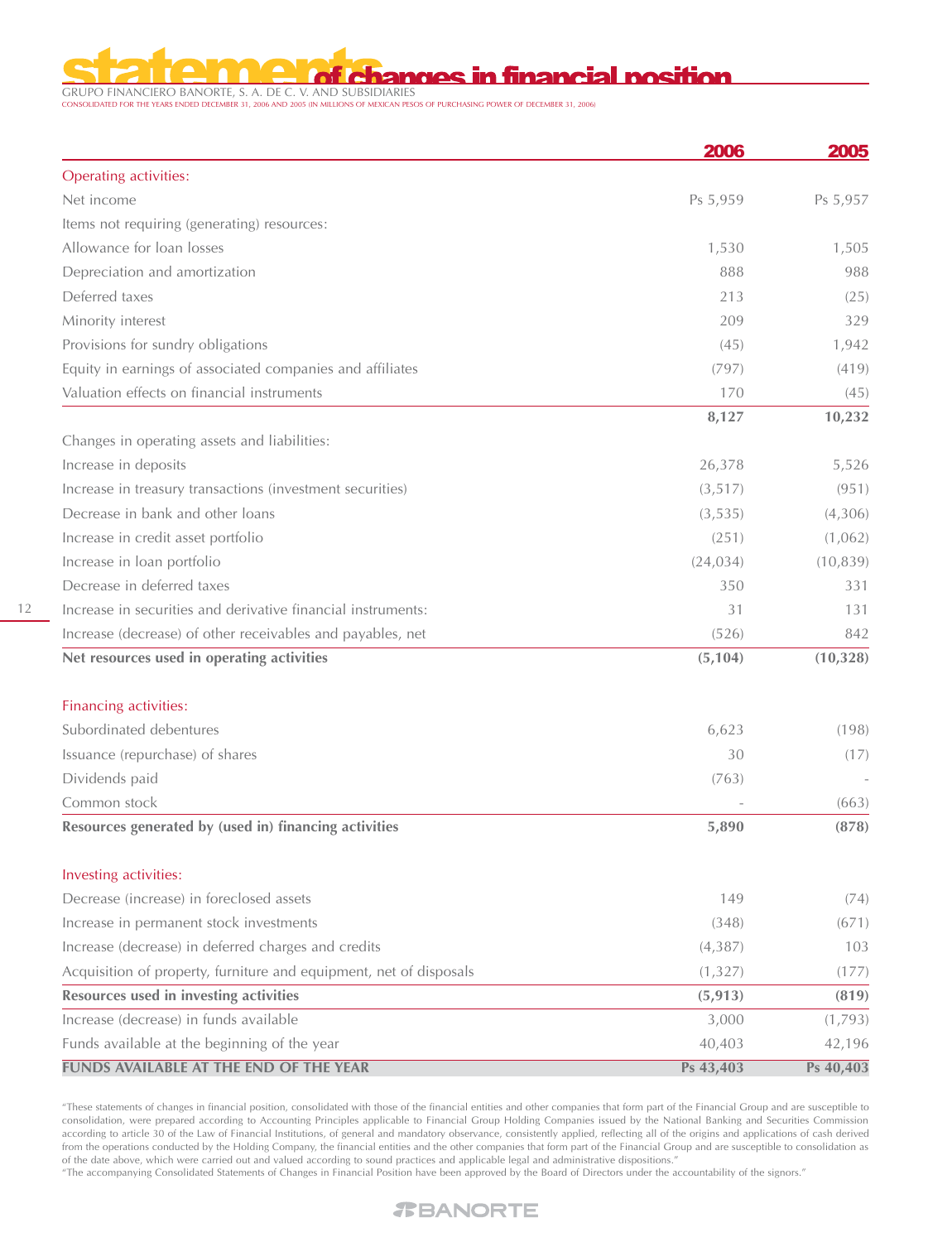Ing. Luis Peña Kegel Chief Executive Officer

 $\epsilon$ Ing. Sergio García Robles Gil Managing Director - CFO

Lic. Jorge Eduardo Vega Camargo Executive Director Controlling

Imón

C. P. Román Martínez Méndez Managing Director - Audit

C. P. C. Nora Elia Cantú Suárez Executive Director Accounting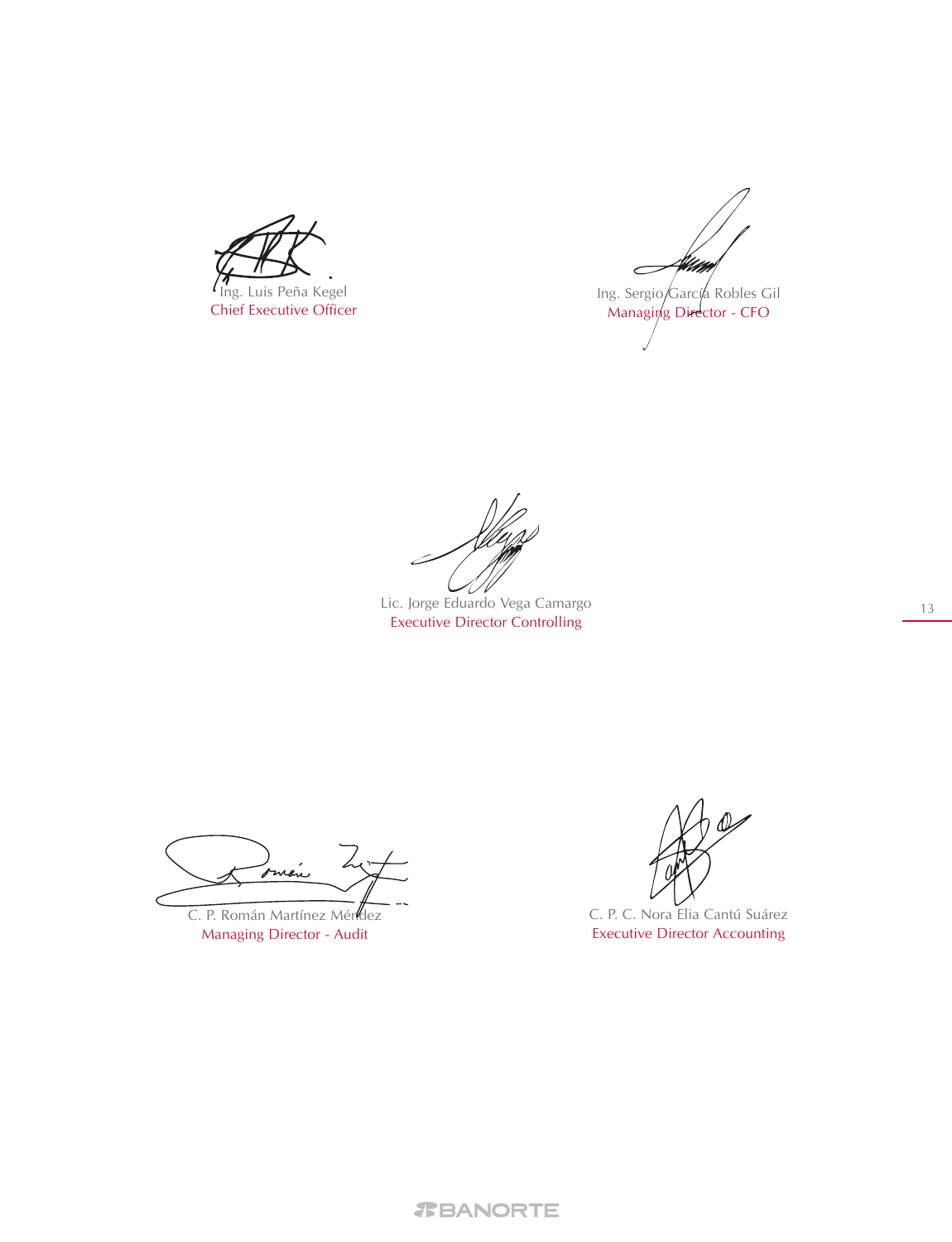

**COUNTS STATED IN THOUSANDS OF MEXICAN PESOS OF DECEMBER 31, 2004 PURCHASE POWER)** 

# **1. ACTIVITIES AND REGULATORY ENVIRONMENT**

Grupo Financiero Banorte, S. A. de C. V. (the "Financial Group") is authorized by the Mexican Treasury Department (SHCP) to operate as a financial group under the form and terms established by the Mexican Financial Group Law, subject to the supervision and monitoring of the Mexican National Banking and Securities Commission (the "Commission"). Its main activities consist of acquiring and managing entities engaged in the financial services industry and supervising their activities, as defined by the previously mentioned Law. The Financial Group and its subsidiaries are regulated, depending on their activities, by the Commission, the Mexican National Insurance and Bond Commission, the Mexican National Retirement Savings Systems Commission (CONSAR), Banco de México and other applicable laws.

The main activity of the Financial Group's subsidiaries is to carry out financial transactions that include the rendering of full-banking services, securities brokerage activities, management of retirement funds, the purchase and sale of uncollected invoices and notes, rendering of general warehousing services and providing life insurance and casualty insurance.

Per legal requirements, the Financial Group has unlimited liability for the obligations assumed and losses incurred by each of its subsidiaries.

The powers of the Commission in its capacity as regulator of financial institutions include reviewing the Financial Group's financial information and requesting modifications to such information.

As stated in Note 29, at the Extraordinary Stockholders' Meeting held on December 13, 2006, it was resolved, among other things, to change the Financial Group's name from Grupo Financiero Banorte, S. A. de C. V. to Grupo Financiero Banorte, S. A. B. de C.V. due to a requirement of the Mexican securities law issued on June 28, 2006. This new law requires every company that is listed on the Bolsa Mexicana de Valores, S. A. de C. V. ("BMV" Mexican Stock Exchange) to include "Bursátil" (publicly traded) in their legal name or use the letter "B" after S. A. However, authorization of this modification is still pending approval by the SHCP, and therefore the Financial Group's legal name will remain the same until such approval is obtained.

# **2. SIGNIFICANT EVENTS DURING THE YEAR**

#### **a) Merger of financial institutions**

During the Extraordinary Stockholders' Meetings held on August 17, 2006 at the Financial Group and on August 16, 2006 at Banco del Centro, S. A., Institución de Banca Múltiple ("Bancen") and Grupo Financiero Banorte, S. A., Institución de Banca Múltiple (Banorte), the merger of Bancen and Banorte was approved, whereby the former was the merging entity and the latter the merged entity. The merger became effective for accounting and tax purposes as of August 1, 2006.

The merger was approved by the Commission and the SHCP, who awarded its authorization by means of Document No. UBA/118/2006 dated August 24, 2006.

The merger agreements were inscribed in the Public Register of Property and Commerce on August 28, 2006 and immediately went into effect. As these entities are wholly-owned by the Financial Group, the effects of the merger did not have an impact on the consolidated financial position or results of operations.

# **b) Acquisition of INB Financial Corporation**

In November 2006, Banorte, through its subsidiary Banorte USA Corporation - an entity constituted in the United States of America, completed the purchase of 70% of the outstanding equity shares of INB Financial Corporation (INB), which in turn is the holder of Inter National Bank, a banking institution based in Texas. This transaction was approved by the SHCP in Mexico and the Federal Reserve Board in the United States of America.

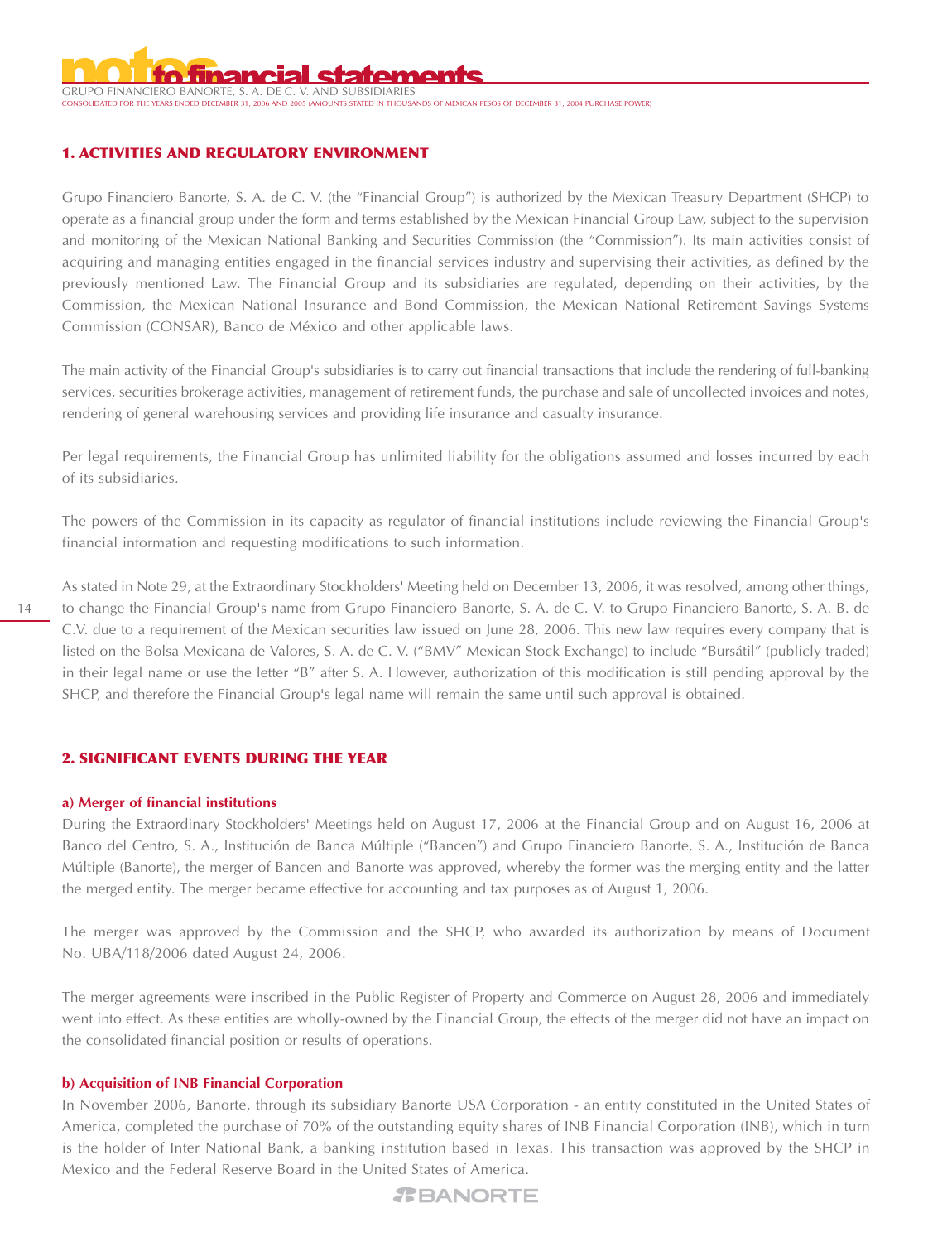Banorte paid USD 259 million for this acquisition with its own funds and concurrently entered into an option to purchase the remaining 30% of the outstanding INB Financial Corporation shares from the minority interest subject to certain conditions. In addition, the minority interest has an option to sell the remaining 30% of the outstanding INB Financial Corporation subject to certain conditions.

As of December 31, 2006, INB's total assets are USD 1,472 million, deposits total USD 1,363 million, investment securities are USD 352 million, and it has a total loan portfolio of USD 788 million.

The Financial Group's preliminary purchase price allocation resulted in the recognition of goodwill of Ps 2,267 and intangible assets of Ps 154, which are included as "Other assets, deferred charges and intangibles" in the consolidated balance sheet. Banorte intends to exercise the purchase option for the remaining 30% of INB's outstanding shares, in accordance with the provisions in the acquisition documents. As prescribed by the Commission, Banorte has recorded a contingent liability for the expected future disbursement that resulted in the recognition of Ps 1,208 as additional goodwill, which is included in the Ps 2,267 mentioned previously. The liability will be valued at each reporting date by applying a formula agreed to by both parties in the acquisition documents.

### **c) Issuance of subordinated debentures**

At the General Extraordinary Shareholders' Meeting held on October 2, 2006, Banorte's shareholders approved the issuance of two tranches of subordinated debentures. On October 13, 2006, the issuance of the aforementioned subordinated debenture was completed as follows:

- A principal sum of USD 200 million in non-preferred subordinated debentures maturing in 2021, with a 6.826% interest rate.
- A principal sum of USD 400 million in preferred subordinated debentures maturing in 2016, with a 6.135% interest rate. •

#### **d) UMS bond securization**

In accordance with a modification in its investment strategy, Banorte, during the first quarter of 2006, reclassified its position of United Mexican States ("UMS") bonds from "held-to-maturity securities" to "available-for-sale securities", which amounted to Ps 7,505. As a result of this reclassification, Ps 67 was recorded as an adjustment to the Financial Group's stockholders' equity as a result of the market value adjustment due to the available-for-sale classification, which was recorded in accordance with cicular B-2, Investments in Securities.

As a result of the transfer of securities between the aforementioned categories, an internal reclassification was made for the derivative financial instruments that covered Banorte's previous position, represented by 32 cross currency swap derivative financial instruments that changed from a variable position with interest rates denominated in Mexican pesos to a fixed exposition in US dollar interest rates. The reclassification resulted in a change of category for Banorte's derivative financial instruments, from "hedges of held-to-maturity securities" to "hedges of available-for-sale securities".

Banorte sold a portion of its position in UMS bonds to a trust for Ps 4,910. The Ps 4,910 was obtained through the issuance of certified preferred securities ("certificados bursátiles preferentes") by the trust that trade on the Mexican Stock Exchange.The Company recognized a gain on the sale of the UMS securities of Ps 169, net of a realized loss of Ps 12, which had previously been recorded in other comprehensive income in the statement of stockholders' equity. In addition, Banorte purchased a majority of the securities and subsequently entered into collateralized repurchase agreements.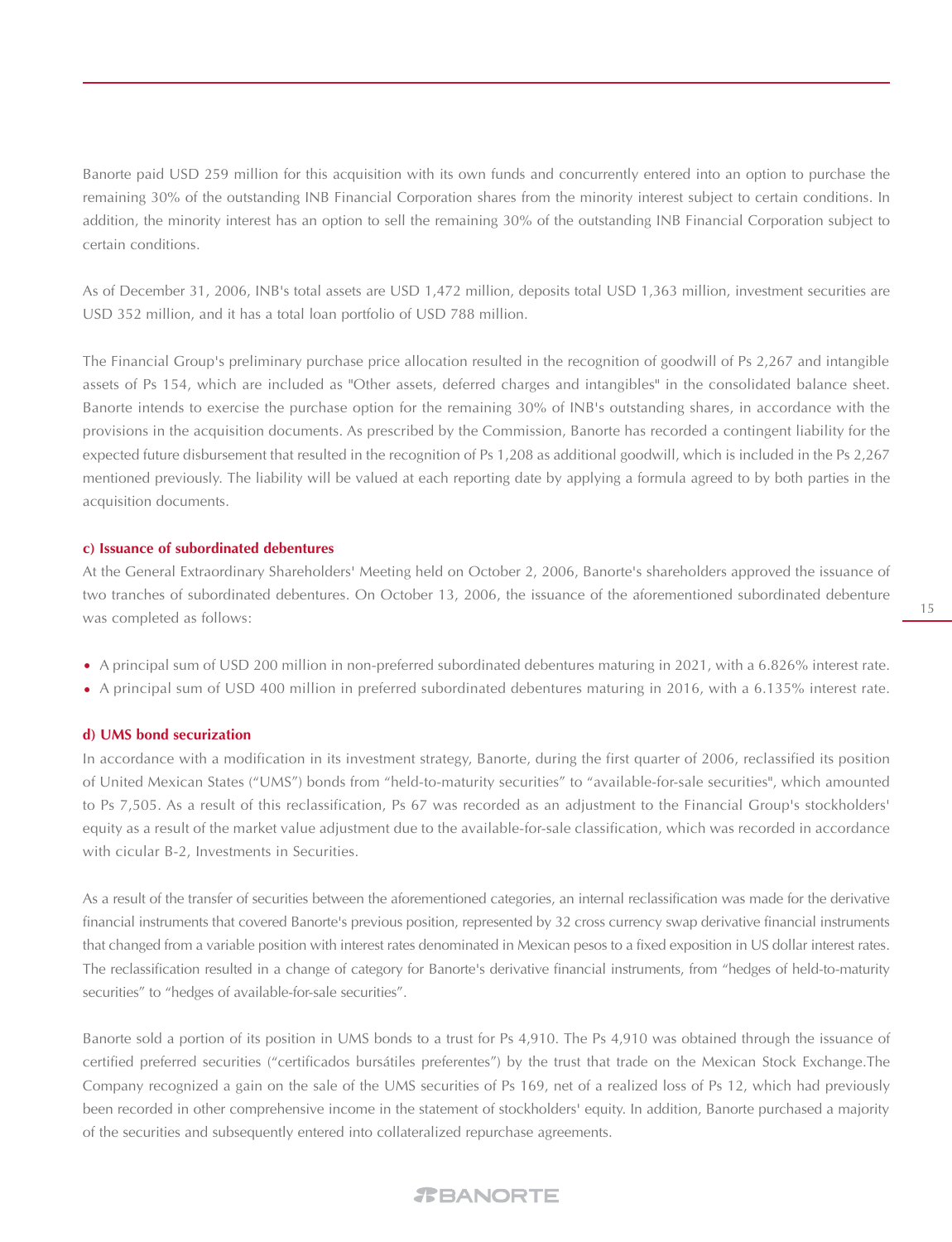# GRUPO FINANCIERO BANORTE, S. A. DE C

STATED IN THOUSANDS OF MEXICAN PESOS OF DECEMBER 31, 2004 PURCHASE POWER)

Banorte accounted for this operation as a sale in accordance with positions issued by the Commission, which regulates these types of transactions. If Banorte had not entered into collateralized repurchase agreements, the transaction would have been accounted for as a securitized loan.

#### **e) Mortgage loan securization**

In December 2006 Banorte entered into a securitization transaction for a portion of its mortgage loan portfolio with the support of the Sociedad Hipotecaria Federal - (("SHF") Federal Mortgage Agency). Banorte was authorized to sell up to Ps 10,000 of mortgage loans. It transferred mortgage loans valued at Ps 2,068 to a trust (the "Trust", a qualifying special purpose entity) that was formed prior to the execution of this agreement for the sole purpose of buying and selling accounts receivable and is designed to be bankruptcy remote. The Trust issued two series of certified preferred securities ("certificados bursátiles preferentes") that trade on the Mexican Stock Exchange. The Trust will continue in existence for five years, when the holders of the securities will be reimbursed for their initial investment to the Trust. S&P, Fitch and Moodys gave this transaction the highest possible rating, AAA.

Banorte obtained Ps 2,048 in cash from the Trust and recorded a retained interest of Ps 20 as a result of the transaction. The retained interest was recorded as "available-for-sale securities", which are valued in conformity with the Commission's criteria.

#### **f) Mortgage loan portfolio transferred to FOVISSSTE**

In November 2006, Banorte addressed the requirement submitted by the Instituto de Seguridad y Servicios Sociales de los Trabajadores del Estado ("ISSSTE", or Social Security Institute for State Employees) and granted to ISSSTE's affiliated agency, Fondo de Vivienda del ISSSTE ("FOVISSSTE"), the rights and control of over 37,124 loans.

As Banorte does not consolidate FOVISSSTE and accounts for its investment under the equity method, the effect in Banorte's financial statements was a reduction of Ps 2,677 in mortgage loans, as well as a decrease of Ps 2,040 in liabilities resulting from the funds obtained to provide such loans.

# **3. BASIS OF PRESENTATION**

# **Consolidation of financial statements**

The accompanying consolidated financial statements include those of the Financial Group and its subsidiaries mentioned below.

All significant intercompany balances and transactions have been eliminated in consolidation.

As of December 31, 2006 and 2005, the Financial Group's consolidated subsidiaries and its ownership percentage is as follows:

|                                       | 2006   | 2005   |
|---------------------------------------|--------|--------|
| Banco Mercantil del Norte, S. A.      | 97.06% | 96.11% |
| Banco del Centro, S. A.               |        | 99.99% |
| Casa de Bolsa Banorte, S. A. de C. V. | 99.99% | 99.99% |
| Arrendadora Banorte, S. A. de C. V.   | 99.99% | 99.99% |
| Factor Banorte, S. A. de C. V.        | 99.99% | 99.99% |
| Almacenadora Banorte, S. A. de C. V.  | 99.99% | 99.99% |
| Créditos Pronegocio, S. A. de C. V.   | 99.99% | 99.99% |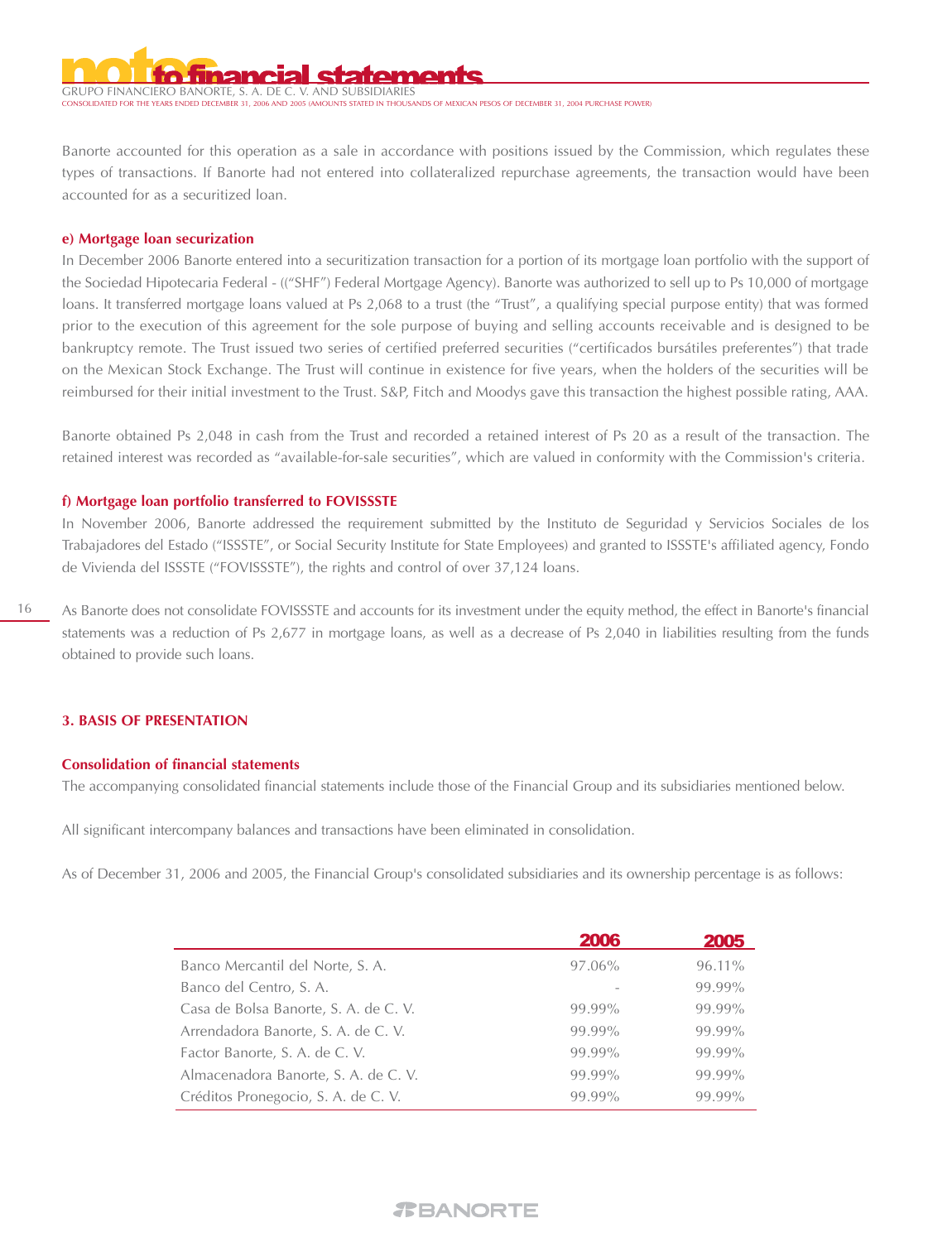#### **Conversion of financial statements of Banorte USA Corporation and subsidiaries ("Banorte USA")**

The financial statements of Banorte USA are prepared in accordance with accounting principles generally accepted in the United States of America ("US GAAP"). In order to consolidate the financial statements of Banorte USA, which operates independently of Banorte, the Financial Group converted Banorte USA's financial statements from US GAAP into the accounting practices prescribed by the Commission. The financial statements were restated for inflation of the United States of America to express amounts in purchasing power of the US dollar as of the most recent year-end. All assets, liabilities, revenues, costs and expenses were then translated into Mexican pesos using the closing exchange rate in effect at the most recent balance sheet date presented. Translation effects are presented in stockholders' equity.

# **4. MAIN DIFFERENCES WITH MEXICAN FINANCIAL REPORTING STANDARDS**

As of June 1, 2004, the function of establishing and issuing Mexican Financial Reporting Standards ("MFRS") became the responsibility of the Mexican Board for Research and Development of Financial Reporting Standards ("CINIF"). CINIF decided to rename the accounting principles generally accepted in Mexico ("Mexican GAAP"), previously issued by the Mexican Institute of Public Accountants ("IMCP"), as Mexican Normas de Información Financiera (Mexican Financial Reporting Standards). As of December 31, 2005, eight Series A standards had been issued (NIF A-1 to NIF A-8), representing the Conceptual Framework, intended to serve as the supporting rationale for the development of such standards, and as a reference to resolve issues arising in practice; NIF B-1, Accounting Changes and Corrections of Errors, was also issued. The Series A NIFs and NIF B-1 went into effect as of January 1, 2006.

The consolidated financial statements have been prepared in conformity with the accounting practices prescribed by the Commission ("Mexican Banking GAAP"), which, in the following instances, differ from MFRS commonly applied in the preparation of financial statements for other types of unregulated entities:

- The Financial Group's consolidated financial statements include the financial statements of its subsidiaries engaged in the financial sector and those of the subsidiaries that render complementary services. MFRS requires that all controlled subsidiaries be consolidated, regardless of the sector to which they belong.
- Repurchase and resale agreements are recorded as purchase and sale transactions, based on their form rather than their substance (financing), and the present value of the price thereof at maturity is reflected in the statements of income, instead of recording the agreed-upon premium on a straight-line basis as required by MFRS.
- Commission revenues in the Retirement Funds Manager (Afore) are recorded as collected. MFRS requires that commissions be recognized as they are earned.
- In 2006 a Ps 58 reserve for foreclosed assets was created, which was recognized directly in retained earnings within stockholders' equity. Under MFRS, this adjustment would have been recorded in current year earnings.
- Sundry debts that are not recovered within 60 or 90 days, depending on their nature, are charged to the statement of income, regardless of whether they may be recovered by the Financial Group.
- Commissions on granting credits and commissions on rendering services are recorded in the income statement when collected, rather than when earned as under MFRS.
- Bulletin C-10, Derivative Financial Instruments and Hedging Activities, went into effect as of January 1, 2005, and its content differs from the criteria established by the Commission for the treatment of such instruments. These differences are, among others:
	- Under MFRS, derivative financial instruments are recorded at fair value, regardless of the purpose for which they are held. -The accounting criteria of the Commission establish that derivative financial instruments held for hedging purposes are recorded using the same treatment as for the primary position being hedged; i.e., as accrued or at fair value.

# *REANORTE*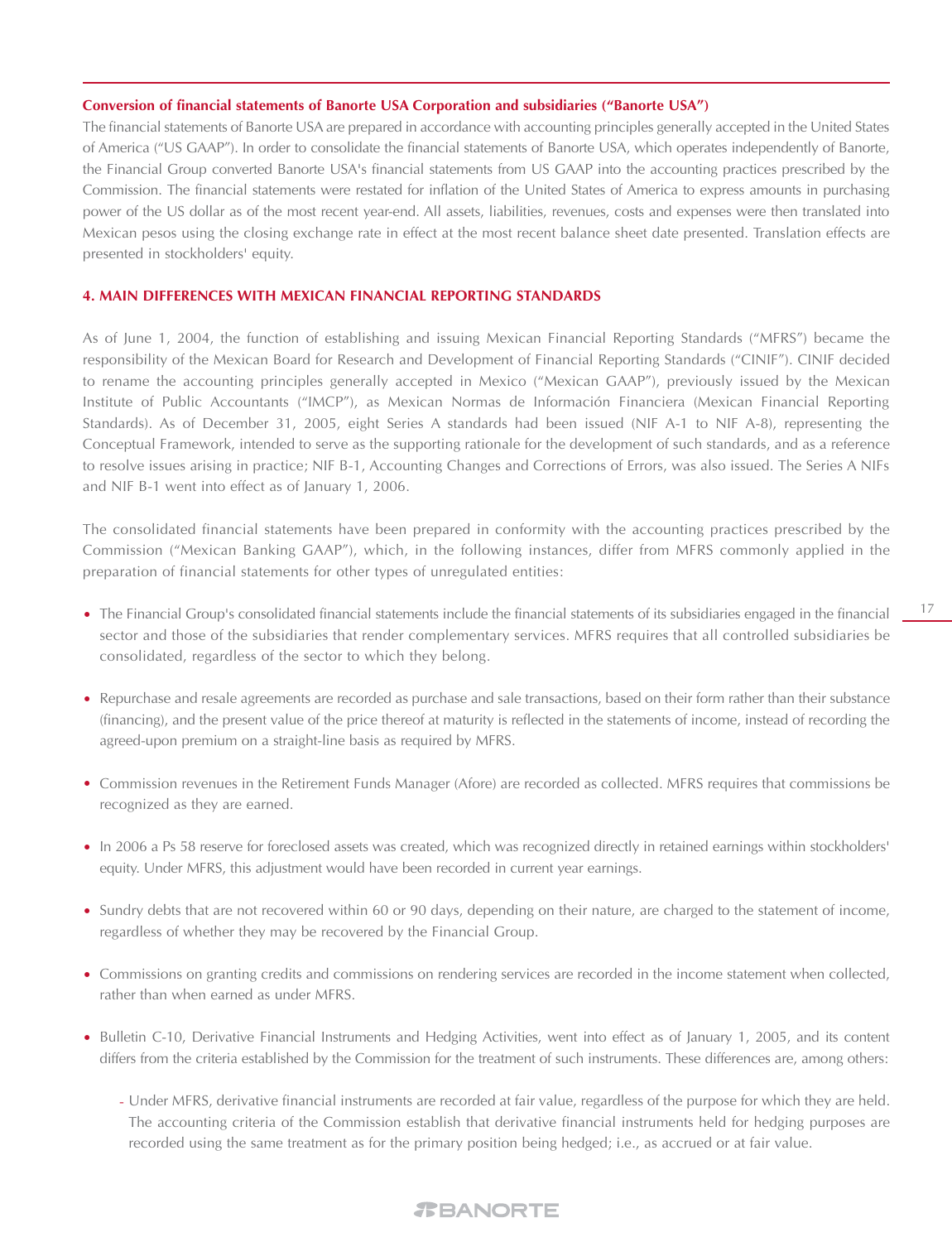GRUPO FINANCIERO BANORTE, S. A. DE C. V. AND SUBSIDIARIES CONSOLIDATED FOR THE YEARS ENDED DECEMBER 31, 2006 AND 2005 (AMOUNTS STATED IN THOUSANDS OF MEXICAN PESOS OF DECEMBER 31, 2004 PURCHASE POWER)

- The Commission's accounting criteria establishes that financial derivatives held for hedging purposes should be offset with the primary position being hedged, whereas MFRS require they be presented separately in the balance sheet.
- MFRS establishes specific rules for the identification of embedded derivative instruments within an entity's contracts. When an embedded derivative is identified and the host contract has not been stated at fair value and adequate elements for its valuation exist, the embedded derivative is segregated from the host contract, stated at fair value and classified as trading or designated as a financial instrument for hedging. The Commission's accounting criteria does not require such segregation from the host contract nor for the instrument to be stated at fair value.
- The contribution or managed margin accounts (delivered and received), when financial derivative instruments listed in standardized markets (stock exchanges) and off-market are traded, are recorded under the heading of "Funds available" and "Sundry creditors and other payables", respectively, instead of presenting them under the heading of "Derivative financial instruments", as established by MFRS.
- Foreclosed assets are considered as monetary assets, in accordance with the Commission's criteria, while MFRS consider them as non-monetary assets.
- The effect derived from the 2004 modification of the allowance for loan losses and foreclosed assets, which amounts to Ps 540, was recognized directly in retained earnings within stockholders' equity. Under MFRS, this adjustment would have been recorded in current year earnings.

• Under MFRS, transfers to or from financial instruments classified as trading to other categories are not allowed, which for purposes of the Commission's accounting criteria would be allowed with its prior authorization.

# **5. NEW ACCOUNTING PRINCIPLES**

On September 15, 2006, the Federal Gazette of the Federation issued modifications or changes to the accounting practices established by the Commission for credit institutions, and which became effective as of January 1, 2007. These provisions dictate that financial services holding companies shall follow the accounting guidelines established by MFRS issued by the CINIF, except when the Commission determines that it is necessary to apply a specific rule or accounting criterion taking into account that financial institutions enter specialized transactions.

The most significant changes affecting the Financial Group are as follows:

- Companies that are not part of the financial services industry will be consolidated for financial reporting purposes.
- Foreclosed assets should be considered as non-monetary items and should, therefore, be updated for inflation as of January 1, 2007 without considering any cumulative effects.
- Without exception, all derivative financial instruments should be recorded at fair value in accordance with Bulletin C-10. In addition, the Financial Group will be required to apply all of the requirements established by Bulletin C-10 as it disclosed in Note 4.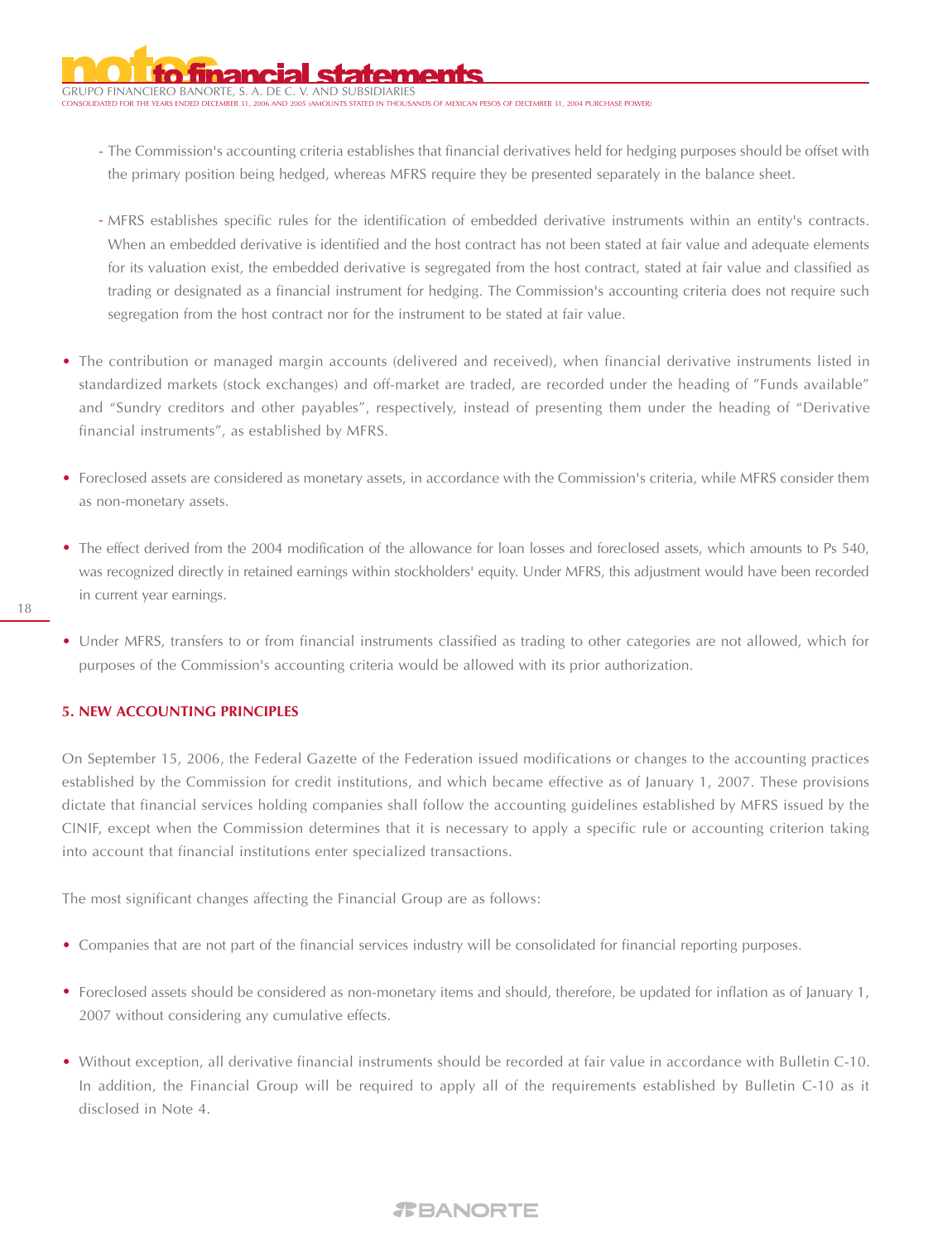# **6. SIGNIFICANT ACCOUNTING POLICIES**

The significant accounting policies of the Financial Group are in conformity with practices prescribed by the Commission's accounting circulars, and other general and specific purpose official letters issued for such purposes, which require management to make certain estimates and use certain assumptions to determine the valuation of certain items included in the consolidated financial statements and make the required disclosures therein. Although these estimates are based on management's best knowledge of current events, actual results may differ.

#### **Recognition of the effects of inflation in financial information**

The Financial Group restates its consolidated financial statements to Mexican peso purchasing power of the most recent balance sheet date presented. Accordingly, the consolidated financial statements of the prior year that are presented for comparative purposes, have also been restated to Mexican pesos of the same purchasing power and, therefore, differ from those originally reported in the prior year.

To recognize the effects of inflation in terms of purchasing power of the most recent balance sheet presented, the following procedures are applied:

#### To the balance sheet accounts

Real estate property is restated based on a factor derived from the value of Investment Units (UDIs), taking values determined by independent appraisers as the basis for their valuation.

Furniture and fixtures are restated based on a factor derived from the value of the UDI from their acquisition date to the most recent balance sheet presented.

Foreclosed assets are considered to be monetary items, and therefore these assets are not restated for the effects of inflation, but are included in the calculation of the monetary position result.

Investments in shares are valued based on the equity method as described as follows: The difference between the restatement of the balance at the beginning of the period using the restatement factor derived from the value of the UDI and the increase or decrease from the equity in earnings is reflected as a result from holding nonmonetary assets.

Contributed capital and retained earnings, as well as other non-monetary items, are restated using a factor derived the value of the UDI from the date of contribution or when earned. Contributed and earned capital is restated taking May 1992 as the base month for restatement.

# To the accounts of the statement of income

Revenues and expenses that affect or are derived from a monetary item (funds available, financial instruments, loan portfolio, deposits, etc.), and those derived from current operations (commissions, tariffs and administrative and promotional expenses) are restated from the month in which they occur to the most recent balance sheet presented, using a factor derived from the value of the UDI.

Depreciation for the year is calculated on restated values based on the estimated useful lives determined by independent appraisers.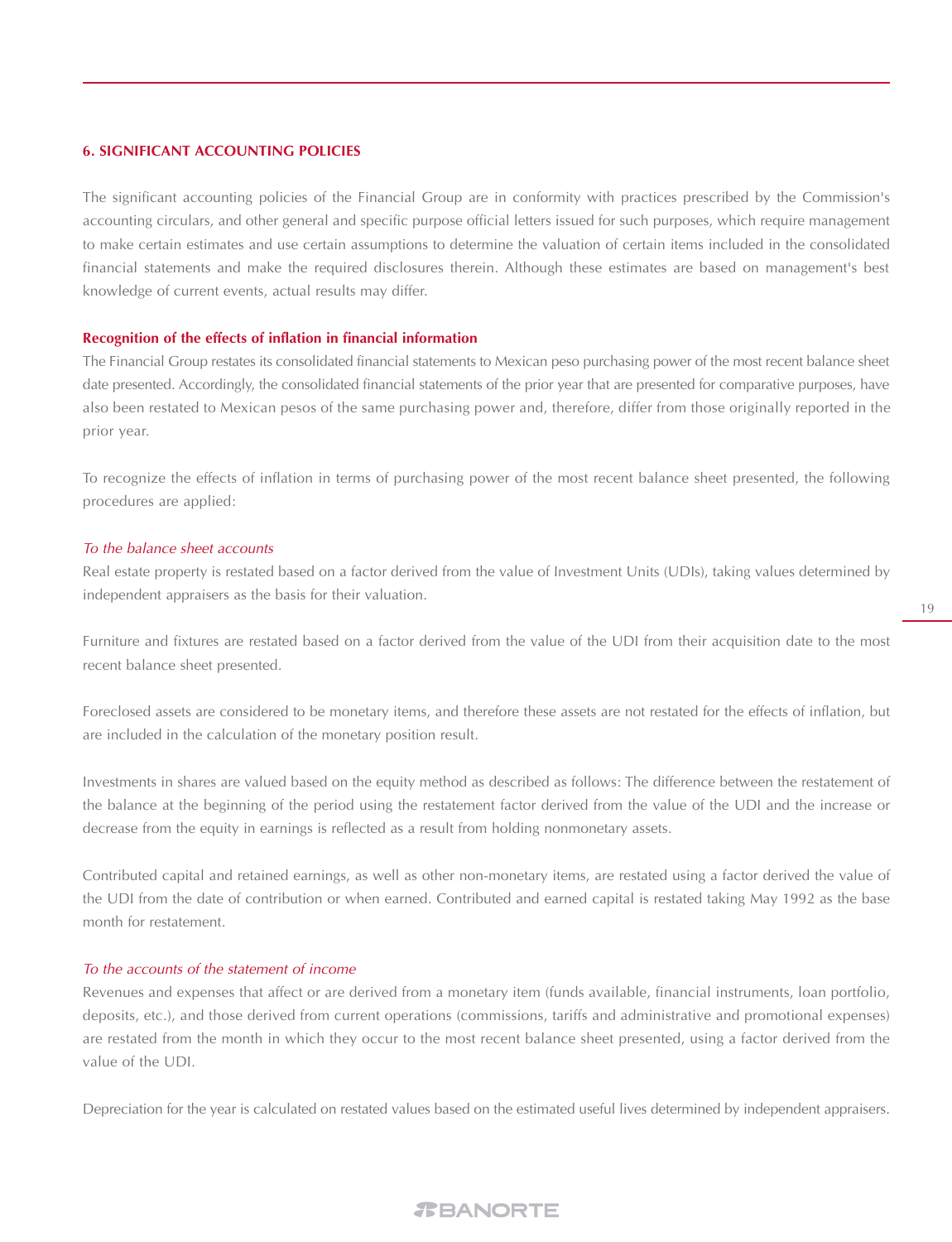# GRUPO FINANCIERO BANORTE, S. A. DE C. V. AND SUBSIDIARIES

.<br>TTS STATED IN THOUSANDS OF MEXICAN PESOS OF DECEMBER 31, 2004 PURCHASE POWER)

Monetary position result, which represents the erosion of purchasing power of monetary items caused by inflation, is calculated by applying the inflation factor derived from the value of the UDI to the monthly net monetary position and is restated using the factor discussed above at the most recent balance sheet presented. Gains (losses) result from maintaining a net monetary liability (asset) position, respectively.

#### To the accounts of the statements of changes in financial position

The statement of changes in financial position presents the changes in constant pesos, starting from the financial position of the previous balance sheet presented, restated to pesos at the most recent balance sheet presented.

#### **Comprehensive income**

Represents changes in stockholders' equity during the year, for concepts other than distributions and activity in contributed common stock, and is comprised of the net income of the year, plus other comprehensive income (loss) items of the same period, which are presented directly in stockholders' equity without affecting the consolidated statements of income, in accordance with the accounting practices established by the Commission. Other comprehensive income items primarily consist of the result from holding nonmonetary assets, the result from the valuation of available-for-sale securities and the conversion effects of foreign entities.

#### **Cash and cash equivalents**

Funds available are stated at nominal value. Coins or foreign currencies are stated at fair value based on exchange rates at the most recent balance sheet date presented. Funds available in foreign currency are valued at the exchange rate published by Banco de México at the most recent balance sheet date presented.

#### **Trading securities**

Trading securities represent debt instruments and equity securities owned by the Financial Group, from which it intends to obtain profits by participating in the market. They are stated at fair value, which is determined by the price vendor contracted by the Financial Group, in conformity with the following guidelines:

#### Debt securities

- Applying market values.
- If the market value cannot be obtained from a reliable source or it is not representative, the market prices of similar instruments or prices calculated based on formal valuation techniques are used.
- When the fair value of the securities cannot be determined, they are recorded at the most recent fair value or acquisition cost, recording accrued interest and, if applicable, the necessary adjustments to state the securities' decrease in value.

#### Equity securities

- Applying market values.
- If the market value cannot be obtained from a reliable source or it is not representative, the fair value will be determined based on the equity method of accounting described in Bulletin B-8, Consolidated and Combined Financial Statements and Permanent Stock Investments, or, in rare cases, based on the acquisition cost restated by a factor derived for the value of UDI.
- When the fair value of the securities cannot be determined, they are recorded at the most recent fair value or at acquisition cost, which should approximate the adjusted net realizable value.

Changes in the fair value of trading securities are recorded in current earnings.

# 20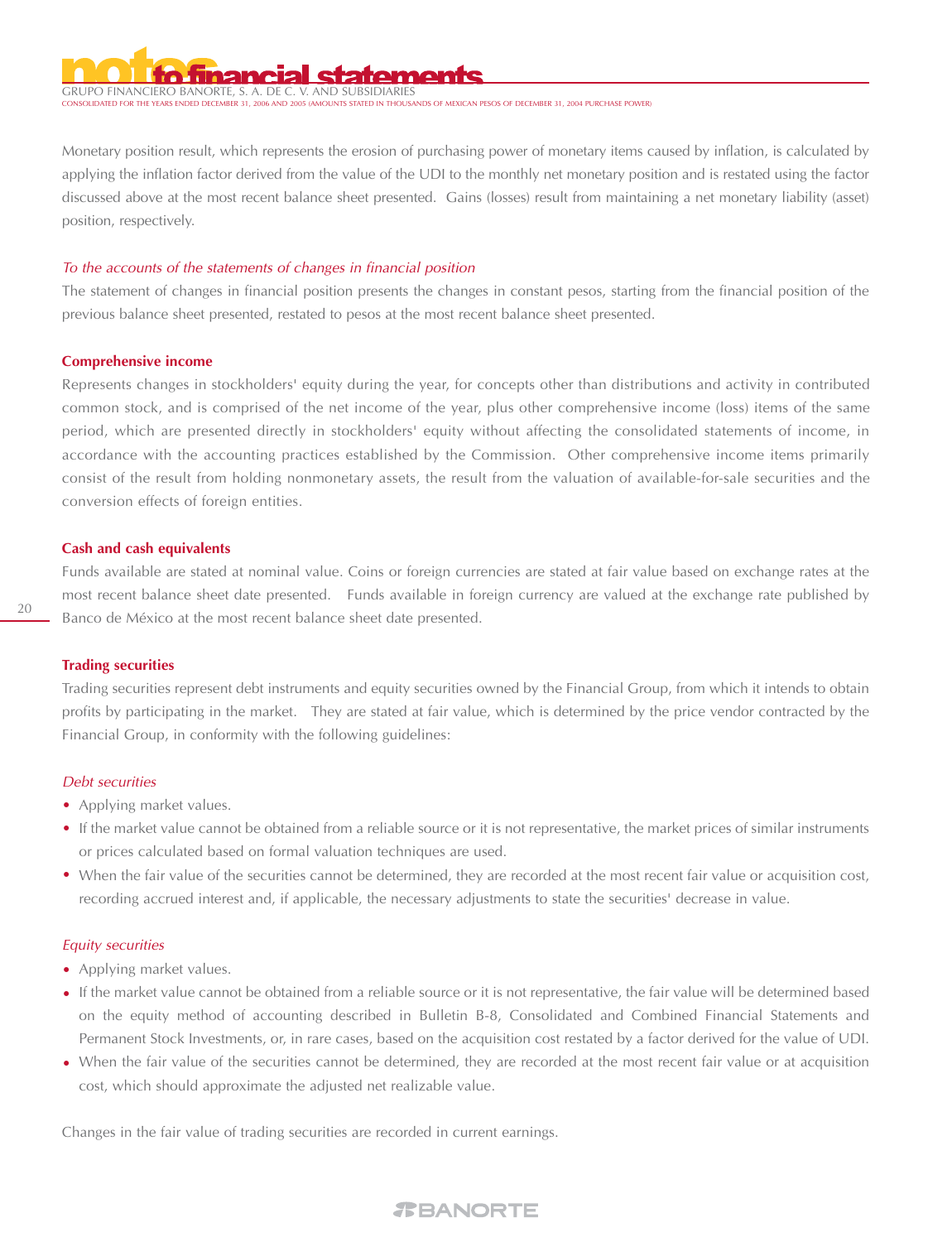# **Available–for–sale securities**

Available-for-sale securities are debt or equity securities acquired for a purpose other than obtaining profits from trading them in the market or holding them to maturity. They are valued in the same way as trading securities, with unrealized gains and losses recognized in stockholders' equity, net of their monetary position result. The monetary position loss associated with these securities is recorded in the results of operations.

# **Held–to–maturity securities**

Held-to-maturity securities consist of debt instruments whose payments can be determined and with known maturities exceeding 90 days, which are acquired with the intent to hold them to maturity. They are initially recorded at acquisition cost and include accrued interest. Accrued interest is recorded in the statement of income using the straight-line method.

If sufficient evidence exists that a security represents a high credit risk and/or its estimated value decreases, the book value could be modified based on the net realizable value determined by using formal valuation techniques, with a charge to results recorded in the year of the write-down.

Transfers of securities within these categories must be approved by the Commission.

#### **Repurchase agreements**

Represent the temporary purchase or sale of certain financial instruments in exchange for an established premium with the obligation to resell or repurchase such securities in the future.

When the Financial Group acts as the vendor of securities, the net position represents the difference between the fair value of the securities covered by the repurchase agreement (asset position) which, in turn, represents the securities to be received through the transaction, valued according to the investment valuation methods established for trading securities, and at the present value of the price at maturity (liability position).

When the Financial Group acts as the purchaser of securities, the net position represents the difference between the present value of the price at maturity (asset position) and the fair value of the securities received under the repurchase agreement (liability position) are valued according to the method discussed in the preceding paragraph.

The debit or credit balance resulting from transactions involving repurchase agreements is presented under assets or liabilities in the consolidated balance sheet under the heading "Securities and derivative financial instruments".

For repurchase transactions entered into for periods exceeding three business days, a guarantee must be provided to mitigate market and counterparty risks. Guarantees received for repurchase transactions not involving the transfer of ownership are recognized in memoranda accounts and are considered as restricted assets.

#### **Derivative financial instruments**

The Financial Group is authorized to perform two types of transactions involving derivative financial instruments:

#### Transactions to hedge the Financial Group's exposed position

Such transactions involve purchasing or selling derivative financial instruments to mitigate the risk resulting from a given transaction or group transactions.

#### 21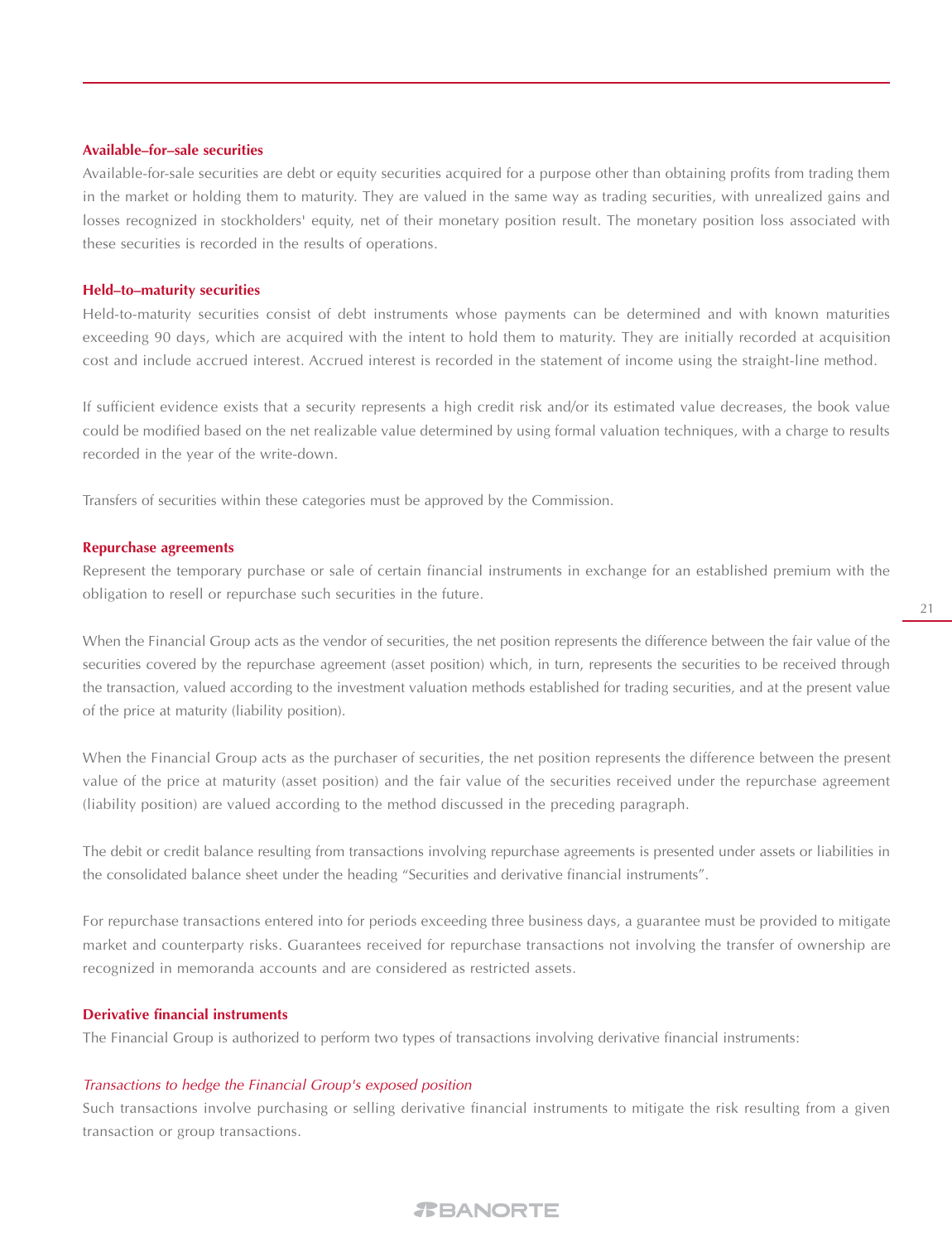GRUPO FINANCIERO BANORTE, S. A. DE STATED IN THOUSANDS OF MEXICAN PESOS OF DECEMBER 31, 2004 PURCHASE POWER)

#### Transactions entered into for trading purposes

The Financial Group enters into such transactions as a market participant for reasons other than to hedge its exposed position.

For hedging transactions, offsetting asset and liability positions and the deferred charge or credit are presented net of the primary position being hedged, while transactions entered into for trading purposes are recorded as separate assets or liabilities.

When entering into transactions involving derivative financial instruments, the Financial Group's internal policies and procedures require an assessment and risk exposure regarding the financial institution acting as the counterparty to the transaction and that it be authorized by the Bank of Mexico to enter into this type of transaction. Before entering into these types of transactions with corporate customers, a precautionary credit line must be granted by the Credit Risk Committee or liquid guarantees given through a securitized collateral contract. Transactions entered into with medium and small sized companies and individuals provide for liquid guarantees established in securitized collateral contracts.

The recognition or cancellation of assets and/or liabilities derived from transactions involving derivative financial instruments occurs when these transactions are entered into to, regardless of the respective settlement or delivery date of the goods.

### Forward and futures contracts

The balance of these transactions entered into for trading purposes represents the difference between the fair value of the contract and the established "forward" price. Asset and liability positions are individually offset; a resulting debit balance is presented as an asset under the "Derivative financial instruments" heading, while a credit balance is presented as a liability under the same heading.

# Option contracts

The balance of these transactions entered into for trading purposes is stated at fair value and recorded as an asset or liability under the "Derivative financial instruments" heading.

These instruments are stated at their fair value with changes in their fair value recognized in results of operations.

# Swaps

The balance of these transactions entered into for trading purposes represents the difference between the fair value of the asset and liability positions. Balances are presented as assets or liabilities under the "Derivative financial instruments" heading.

# **Loss sharing with the Bank Savings Protection Fund (FOBAPROA)**

As discussed in Note 12, according to the regulations established by the Commission, the Financial Group fully recognizes the shared losses generated by its participation in FOBAPROA loan portfolio cash flows.

During 2006 and 2005, the Financial Group recognized reserves in its results of operations of Ps 31 and Ps 82, respectively, for the shared loss and incentive arrangements derived from its participation in FOBAPROA portfolio cash flows.

#### **Loan portfolio**

Represents the balance of amounts effectively granted to borrowers plus uncollected accrued interest minus prepaid interest received. The total loan portfolio balance is presented net of the allowance for loan losses.

# 22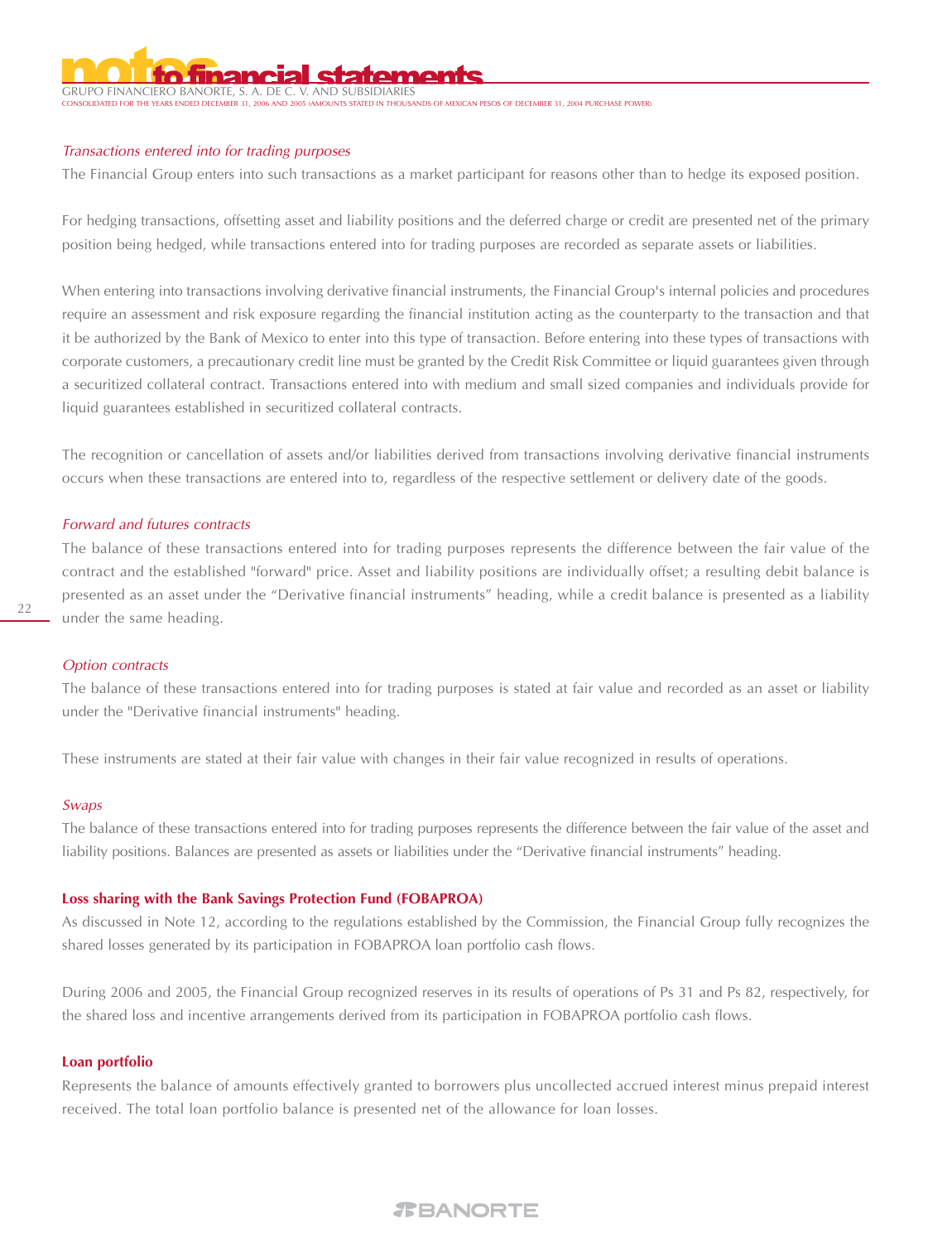The unpaid loan balance is classified in the past-due portfolio as follows:

- Single payment loans upon the maturity of principal and interest, 30 calendar days after maturity.
- Loans involving a single principal payment upon maturity, but with periodic interest payments, total principal and interest payment 30 and 90 calendar days after maturity, respectively.
- Loans for which the payment of principal and interest is agreed based on partial periodic payments, 90 calendar days after the first payment is due.
- In the case of revolving loans, whenever payment is outstanding for two billing periods or 60 or more days have elapsed following maturity.
- Overdrawn customer checking accounts are considered as part of the past-due portfolio when such situations arise. •

Interest is recognized and accrued into income as it is earned. The accrual of interest income is suspended when loans are transferred to the past-due portfolio.

Loan commissions are recognized as income when collected.

Restructured past-due loans are not considered in the current portfolio until evidence of sustained payment is obtained; this occurs when financial institutions receive three timely consecutive payments, or a payment is received for periods exceeding 60 days.

Renewed loans in which the borrower has not paid on time or when the accrued interest balance equals at least 25% of the original loan amount are considered past-due until evidence of sustained payment is obtained.

Accrued interest during the period in which the loan was included in the past-due portfolio is recognized as income when collected.

#### **Allowance for loan losses**

# Application of new portfolio classification provisions

The loan portfolio is classified according to the rules issued by the SHCP and the methodology established by the Commission. Internal methodologies may be used providing they are authorized by the Commission.

In the case of consumer and mortgage loans, the Financial Group applies the general provisions applicable to financial institutions in classifying the loan portfolio as issued by the Commission on December 2, 2005 and the internal methodology authorized by the Commission for classifying commercial loans.

The Provisions also establish general methodologies for the classification and calculation of allowances for each type of loan, while also permitting financial institutions to classify and calculate allowances based on internal methodologies, when previously approved by the Commission.

# *REANORTE*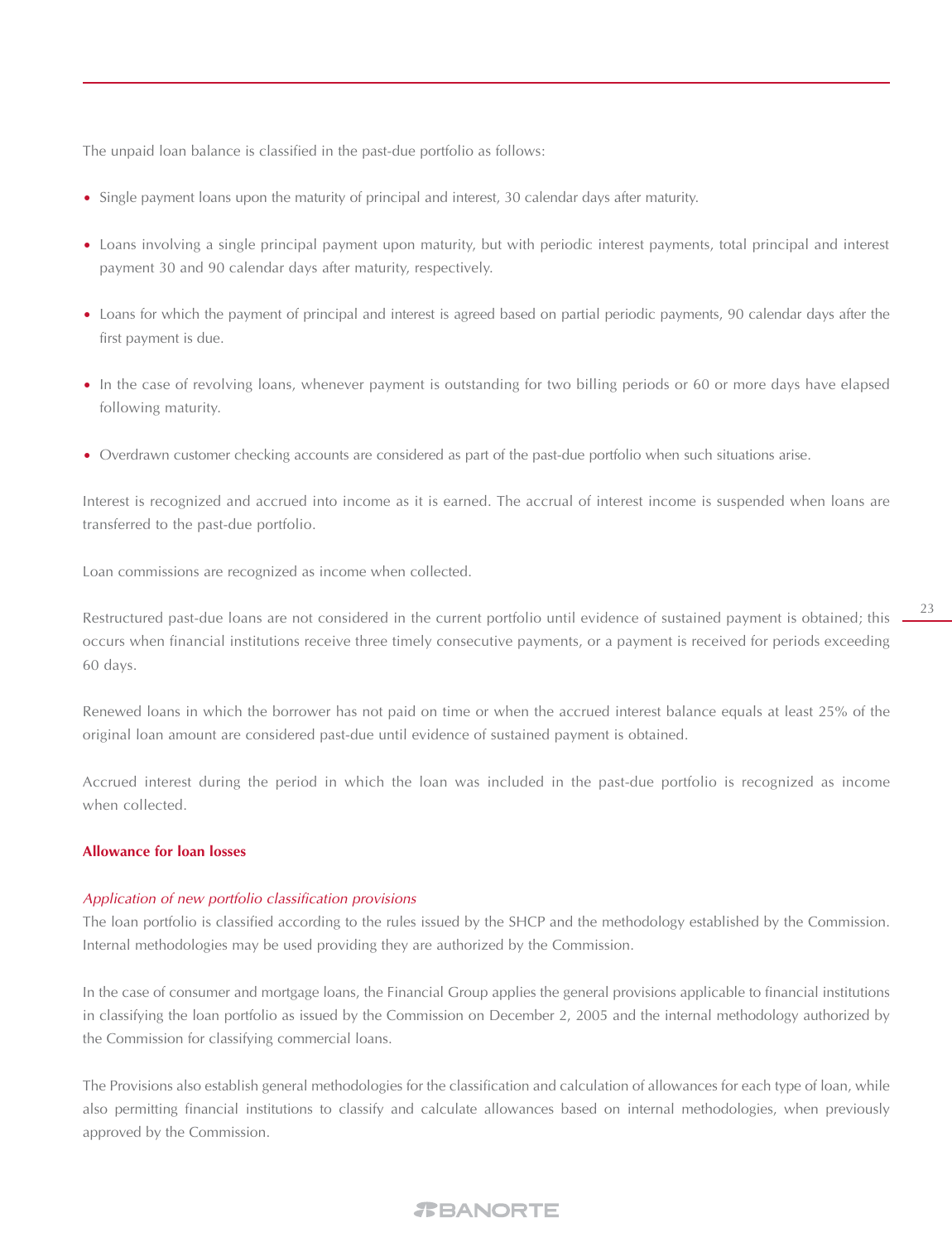GRUPO FINANCIERO BANORTE, S. A. DE C

STATED IN THOUSANDS OF MEXICAN PESOS OF DECEMBER 31, 2004 PURCHASE POWER)

As of June 2001, the Financial Group has the Commission's approval to apply its own methodology, called Internal Risk Classification (CIR Banorte) to commercial loans equal to or greater than 900 thousand UDIs in order to classify the debtor. Loan classification and reserve allowance are determined based on the rules set by the Commission. This methodology is explained later in this note.

- The commercial loan portfolio classification procedure requires that financial institutions apply the established methodology (general or internal) based on quarterly information for the periods ending in March, June, September and December of each year, while also recording the allowances determined at the close of each period in their financial statements. Furthermore, during the month following each quarterly close, financial institutions must apply the respective classification to any loan utilized at the close of the immediately preceding quarter, based on the outstanding balance in effect on the last day of the aforementioned months. Similarly, the recovery of loan portfolio amounts that have been previously written-off must be applied to the allowance for loan losses instead of to results of the year.
- As a result of the acquisition of INB, the Financial Group applied its loan classification methodologies to INB's loan portfolio, confirming the risk designation and adjusting the allowance for loan losses, derived from applying such methodologies.

On December 14, 2006, the Commission issued Document No. 111-1/524348/2006, which extends for a two-year period, starting on December 1, 2006, the Financial Group's internal loan classification methodology.

Commercial loans equal to or greater than 900 thousand UDIs are classified according to the following criteria:

- 24 • Debtor's credit quality.
	- In relation to the value of the collateral or the value of the assets in trusts or in programs commonly known as "structured", as applicable.

The commercial loan segment includes loans granted to business groups and corporations, state and municipal governments and their decentralized agencies, as well as financing to companies of the financial sector.

The Financial Group applied the internal risk classification methodology, CIR Banorte, authorized by the Commission to rate the debtor, except in financing granted to state and municipal governments and their decentralized agencies, loans intended for investment projects with their own source of payment and financing granted to trustees that act under trusts and loan programs commonly known as "structured" in which the affected assets allow for an individual risk evaluation associated with the scheme, for which the Financial Group applied the procedure established by the Commission.

When evaluating a debtor's credit quality utilizing the CIR Banorte method, the following risks and payment experiences are classified specifically and independently:

| <b>Risk criteria</b>     | <b>Risk factors</b>                                 |
|--------------------------|-----------------------------------------------------|
| 1. Financial risk        | 1. Financial structure and payment capability       |
|                          | 2. Financing sources                                |
|                          | 3. Management and decision-making                   |
|                          | 4. Quality and timeliness of financial information  |
| 2. Industry risk         | 5. Position and market in which debtor participates |
|                          | - Target markets                                    |
|                          | - Risk acceptance criteria                          |
| 3. Borrower's experience | 6. Borrower's experience                            |
| 4. Country risk          | 7. Country risk                                     |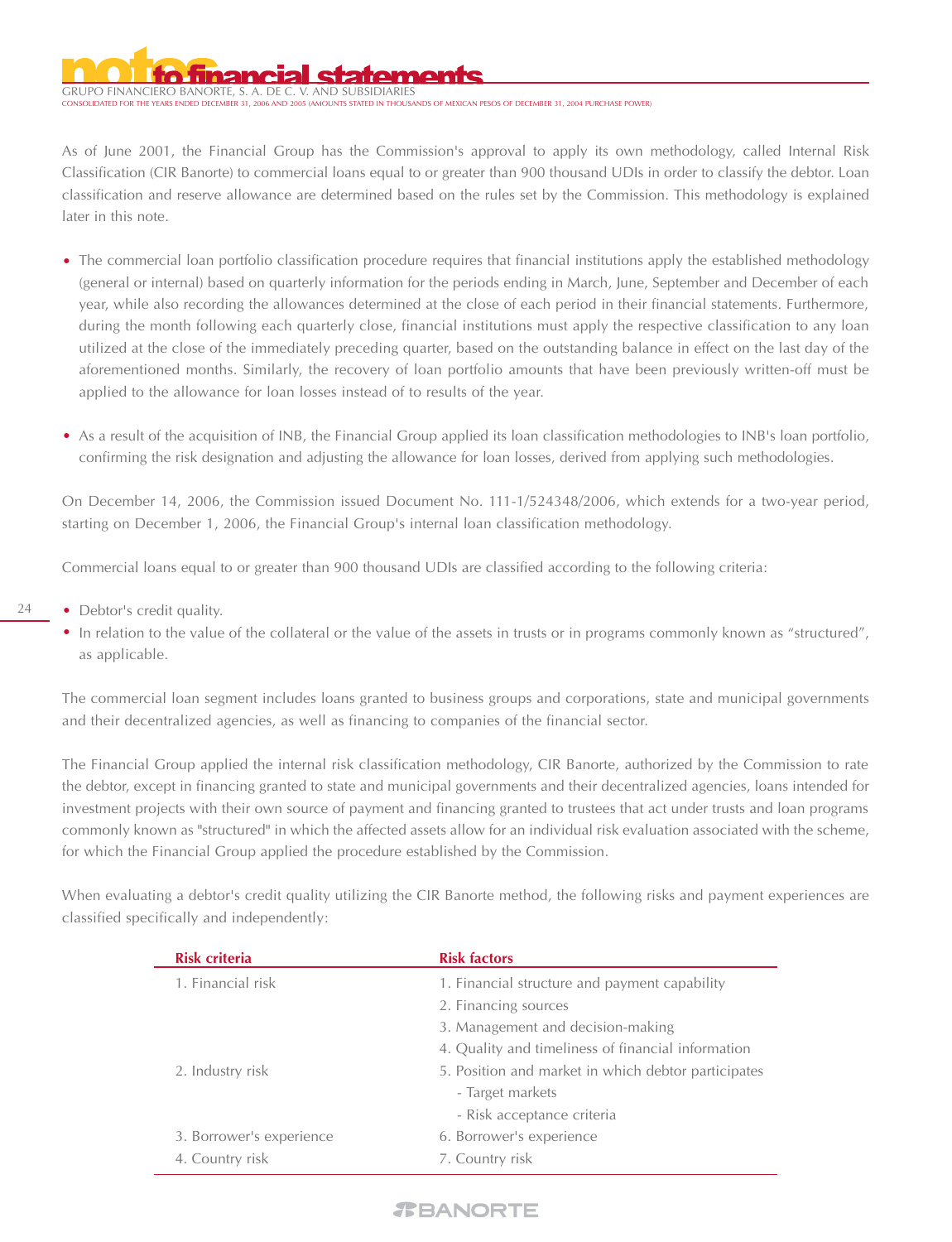Each of the risk factors is analyzed using descriptive evaluation tables, the result of which indicates the borrower's rating. This, in turn, is homologated with the risk designation established by the Commission.

| <b>CIR Banorte</b> | <b>Risk level description</b>       | <b>Commission classification equivalent</b> |
|--------------------|-------------------------------------|---------------------------------------------|
|                    | Substantially risk free             | A <sub>1</sub>                              |
|                    | Below minimal risk                  | A2                                          |
| 3                  | Minimum risk                        | A <sub>2</sub>                              |
| 4                  | Low risk                            | B <sub>1</sub>                              |
|                    | Moderate risk                       | <b>B2</b>                                   |
| 6                  | Average risk                        | B <sub>3</sub>                              |
|                    | Risk requiring management attention | C <sub>1</sub>                              |
| 8                  | Potential partial loss              | C <sub>2</sub>                              |
| 9                  | High loss percentage                | D                                           |
| 10                 | Total loss                          |                                             |

For the commercial loans under 900 thousand UDIs, loans to state and municipal governments and their decentralized agencies, mortgage loans and consumer loans, the Financial Group applied the general provisions applicable to financial institutions for classifying the loan portfolio as issued by the Commission.

# **Credit asset portfolio**

The loan portfolio acquired is comprised of the acquisition cost of different loan packages acquired by the Financial Group; i.e., amounts effectively paid by the Financial Group to obtain rights to the cash flows generated by these portfolios.

Furthermore, during the first three months following its acquisition of loan portfolios, the Financial Group capitalizes the respective interest and monetary results derived from financing contracted to acquire such portfolio packages.

On November 12, 2004, the Commission issued Document No. DGSIF "A" -601-II-96066, which establishes the accounting treatment applicable to portfolio acquisitions and loan settlements through payments in kind and/or the awarding of acquired portfolio goods.

Consequently, as the Commission and the CINIF have not issued a specific accounting standard, and based on the supplemental procedures established by the Commission's accounting circular A-3, Supplemental Application of Accounting Treatments, the accounting treatment applicable to portfolio acquisitions is Statement of Position ("SOP") 03-3, Accounting for Certain Loans or Debt Securities Acquired in a Transfer, issued by the American Institute of Certified Public Accountants ("AICPA").

These standards establish that the proper treatment to be applied is a collection right, so the transferred loan should be recorded at the sale price.

The Financial Group's management has the policy of amortizing portfolio investments made prior to December 15, 2004, within a maximum eight-year period as of the original acquisition date.

Furthermore, portfolio investments acquired after December 15, 2004, are amortized within a period not exceeding seven years in the case of mortgage loans, or five years for commercial loans.

#### 25

# *TBANORTE*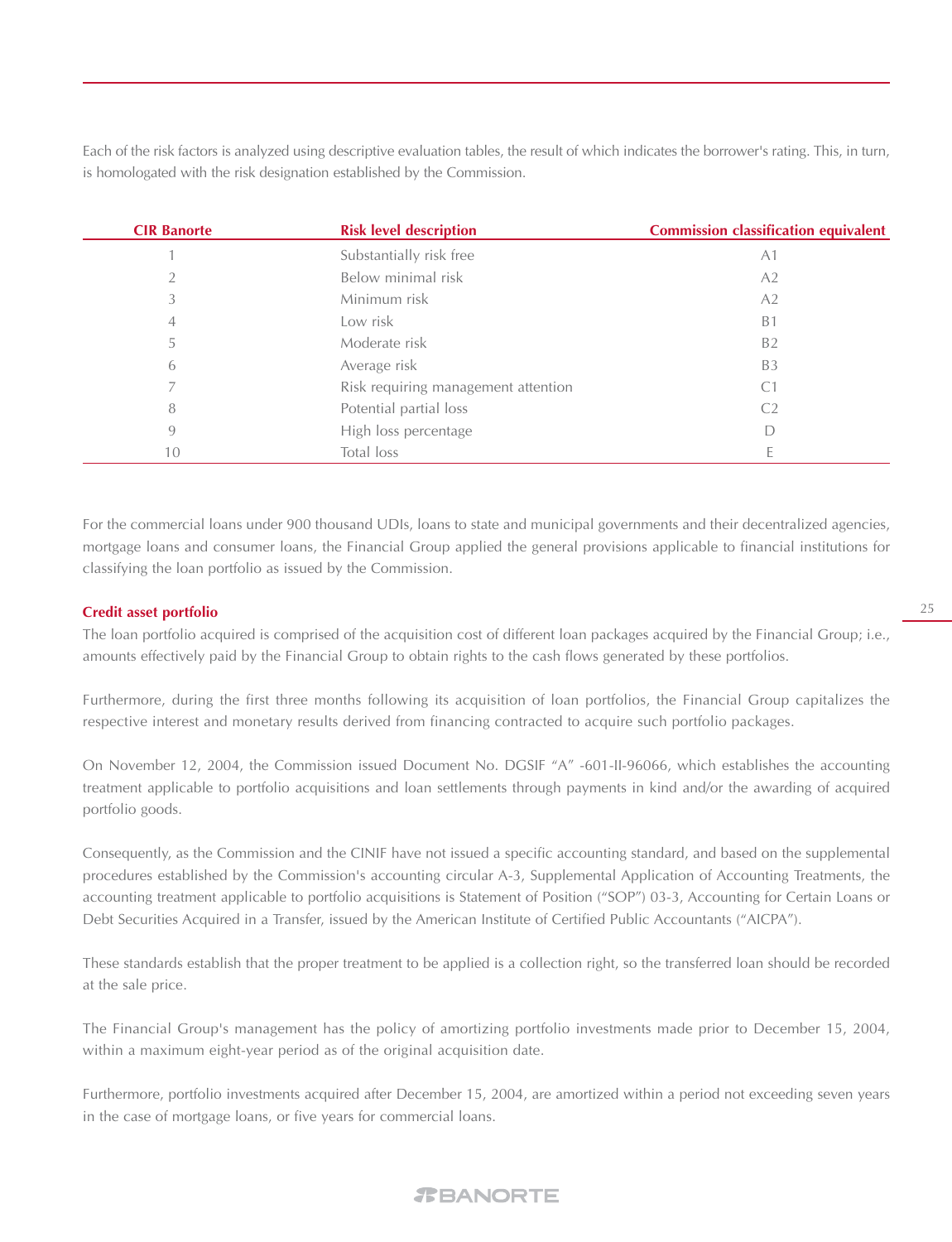GRUPO FINANCIERO BANORTE, S. A. DE --------<br>Thousands of mexican pesos of december 31, 2004 purchase power!

# **Other accounts receivable and payable**

Amounts involving the sundry debtors of the Financial Group that are not recovered within 60 or 90 days following their initial recognition (depending on whether the balances are identified or not), are included in the allowance for loan losses, regardless of their likelihood of recovery.

The balances of asset and liability settlement accounts represent transactions involving the sale and purchase of currency and securities, which are recorded when entered into and settled within 48 hours.

# **Impairment of the value of long-lived assets and their disposal**

The Financial Group has established guidelines to identify and, if applicable, record losses derived from the impairment or decrease in value of long-lived, tangible or intangible assets, including goodwill. The Financial Group's management did not identify any indicators that impairment exists.

### **Foreclosed property or property received as payments in kind, net**

Foreclosed property or property received as payments in kind are recorded at the lower of their net realizable value or cost. Cost is determined as the forced-sales value determined by the judge upon foreclosure or, in the case of payments in kind, the price agreed between the parties involved.

If the book value of the loan exceeds that of the foreclosed property, the difference is recognized by canceling the allowance for loan losses when such assets are awarded. If the book value of the loan is lower than the value of the foreclosed property, the latter must be adjusted to match the loan's book value.

The book value must only be modified when there is evidence that the net realizable value is lower than the recorded book value. The adjustments resulting from these estimates are applied to the results of the year as they arise.

When recognizing the effects of inflation in financial information, foreclosed property is considered to be a monetary item.

The provisions applicable to the new valuation methodology for the allowance for loan losses mentioned above, define the valuation methodology for reserves related to either foreclosed property or those assets received as payment in kind, establishing that additional quarterly provisions must be created to recognize the potential decrease in value over time of property awarded under legal proceedings, out-of-court or received as payment in kind and the investments in securities received as foreclosed goods or payment in kind, based on the following procedure:

I. In the case of collection rights and real property, the provisions referred to by the preceding paragraph must be treated as follows:

| <b>Personal property reserves</b>                          |                    |  |  |
|------------------------------------------------------------|--------------------|--|--|
| Time elapsed as of<br>awarding or payment in kind (months) | Reserve percentage |  |  |
| Up to $6$                                                  | $0\%$              |  |  |
| More than 6 and up to 12                                   | 10%                |  |  |
| More than 12 and up to 18                                  | 20%                |  |  |
| More than 18 and up to 24                                  | 45%                |  |  |
| More than 24 and up to 30                                  | 60%                |  |  |
| More than 30                                               | 100%               |  |  |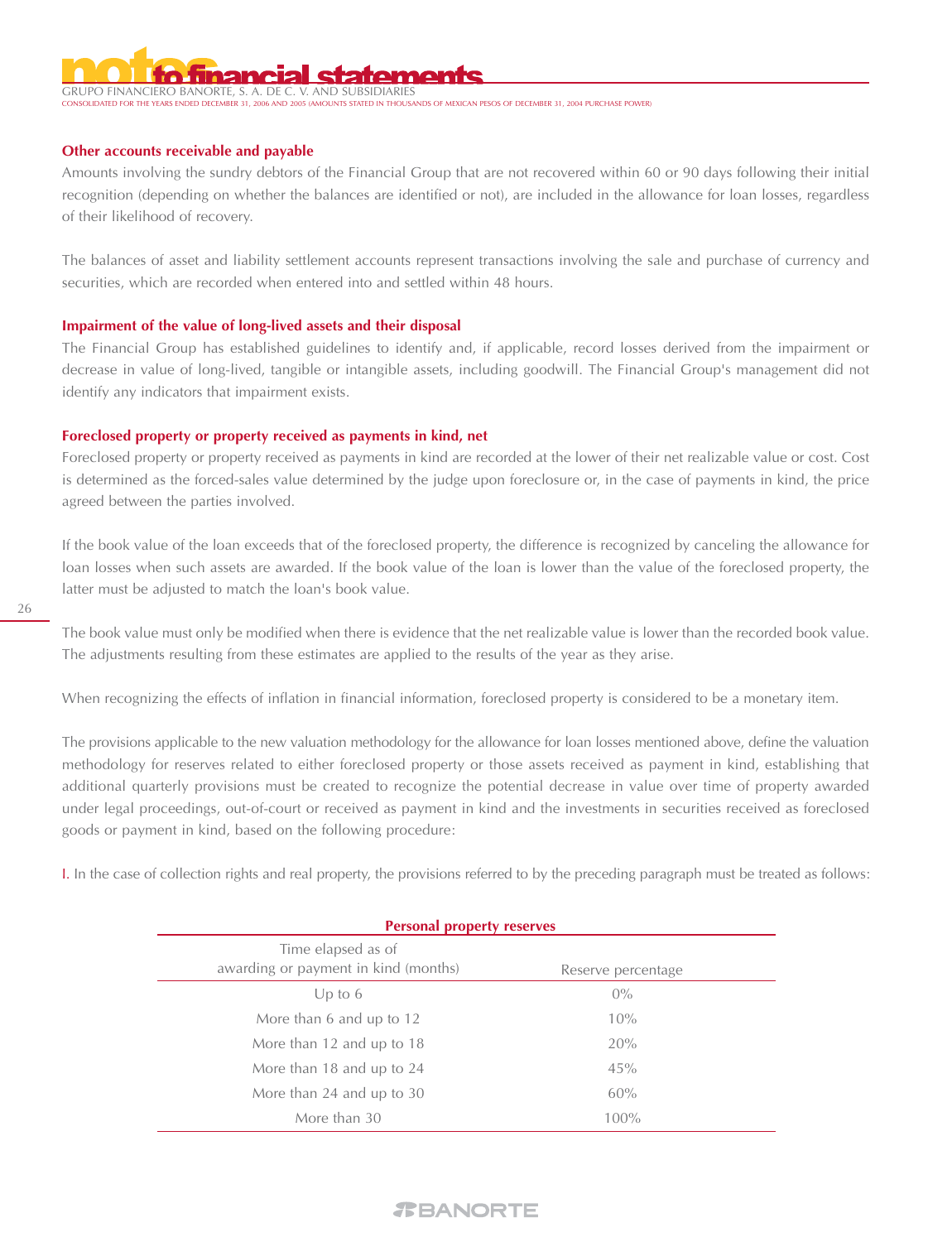The amount of the reserves to be created will be the result of applying the reserve percentage determined under the preceding table to the value of collection rights or real property foreclosed or received as payment in kind or awarded, based on the accounting criteria established by the Commission.

II. Investments in securities must be valued in accordance with the provisions of the Commission's accounting circular B-2, Investments in Securities, using annual audited financial statements and monthly reports of the entity in which the investment is held.

Following the valuation of foreclosed assets or those received as payment in kind, the reserves resulting from applying the percentages established in the table of Section I above to the estimated value, must be created.

III. In the case of real property, provisions must be created as follows:

| <b>Real property reserves</b>                              |                    |  |  |
|------------------------------------------------------------|--------------------|--|--|
| Time elapsed as of<br>awarding or payment in kind (months) | Reserve percentage |  |  |
| Up to $12$                                                 | $0\%$              |  |  |
| More than 12 and up to 24                                  | 10%                |  |  |
| More than 24 and up to 30                                  | 15%                |  |  |
| More than 30 and up to 36                                  | 25%                |  |  |
| More than 36 and up to 42                                  | 30%                |  |  |
| More than 42 and up to 48                                  | 35%                |  |  |
| More than 48 and up to 54                                  | 40%                |  |  |
| More than 54 and up to 60                                  | 50%                |  |  |
| More than 60                                               | 100%               |  |  |

The amount of the reserves to be created will be the result of applying the reserve percentage determined under the preceding table to the awarding value of the property based on the accounting criteria. Furthermore, when problems are identified regarding the realization of the value of the foreclosed property, the Financial Group records additional reserves based on management's best estimates.

If appraisals subsequent to the foreclosure or payment in kind result in the recording of a decrease in the value of the collection rights, securities, personal or real property, the reserve percentages contained in the preceding table can be applied to the adjusted value.

In conformity with the accounting practices established by the Commission, the initial effect of recognizing these reserves, net of the tax effects, was charged to the retained earnings, in stockholders' equity. During 2006, the Commission required the Financial Group to record an adjustment of Ps 58 to retained earnings related to such effects.

# **Property, furniture and fixtures**

Are recorded at acquisition cost, restated as explained earlier in this Note.

Depreciation is calculated using the straight-line method based on the useful lives of the assets as estimated by Financial Group's management.

# **Permanent stock investments**

The Financial Group recognizes its unconsolidated investments in subsidiaries and associated companies using the equity method, based on the book values shown in the most recent financial statements of such entities.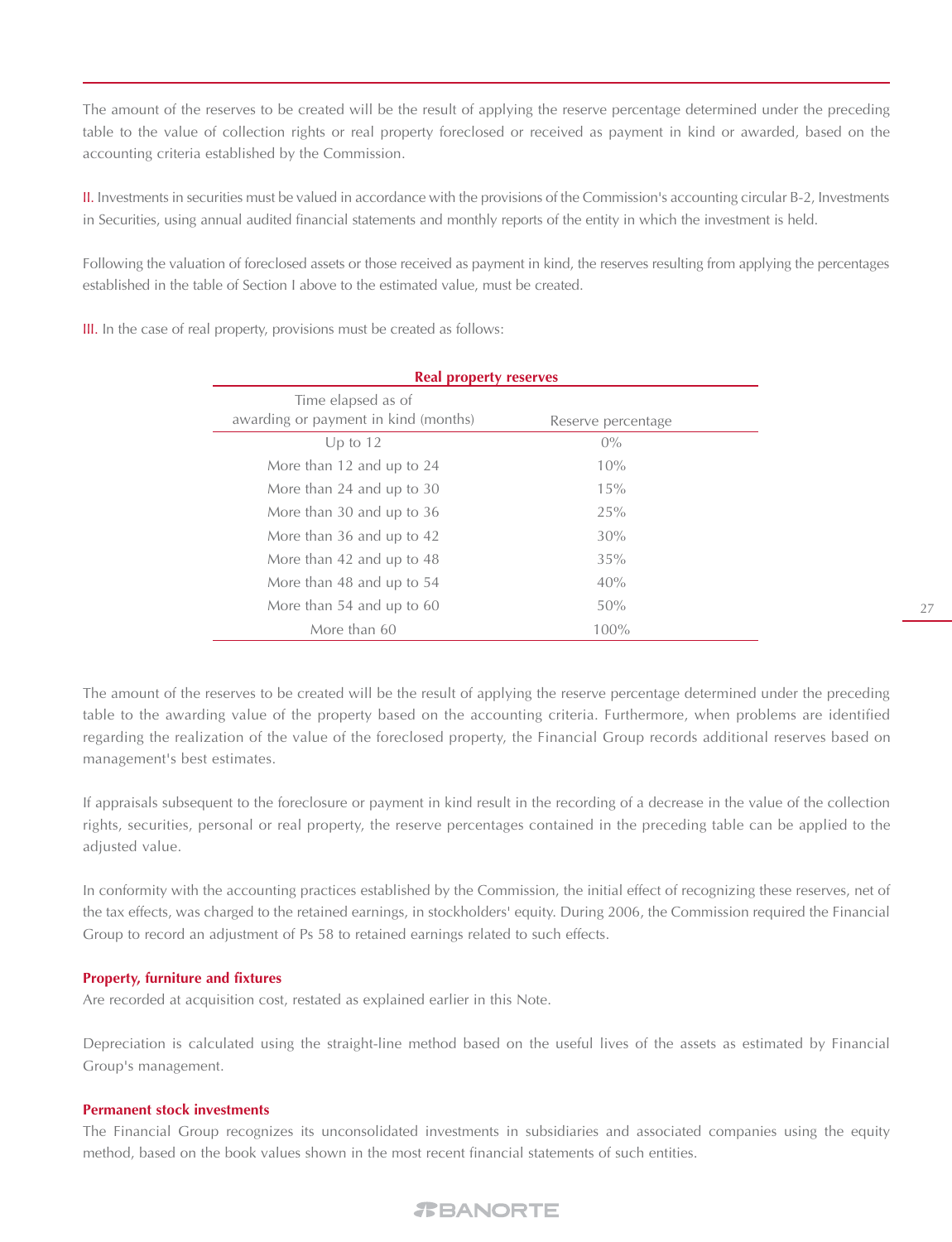# GRUPO FINANCIERO BANORTE, S. A. DE C.

STATED IN THOUSANDS OF MEXICAN PESOS OF DECEMBER 31, 2004 PURCHASE POWER)

# **Income taxes, tax on assets and employee statutory profit-sharing**

Provisions for income taxes (ISR) and employee statutory profit-sharing (PTU) are recorded in the results of the year in which they are incurred. Deferred income tax assets and liabilities are recognized for temporary differences resulting from comparing the accounting and tax bases of assets and liabilities plus any future benefits from tax loss carryforwards.

The net effect of the aforementioned items is presented in the consolidated balance sheet under the "Deferred taxes, net" heading.

Deferred ISR assets are reduced by any benefits about which there is uncertainty as to their realizability.

Deferred PTU is derived from temporary differences between the accounting result and income for PTU purposes and is recognized only when it can be reasonably assumed that such difference will generate a liability or benefit, and there is no indication that circumstances will change in such a way that the liabilities will not be paid or benefits will not be realized.

Tax on assets paid that is expected to be recovered is recorded as prepaid income tax and presented in the balance sheet under the "Other accounts receivable, net" heading.

#### **Intangible assets**

Are recognized in the consolidated balance sheet provided they are identifiable and generate future economic benefits that are controlled by the Financial Group. Intangible assets with indefinite lives are amortized systematically over the period expected to receive benefits. The value of these assets is subject to annual impairment tests.

#### **Goodwill**

Goodwill represents the excess of cost over the fair value of the subsidiary and associated company shares as of the date of acquisition. It is restated using the NCPI and at least once a year is subject to impairment tests. No impairment of goodwill was recorded in 2006.

# **Deposits**

Liabilities derived from deposits, including promissory notes with liquid yields upon maturity, are recorded at their procurement or placement cost plus accrued interest, determined according to the number of days elapsed at each monthly close and charged to results as incurred.

# **Provisions**

Are recognized when the Financial Group has a current obligation that results from a past event, are probable to result in the use of economic resources and can be reasonably estimated.

# **Employee retirement obligations**

According to Mexican Federal Labor Law, the Financial Group has obligations derived from|severance payments and seniority premiums payable to employees that cease to render their services under certain circumstances.

The Financial Group records a liability for both seniority premiums and medical services after retirement, which are recognized as costs over employee years of service and are calculated by independent actuaries using the projected unit credit method at net discount rates as established by Bulletin D-3, Labor Obligations.

Accordingly, the liability is being accrued which, at present value, will cover the obligation from benefits projected to the estimated retirement date of the Company's current employees, as well as the obligation related to retired personnel.

As of January 1, 2005, the Financial Group adopted the new provision of Bulletin D-3 related to recognition of the liability for severance payments for reasons other than restructuring, which is recorded using the projected unit credit method based on calculations by independent actuaries. The transition obligation is being recognized over the employees' expected service lives. Through December 31, 2004, severance payments were charged to results when the liability was determined to be payable.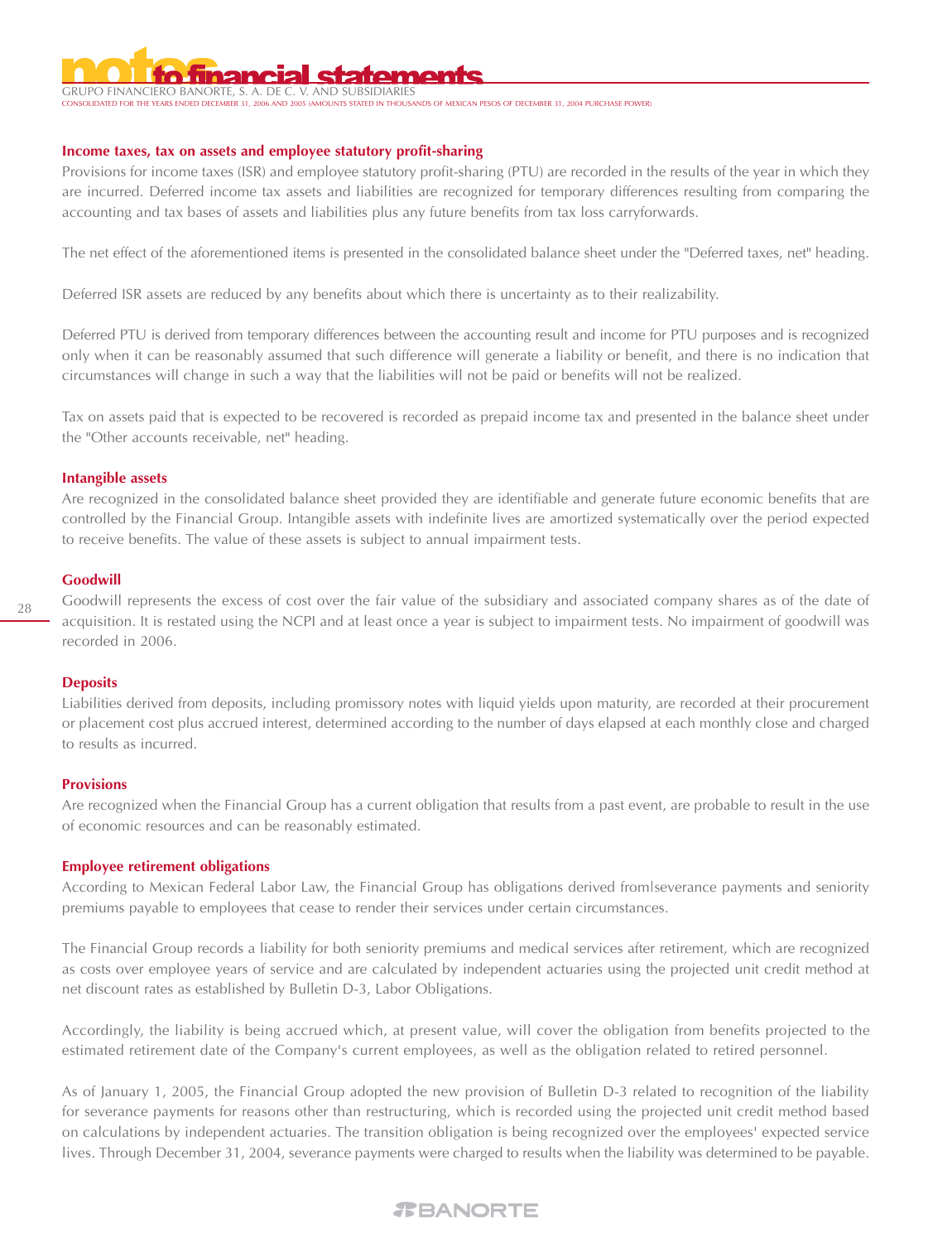#### **Foreign currency transactions**

Foreign currency transactions are recorded at the applicable exchange rate in effect at the transaction date. Monetary assets and liabilities denominated in foreign currency are translated into Mexican pesos at the applicable exchange rate published by Banco de México in effect at the balance sheet date. Exchange fluctuations are recorded in the results of operations.

#### **Interest from outstanding subordinated debentures**

Accrued interest from outstanding subordinated debentures is recognized as it is accrued and translated according to the exchange rate in effect at each balance sheet date.

#### **Excess (or insufficiency) in restated stockholders' equity**

Represents the accumulated monetary position result through the initial restatement.

#### **Contributed capital restatement effects**

Contributed and earned capital is restated by using a factor derived from the UDI.

#### **Transfer of financial assets**

In those transactions where the Financial Group can act as the assignor or assignee, as applicable, possession of financial assets is obtained such that the ownership of such assets may or may not be transferred. Transactions involving the transfer of ownership of financial assets establish that the assignor has effectively lost control of the assets being transferred, with the related effects subsequently recognized in the financial statements.

#### **Securitization**

Through this type of transaction, the Financial Group seeks to sell and transfer certain financial assets to a securitization vehicle, which in turn issues securities for sale to public investors representing rights to the yields or proceeds derived from the sale of the transferred assets. The Financial Group as the assignor can receive cash, securities or derivative financial instruments as payment.

However, if the assignor does not transfer ownership of the financial assets, i.e., if it retains the direct risk associated with such assets, the transaction is considered to be a financing securitization, whereby the payment made to the assignor is guaranteed by assets for which the latter assumes the related risk. Accordingly, the assignor cannot derecognize such transferred assets from its financial statements and recognizes them as restricted assets held as collateral, with a corresponding increase in the liability in the consolidated balance sheet.

### **7. CASH AND CASH EQUIVALENTS**

As of December 31, 2006 and 2005, this line item was composed as follows:

|                                    | <b>Mexican pesos</b> |           |                          | <b>US dollars</b><br>converted to MXP |           | <b>Total</b> |  |
|------------------------------------|----------------------|-----------|--------------------------|---------------------------------------|-----------|--------------|--|
|                                    | 2006                 | 2005      | 2006                     | 2005                                  | 2006      | 2005         |  |
| Cash                               | Ps 6,554             | Ps 5,202  | Ps 711                   | Ps 622                                | Ps 7,265  | Ps 5,824     |  |
| Deposits with foreign              |                      |           |                          |                                       |           |              |  |
| credit institutions                |                      |           | 6,806                    | 4,666                                 | 6,806     | 4,666        |  |
| Domestic banks                     | 328                  | 210       | $\qquad \qquad =$        | 8                                     | 328       | 218          |  |
| Deposits with Banco de México      | 25,771               | 26,853    |                          |                                       | 25.778    | 26,855       |  |
| Call money                         | 368                  | 1,563     | $\overline{\phantom{0}}$ |                                       | 368       | 1,563        |  |
| Other deposits and available funds | 2,858                | 1,277     | $\qquad \qquad =$        |                                       | 2.858     | 1,277        |  |
|                                    | Ps 35,879            | Ps 35,105 | Ps 7,524                 | Ps 5,298                              | Ps 43,403 | Ps 40,403    |  |

On November 25, 2005, Telefax Circular 22/2005 issued by Banco de México became effective, eliminating monetary regulation deposits established according to applicable provisions at that date, which were intended to regulate money market liquidity surpluses. Furthermore, the Circular established a new monetary regulation deposit for all financial institutions for an unlimited period, on which interest is payable every 28 days and is accrued beginning on December 5, 2005, the date of the first deposit. As of December 31, 2006 and 2005, the Financial Group had made monetary regulation deposits of Ps 25,771 and Ps 26,853, respectively.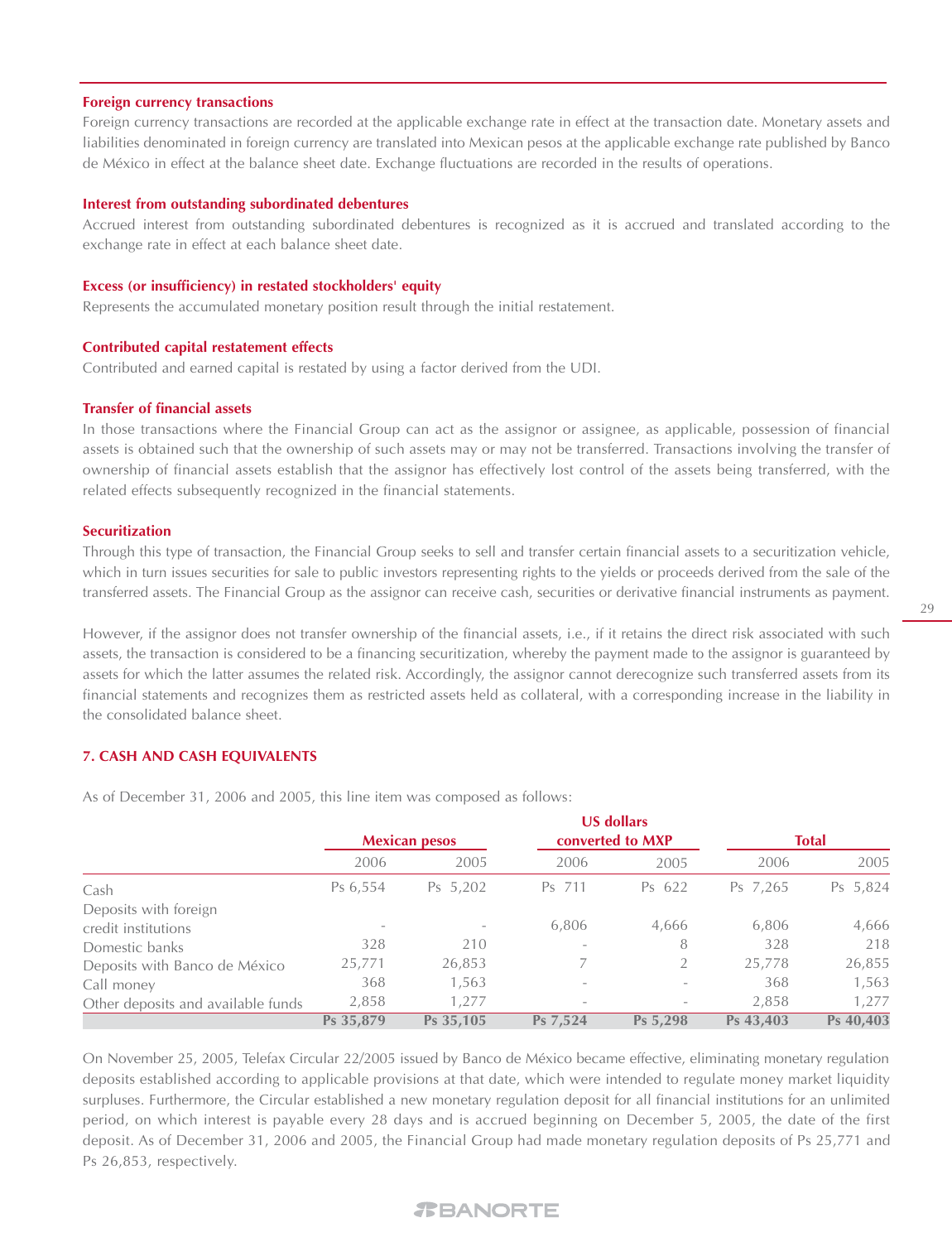**statements** GRUPO FINANCIERO BANORTE, S. A. DE C. V. AND SUBSIDIARIES CONSOLIDATED FOR THE YEARS ENDED DECEMBER 31, 2006 AND 2005 (AMOUNTS STATED IN THOUSANDS OF MEXICAN PESOS OF DECEMBER 31, 2004 PURCHASE POWER)

As of December 31, 2006 and 2005, the total sum of restricted cash and cash equivalents is Ps 28,532 and Ps 27,923, respectively.

# **8. INVESTMENTS IN SECURITIES**

### **a) Trading securities**

As of December 31, 2006 and 2005, trading securities are as follows:

|                                              | <b>2006</b>         |                     |                                     |            |                           |
|----------------------------------------------|---------------------|---------------------|-------------------------------------|------------|---------------------------|
|                                              | Acquisition<br>cost | Accrued<br>interest | Valuation<br>increase<br>(decrease) | Book value | <b>2005</b><br>Book value |
| Government bonds                             | Ps (440)            | $Ps -$              | Ps 1                                | Ps (439)   | $Ps -$                    |
| <b>Government CBIC</b>                       | 23                  | 4                   |                                     | 27         | $\overline{\phantom{a}}$  |
| <b>CETES</b>                                 | (127)               |                     |                                     | (126)      | 934                       |
| <b>Bank securities</b>                       | 15,004              | 118                 | (4)                                 | 15,118     | 6,002                     |
| Commercial paper                             | 371                 |                     | 11                                  | 382        | 1,942                     |
| Saving Protection Bonds (BPAS)               | (730)               |                     |                                     | (729)      | 125                       |
| Treasury bonds                               | 54                  |                     |                                     | 54         | $\overline{\phantom{a}}$  |
| <b>UMS</b>                                   | (23)                |                     |                                     | (23)       |                           |
| Securitization certificates                  | 624                 | 5                   | 12                                  | 641        | 328                       |
| <b>BREMS</b>                                 | 50                  |                     |                                     | 50         | 1                         |
| Shares listed in the International Quotation |                     |                     |                                     |            |                           |
| System (SIC)                                 | 2                   |                     |                                     |            | 8                         |
| Futures guarantees                           |                     |                     |                                     |            |                           |
| Investment funds                             | 57                  |                     |                                     | 57         | 27                        |
| Hedging swaps                                |                     |                     |                                     |            |                           |
|                                              | Ps 14,866           | Ps 128              | <b>Ps 21</b>                        | Ps 15,015  | Ps 9,369                  |

The following financial terms noted above are defined as follows:

CBIC - Highway Indemnification Securities CETES - Treasury Certificates BREMS - Monetary Regulation Bonds

During 2006 and 2005, the Financial Group recognized a valuation effect for the net amount of Ps 17 and Ps (12), respectively, in the results of operations related to its trading securities.

As of December 31, 2006, these investments mature as follows (stated at their acquisition cost):

|                             |           | From 1 to 179 days From 6 to 12 months From 1 to 2 years |                          | More than 2 years        | <b>Total</b> |
|-----------------------------|-----------|----------------------------------------------------------|--------------------------|--------------------------|--------------|
| Government bonds            | Ps(441)   | $Ps -$                                                   | $Ps -$                   | Ps <sub>1</sub>          | Ps (440)     |
| <b>Government CBIC</b>      | 23        | $\overline{\phantom{a}}$                                 |                          | $\overline{\phantom{a}}$ | 23           |
| <b>CETES</b>                | (127)     |                                                          |                          |                          | (127)        |
| <b>Bank</b> securities      | 14,898    |                                                          |                          | 106                      | 15,004       |
| Commercial paper            | 371       |                                                          |                          |                          | 371          |
| <b>BPAS</b>                 | (730)     |                                                          | $\overline{\phantom{a}}$ |                          | (730)        |
| Treasury bonds              |           |                                                          |                          | 54                       | 54           |
| <b>UMS</b>                  |           |                                                          |                          | (23)                     | (23)         |
| Securitization certificates | 460       |                                                          |                          | 164                      | 624          |
| <b>BREMS</b>                |           | 50                                                       |                          |                          | 50           |
| Futures guarantees          |           |                                                          |                          |                          |              |
| <b>SIC</b>                  |           |                                                          |                          |                          | 2            |
| Investment funds            | 57        |                                                          |                          |                          | 57           |
|                             | Ps 14,514 | <b>Ps 50</b>                                             | $Ps -$                   | <b>Ps 302</b>            | Ps 14,866    |

# *TBANORTE*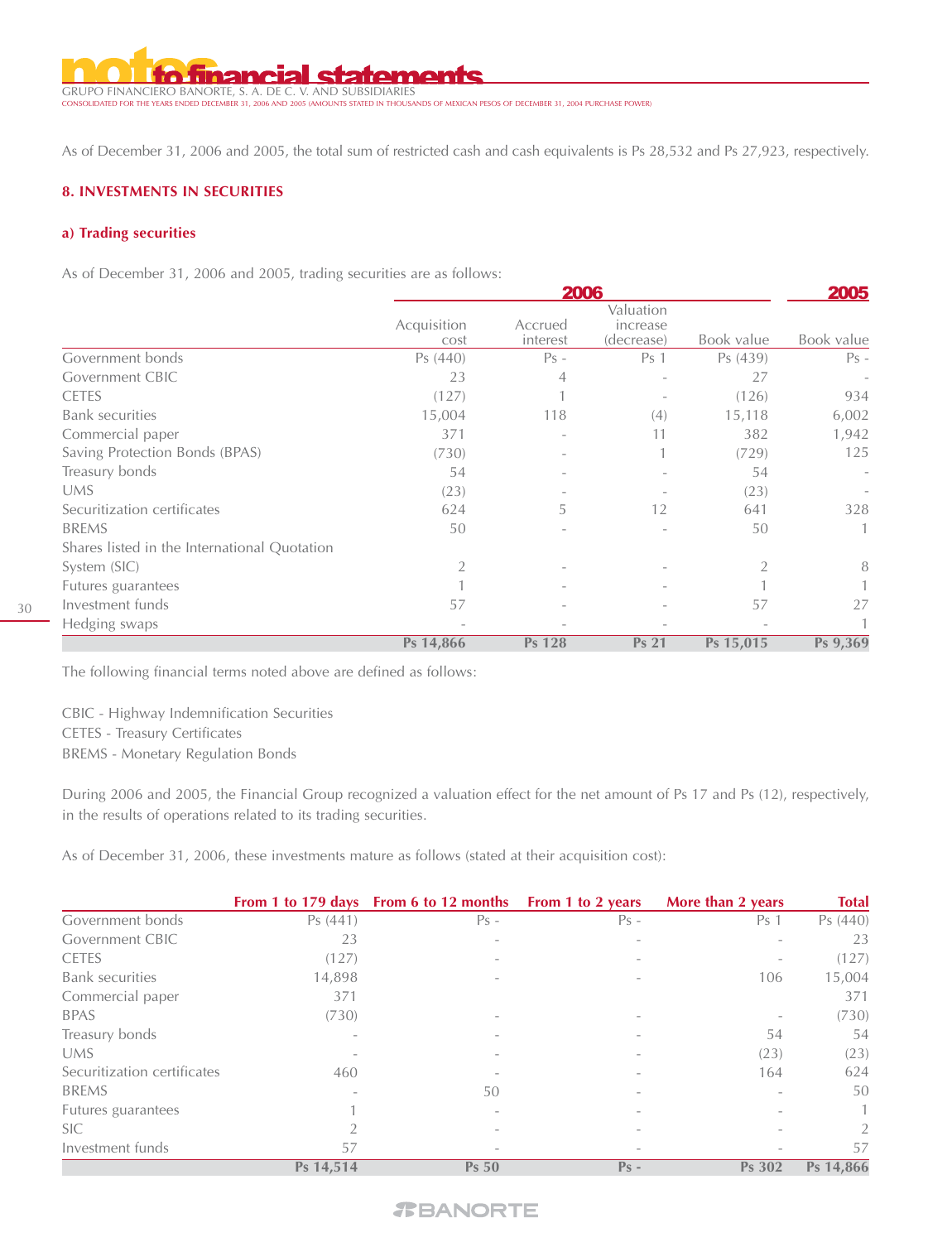# **b) Available–for–sale securities**

|                              |                     | 2005                               |                                     |            |                          |
|------------------------------|---------------------|------------------------------------|-------------------------------------|------------|--------------------------|
|                              | Acquisition<br>cost | <b>2006</b><br>Accrued<br>interest | Valuation<br>increase<br>(decrease) | Book value | Book value               |
| U.S. Government bonds        | Ps 3,879            | Ps 15                              | Ps(80)                              | Ps 3,814   | $Ps -$                   |
| <b>UMS</b>                   | 1,649               | 70                                 | 52                                  | 1,771      | $\overline{\phantom{a}}$ |
| Treasury bonds               | 218                 |                                    | (3)                                 | 216        | $\overline{\phantom{a}}$ |
| <b>Bonds</b>                 | 68                  | $\overline{\phantom{a}}$           |                                     | 68         | $\overline{\phantom{a}}$ |
| Structured notes             | 108                 | $\overline{\phantom{0}}$           |                                     | 108        | $\overline{\phantom{a}}$ |
| Subordinated securities      | 21                  | $\overline{\phantom{a}}$           |                                     | 21         | $\overline{\phantom{a}}$ |
| <b>Bank</b> securities       | 805                 | 13                                 | (19)                                | 799        | 112                      |
| CYDSA, S. A. de C. V. shares | 19                  | $\overline{\phantom{a}}$           | 19                                  | 38         | 29                       |
| Hedging swaps                | (452)               | (47)                               | (82)                                | (581)      | $\qquad \qquad -$        |
|                              | Ps 6,315            | <b>Ps 52</b>                       | Ps (113)                            | Ps 6,254   | Ps 141                   |

As of December 31, 2006 and 2005, available-for-sale securities were as follows:

During December 2006, the Financial Group cancelled, directly to retained earnings, the monetary position result and result of restatement from prior years of Ps 112 related to the valuation generated by available-for-sale securities.

# **c) Held-to-maturity securities**

As of December 31, 2006 and 2005, held-to-maturity securities were as follows:

Medium and long-term debt instruments:

|                                       | <b>2006</b>              |                          |            | 2005       |  |
|---------------------------------------|--------------------------|--------------------------|------------|------------|--|
|                                       | Acquisition<br>cost      | Accrued<br>interest      | Book value | Book value |  |
| Government bonds- support program for | Ps 606                   | Ps <sub>7</sub>          | Ps 613     | Ps 604     |  |
| Special Federal Treasury Certificates |                          |                          |            |            |  |
| Fiduciary rights                      | 9                        |                          | 9          | 26         |  |
| <b>UMS</b>                            | $\overline{\phantom{a}}$ | $\overline{\phantom{0}}$ |            | 9,137      |  |
| U.S. Government bonds                 | 10                       | $\overline{\phantom{a}}$ | 10         |            |  |
| PEMEX bonds                           | 3,964                    | 39                       | 4,003      | 4,089      |  |
| Strip and MYRA bonds                  | 59                       | $\overline{\phantom{a}}$ | 59         | 127        |  |
| Hedging swaps                         | (268)                    | (23)                     | (291)      | (1, 168)   |  |
|                                       | Ps 4,380                 | <b>Ps 23</b>             | Ps 4,403   | Ps 12,815  |  |

As of December 31, 2006, these investments mature as follows:

|                               |                          | From 1 to 179 days From 6 to 12 months From 1 to 2 years More than 2 years |        |          | <b>Total</b> |
|-------------------------------|--------------------------|----------------------------------------------------------------------------|--------|----------|--------------|
| Government bonds- support     |                          |                                                                            |        |          |              |
| program for Special           |                          |                                                                            |        |          |              |
| Federal Treasury Certificates | $Ps -$                   | $Ps -$                                                                     | $Ps -$ | Ps 606   | Ps 609       |
| Fiduciary rights              | $\overline{\phantom{a}}$ | $\overline{\phantom{a}}$                                                   |        | 9        | 9            |
| US Government bonds           | $\overline{\phantom{a}}$ | $\overline{\phantom{a}}$                                                   |        | 10       | 10           |
| PEMEX bonds                   | $\overline{\phantom{a}}$ | $\overline{\phantom{a}}$                                                   |        | 3.964    | 3,964        |
| Strip and Myra bonds          |                          | $\overline{\phantom{a}}$                                                   |        | 59       | 59           |
| Hedging swaps                 | (15)                     | $\overline{\phantom{a}}$                                                   | (38)   | (215)    | (268)        |
|                               | Ps(15)                   | $Ps -$                                                                     | Ps(38) | Ps 4.433 | Ps 4.380     |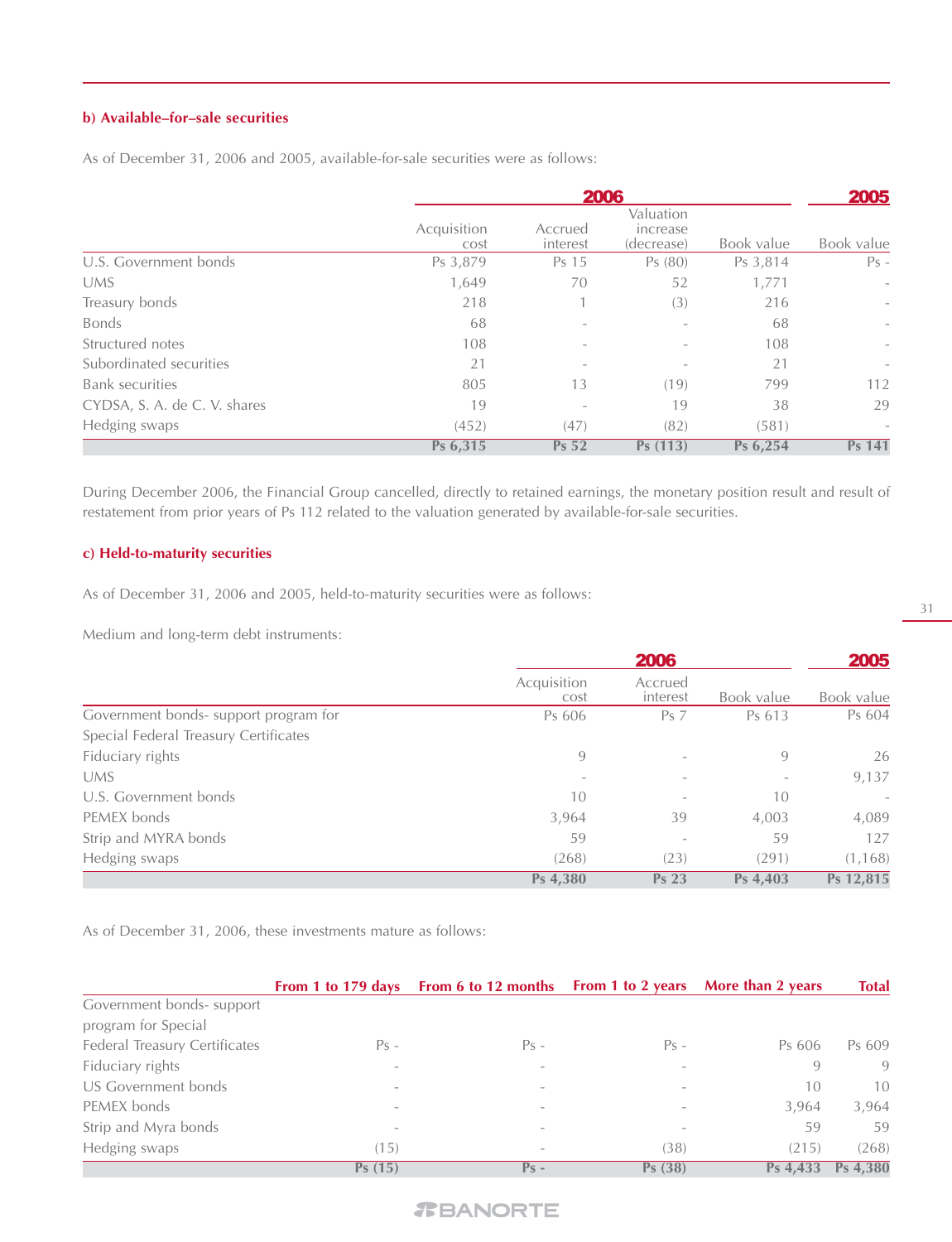# **I statements**

GRUPO FINANCIERO BANORTE, S. A. DE C. V. AND SUBSIDIARIES CONSOLIDATED FOR THE YEARS ENDED DECEMBER 31, 2006 AND 2005 (AMOUNTS STATED IN THOUSANDS OF MEXICAN PESOS OF DECEMBER 31, 2004 PURCHASE POWER)

# **9. TRANSACTIONS INVOLVING SECURITIES AND DERIVATE FINANCIAL INSTRUMENTS:**

As of December 31, 2006 and 2005, transactions involving securities and derivative financial instruments were as follows:

#### **a) Debtor and creditor balances derived from repurchase transactions**

Acting as seller of securities:

|                              | 2006                   |                                                |                          | 2005                     |                              |                                                |                     |                      |
|------------------------------|------------------------|------------------------------------------------|--------------------------|--------------------------|------------------------------|------------------------------------------------|---------------------|----------------------|
|                              | Asset<br>position      | Liability<br>position                          |                          |                          | Asset<br>position            | Liability<br>position                          |                     |                      |
| Instrument                   | Value of<br>receivable | Creditor<br>securities repurchase<br>agreement | Debit<br>difference      | Credit<br>difference     | Value of<br>receivable       | Creditor<br>securities repurchase<br>agreement | Debit<br>difference | Credit<br>difference |
| <b>CETES</b>                 | Ps 3,507               | Ps 3,507                                       | $Ps -$                   | $Ps -$                   | Ps 1,115                     | Ps 1,115                                       | $Ps -$              | $Ps -$               |
| Development bonds            | 850                    | 850                                            |                          |                          |                              |                                                |                     |                      |
| Bonds 182                    | 107                    | 107                                            |                          |                          | 450                          | 449                                            |                     |                      |
| <b>Bonds IPAB</b>            | 18,667                 | 18,667                                         | $\overline{2}$           | $\overline{2}$           | 46,537                       | 46,616                                         | 8                   | 87                   |
| Quarterly IPAB bonds         | 120,497                | 120,586                                        | 12                       | 101                      | 76,081                       | 76,221                                         | 45                  | 185                  |
| Semiannual IPAB bonds        | 535                    | 536                                            | $\bar{ }$                | 1                        | 1,031                        | 1,041                                          |                     | 10                   |
| <b>BREMS</b>                 | 2,105                  | 2,104                                          | 1                        | $\overline{\phantom{a}}$ | 38,622                       | 38,623                                         | 3                   | $\overline{4}$       |
| 5-year bonds                 | 3,167                  | 3,167                                          |                          |                          | 8,592                        | 8,596                                          |                     | 4                    |
| 7-year bonds                 | 148                    | 148                                            |                          |                          | 3                            | 3                                              |                     |                      |
| 10-year bonds                | 4,060                  | 4,067                                          | 1                        | 8                        | 4,096                        | 4,098                                          | $\overline{2}$      | 4                    |
| 20-year bonds                | 17,520                 | 17,529                                         | 1                        | 10                       | 123                          | 122                                            |                     |                      |
| PACFARAC                     | 300                    | 300                                            |                          |                          |                              |                                                |                     |                      |
| <b>UDIBONOS</b>              | 370                    | 370                                            |                          |                          |                              |                                                |                     |                      |
| 10-year UDIBONDS             | 74                     | 74                                             |                          |                          | 15                           | 15                                             |                     |                      |
| <b>Government securities</b> | 171,907                | 172,012                                        | 17                       | 122                      | 176,665                      | 176,899                                        | 60                  | 294                  |
| Promissory notes             | 4,797                  | 4,798                                          |                          | 1                        | 3,848                        | 3,848                                          |                     |                      |
| <b>CEDES</b>                 | 11,170                 | 11,248                                         |                          | 78                       | 14,464                       | 14,471                                         |                     | $\, 8$               |
| Bank acceptances             | 5                      | 5                                              |                          | $\overline{\phantom{a}}$ | 8                            | 8                                              |                     |                      |
| <b>Bank securities</b>       | 15,972                 | 16,051                                         | $\overline{\phantom{a}}$ | 79                       | 18,320                       | 18,327                                         | 1                   | $\bf 8$              |
| Private paper                | 4,814                  | 4,839                                          |                          | 25                       | 25,550                       | 25,565                                         |                     | 16                   |
| CEBUR government             | 3,019                  | 3,018                                          |                          |                          | 3,745                        | 3,745                                          |                     |                      |
| <b>CEBUR Bank</b>            | 2,380                  | 2,382                                          |                          | 2                        | 25,529                       | 25,546                                         |                     | 18                   |
| Securitization certificates  | 279                    | 279                                            |                          |                          |                              |                                                |                     |                      |
| <b>Private securities</b>    | 10,492                 | 10,518                                         | $\mathbf{1}$             | 27                       | 54,824                       | 54,856                                         | $\overline{2}$      | 34                   |
| <b>Total</b>                 |                        | Ps 198,371 Ps 198,581                          | Ps 18                    |                          | Ps 228 Ps 249,809 Ps 250,082 |                                                | <b>Ps 63</b>        | <b>Ps 336</b>        |

With the Financial Group acting as the vendor, accrued premiums were charged to the results of operations in the amount of Ps 15,175 (Ps 18,459 in 2005).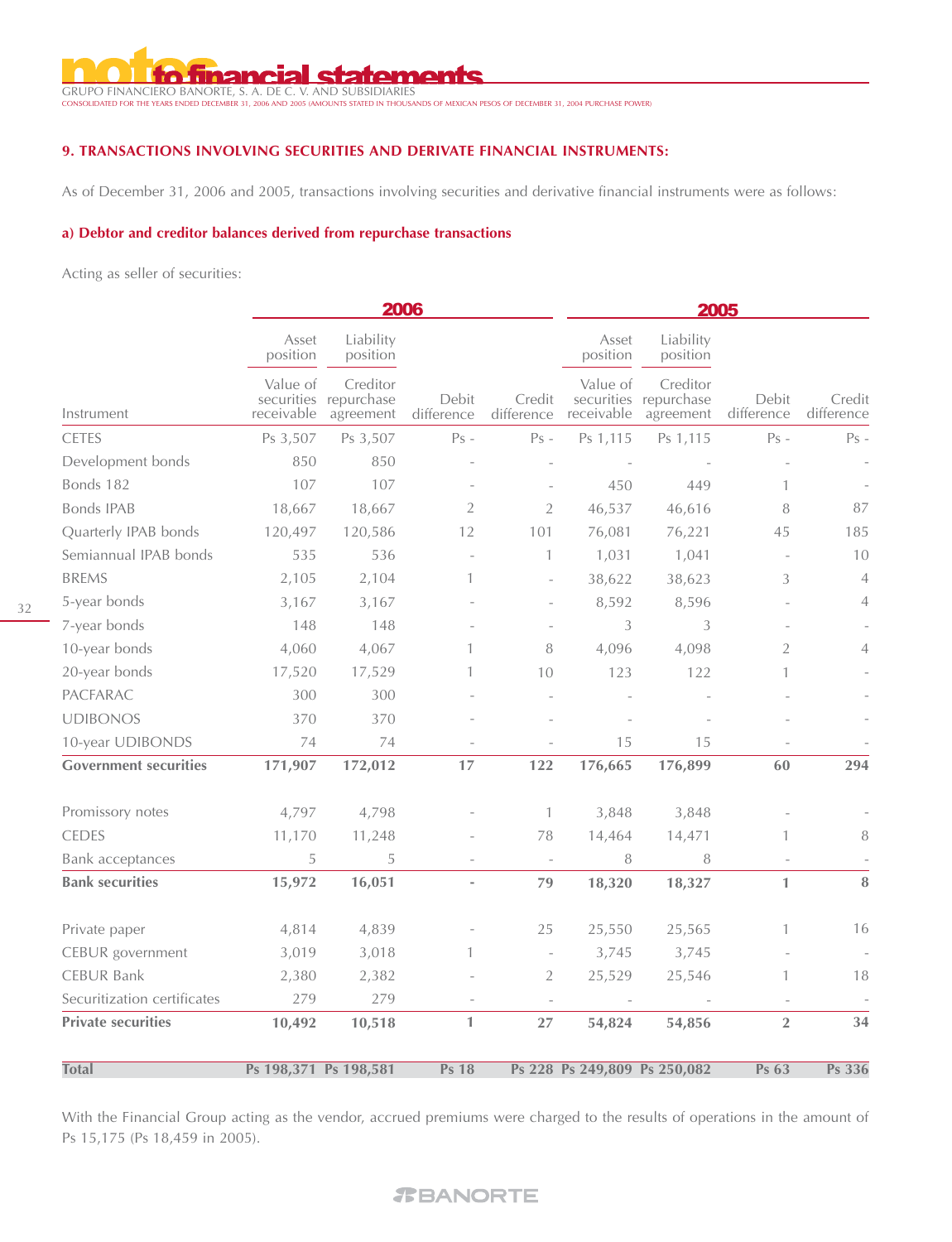During 2006 and 2005, the period of repurchase transactions entered into by the Financial Group in its capacity as vendor ranged from 3 to 91 days.

Acting as securities purchaser:

|                              |                        | 2006                                               |                          |                          | 2005                   |                                                    |                     |                      |
|------------------------------|------------------------|----------------------------------------------------|--------------------------|--------------------------|------------------------|----------------------------------------------------|---------------------|----------------------|
|                              | Liability<br>position  | Asset<br>position                                  |                          |                          | Liability<br>position  | Asset<br>position                                  |                     |                      |
| Instrument                   | Value of<br>securities | Repurchase<br>agreement<br>receivable from debtors | Debit<br>difference      | Credit<br>difference     | Value of<br>securities | Repurchase<br>agreement<br>receivable from debtors | Debit<br>difference | Credit<br>difference |
| <b>CETES</b>                 | Ps 1,448               | Ps 1,448                                           | $Ps -$                   | $Ps -$                   | Ps 677                 | Ps 677                                             | $Ps -$              | $Ps -$               |
| Development bonds            | 850                    | 850                                                |                          |                          |                        |                                                    |                     |                      |
| Bonds 182                    |                        |                                                    |                          |                          | 445                    | 445                                                |                     |                      |
| <b>Bonds IPAB</b>            | 500                    | 500                                                |                          | $\equiv$                 | 9,362                  | 9,315                                              | 48                  | 1                    |
| Quarterly IPAB bonds         | 6,622                  | 6,622                                              | 5                        | 5                        | 12,632                 | 12,609                                             | 25                  | 2                    |
| Semiannual IPAB bonds        |                        |                                                    |                          |                          | 418                    | 418                                                |                     |                      |
| <b>BREMS</b>                 | 2,074                  | 2,075                                              |                          | $\mathbf{1}$             | 8,978                  | 8,978                                              |                     |                      |
| 5-year bonds                 | 3,160                  | 3,161                                              |                          | $\mathbf{1}$             | 8,545                  | 8,546                                              | 5                   | 6                    |
| 7-year bonds                 | 145                    | 145                                                |                          |                          |                        |                                                    |                     |                      |
| 10-year bonds                | 6                      | 6                                                  |                          |                          | 2,335                  | 2,331                                              | $\overline{4}$      |                      |
| 20-year bonds                | 527                    | 527                                                |                          |                          | 109                    | 109                                                |                     |                      |
| <b>UDIBONOS</b>              | 370                    | 370                                                |                          |                          |                        |                                                    |                     |                      |
| PICFARAC                     | 300                    | 300                                                |                          |                          |                        |                                                    |                     |                      |
| <b>Government securities</b> | 16,002                 | 16,004                                             | 5                        | $\overline{7}$           | 43,501                 | 43,428                                             | 82                  | 9                    |
| Promissory notes             | 2,525                  | 2,525                                              |                          |                          | 2,353                  | 2,353                                              |                     |                      |
| <b>CEDES</b>                 | 765                    | 763                                                | 2                        |                          | 3,778                  | 3,776                                              | 2                   |                      |
| <b>Bank securities</b>       | 3,290                  | 3,288                                              | $\sqrt{2}$               | $\overline{\phantom{a}}$ | 6,131                  | 6,129                                              | $\overline{2}$      |                      |
| Private paper                |                        |                                                    |                          |                          | 23,471                 | 23,458                                             | 15                  | $\overline{2}$       |
| CEBUR government             | 226                    | 226                                                |                          |                          | 948                    | 948                                                |                     |                      |
| <b>Private securities</b>    | 226                    | 226                                                | $\overline{\phantom{a}}$ | $\overline{\phantom{a}}$ | 24,419                 | 24,406                                             | 15                  | $\overline{2}$       |
| <b>Total</b>                 | Ps 19,518              | Ps 19,518                                          | Ps <sub>7</sub>          | Ps <sub>7</sub>          | Ps 74,051              | Ps 73,963                                          | <b>Ps 99</b>        | <b>Ps 11</b>         |

With the Financial Group acting as the purchaser, accrued premiums were recognized in the results of operations in the amount of Ps 2,490 (Ps 5,566 in 2005).

During 2006 and 2005, the period of repurchase transactions entered into by the Financial Group in its capacity as purchaser ranged from 3 to 28 days.

# **b) Transactions entered into involving derivative financial instruments**

The transactions entered into by the Financial Group involving derivative financial instruments include swap and option contracts. These transactions are entered into to hedge various risks and for trading purposes.

Trading transactions are stated based on their fair market values; similarly, the effect derived from their market value adjustment is recorded in the results of the year.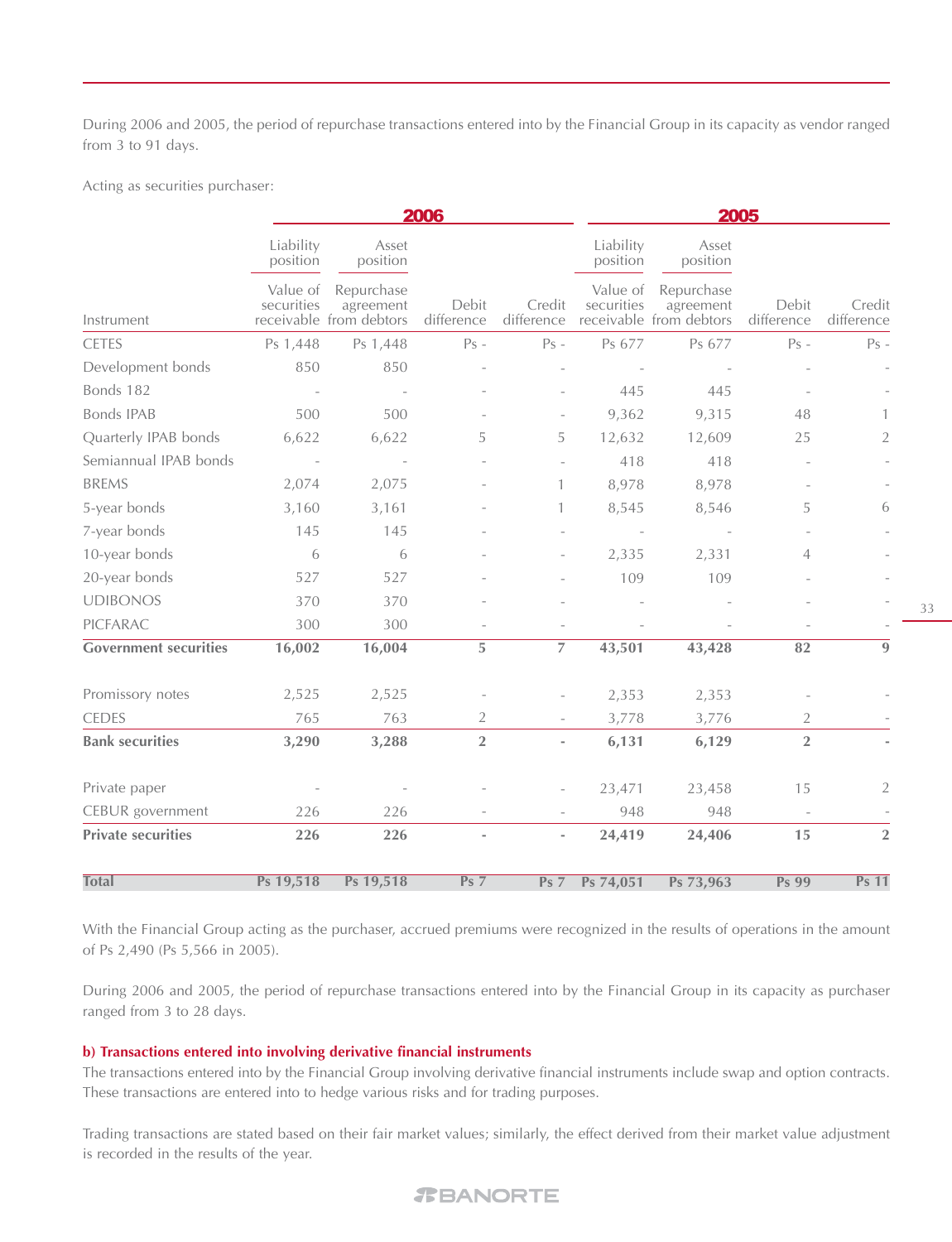GRUPO FINANCIERO BANORTE, S. A. DE C. V. AND SUBSIDIARIES CONDED IN THOUSANDS OF MEXICAN PESOS OF DECEMBER 31, 2004 PURCHASE POWER)

Management's policy with regards to hedge contracts is to protect the Financial Group's individual balances and stockholders' equity by anticipating interest rate movements.

Accordingly, the Financial Group documents its hedging transactions are based on the following guidelines:

# • Interest rate swaps:

The Financial Group's accounting model is intended to hedge cash flows, whereby interest rate hedges are entered into and not adjusted to fair market value as they are adjusted based on the accrued interest as stated in the contracts.

# • Foreign currency swaps:

34

The Financial Group's accounting model is intended to hedge cash flows, whereby foreign exchange hedges are entered into, but not adjusted to fair market value.

# • Interest rate options and swaptions:

As of December 31, 2006, the Financial Group has evaluated the effectiveness of transactions entered into involving derivative financial instruments for hedging purposes and has concluded that they are highly effective.

As of December 31, 2006 and 2005, the positions of the Financial Group's derivative financial instrument held for trading purposes are as follows:

|                                     |                          | 2006                  |                    |
|-------------------------------------|--------------------------|-----------------------|--------------------|
| Swaps:                              | Receivable flows         | Deliverable flows     | Net flows          |
| <b>Interest rate</b>                | Ps 1,449                 | Ps 1,443              | Ps6                |
| Foreign currency forward contracts: | Purchase                 | Sale                  | <b>Net</b>         |
| Market value                        | Ps 275                   | Ps 328                | Ps 603             |
| Contract price                      | 281                      | 321                   | 602                |
| <b>Net position</b>                 | Ps(6)                    | <b>Ps</b> 7           | Ps <sub>1</sub>    |
| Call options:                       | Initial premium          | Fair value adjustment | Premium fair value |
| Interest rate                       | Ps 9                     | Ps(1)                 | Ps 8               |
| Swaptions                           |                          | 3                     | 4                  |
| <b>Net position</b>                 | <b>Ps 10</b>             | Ps <sub>2</sub>       | <b>Ps 12</b>       |
| <b>Net asset position</b>           |                          |                       | <b>Ps 19</b>       |
| Put options:                        | Initial premium          | Fair value adjustment | Premium fair value |
| Interest rate                       | Ps(15)                   | Ps 13                 | Ps <sub>2</sub>    |
| Swaptions                           | $\overline{\phantom{a}}$ |                       |                    |
| <b>Net position</b>                 | Ps(15)                   | <b>Ps 13</b>          | Ps <sub>2</sub>    |
| <b>Net liability position</b>       |                          |                       | Ps <sub>2</sub>    |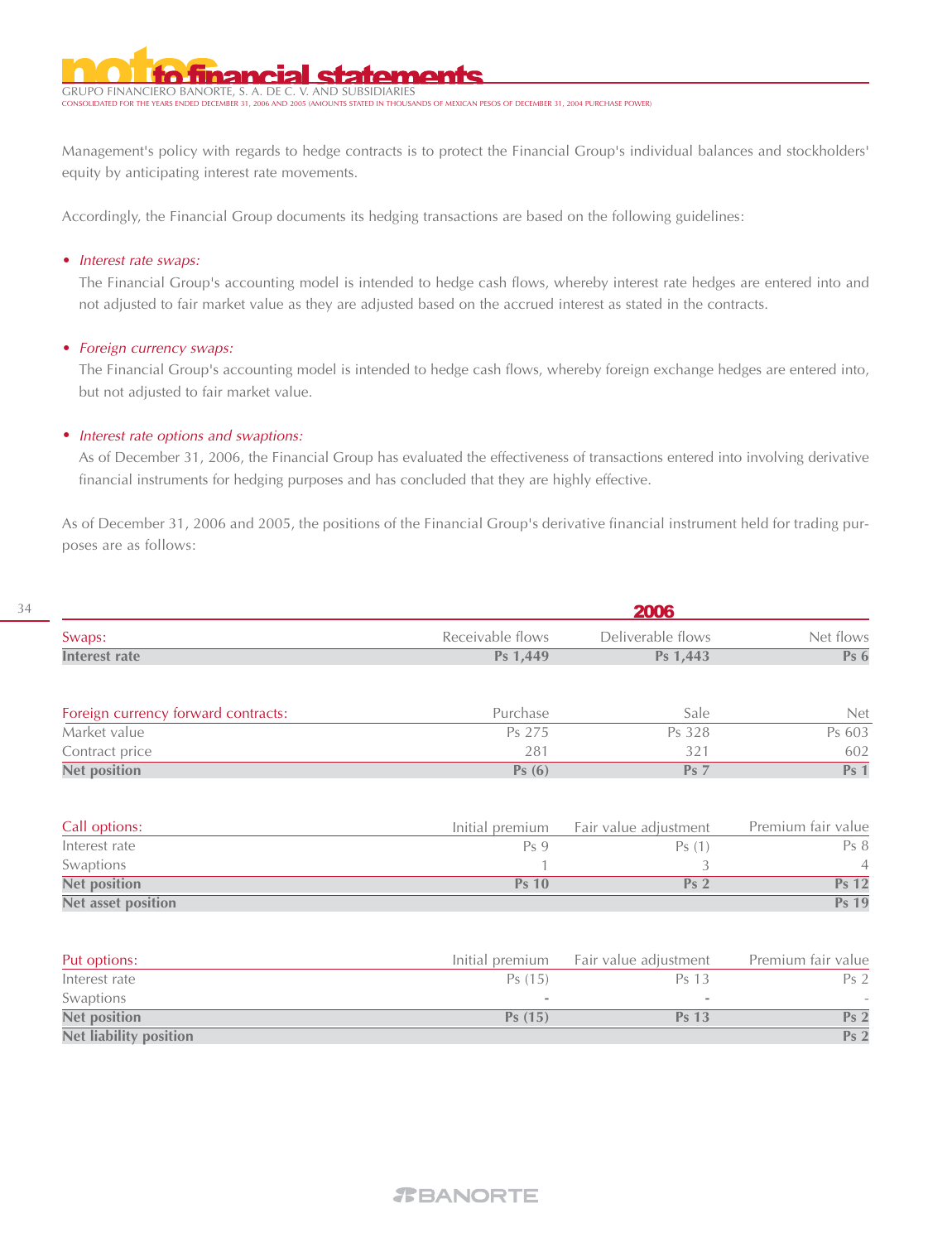|                                     | 2005             |                       |                    |  |  |  |
|-------------------------------------|------------------|-----------------------|--------------------|--|--|--|
| Swaps for trading porposes:         | Receivable flows | Deliverable flows     | Net flows          |  |  |  |
| <b>Interest rate</b>                | Ps 414           | <b>Ps 377</b>         | Ps 37              |  |  |  |
| Foreign currency forward contracts: | Purchase         | Sale                  | <b>Net</b>         |  |  |  |
| Market value                        | Ps 10            | Ps(34)                | Ps(24)             |  |  |  |
| Contract price                      | (11)             | 35                    | 24                 |  |  |  |
| <b>Net position</b>                 | Ps(1)            | Ps <sub>1</sub>       | $Ps -$             |  |  |  |
| Call options:                       | Initial premium  | Fair value adjustment | Premium fair value |  |  |  |
| Interest rate                       | Ps 197           | Ps <sub>1</sub>       | Ps 198             |  |  |  |
| Indexes                             | 257              | (6)                   | 251                |  |  |  |
| Swaptions                           | 1                |                       | 2                  |  |  |  |
| <b>Net position</b>                 | Ps 455           | Ps(4)                 | Ps 451             |  |  |  |

| Put options:                  | Initial premium | Fair value adjustment | Premium fair value |
|-------------------------------|-----------------|-----------------------|--------------------|
| Interest rate                 | Ps 187          | Ps <sub>4</sub>       | Ps 191             |
| Indexes                       | 263             | (5)                   | 258                |
| Swaptions                     |                 |                       | 16                 |
| <b>Net position</b>           | Ps 461          | Ps <sub>4</sub>       | Ps 465             |
| <b>Net liability position</b> |                 |                       | Ps 465             |

# Swaps designated as hedging

**Net asset position**

|                               | 2006       |                              |                               |                     |                      |              |
|-------------------------------|------------|------------------------------|-------------------------------|---------------------|----------------------|--------------|
|                               | Underlying | Receivable<br>contract value | Deliverable<br>contract value | Receivable<br>flows | Deliverable<br>flows | Net position |
| TIIE/IRS (Interest rate swap) |            | Ps 11,138                    | Ps 11,137                     | Ps 36               | Ps 47                | Ps(10)       |
| MXP-US/CSF                    |            |                              |                               |                     |                      |              |
| (Cross Currency Swap -        |            |                              |                               |                     |                      |              |
| US Dollar fixed rate)         |            | 10,597                       | 10,818                        | 162                 | 61                   | (120)        |
| <b>TIIE</b>                   | EU/CS      | 1,508                        | 2,060                         |                     | 45                   | (590)        |
| <b>TIIE</b>                   | US/CS      | 3,518                        | 3,736                         | 13                  | 29                   | (234)        |
|                               |            | Ps 26,761                    | Ps 27,751                     | Ps 218              | Ps 182               | Ps(954)      |

# Options designated as hedging

|                                                 | 2006      |                          |            |
|-------------------------------------------------|-----------|--------------------------|------------|
| Underlying                                      | Reference | Premium<br>paid/received | Fair value |
| TIIE/CAP (European Swaption- Physical delivery) | Ps 24,230 | Ps 29                    | Ps (29)    |
| TIIE/OSE-F                                      | 16,500    | 29                       | (29)       |
|                                                 | Ps 40,730 | <b>Ps 58</b>             | Ps(58)     |
|                                                 |           |                          | amount     |

# *T***BANORTE**

**Ps 451 Ps 488**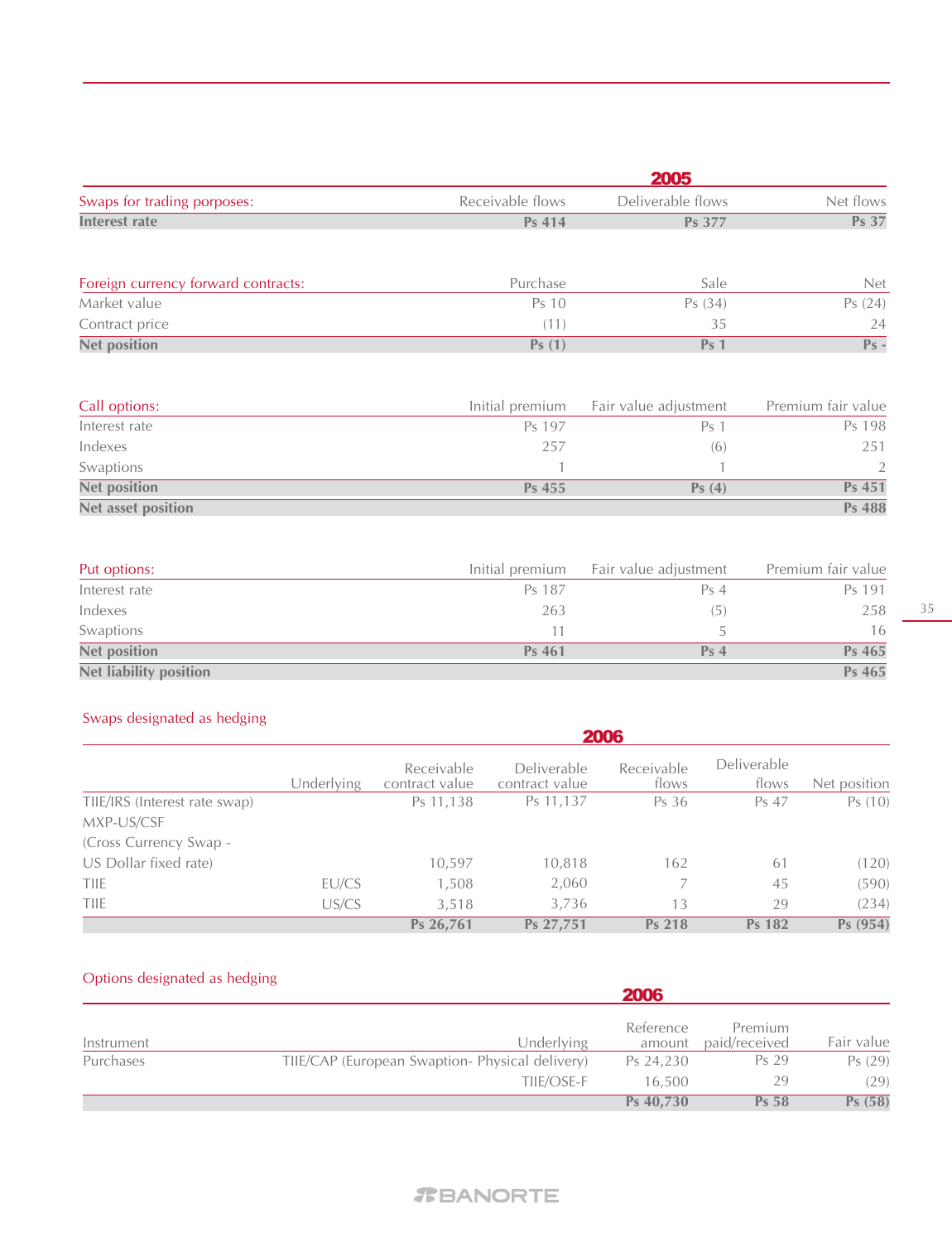GRUPO FINANCIERO BANORTE, S. A. DE C. V. AND SUBSIDIARIES CONSOLIDATED FOR THE YEARS ENDED DECEMBER 31, 2006 AND 2005 (AMOUNTS STATED IN THOUSANDS OF MEXICAN PESOS OF DECEMBER 31, 2004 PURCHASE POWER)

#### Forwards designated as hedging

|                |                          | 2006             |            |  |  |
|----------------|--------------------------|------------------|------------|--|--|
|                | Purchase                 | Sale             | <b>Net</b> |  |  |
| Market value   | $P_S$ –                  | Ps 2.754         | Ps 2,754   |  |  |
| Contract price | $\overline{\phantom{a}}$ | 2,800            | 2,800      |  |  |
| Net position   | $Ps -$                   | Ps <sub>46</sub> | Ps 46      |  |  |

#### Swaps designated as hedging

|                               |            |                                                     | 2005                |                             |              |
|-------------------------------|------------|-----------------------------------------------------|---------------------|-----------------------------|--------------|
| Underlying                    | Receivable | <b>Deliverable</b><br>contract value contract value | Receivable<br>flows | <b>Deliverable</b><br>flows | Net position |
| TIIE/IRS (Interest rate swap) | Ps 13,881  | Ps 13,880                                           | Ps 54               | Ps 61                       | Ps(6)        |
| USLI/IRS                      | 911        | 911                                                 | 13                  | 14                          | (1)          |
| $IMPL - US/CS$                | 2,275      | 2,755                                               | 23                  | 61                          | (518)        |
| EU/CS<br>TIIE -               | 1,376      | 1,432                                               |                     | 54                          | (103)        |
| US/CS<br>TIIE -               | 9,940      | 10,396                                              | 70                  | 231                         | (617)        |
| US/BS<br>TIIE -               | 2,216      | 2,292                                               | 3                   | 6                           | (79)         |
|                               | Ps 30,599  | Ps 31,666                                           | <b>Ps 170</b>       | Ps 427                      | Ps(1,324)    |

#### 36 Options designated as hedging

|           | 2005                                                        |                     |                          |                 |
|-----------|-------------------------------------------------------------|---------------------|--------------------------|-----------------|
|           | Underlying                                                  | Reference<br>amount | Premium<br>paid/received | Fair value      |
| Purchases | TIIE/CAP (European Swaption-Physical delivery) Ps 1,375,990 |                     | Ps 131                   | Ps <sub>7</sub> |
|           | TIIE/OSE-F                                                  | 10,937              | 20                       | (19)            |
|           |                                                             | Ps 1,386,927        | <b>Ps 151</b>            | Ps(12)          |
|           |                                                             |                     |                          | <b>Ps 139</b>   |
| Sales     | TIIE/CAP (European Swaption- Physical delivery)             | 1,359,324           | 102                      | 31              |
|           |                                                             | 1,359,324           | 102                      | 31              |
|           |                                                             |                     |                          | Ps 133          |

Transactions entered into for hedging purposes have maturities from 2007 to 2018 and are intended to mitigate the financial risk derived from long-term loans offered by the Financial Group at fixed rates, as well as the exchange rate risk generated by market instruments in the Financial Group's portfolio.

The book value of collateral used to ensure compliance with obligations derived from currency swap contracts as of December 31, 2006, is USD 76,262 thousand. In the case of interest rate swaps, the collateral value as of December 31, 2006, is USD 482,507 thousand represented by debt instruments.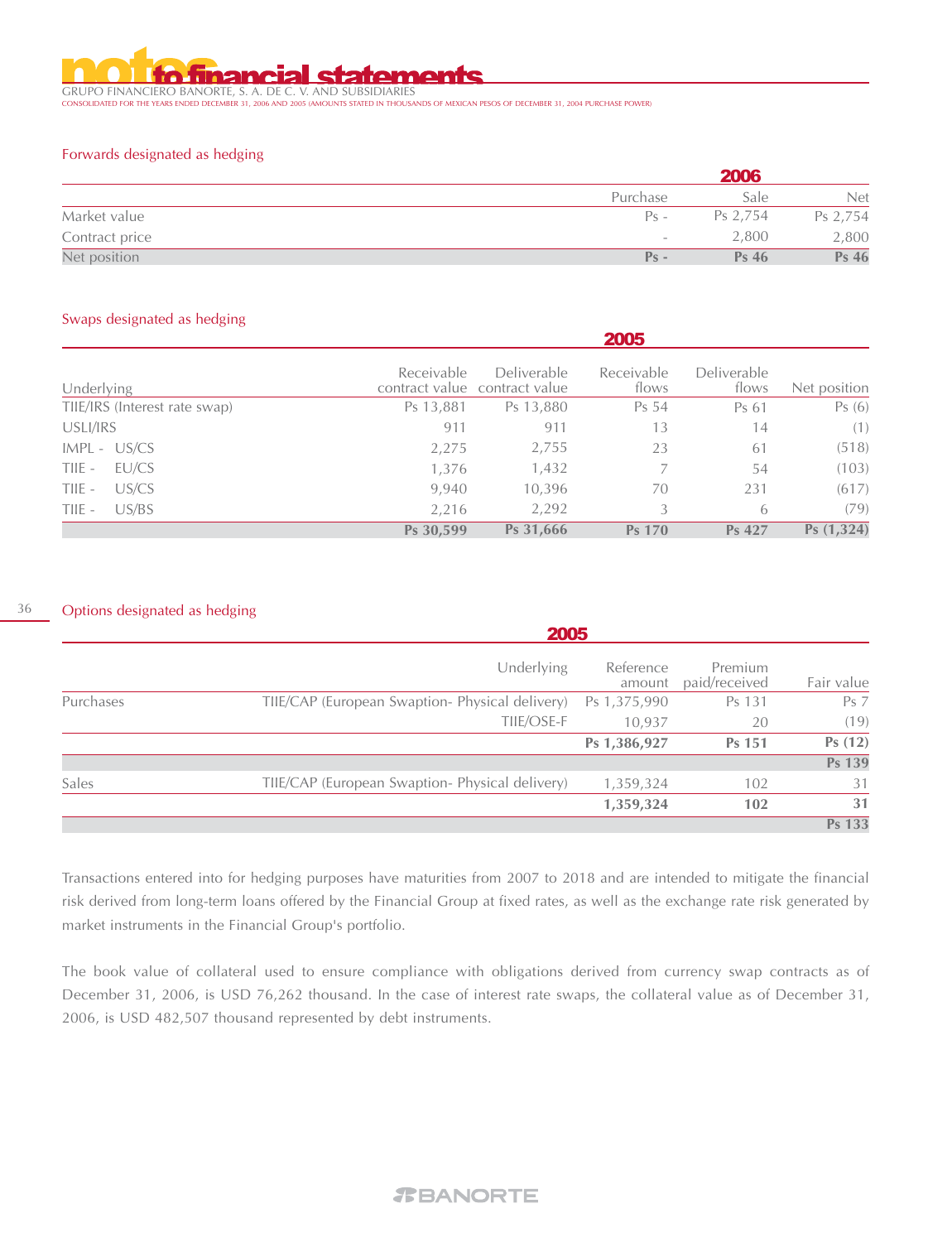#### **10. LOAN PORTFOLIO**

As of December 31, 2006 and 2005, the loan portfolio by loan type is as follows:

|                                  | <b>Current portfolio</b> |            |          | Past-due portfolio |            | <b>Total</b> |  |
|----------------------------------|--------------------------|------------|----------|--------------------|------------|--------------|--|
|                                  | 2006                     | 2005       | 2006     | 2005               | 2006       | 2005         |  |
| Commercial loans:                |                          |            |          |                    |            |              |  |
| Denominated in domestic currency | Ps 62,030                | Ps 52,570  | Ps 609   | Ps 620             | Ps 62,639  | Ps 53,190    |  |
| Commercial                       | 53,913                   | 44,176     | 609      | 619                | 54,522     | 44,795       |  |
| Rediscounted portfolio           | 8,117                    | 8,394      |          |                    | 8,117      | 8,395        |  |
| Denominated in USD               | 18,263                   | 7,694      | 121      | 79                 | 18,384     | 7,773        |  |
| Commercial                       | 18,255                   | 7,674      | 121      | 79                 | 18,376     | 7,753        |  |
| Rediscounted portfolio           | 8                        | 20         |          | $\qquad \qquad -$  | 8          | 20           |  |
| <b>Total commercial loans</b>    | 80,293                   | 60,264     | 730      | 699                | 81,023     | 60,963       |  |
| Loans to financial institutions  | 2,373                    | 2,046      |          |                    | 2,373      | 2,046        |  |
| Consumer loans                   | 20,718                   | 16,157     | 609      | 429                | 21,327     | 16,586       |  |
| Credit card                      | 9,482                    | 6,486      | 359      | 221                | 9,841      | 6,707        |  |
| Other consumer loans             | 11,236                   | 9,671      | 250      | 208                | 11,486     | 9,879        |  |
| Mortgage loans                   | 27,798                   | 24,772     | 721      | 799                | 28,519     | 25,571       |  |
| Government loans                 | 10,784                   | 15,849     |          |                    | 10,784     | 15,849       |  |
| FOBAPROA or IPAB loans           |                          | 169        |          |                    |            | 169          |  |
|                                  | 61,673                   | 58,993     | 1,330    | 1,228              | 63,003     | 60,221       |  |
| <b>Total</b>                     | Ps 141,966               | Ps 119,257 | Ps 2,060 | Ps 1,927           | Ps 144,026 | Ps 121,184   |  |

The loans granted grouped into economic sectors as of December 31, 2006 and 2005 are shown below:

|                                     | 2006                     |                             |            | 2005                        |
|-------------------------------------|--------------------------|-----------------------------|------------|-----------------------------|
|                                     | Amount                   | Concentration<br>percentage | Amount     | Concentration<br>percentage |
| Private (companies and individuals) | Ps 80,972                | 56.22%                      | Ps 60,958  | 50.30%                      |
| Financial institutions              | 2,374                    | $1.65\%$                    | 2,046      | 1.69%                       |
| Credit card and consumption         | 21,327                   | 14.81%                      | 16,586     | 13.69%                      |
| Mortgage                            | 28,519                   | 19.80%                      | 25,571     | 21.10%                      |
| Federal Government loans            | 10,784                   | 7.48%                       | 15,849     | 13.08%                      |
| FOBAPROA or IPAB loans              | $\overline{\phantom{a}}$ | $0.0\%$                     | 169        | 0.14%                       |
| Other past-due loans                | 50                       | $0.03\%$                    | 5.         | $0.00\%$                    |
|                                     | Ps 144,026               | 100.00%                     | Ps 121,184 | 100.00%                     |

#### **Loan support programs**

The Financial Group participates in different loan support programs established by the Federal Government and Mexican Bankers' Association, as detailed below:

a. Support Program for Housing Loan Debtors and the Agreement on Benefits for Housing Loan Debtors.

b. Agreement on Agrarian and Fishery Sector Financing (FINAPE).

c. Agreement on the Financial Support and Promotion of Micro, Small and Medium Companies (FOPYME).

d. Additional Benefits Program for Housing Loan Debtors - FOVI-type Housing Loans.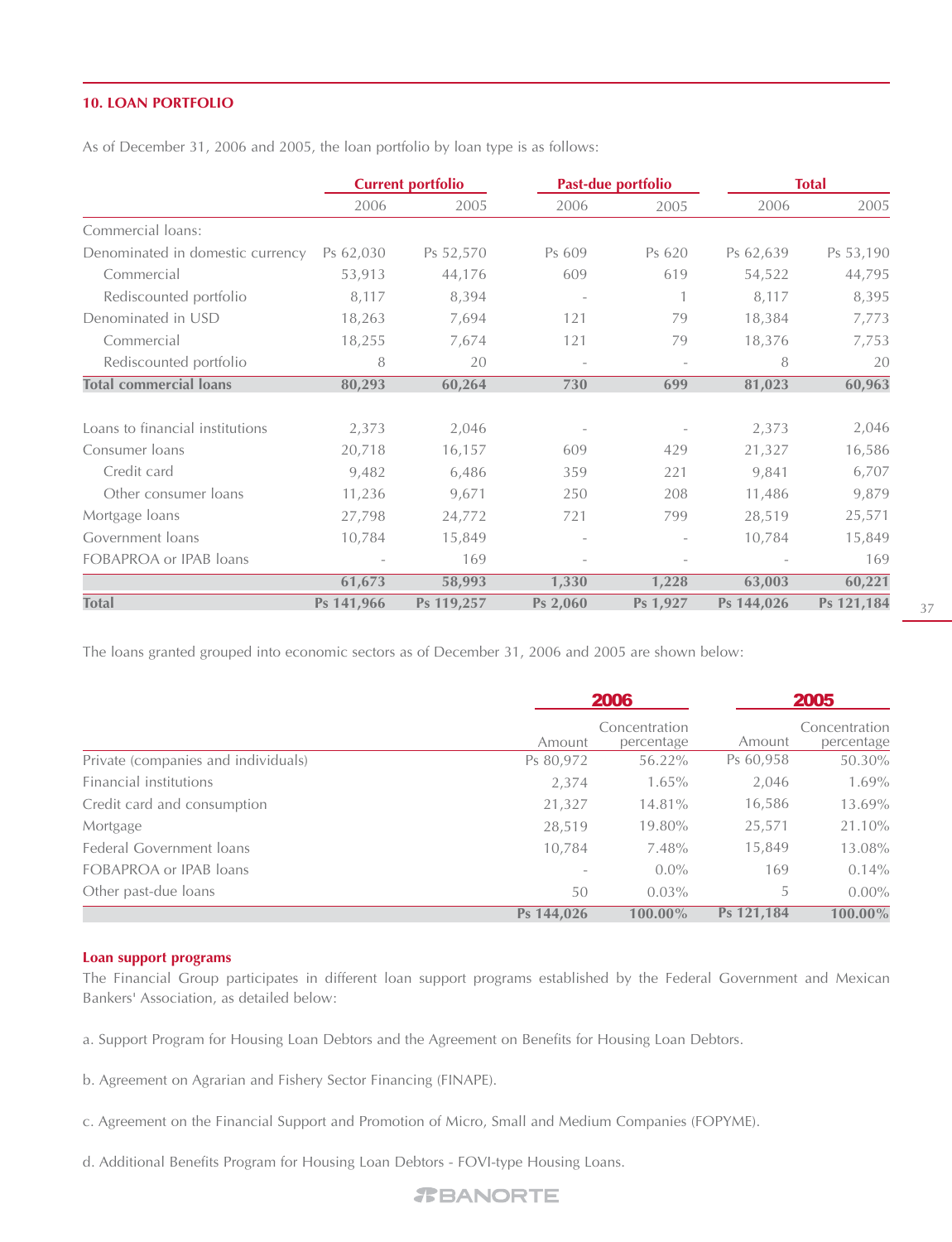GRUPO FINANCIERO BANORTE, S. A. DE C. .<br>NTS STATED IN THOUSANDS OF MEXICAN PESOS OF DECEMBER 31, 2004 PURCHASE POWER)

Furthermore, in December 1998, the Federal Government and Banking Sector published a new and definitive debtor support plan known as "Punto Final", which, as of 1999, replaced the benefits formerly granted by Housing Loan Debtor support programs. In the case of FOPYME and FINAPE, these support plans were replaced in 1999 and 2000, respectively, and beginning in 2001 the benefits established by original support programs continued to be applied.

The "Punto Final" plan defines housing loan discounts, which are determined based on the outstanding loan balance recorded at November 30, 1998, without considering late payment charges. In the case of FOPYME and FINAPE loans, the discount is applied to payments and the discount percentage is determined based on the recorded loan balance at July 31, 1996, regardless of whether the balance has been subsequently modified.

The Support Program for Business Loan Debtors (FOPYME) concluded on October 1, 2006, as established in document 112-6/524549/2006.

In the case of borrowers participating in the above programs, the amount of principal and accrued interest denominated in pesos is converted to the initial UDI value; interest is then set at an agreed-upon reference rate.

The trusts administering each of the aforementioned UDI programs issued long-term fiduciary securities to the Federal Government with fixed and variable interest rates depending on the characteristics of each trust (this interest rate must be less than that collected from borrowers). Similarly, the Financial Group received federal bonds known as "Special CETES" from the Federal Government, which are tied to the CETES interest rate.

These federal bonds will mature based on the fiduciary securities issued by the trust to the Federal Government. Loan payments received by the trust are used to pay the principal and interest of the fiduciary securities; at the same time, the Federal Government executes a transaction for the same amount to pay the principal and accrued interest on the Special CETES.

In the event of noncompliance with the payment obligations established for the restructured loans under the UDI trusts, a portion of the fiduciary securities and Special CETES will generate interest at a rate equivalent to the UDI value. This characteristic was included in October 2002 to reflect the fact that the UDI programs were created to support debtors in compliance with their agreements. The Financial Group continues to manage and evaluate the risk derived from any possible credit loss related to the programs. If a particular loan is fully reserved, fiduciary securities will continue to generate interest at regular rates.

Commission regulations require that the Financial Group consolidate the balances of trusts holding restructured loans in UDIs, so as to reflect the operating fund, which consists of an interest rate swap contracted with the Federal Government.

As of December 31, 2006 and 2005, the balances of the respective trust balances are made up as follows:

|                             | 2006   | 2005           |
|-----------------------------|--------|----------------|
| <b>Banks</b>                | Ps 13  | Ps 18          |
| Government securities       | 3      | $\overline{4}$ |
| Current loan portfolio      | 870    | 1,212          |
| Past-due loan portfolio     | 309    | 402            |
| Accrued interest on loans   | 6      | 3              |
| Past-due accrued interest   | 12     | 15             |
| Allowance for loan losses   | (548)  | (697)          |
| <b>Total assets</b>         | Ps 665 | Ps 957         |
| Investment in trusts assets | Ps 630 | Ps 930         |
| Deferred tax liabilities    | 35     | 27             |
| <b>Total liabilities</b>    | Ps 665 | Ps 957         |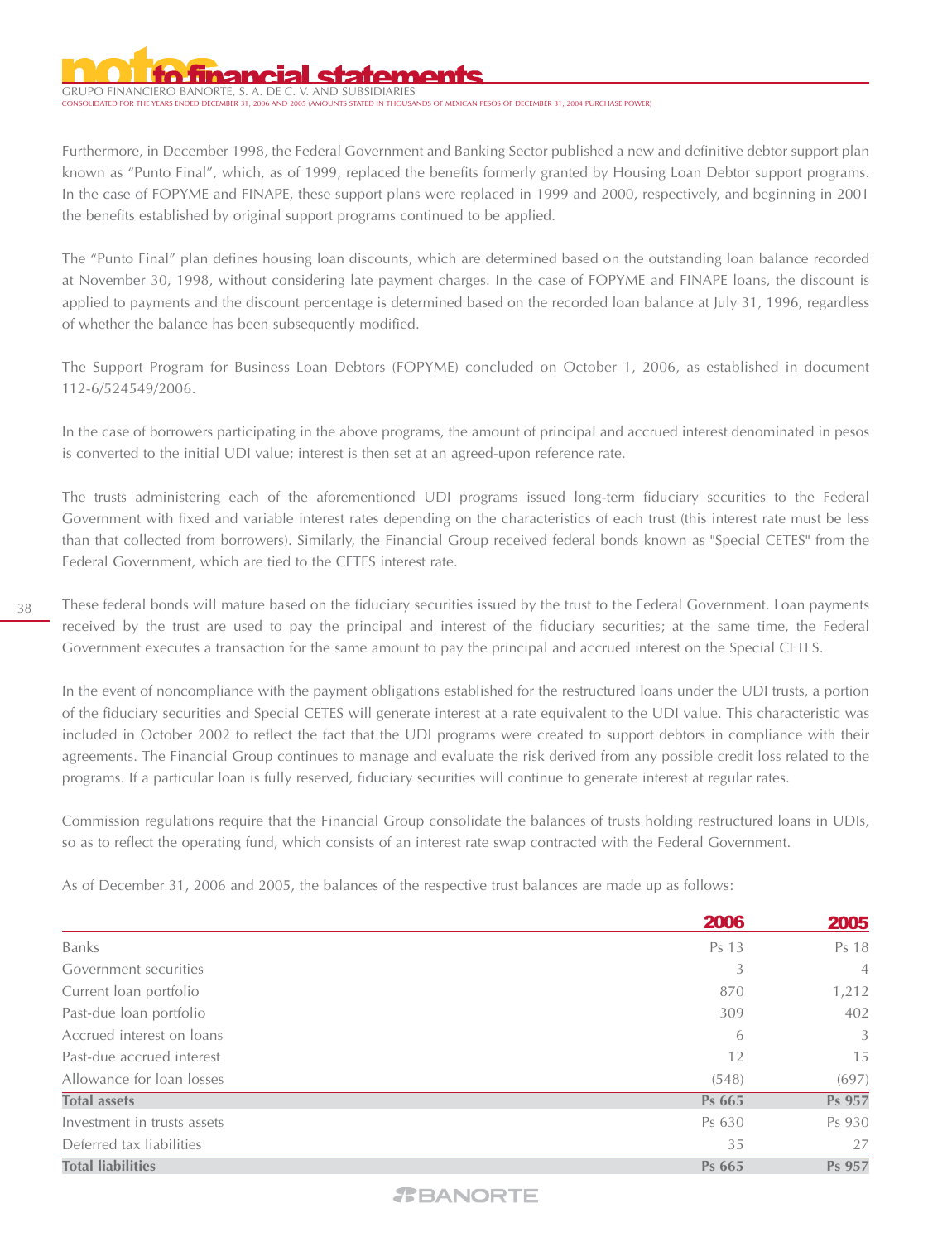#### **Policies and procedures for granting loans**

The granting, control and recovery of loans are regulated by the Financial Group's Credit Manual, which has been authorized by the Board of Directors. Accordingly, administrative portfolio control is performed in the following areas:

- Business Management (includes corporate, commercial, business, governmental and consumer banking), primarily through I. the branch network.
- II. Operations Management.
- III. General Comprehensive Risk Management.
- **IV.** Recovery Management.

Similarly, the Financial Group has manuals establishing the policies and procedures to be utilized for credit risk management purposes.

The structure of the credit management process is based on the following stages:

- a. Product design.
- b. Promotion.
- c. Evaluation.
- d. Formalization.
- e. Operation.
- f. Administration.
- g. Recovery.

Procedures have also been implemented to ensure that amounts related to the past-due portfolio are timely transferred and recorded in the books and records and those loans with recovery problems are properly and timely identified.

The Financial Group's Treasury Department is the central unit responsible for balancing resource requirement and eliminating the interest rate risk derived from transactions entered into at fixed rates through the use of hedging and arbitrage strategies.

#### **11. LOANS RESTRUCTURED IN UDIs**

As of December 31, 2006 and 2005, the total amount of the loan portfolio restructured in UDIs is as follows:

|                           | <b>2006</b> | 2005     |
|---------------------------|-------------|----------|
| Current portfolio         | Ps 870      | Ps 1,212 |
| Current accrued interest  | $\sigma$    | 3        |
| Past-due portfolio        | 309         | 402      |
| Past-due accrued interest | 12          | 15       |
|                           | Ps 1,197    | Ps 1,632 |

#### **12. FOBAPROA - IPAB TRANSACTIONS**

As part of the measures implemented to offset the economic crisis that arose at the end of 1994, in December 1998, the Mexican Congress enacted the Bank Savings Protection Law, which went into effect on January 20, 1999, and established the creation of IPAB to replace FOBAPROA, for the sole purpose of administering transactions entered into under "Portfolio Capitalization and Acquisition Programs" (PCCC).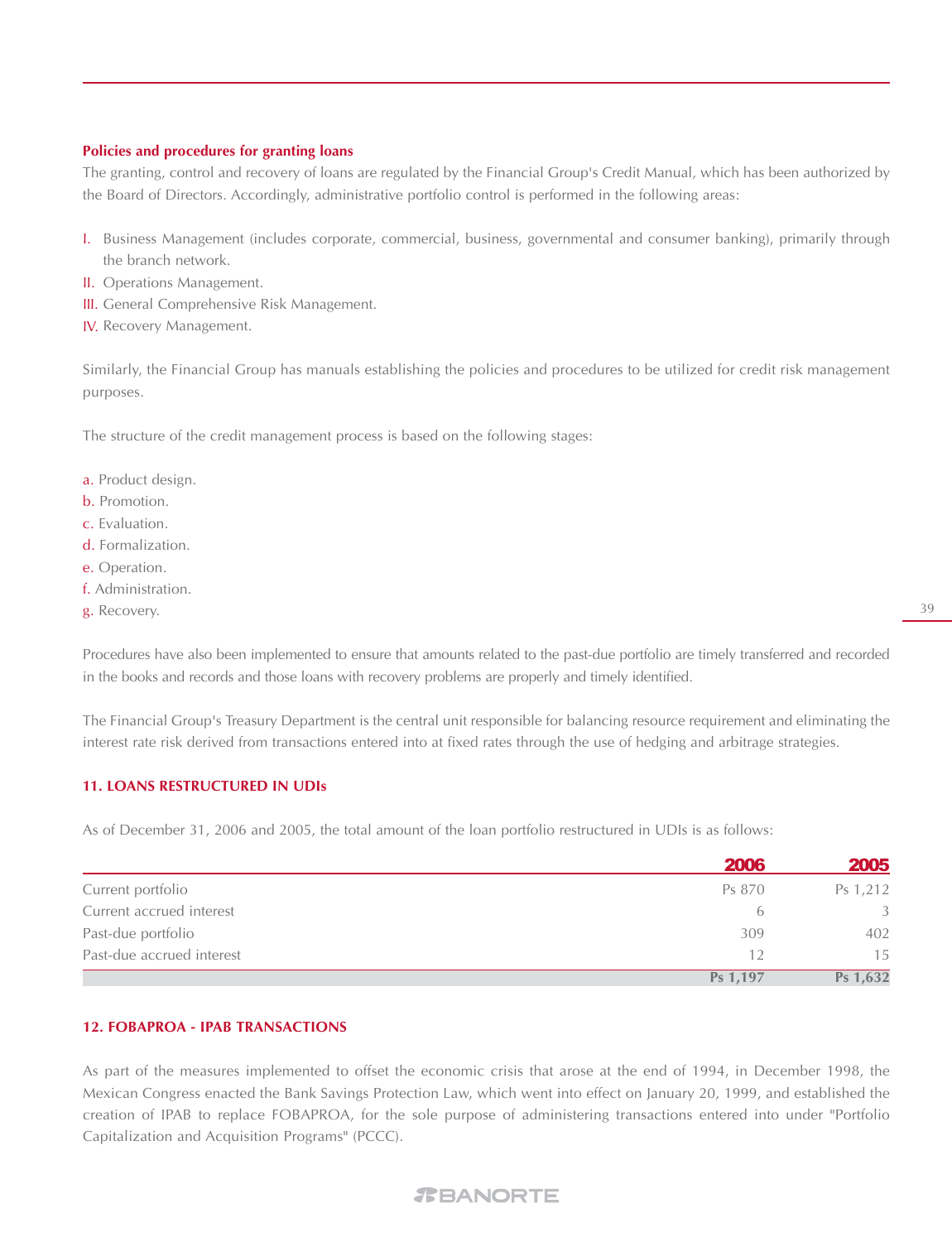GRUPO FINANCIERO BANORTE, S. A. DE C. V. AND SUBSIDIARIES STATED IN THOUSANDS OF MEXICAN PESOS OF DECEMBER 31, 2004 PURCHASE POWER)

The Bank Savings Protection Law enacted on January 20, 1999, established an option for banks that had participated in the PCCC to exchange their FOBAPROA promissory notes for IPAB promissory notes under similar conditions.

In June 2002, IPAB notified banks participating in the PCCC of its intention to adopt certain procedures and conditions that would be applicable to them regarding the mechanism under which FOBAPROA promissory notes would be exchanged for their IPAB counterparts.

IPAB is also required to apply a series of preventive measures to avoid financial problems that could be faced by financial credit institutions, while ensuring such institution's compliance with their depositors.

In exchange for the portfolio assigned to FOBAPROA, promissory notes were issued to the Financial Group with 10-year maturities as of the transaction date. The Financial Group maintained its obligation to share 29%, 25% and 0% of the loss suffered by FOBAPROA derived from the portfolio transferred to Trusts 1989-0, 1990-4 and 1991-2, respectively. Consequently, these percentages have been maintained in the new trusts created under the contract to exchange FOBAPROA promissory notes for IPAB obligations, which was executed on July 12, 2004.

As payment for these transactions FOBAPROA-IPAB collection rights have been recognized, which, at December 31, 2005 and 2005, are composed as follows:

| <b>Transactions</b>                   | 2005          |
|---------------------------------------|---------------|
| Trust 1990-4                          | Ps 1,804      |
| Trust 1991-2                          | 14            |
| Cash flows owed to IPAB               | (15)          |
| Shared loss and incentive arrangement | (1,635)       |
|                                       | <b>Ps 168</b> |

The characteristics of each of the aforementioned IPAB obligations are detailed below:

| <b>Promissory note</b> | <b>Period</b> | <b>Expiration</b> | Rate                  | Interest paid |
|------------------------|---------------|-------------------|-----------------------|---------------|
| Trust 1989-0           | 10 years      | 2005              | CETES 91 days - 1.35% | Capitalizable |
| Trust 1990-4           | 10 years      | 2006              | CETES 91 days - 1.35% | Capitalizable |
| Trust 1991-2           | 10 years      | 2006              | CETES 91 days         | Capitalizable |

IPAB payment obligations and instruments have the same characteristics in terms of their duration and interest rates as FOBAPROA promissory notes. Similarly, the loss sharing percentages and the incentive arrangement established in the contracts originally executed with FOBAPROA have been maintained.

During 2005, the Management, Object Identity, Existence, Legitimacy and Legality (GEL) audits were concluded, which resulted in an adjustment of Ps 100 with regards to the accounts receivable from IPAB.

Moreover, as of July 21, 2005, IPAB made advance payment on the principal of the instruments it was responsible for. The weekly payments were Ps 400, between the cited date and up to November 3, 2005, including a discount for Ps 48, agreed to in the New Program Contract, derived from the current value valuation of IPAB's obligation at the moment of the advance payment. As of November 10, 2005 and up to December 8, 2005, the advance payments were for lower amounts. The total amount of the net advance payment of the described discounts received during 2005 totaled Ps 6,970.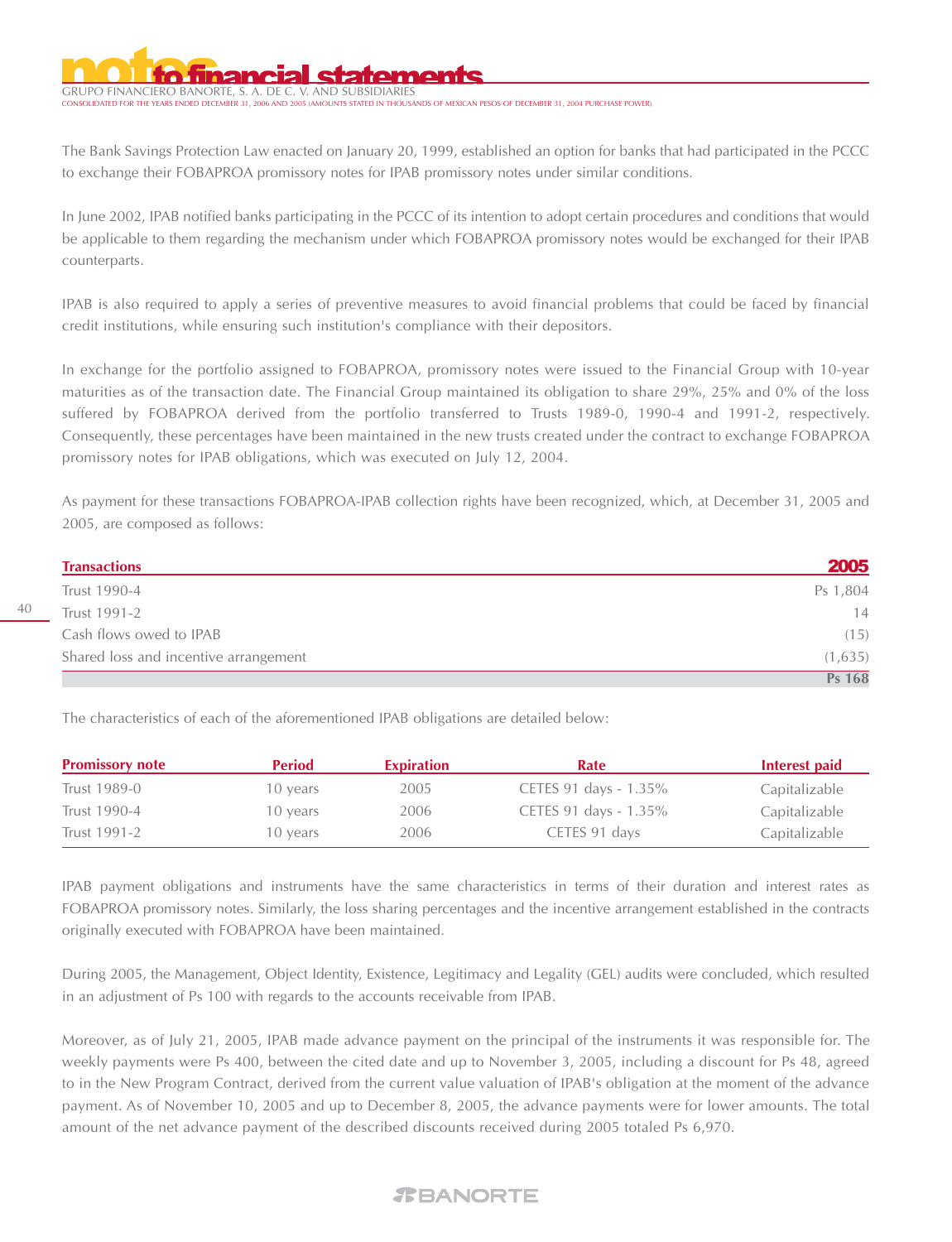Finally, in conformity with the agreements set forth in the New Program contract signed between IPAB and the Financial Group in July 2004, in June 2006 all the promissory note balances were paid in full, granting the parties ample releases from any commitment or obligation with monetary effects from the new program.

# **13. SALE OF IPAB-BANCRECER PORTFOLIO TO BANCO JP MORGAN, S. A., INSTITUCIÓN DE BANCA MÚLTIPLE, JP MORGAN GRUPO FINANCIERO, DIVISIÓN FIDUCIARIA (BANCO JP MORGAN)**

On December 22, 2004, the IPAB-Bancrecer Promissory Note (loan contract executed between IPAB and Banco de México to capitalize Bancrecer) was sold for the amount of Ps 45,940 (face value) to a Trust (the "Trust") held by JP Morgan Bank, through which the Financial Group transferred its ownership of interest collection and capital amortization rights to enable the issuance of Securitization Certificates (BANORCB 04) with a value of Ps 45,940 (face value). These instruments, which were issued for a five-year period, accrue interest at the average daily Interbank Equilibrium Interest Rate (TIIE) plus 0.40 basis points, to be paid monthly, with principal to be paid in one lump-sum.

IPAB made prepayments during 2005 and 2006 in the amount of Ps 21,000 and Ps 24,940, respectively, thereby paying the Trust the past-due loans in advance, while the latter prematurely settled the entirety of the Securitization Certificates.

#### **14. ALLOWANCE FOR LOAN LOSSES**

The Financial Group's portfolio classification, which serves as the basis for recording the allowance for loan losses, is detailed below:

|                             |                   |                          | 2006                           |                       |                          |
|-----------------------------|-------------------|--------------------------|--------------------------------|-----------------------|--------------------------|
|                             |                   |                          | Required allowances for losses |                       |                          |
|                             | Loan<br>portfolio | Commercial<br>portfolio  | Consumer<br>portfolio          | Mortgage<br>portfolio | Total                    |
| Exempt portfolio            | Ps 385            | $Ps -$                   | $Ps -$                         | $Ps -$                | $Ps -$                   |
| Risk A                      | 44,602            |                          | 94                             | 90                    | 184                      |
| Risk A1                     | 51,823            | 241                      |                                |                       | 241                      |
| Risk A2                     | 35,369            | 323                      |                                |                       | 323                      |
| Risk B                      | 3,611             |                          | 119                            | 77                    | 196                      |
| Risk B1                     | 7,992             | 135                      |                                |                       | 135                      |
| Risk B2                     | 1,835             | 93                       |                                |                       | 93                       |
| Risk B3                     | 828               | 88                       |                                |                       | 88                       |
| Risk C                      | 606               |                          | 209                            | 46                    | 255                      |
| Risk C1                     | 311               | 70                       | $\overline{\phantom{a}}$       |                       | 70                       |
| Risk C <sub>2</sub>         | 84                | 34                       |                                |                       | 34                       |
| Risk D                      | 829               | 37                       | 394                            | 158                   | 589                      |
| Risk E                      | 509               | 237                      | 57                             | 213                   | 507                      |
| Unclassified                | (14)              | $\overline{\phantom{a}}$ | $\overline{\phantom{a}}$       |                       | $\overline{\phantom{a}}$ |
| Hedging swaps               | (50)              | $\overline{\phantom{a}}$ |                                |                       |                          |
|                             | Ps 148,720        | Ps 1,258                 | Ps 873                         | Ps 584                | Ps 2,715                 |
| Recorded allowance          |                   |                          |                                |                       | 3,533                    |
| <b>Additional allowance</b> |                   |                          |                                |                       | Ps 818                   |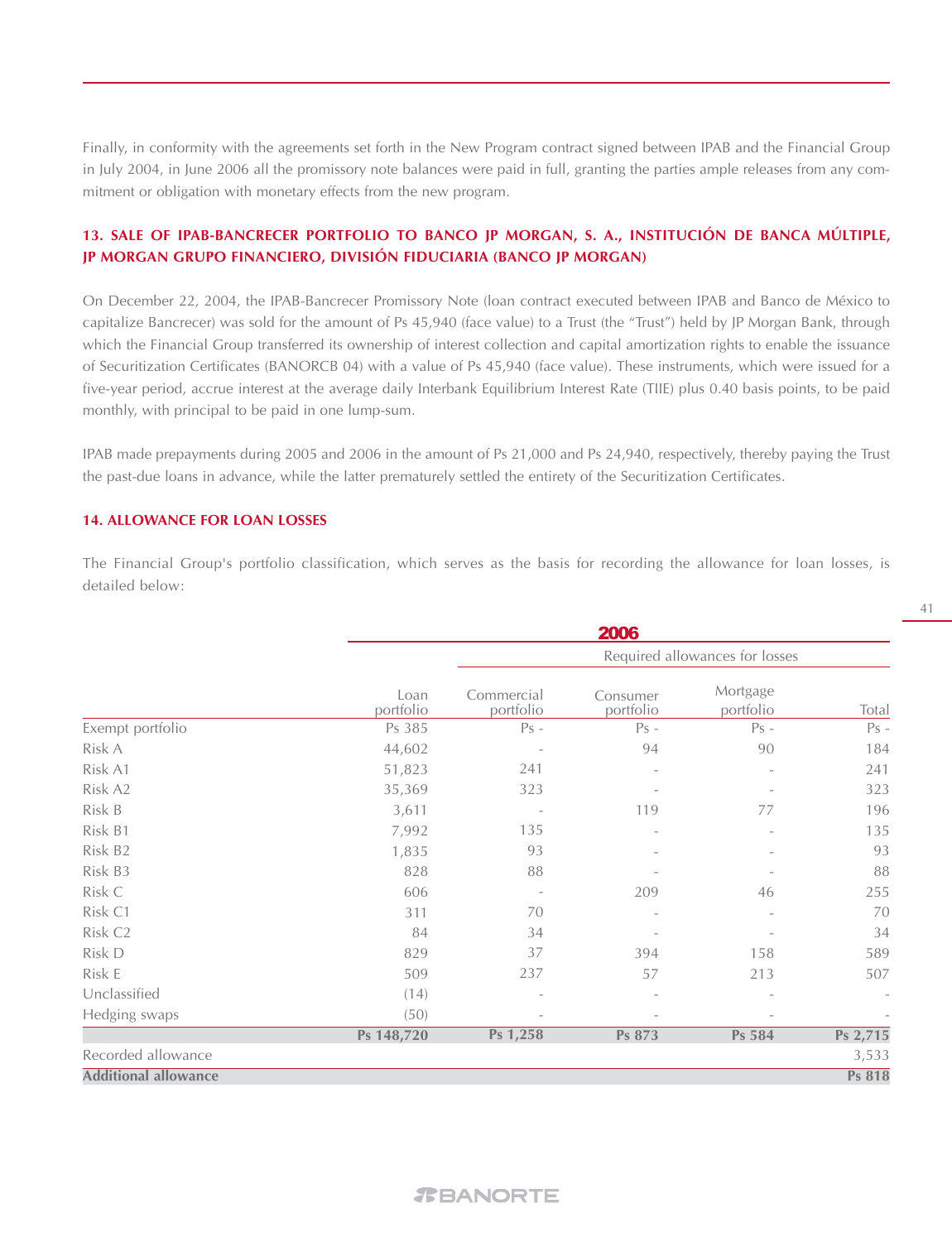

GRUPO FINANCIERO BANORTE, S. A. DE C. V. AND SUBSIDIARIES CONSOLIDATED FOR THE YEARS ENDED DECEMBER 31, 2006 AND 2005 (AMOUNTS STATED IN THOUSANDS OF MEXICAN PESOS OF DECEMBER 31, 2004 PURCHASE POWER)

|                             | 2005              |                          |                          |                                |                          |  |  |
|-----------------------------|-------------------|--------------------------|--------------------------|--------------------------------|--------------------------|--|--|
|                             |                   |                          |                          | Required allowances for losses |                          |  |  |
|                             | Loan<br>portfolio | Commercial<br>portfolio  | Consumer<br>portfolio    | Mortgage<br>portfolio          | Total                    |  |  |
| Exempt portfolio            | Ps 1,366          | $Ps -$                   | $Ps -$                   | $Ps -$                         | $\frac{1}{2}$ -          |  |  |
| Risk A                      | 39,834            | $\overline{\phantom{a}}$ | 71                       | 76                             | 147                      |  |  |
| Risk A1                     | 40,641            | 201                      |                          |                                | 201                      |  |  |
| Risk A2                     | 29,273            | 276                      |                          |                                | 276                      |  |  |
| Risk B                      | 4,860             |                          | 122                      | 107                            | 229                      |  |  |
| Risk B1                     | 6,140             | 153                      |                          |                                | 153                      |  |  |
| Risk B2                     | 401               | 23                       |                          |                                | 23                       |  |  |
| Risk B3                     | 287               | 43                       |                          |                                | 43                       |  |  |
| Risk C                      | 539               | $\overline{\phantom{a}}$ | 168                      | 52                             | 220                      |  |  |
| Risk C1                     | 177               | 41                       | $\overline{\phantom{0}}$ |                                | 41                       |  |  |
| Risk C <sub>2</sub>         | 146               | 58                       |                          |                                | 58                       |  |  |
| Risk D                      | 797               | 52                       | 293                      | 217                            | 562                      |  |  |
| Risk E                      | 517               | 264                      | 36                       | 213                            | 513                      |  |  |
| Unclassified                | (18)              | $\overline{\phantom{m}}$ | $\overline{\phantom{0}}$ |                                | $\overline{\phantom{a}}$ |  |  |
| Hedging swaps               | (46)              |                          |                          |                                |                          |  |  |
|                             | Ps 124,914        | Ps 1,111                 | Ps 690                   | Ps 665                         | 2,466                    |  |  |
| Recorded allowance          |                   |                          |                          |                                | 3,195                    |  |  |
| <b>Additional allowance</b> |                   |                          |                          |                                | Ps 729                   |  |  |

The total portfolio balance used as the basis for the classification above includes amounts related to irrevocable loans, letters of credit and guarantees, which are recorded in memorandum accounts.

As of December 31, 2006 and 2005, the estimated allowance for loan losses is determined based on portfolio balances at those dates. As of December 31, 2006 and 2005, the allowance for loan losses includes a reserve for 100% of delinquent interest owed.

As of December 31, 2006 and 2005, the allowance for loan losses represents 172% and 166%, respectively, of the past-due portfolio.

The estimated allowance includes the classification of loans granted in foreign currency, which are evaluated at the exchange rate in effect as of December 31, 2006.

#### **Rollforward of allowance for loan losses**

A rollforward of the allowance for loan losses is detailed below:

|                                            | 2006     | <b>2005</b> |
|--------------------------------------------|----------|-------------|
| Balance at the beginning of the year       | Ps 3,195 | Ps 2,949    |
| Increase charged to results                | 1,438    | 1,361       |
| Cancellation of reserves                   | (19)     |             |
| Debt forgiveness and write-offs            | (1, 542) | (1, 183)    |
| Valuation in foreign currencies and UDIs   | 33       | 10          |
| Rebates granted to housing debtors         | (102)    | (120)       |
| Created with profit margin from UDI trusts | 22       | 39          |
| Advantages from FOPYME and FINAPE programs | (1)      | (3)         |
| Recovery of loans                          | 452      | 272         |
| Acquisition of INB Financial Corp.         | 198      |             |
| Other                                      | (13)     | (48)        |
| Restatement effects                        | (128)    | (82)        |
| <b>Year-end balance</b>                    | Ps 3,533 | Ps 3,195    |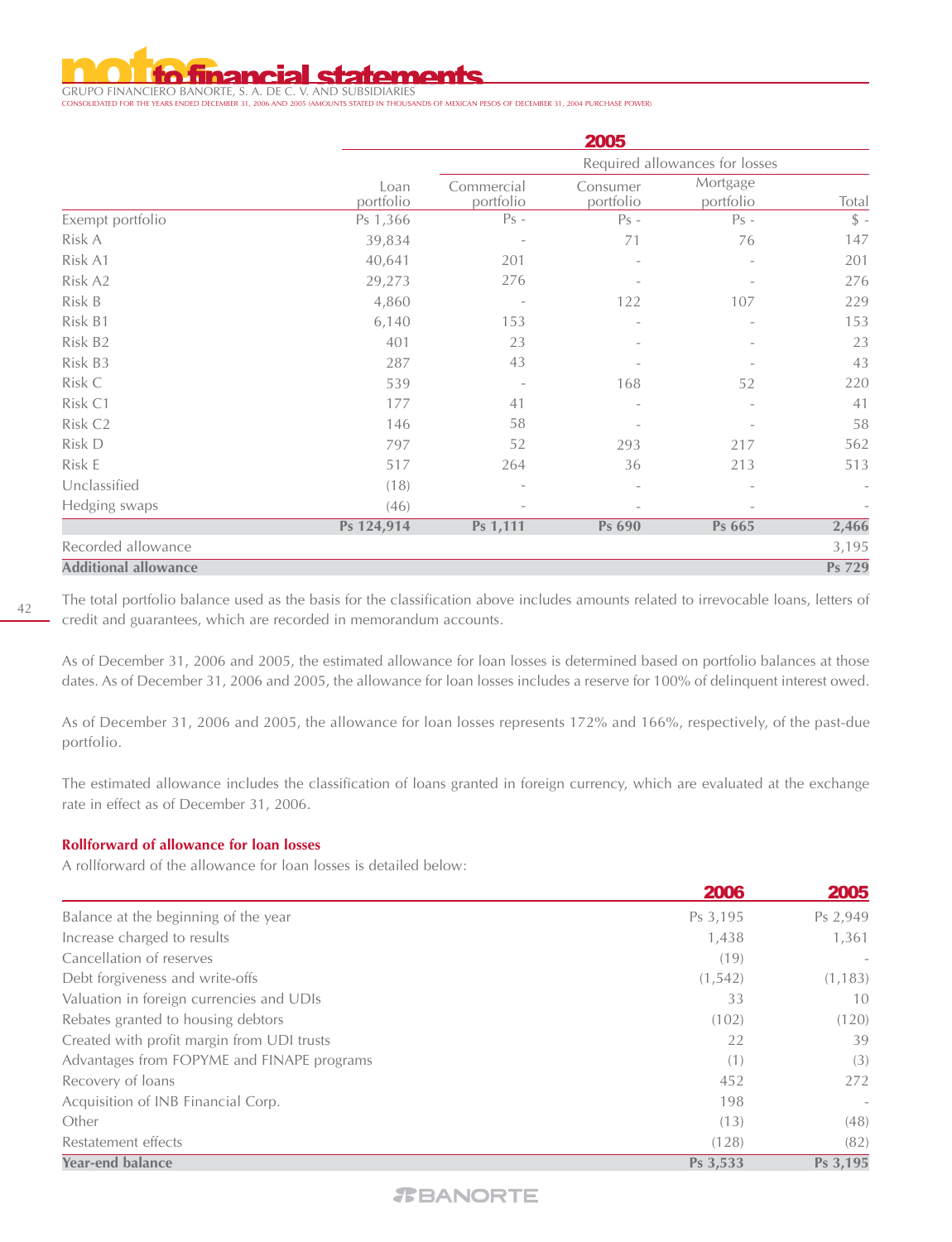For the year ended December 31, 2006, the total allowance for loan losses recorded as an expense in operations totaled Ps 1,530. This total is made up primarily of Ps 1,438 credited directly to the allowance, Ps 22 related to the UDI trusts, Ps 40 for restatement effects and Ps 30 from recognizing shared losses with the IPAB, due to the punto-final program.

#### **15. CREDIT ASSET PORTFOLIO**

As of December 31, 2006 and 2005, the credit asset portfolio is made up as follows:

|                       | 2006     | 2005     |
|-----------------------|----------|----------|
| Bancrecer I           | Ps 189   | Ps 285   |
| Bancomer II           |          | 10       |
| Bancomer III          | 182      | 207      |
| Bancomer IV           | 803      | 869      |
| Bital I               | 362      | 420      |
| Bital II              | 123      | 168      |
| Banamex Mortgage      | 415      | 452      |
| Confia III            | 100      | 119      |
| <b>GMAC Banorte</b>   | 205      | 344      |
| Real property trusts  | 127      | 143      |
| Serfin Commercial I   | 217      |          |
| Serfin Commercial II  | 97       |          |
| Serfin Mortgage       | 304      |          |
| Real property Banpais | 296      |          |
| Real property Bancen  | 96       |          |
| Serfin                |          | 216      |
| <b>GMAC Bancen</b>    |          | 6        |
| Santander             | 101      | 128      |
| <b>Total</b>          | Ps 3,618 | Ps 3,367 |

For the year ended December 31, 2006, the Financial Group recognized income from credit asset portfolios of Ps 1,608, together with the respective amortization of Ps 787, the effects of which were recognized under the "Commissions and tariffs collected" and "Commissions and tariffs paid" headings, respectively, in the consolidated statement of income. For the year ended December 31, 2005, the Financial Group recognized income of Ps 677, together with the respective amortization of Ps 482.

#### **16. OTHER ACCOUNTS RECEIVABLE, NET**

As of December 31, 2006 and 2005, the other accounts receivable balance is as follows:

|                                  | <b>2006</b> | 2005     |
|----------------------------------|-------------|----------|
| Loans to officers and employees  | Ps 1,110    | Ps 1,138 |
| Operating liquidation receivable | 3,688       | 860      |
| Sundry debtors                   | 849         | 718      |
| Taxes receivable                 | 52          | 155      |
| Others                           | 48          | 124      |
|                                  | 5,747       | 2,995    |
| Allowance for doubtful accounts  | (108)       | (94)     |
|                                  | Ps 5,639    | Ps 2,901 |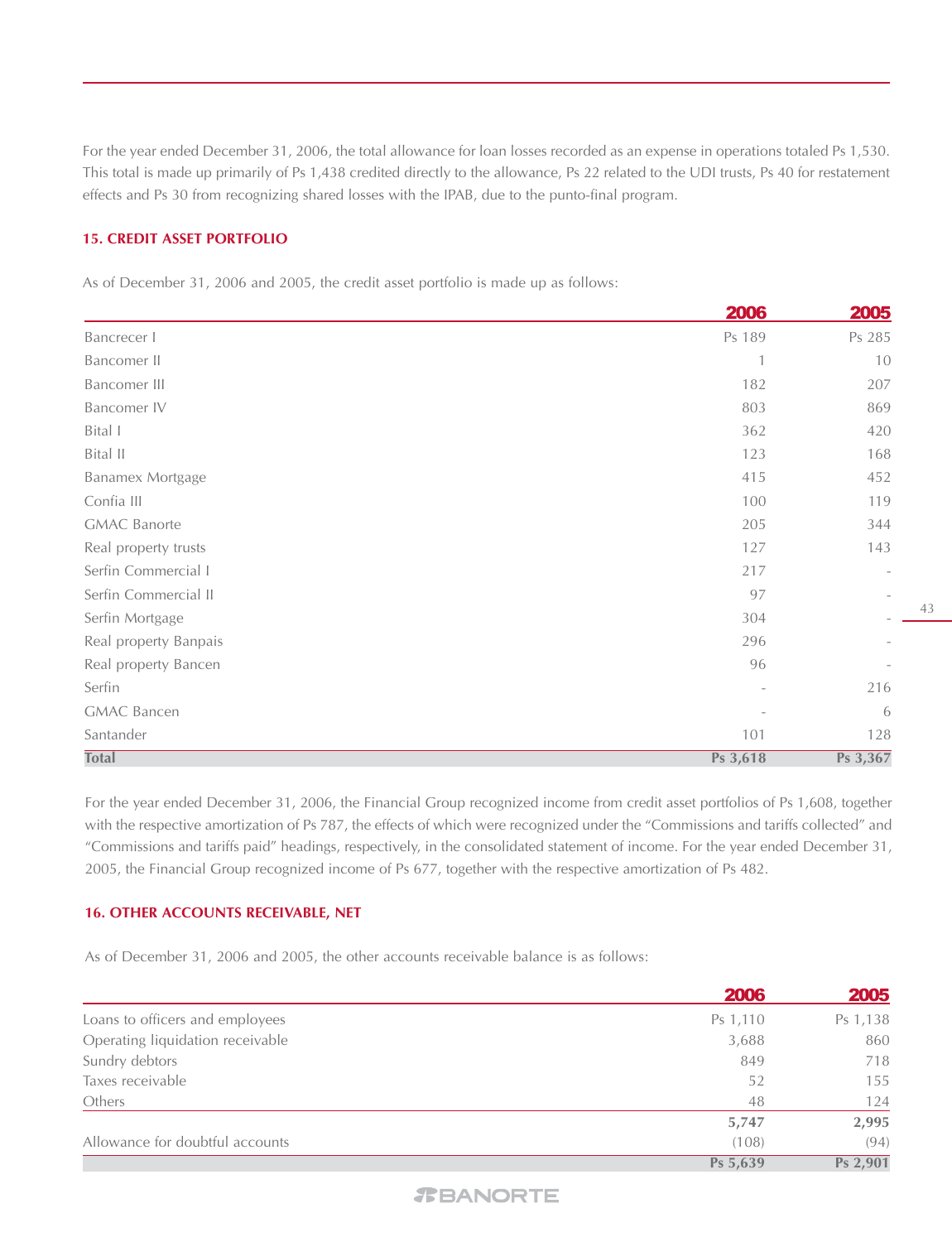GRUPO FINANCIERO BANORTE, S. A. DE C. V. AND SUBSIDIARIES<br>consolidated for the years ended december 31, 2006 and 2005 (amounts stated in thous*a* CONSOLIDATED FOR THE YEARS ENDED DECEMBER 31, 2006 AND 2005 (AMOUNTS STATED IN THOUSANDS OF MEXICAN PESOS OF DECEMBER 31, 2004 PURCHASE POWER)

#### **17. FORECLOSED ASSETS, NET**

As of December 31, 2006 and 2005, the foreclosed assets balance is as follows:

|                                                 | 2006   | 2005   |
|-------------------------------------------------|--------|--------|
| Personal property                               | Ps 101 | Ps 137 |
| Real property                                   | 545    | 464    |
| Goods pledged for sale                          | 40     | 242    |
|                                                 | 686    | 843    |
| Less: Allowance for losses on foreclosed assets | (370)  | (378)  |
|                                                 | Ps 316 | Ps 465 |

#### **18. PROPERTY, FURNITURE AND FIXTURES, NET**

As of December 31, 2006 and 2005, the property, furniture and fixtures balance is as follows:

|                                                 | <b>2006</b> | <b>2005</b> |
|-------------------------------------------------|-------------|-------------|
| Furniture and equipment                         | Ps 3,620    | Ps 2,880    |
| Office furniture                                | 5,005       | 4,833       |
| Installation costs                              | 1,498       | 1,417       |
|                                                 | 10,123      | 9,130       |
| Less: Accumulated depreciation and amortization | (3.477)     | (3,212)     |
|                                                 | Ps 6,646    | Ps 5,918    |

#### **19. PERMANENT STOCK INVESTMENTS**

Investments in unconsolidated subsidiaries and associated companies are valued according to the equity method, as detailed below:

|                                                      | 2006     | 2005     |
|------------------------------------------------------|----------|----------|
| Sólida Administradora de Portafolios, S. A. de C. V. | Ps 761   | Ps 655   |
| Seguros Banorte Generali, S. A. de C. V.             | 792      | 626      |
| Siefore Banorte Generali, S. A. de C. V., SIEFORE    | 633      | 479      |
| Pensiones Banorte Generali, S. A. de C. V.           | 481      | 170      |
| Fianzas Banorte, S. A. de C. V.                      | 139      | 111      |
| Banorte investment funds                             | 105      | 81       |
| Controladora PROSA, S. A. de C. V.                   | 53       | 50       |
| Bolsa Mexicana de Valores, S. A. de C. V.            | 38       | 32       |
| Servicio Pan Americano de Protección, S. A. de C. V. | 31       | 27       |
| Bancen investment funds                              |          | 18       |
| Others                                               | 131      | 70       |
|                                                      | Ps 3,164 | Ps 2.319 |

As of December 31, 2006 and 2005, the investment in shares of Servicio Pan Americano de Protección, S. A. de C. V. is presented net of an impairment reserve of Ps 77.

#### **20. DEFERRED TAXES, NET**

The tax incurred by the Financial Group is calculated based on the tax result of the year and current enacted tax regulations. However, due to temporary differences affecting the recognition of revenues and expenses for accounting and tax purposes and differences between accounting and tax balance sheet accounts, the Financial Group has recognized a net deferred tax liability of Ps 144 in 2006 and a net deferred tax asset of Ps 420 in 2005, as detailed: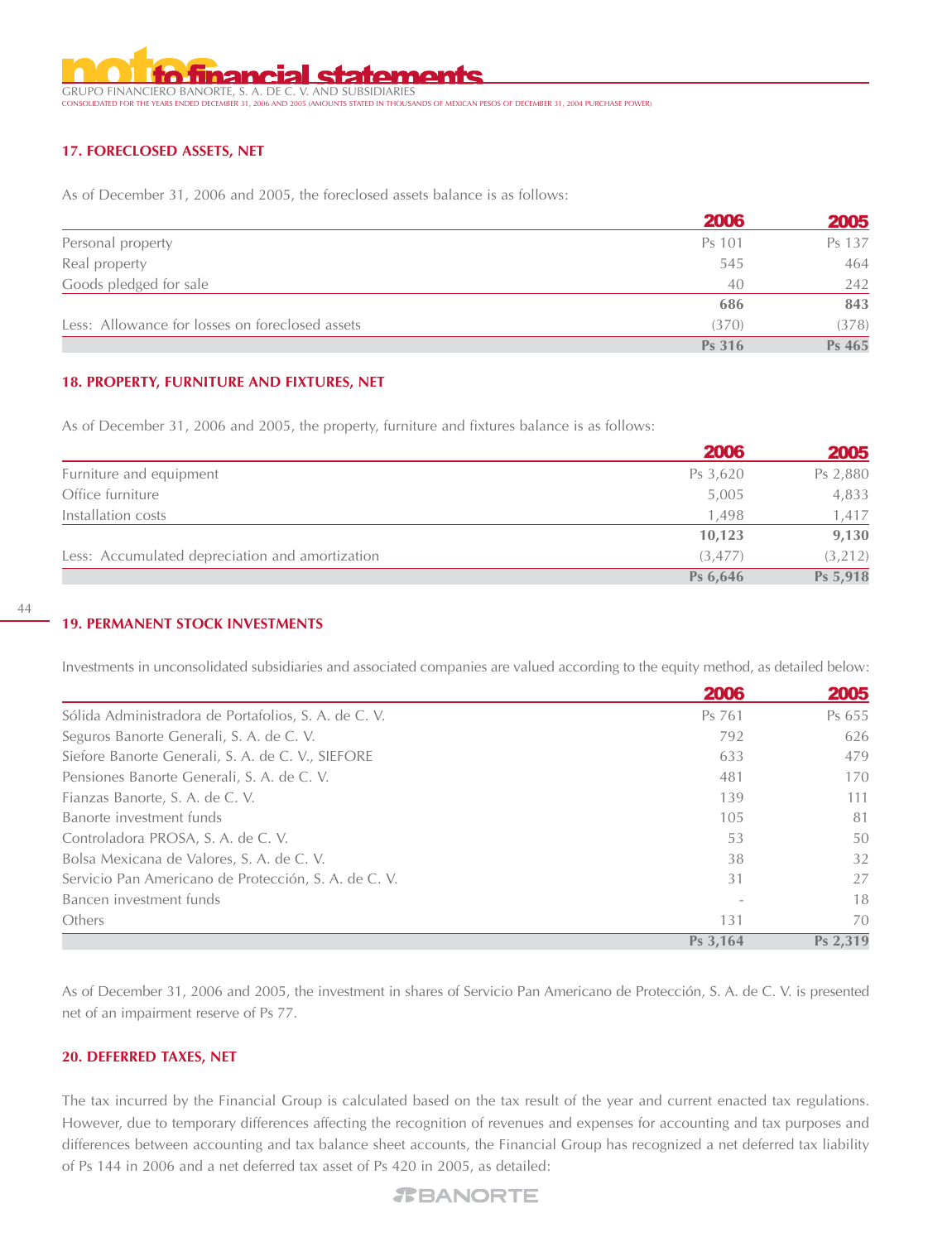|                                                      | 2006           |                |                          |                |                |                 |
|------------------------------------------------------|----------------|----------------|--------------------------|----------------|----------------|-----------------|
|                                                      | Temporary      |                | Deferred effect          | Temporary      |                | Deferred effect |
|                                                      | differences    | <b>ISR</b>     | PTU                      | differences    | <b>ISR</b>     | PTU             |
| Temporary differences - assets:                      |                |                |                          |                |                |                 |
| Allowance for loan losses                            | Ps 125         | Ps 42          | $Ps -$                   | Ps 61          | Ps 17          | $Ps -$          |
| Tax loss carryforwards                               |                |                |                          | 434            | 122            |                 |
| <b>Shared FOBAPROA losses</b>                        |                |                | $\overline{\phantom{a}}$ | 1,635          | 474            |                 |
| Recoverable asset tax (IMPAC)                        | $\overline{2}$ | $\overline{2}$ |                          | $\overline{2}$ | $\overline{2}$ |                 |
| Unrealized loss on available-for-sale securities     | 80             | 28             |                          |                |                |                 |
| Excess of tax over book basis of foreclosed assets   |                |                |                          |                |                |                 |
| and fixed assets                                     | 688            | 192            | 68                       | 882            | 247            | 86              |
| PTU incurred in 2006                                 | 611            | 171            |                          | 672            | 195            |                 |
| Other assets                                         | 622            | 175            | 59                       | 546            | 158            | 52              |
| <b>Total assets</b>                                  | 2,128          | 610            | 127                      | 4,232          | 1,215          | 138             |
| Temporary differences - liabilities                  |                |                |                          |                |                |                 |
| Excess of book over tax basis of                     |                |                |                          |                |                |                 |
| fixed assets and prepaid expenses                    | 943            | 264            | 44                       | 631            | 280            | 27              |
| Unrealized capital gain from investments in SIEFORES | 131            | 37             |                          | 91             | 27             |                 |
| Payable ISR on UDI trusts                            | 126            | 35             |                          | 93             | 27             | $\sim$          |
| Portfolios acquired                                  | 944            | 264            | 94                       | 1,411          | 409            | 141             |
| Costs of sales reversal from Almacenadora Banorte    | 51             | 14             | $\overline{\phantom{a}}$ | 65             | 18             |                 |
| Treasury shares                                      |                |                |                          | $\mathbf{1}$   |                |                 |
| Other liabilities                                    | 377            | 123            | 6                        | 14             | $\overline{4}$ |                 |
| <b>Total liabilities</b>                             | 2,572          | 737            | 144                      | 2,306          | 765            | 168             |
| Net asset (liability)                                | Ps (444)       | Ps (127)       | Ps (17)                  | Ps 1,926       | Ps 450         | Ps(30)          |
| Net deferred tax                                     |                |                | Ps (144)                 |                |                | <b>Ps 420</b>   |

As disclosed in Note 28, in accordance with Mexican tax law, the Company is subject to ISR and IMPAC. In 2004, 2005 and 2006, the tax rate was 33%, 30% and 29%, respectively, and as of 2007, the tax rate will be 28%. To determine deferred ISR at December 31, 2006 and 2005, the Company applied the different tax rates to temporary differences according to their estimated dates of reversal.

The Provisions issued by the Commission in 2004 establish that financial institutions can recognize the accrued financial effect derived from the initial application of the changes in enacted rates in retained earnings within stockholders' equity. In accordance with the Commission's requirements established in their Official Letter No. DGSIF "A"-601-II-50011 issued on February 24, 2005, the Financial Group recognized a deferred income tax benefit of Ps 161 derived from the reserve created for holding foreclosed assets with a credit to retained earnings within stockholders' equity.

As a result of consolidating Banorte USA, the Financial Group recognized a net amount of Ps 24 in deferred taxes determined at a rate of 35% as per local tax provisions in the United States of America.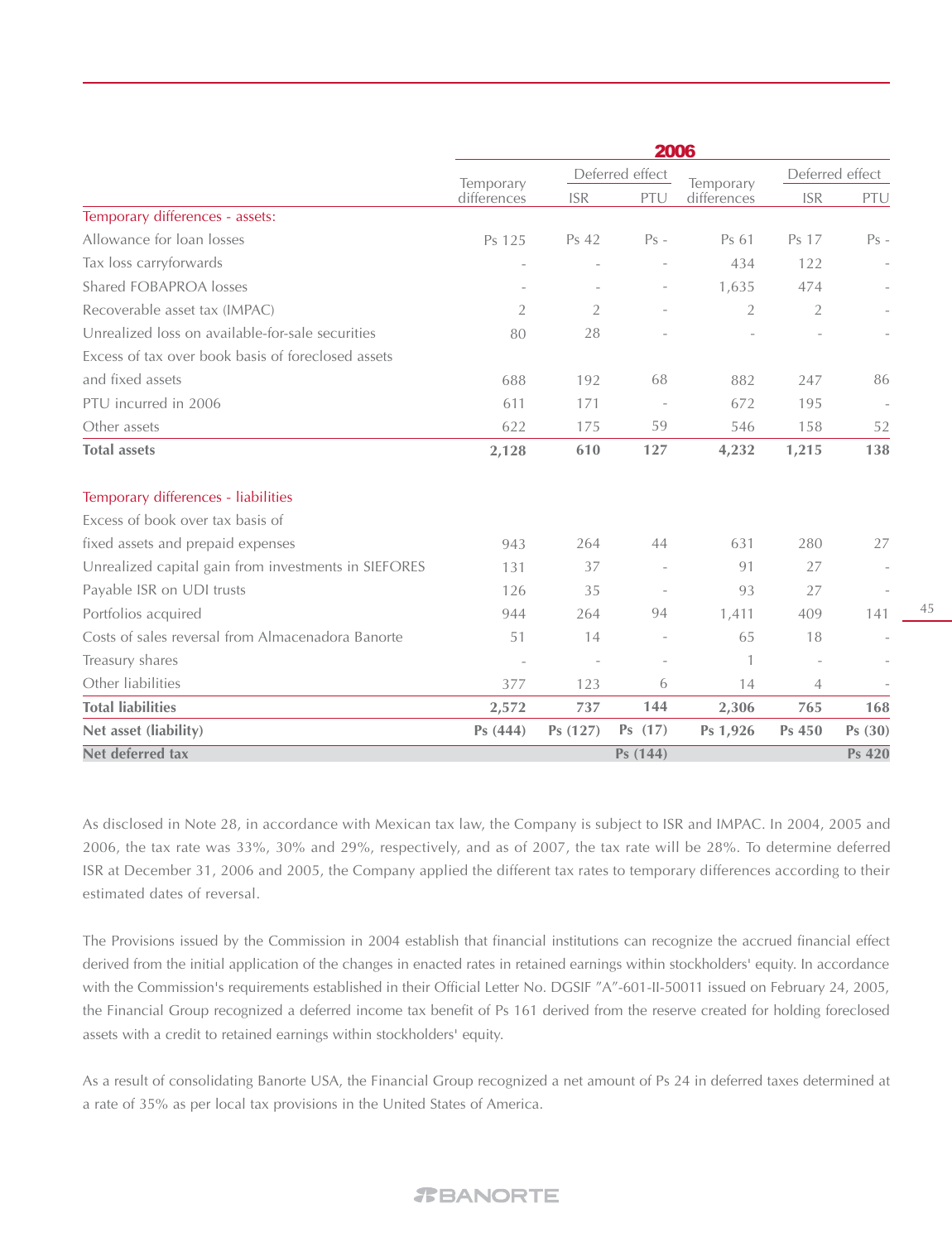**statem** GRUPO FINANCIERO BANORTE, S. A. DE C. V. AND SUBSIDIARIES CONDED IN THOUSANDS OF MEXICAN PESOS OF DECEMBER 31, 2004 PURCHASE POWER)

#### **21. OTHER ASSETS**

As of December 31, 2006 and 2005, other assets are as follows:

|                                                        | <b>2006</b> | 2005     |
|--------------------------------------------------------|-------------|----------|
| Plan assets held for employee pension plans            | Ps 2,006    | Ps 1,765 |
| Provision for employee retirement obligations          | (1,905)     | (1,672)  |
| Other amortizable expenses                             | 2,962       | 1,639    |
| Accumulated amortization of other amortizable expenses | (1,488)     | (744)    |
| Storage inventories                                    | 81          | 188      |
| Preoperating expenses (net)                            |             | 75       |
| Goodwill                                               | 3,604       | 61       |
| Guarantee deposits                                     | 100         | 32       |
| Contingency reserve investments                        |             | 3        |
| Contingency provisions                                 |             | (3)      |
| Other                                                  | 62          | 2        |
|                                                        | Ps 5,442    | Ps 1,346 |

#### **22. DEPOSITS**

#### **Liquidity coefficient**

The "Investment regime for transactions in foreign currency and conditions to be fulfilled during the term of transactions in such currency", designed for financial institutions by Banco de México, establishes the mechanism for determining the liquidity coefficient of liabilities denominated in foreign currency.

In accordance with such regime, during 2006 and 2005 the Financial Group generated a liquidity requirement of USD 179,305 thousand and USD 169,125 thousand, respectively, and held investments in liquid assets of USD 339,067 thousand and USD 502,024 thousand, holding a surplus of USD 159,762 thousand and USD 332,899 thousand, respectively.

#### **Deposits**

The liabilities derived from traditional deposits are made up as follows:

|                                                                                | 2006       | 2005       |
|--------------------------------------------------------------------------------|------------|------------|
| Immediately due and payable deposits:                                          |            |            |
| Checking accounts earning no interest                                          | Ps 34,893  | Ps 29,610  |
| Checking accounts earning interest                                             | 28,374     | 25,053     |
| Checking accounts in US dollars                                                | 6,600      | 4,182      |
| Checking accounts in US dollars for individual residents on the Mexican border | 4,048      | 2,376      |
| Savings accounts                                                               | 162        | 4          |
| Demand deposits accounts                                                       | 20,755     | 17,373     |
| IPAB checking accounts                                                         | 528        | 608        |
|                                                                                | 95,360     | 79,206     |
| Time deposits:                                                                 |            |            |
| Over-the-counter promissory notes                                              | 55,687     | 49,503     |
| Money desk promissory notes                                                    | 2,695      | 3,097      |
| Fixed-term deposits                                                            | 13,758     | 9,587      |
| Time deposits from banks                                                       | 343        | 343        |
| Provision for interest                                                         | 1,694      | 1,423      |
|                                                                                | Ps 74,177  | Ps 63,953  |
|                                                                                | Ps 169,537 | Ps 143,159 |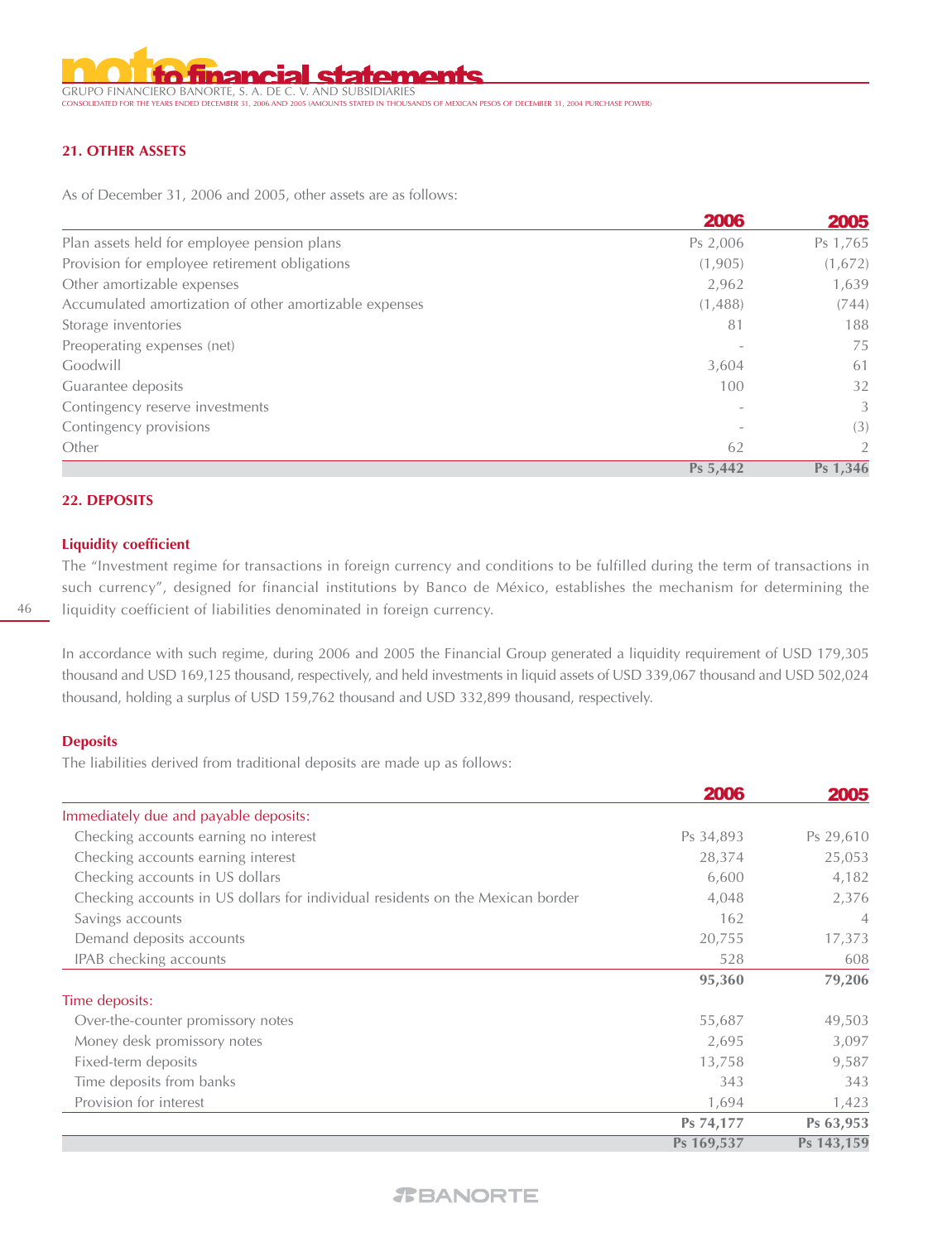The funding rates which the Financial Group uses as reference are: a) for Mexican pesos, Interbank Interest Rate (TIIE), Average Cost of Funds (CCP) and; b) for foreign currency, the London Interbank Offered Rate (LIBOR).

These liabilities earn interest depending on the type of instrument and average balance held in the investments. The average interest rates and their currency of reference are shown below:

#### Immediately due and payable deposits

|                          |          |                          | 2005     |                          |          |          |                          |
|--------------------------|----------|--------------------------|----------|--------------------------|----------|----------|--------------------------|
| $\vert$ ( )              | 20       | 3O                       | 40       | IО                       | 20       | 30       | 40                       |
| $0.99\%$                 | $1.06\%$ | $0.99\%$                 | $0.94\%$ | $1.14\%$                 | $1.34\%$ | $1.36\%$ | 1.21%                    |
| $1.00\%$                 | $1.11\%$ | $1.16\%$                 | $1.07\%$ | $0.78\%$                 | $0.80\%$ | $0.86\%$ | $0.89\%$                 |
|                          |          |                          |          |                          |          |          |                          |
| $\overline{\phantom{a}}$ |          | $\overline{\phantom{a}}$ | $0.29\%$ | $\overline{\phantom{0}}$ |          |          |                          |
| $\overline{\phantom{a}}$ |          | $\overline{\phantom{a}}$ | $4.40\%$ | $\overline{\phantom{a}}$ |          |          | $\overline{\phantom{a}}$ |
|                          |          |                          | 2006     |                          |          |          |                          |

#### Time deposits

|                        |                          | 2006     |                          |           | 2005                     |           |           |          |
|------------------------|--------------------------|----------|--------------------------|-----------|--------------------------|-----------|-----------|----------|
| Foreign exchange       | TQ.                      | 2O       | 3Q                       | 4O        | 10                       | 20        | 30        | 4C       |
| General public         |                          |          |                          |           |                          |           |           |          |
| Mexican pesos and UDIs | $5.95\%$                 | $5.43\%$ | $5.40\%$                 | $5.17\%$  | $6.24\%$                 | $6.36\%$  | $6.92\%$  | $6.78\%$ |
| Foreign currency       | 2.17%                    | 2.73%    | $2.60\%$                 | $2.84\%$  | $1.17\%$                 | $1.31\%$  | $1.54\%$  | $1.62\%$ |
| Banorte USA:           |                          |          |                          |           |                          |           |           |          |
| General public         | $\overline{\phantom{0}}$ |          | $\overline{\phantom{a}}$ | $4.94\%$  | $\overline{\phantom{0}}$ |           |           |          |
| Money market           |                          |          |                          |           |                          |           |           |          |
| Mexican pesos and UDIs | 8.52%                    | 8.15%    | 9.98%                    | $10.19\%$ | $9.73\%$                 | $10.32\%$ | $10.38\%$ | 8.29%    |

As of December 31, 2006 and 2005, the terms at which these deposits are negotiated are as follows:

|                               | <b>2006</b>              |                     |                  |           |  |  |
|-------------------------------|--------------------------|---------------------|------------------|-----------|--|--|
|                               | From 1 to 179 days       | From 6 to 12 months | More than 1 year | Total     |  |  |
| Money market promissory notes | Ps 57,444                | Ps 2,136            | Ps 9,408         | Ps 68,988 |  |  |
| Time deposits                 | $\overline{\phantom{a}}$ | 242                 | 3,253            | 3,495     |  |  |
| Provision for interest        | 120                      | 20                  | 1.554            | 1,694     |  |  |
|                               | Ps 57,564                | Ps 2,398            | Ps 14,215        | Ps 74,177 |  |  |

|                               | 2005               |                     |                  |           |  |  |  |
|-------------------------------|--------------------|---------------------|------------------|-----------|--|--|--|
|                               | From 1 to 179 days | From 6 to 12 months | More than 1 year | Total     |  |  |  |
| Money market promissory notes | Ps 48,929          | Ps 304              | Ps 3,367         | Ps 52,600 |  |  |  |
| Time deposits                 | 8,821              | 589                 | 520              | 9,930     |  |  |  |
| Provision for interest        | 165                | 8                   | 1.250            | 1.423     |  |  |  |
|                               | Ps 57,915          | <b>Ps 901</b>       | Ps 5,137         | Ps 63,953 |  |  |  |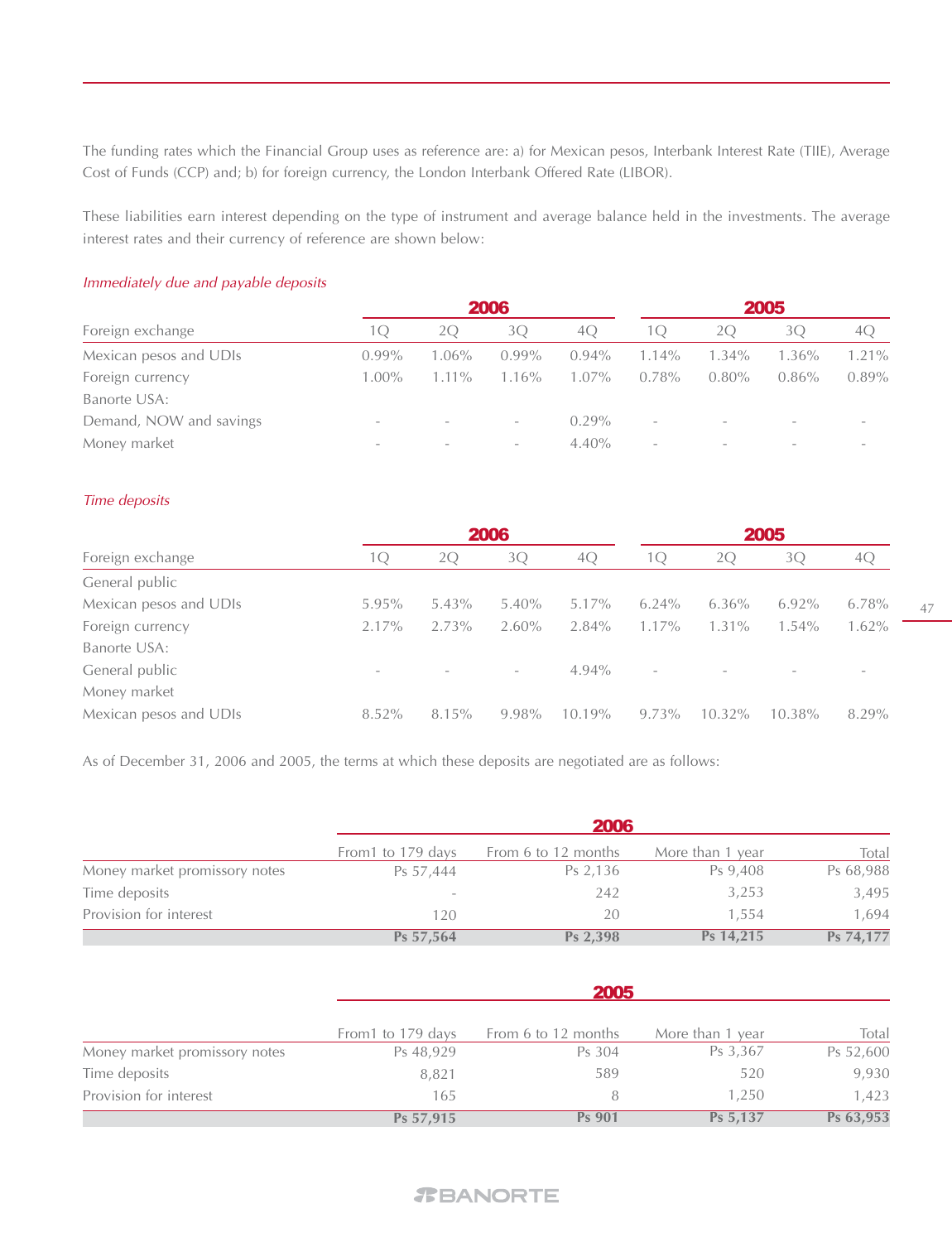# <u>I statements</u> GRUPO FINANCIERO BANORTE, S. A. DE C. V. AND SUBSIDIARIES CONSOLIDATED FOR THE YEARS ENDED DECEMBER 31, 2006 AND 2005 (AMOUNTS STATED IN THOUSANDS OF MEXICAN PESOS OF DECEMBER 31, 2004 PURCHASE POWER)

#### **23. INTERBANK AND OTHER LOANS:**

The loans received from other banks as of December 31, 2006 and 2005 are as follows:

|                                 |                          | <b>Mexican pesos</b> |                          | <b>US dollars</b><br>converted to MXP |                          | <b>Total</b>             |  |
|---------------------------------|--------------------------|----------------------|--------------------------|---------------------------------------|--------------------------|--------------------------|--|
|                                 | 2006                     | 2005                 | 2006                     | 2005                                  | 2006                     | 2005                     |  |
| Bank deposits and loans         | Ps 907                   | 637<br>Ps            | 25<br>Ps                 | Ps 1,061                              | Ps 932                   | Ps 1,698                 |  |
| Foreign bank deposits and loans |                          |                      | 2,016                    | 995                                   | 2,016                    | 995                      |  |
| Rediscounted portfolio loans    | 12.475                   | 12,431               | 94                       | 433                                   | 12,569                   | 12,864                   |  |
| Issue of CPOs                   |                          |                      | 536                      |                                       | 536                      | $\overline{\phantom{a}}$ |  |
| Call money                      | $\overline{\phantom{a}}$ | 1,532                | $\overline{\phantom{a}}$ |                                       | $\overline{\phantom{0}}$ | 1,532                    |  |
| FOVI rediscounts                | 724                      | 3,204                | $\overline{\phantom{a}}$ |                                       | 724                      | 3,204                    |  |
| Provision for interest          | 66                       | 70                   |                          | 22                                    | 73                       | 92                       |  |
| <b>Total</b>                    | Ps 14,172                | Ps 17,874            | Ps 2,678                 | Ps 2,511                              | Ps 16.850                | Ps 20,385                |  |

These liabilities earn interest depending on the type of instrument and average balance of the loans. The average interest rates are shown below:

|                  |                        |          | 2006     |          |          | 2005     |          |          |          |
|------------------|------------------------|----------|----------|----------|----------|----------|----------|----------|----------|
| Foreign exchange | 1 ( )                  | 2O       | 3Q       | 4Q       | 10       | 2Q       | 3O       | 40       |          |
|                  | Call money             |          |          |          |          |          |          |          |          |
|                  | Mexican pesos and UDIs | $7.75\%$ | $7.40\%$ | 7.70%    | $6.89\%$ | $9.14\%$ | $9.68\%$ | $9.66\%$ | 8.88%    |
|                  | Other bank loans       |          |          |          |          |          |          |          |          |
|                  | Mexican pesos and UDIs | 8.43%    | $6.71\%$ | $6.74\%$ | 8.08%    | 8.04%    | 8.73%    | 7.67%    | 8.12%    |
|                  | Foreign currency       | $6.27\%$ | $6.62\%$ | 6.25%    | $6.01\%$ | $4.89\%$ | $5.00\%$ | 5.82%    | $5.62\%$ |
|                  |                        |          |          |          |          |          |          |          |          |

The liabilities contracted by Banorte USA Corporation accrue interest at an average rate of 4.53%.

As of December 31, 2006 and 2005, the terms at which these financial liabilities are negotiated are as follows:

|                                 | 2006       |           |                          | 2005      |
|---------------------------------|------------|-----------|--------------------------|-----------|
|                                 | Short-term | Long-term | Total                    | Total     |
| Bank deposits and loans         | Ps 123     | Ps 809    | Ps 932                   | Ps 1,698  |
| Foreign bank deposits and loans |            | 2,016     | 2,016                    | 995       |
| Rediscounted portfolio loans    | 6,695      | 6,410     | 13,105                   | 12,863    |
| Call money                      |            |           | $\overline{\phantom{a}}$ | 1,532     |
| FOVI rediscounts                |            | 724       | 724                      | 3,204     |
| Provision for interest          | 73         |           | 73                       | 92        |
|                                 | Ps 6,891   | Ps 9,959  | Ps 16,850                | Ps 20,385 |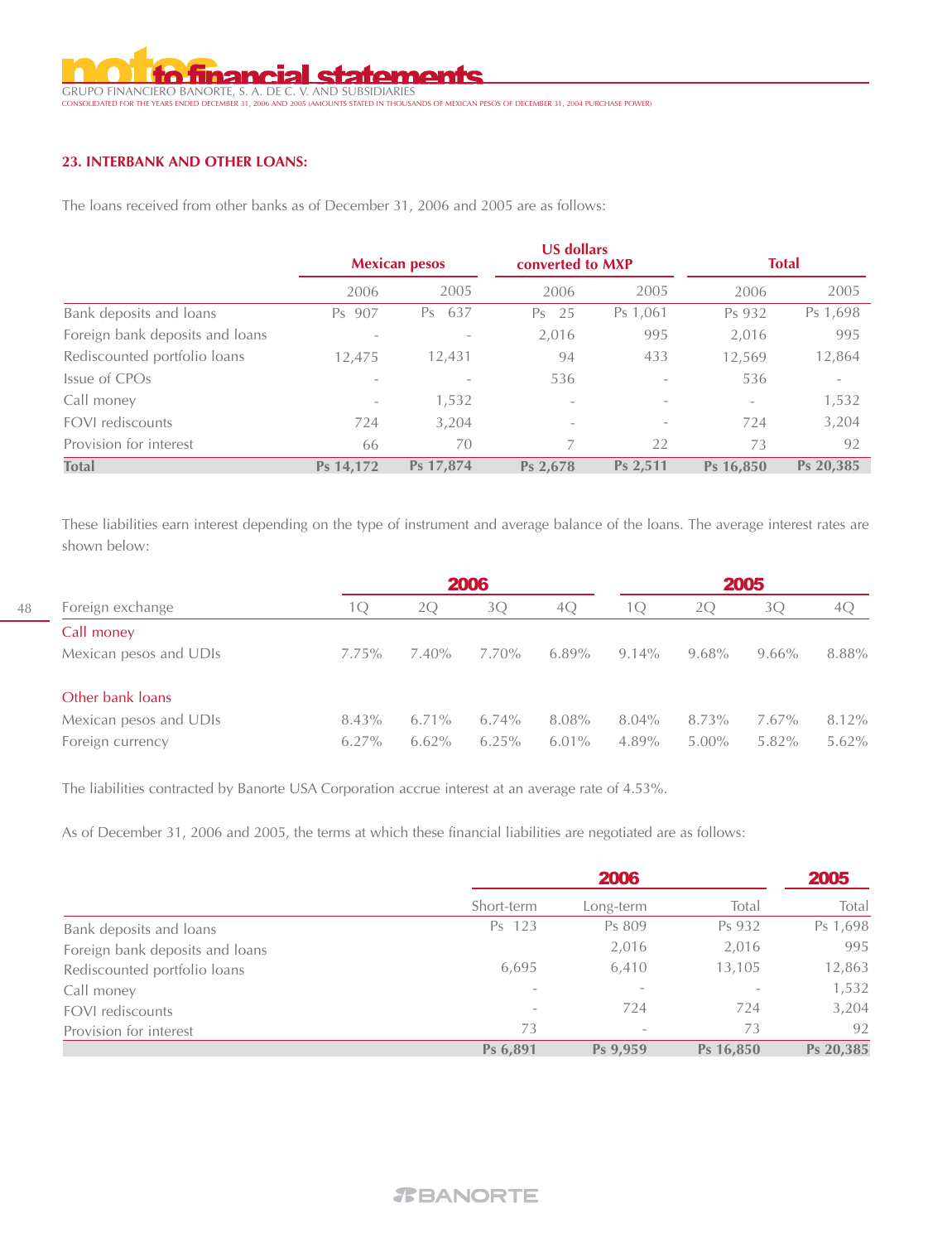#### **24. EMPLOYEE RETIREMENT OBLIGATIONS**

The Financial Group recognizes projected liabilities for pension plans, seniority premiums and postretirement medical coverage by applying the projected unit credit method, which considers the benefits accrued at the valuation date and the benefits generated during the year.

The amount of accumulated and projected benefits as of December 31, 2006 and 2005, determined by independent actuaries, is analyzed below:

|                                             | 2006         |                       |                     |            |  |  |
|---------------------------------------------|--------------|-----------------------|---------------------|------------|--|--|
|                                             | Pension plan | Seniority<br>premiums | Medical<br>benefits | Total      |  |  |
| Projected benefit obligation (PBO)          | Ps(679)      | Ps (107)              | Ps (1,093)          | Ps (1,879) |  |  |
| Plan assets                                 | 685          | 146                   | 495                 | 1,326      |  |  |
| <b>Funded status</b>                        | 6            | 39                    | (598)               | (553)      |  |  |
| Transition asset (obligation)               | 83           | (15)                  | 424                 | 492        |  |  |
| Unrecognized prior service costs            | (32)         | (4)                   |                     | (36)       |  |  |
| Unrecognized actuarial losses               | 139          | 2                     | 67                  | 208        |  |  |
| Net projected asset (liability)             | 196          | 22                    | (107)               | 111        |  |  |
| <b>Accumulated benefit obligation (ABO)</b> | Ps 527       | Ps 75                 | $Ps -$              | Ps 602     |  |  |

|                                             | 2005         |                       |                     |            |  |  |
|---------------------------------------------|--------------|-----------------------|---------------------|------------|--|--|
|                                             | Pension plan | Seniority<br>premiums | Medical<br>benefits | Total      |  |  |
| Projected benefit obligation (PBO)          | Ps (673)     | Ps (98)               | Ps (983)            | Ps (1,754) |  |  |
| Plan assets                                 | 678          | 130                   | 442                 | 1,250      |  |  |
| <b>Funded status</b>                        | 5            | 32                    | (541)               | (504)      |  |  |
| Transition asset (obligation)               | 83           | (17)                  | 452                 | 518        |  |  |
| Unrecognized prior service costs            | (33)         | (3)                   |                     | (36)       |  |  |
| Unrecognized actuarial (gains) losses       | 143          |                       | (19)                | 131        |  |  |
| Net projected asset (liability)             | 198          | 19                    | (108)               | 109        |  |  |
| <b>Accumulated benefit obligation (ABO)</b> | Ps 643       | <b>Ps 84</b>          | $Ps -$              | Ps 727     |  |  |

The Financial Group has a net prepaid pension asset of Ps 4 generated from transferring personnel from Sólida Administradora de Portafolios, S. A. de C. V. (Sólida) to Banorte. As of December 31, 2006, the Financial Group had segregated plan assets of Ps 1,330 (Ps 1,250 in 2005), which are used to cover the projected benefit obligations, which is recorded under "Other assets" in the consolidated balance sheets.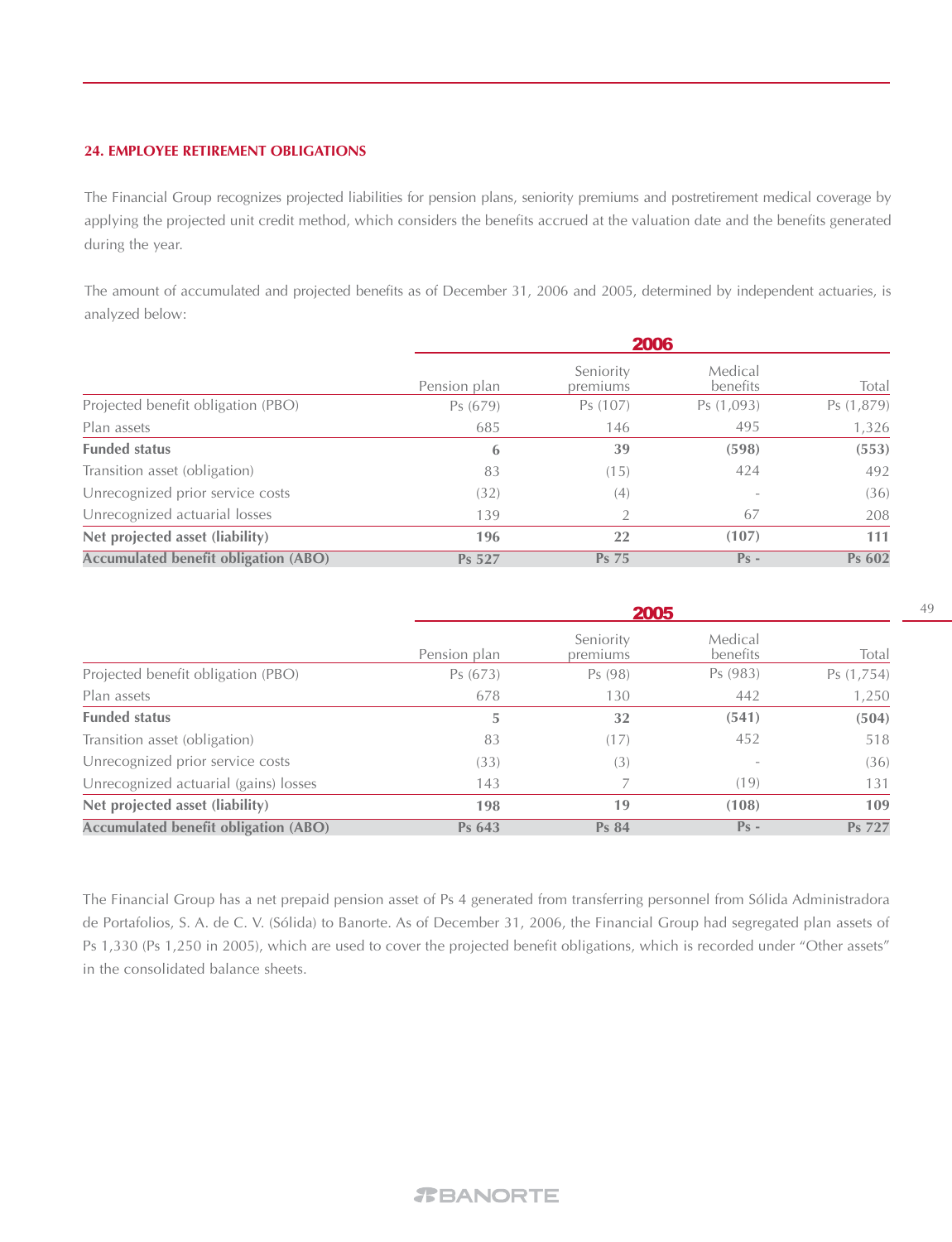GRUPO FINANCIERO BANORTE, S. A. DE C. V. AND SUBSIDIARIES CONDITION THE VEHICLE OF THE YEARD OF MEXICAN PESOS OF DECEMBER 31, 2004 PURCHASE POWER)

For the years ended December 31, 2006 and 2005, the net period cost adjusted for inflation is made up as follows:

|                                     | 2006   | 2005   |
|-------------------------------------|--------|--------|
| Service cost                        | Ps 68  | Ps 66  |
| Interest cost                       | 94     | 87     |
| Expected return on plan assets      | (90)   | (80)   |
| Amortization of unrecognized items: |        |        |
| Transition liability                | 34     | 33     |
| Prior service costs                 | (2)    | (1)    |
| Variance in assumptions             | 17     | 10     |
| <b>Period cost</b>                  | Ps 121 | Ps 115 |

The rates used in the calculation of the projected benefit obligation and return on plan assets as of December 31, 2006 and 2005 are shown below:

|                                                                         | 2006     | 2005     |
|-------------------------------------------------------------------------|----------|----------|
| Discount rate                                                           | $5.50\%$ | $5.50\%$ |
| Rate of wage increase                                                   | $1.00\%$ | $1.00\%$ |
| Rate of increase in costs and expenses of other postretirement benefits | $2.00\%$ | $2.00\%$ |
| Expected long-term rate of return on plan assets                        | $6.50\%$ | $6.50\%$ |

As of 2005, the Financial Group recognizes the liability for severance payments due to causes other than organizational restructuring (severance indemnities), which was also determined by independent actuaries, as follows:

|                                    | 2006         | 2005    |
|------------------------------------|--------------|---------|
| Projected benefit obligation (PBO) | Ps(213)      | Ps(201) |
| Plan assets                        | 131          | 109     |
| <b>Funded status</b>               | (82)         | (92)    |
| Transition obligation              | 125          | 135     |
| Unrecognized actuarial gains       | 30           | 46      |
| <b>Net projected liability</b>     | <b>Ps 73</b> | Ps 89   |

For the years ended December 31, 2006 and 2005, the net period cost adjusted for inflation is made up as follows:

|                       | 2006         | 2005  |
|-----------------------|--------------|-------|
| Service cost          | Ps 24        | Ps 24 |
| Interest cost         |              | 6     |
| Transition obligation | 14           | 13    |
| <b>Period cost</b>    | <b>Ps 45</b> | Ps 43 |

The balance of the employee retirement obligations presented in this note refer to the Financial Group's defined benefit pension plan for those employees who elected to remain enrolled.

Furthermore, beginning in January 2001 the Financial Group instituted a defined contribution pension plan. The participating employees in this plan are all those who were hired from that date forward, as well as all those who, hired before such a date, enrolled voluntarily. Moreover, this plan maintains a fund, as of December 31, 2006, amounting to Ps 710, which is recorded under "Other assets".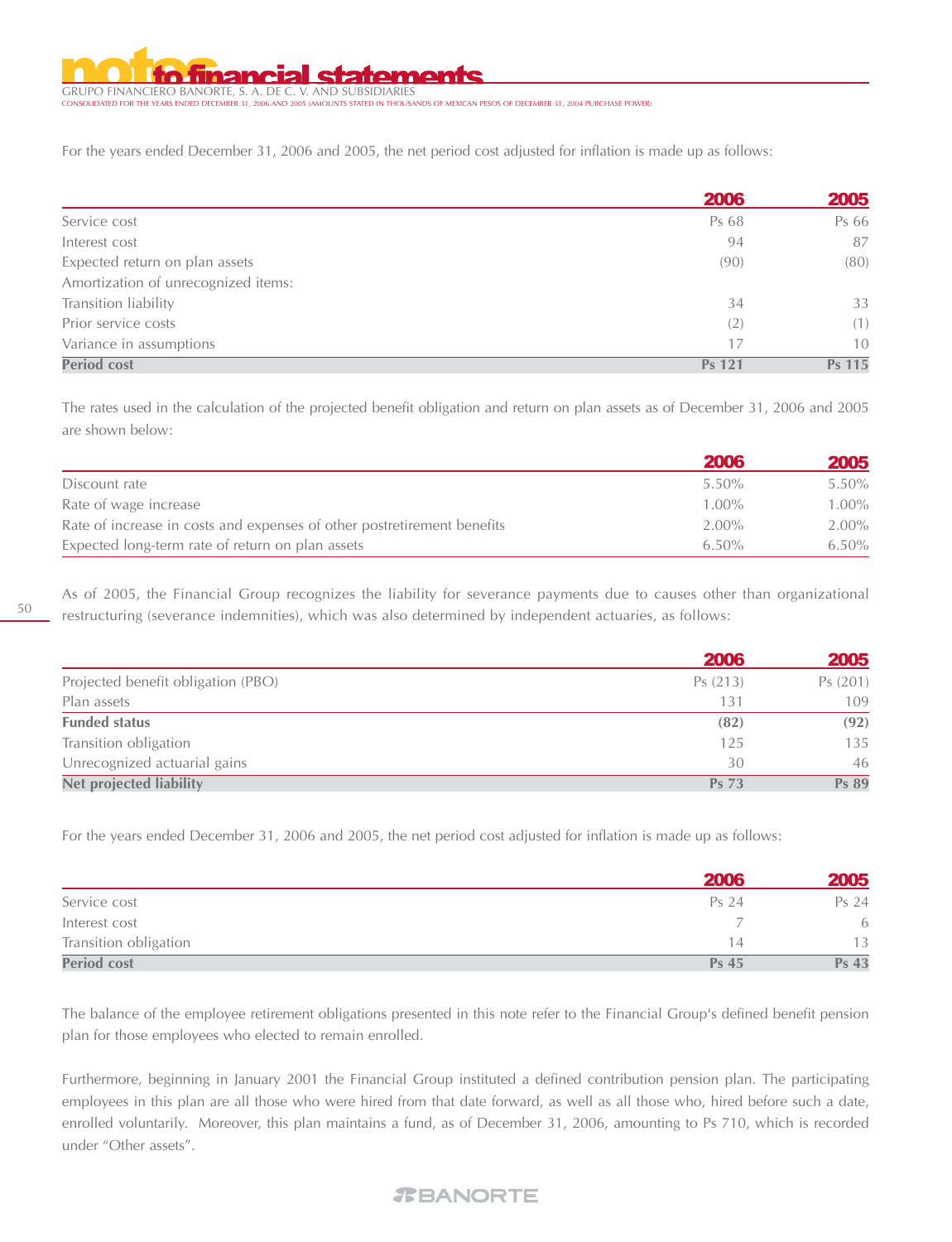The employees who were hired before January 2001 and decided to enroll voluntarily in the defined contribution pension plan received a benefit for past services equivalent to the actuarial benefits accrued in the previous plan and were immediately assigned 50% (January 2001) and the remaining 50% will be contributed over 10 years.

The initial assignment of the prior service costs to the defined contribution plan was financed by funds from the defined benefit plan and was treated as a modification to the plan in accordance with Bulletin D-3.

Costs associated with the defined contribution pension plan do not require an actuarial valuation because the costs of this plan are equivalent to the Financial Group's contributions made to the plan's participants during the year.

#### **25. SUBORDINATED DEBENTURES**

|                                                                                            | 2006      | 2005     |
|--------------------------------------------------------------------------------------------|-----------|----------|
| Senior subordinated debentures, non-convertible, maturing in January 2014, denominated     |           |          |
| in U.S. dollars, at an annual interest rate of 5.875%, payable semiannually with a final   |           |          |
| principal payment upon maturity (10-year term).                                            | Ps 3,313  | Ps 3,312 |
| Senior subordinated debentures, non-convertible, representative securities BANORTE 02D     |           |          |
| debentures maturing in November 2012, at an annual interest rate of 8.0% for the first 10  |           |          |
| semiannual periods and subject to adjustment in the following 10 semiannual periods,       |           |          |
| which will not be less than 8% nor greater than 10% a year.                                | 1,219     | 1,241    |
| Senior subordinated debentures, non-convertible, maturing in April 2021, denominated in    |           |          |
| U.S. dollars, at an annual interest rate of 6.862%%, payable semiannually with a final     |           |          |
| principal payment upon maturity (15-year term).                                            | 2,194     |          |
| Preferred subordinated debentures, non-convertible, maturing in April 2016, denominated    |           |          |
| in U.S. dollars, at an annual interest rate of 6.135%%, payable semiannually with a final  |           |          |
| principal payment upon maturity (10-year term).                                            | 4,382     |          |
| Preferred subordinated debentures maturing in April 2009, denominated in U.S. dollars, at  |           |          |
| an annual interest rate of 2.72%.                                                          | 111       |          |
| Preferred subordinated debentures maturing in June 2034, denominated in U.S dollars, at an |           |          |
| annual interest rate of 2.75%.                                                             | 111       |          |
| Accrued interest payable and hedging swaps.                                                | 36        | 191      |
|                                                                                            | Ps 11,366 | Ps 4,744 |

The debt issue costs related to the issuance of these debentures are amortized using the straight-line method as an adjustment to the yield over the term of the debt. The amortization expense recognized in earnings amounted to Ps 5 in both 2006 and 2005.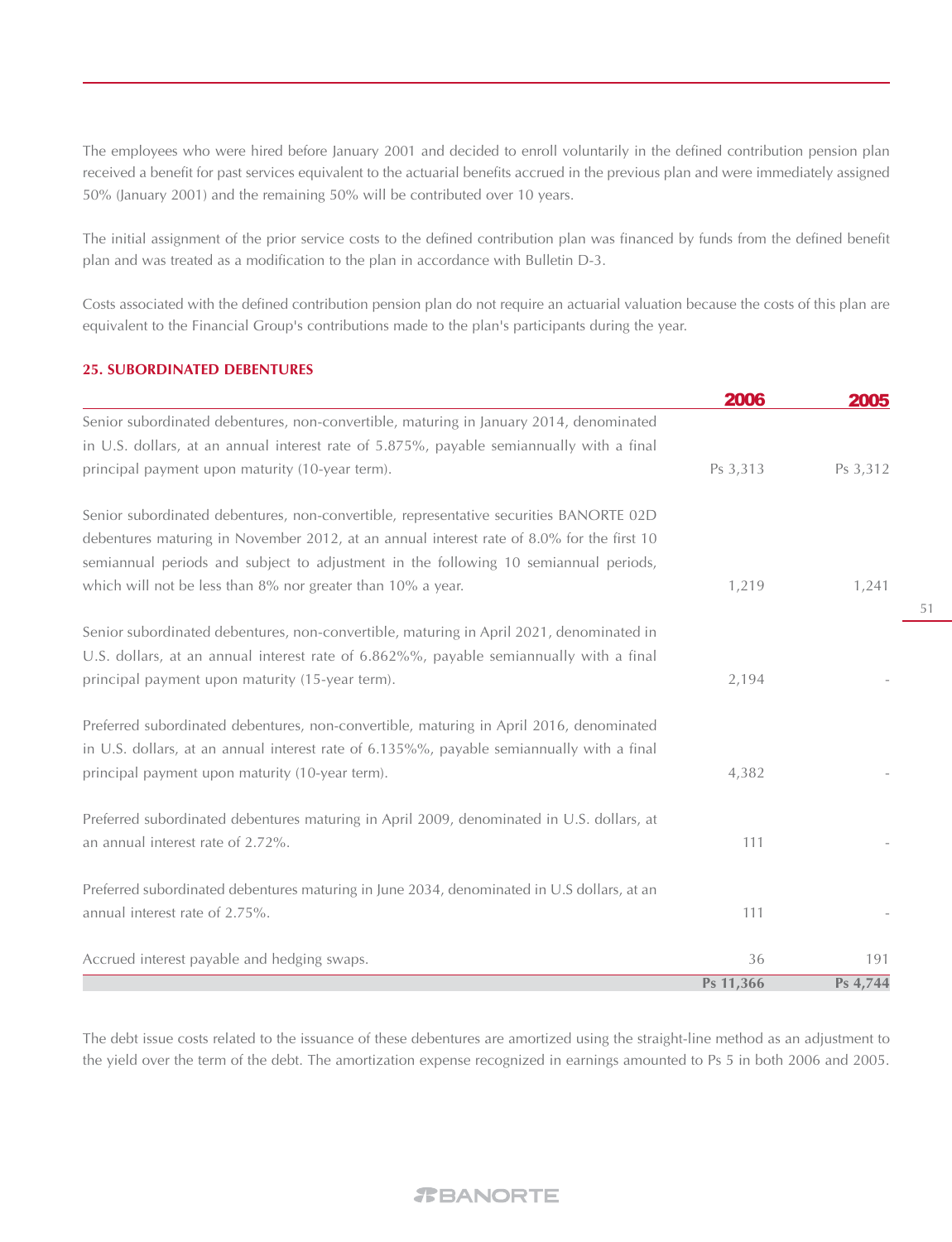anem

GRUPO FINANCIERO BANORTE, S. A. DE C. V. AND SUBSIDIARIES CONSOLIDATED IN THOUSANDS OF MEXICAN PESOS OF DECEMBER 31, 2004 PURCHASE POWER)

# **26. TRANSACTIONS AND BALANCES WITH SUBSIDIARIES AND ASSOCIATED COMPANIES**

The balances and transactions with subsidiaries and associated companies as of December 31, 2006 and 2005 are as follows:

|                                       |                          | <b>Revenues</b> |                          | <b>Accounts receivable</b> |  |
|---------------------------------------|--------------------------|-----------------|--------------------------|----------------------------|--|
| Institution                           | 2006                     | 2005            | 2006                     | 2005                       |  |
| Arrendadora Banorte, S. A. de C. V.   | Ps 95                    | Ps 80           | Ps 1,263                 | Ps 923                     |  |
| Casa de Bolsa Banorte, S. A. de C. V. | 473                      | 339             |                          |                            |  |
| Banco del Centro, S. A.               |                          | 1,383           |                          | 2,244                      |  |
| Almacenadora Banorte, S. A. de C. V.  | 10                       | 6               | $\overline{\phantom{a}}$ | 111                        |  |
| Factor Banorte, S. A. de C. V.        | 65                       | 53              | 346                      | 690                        |  |
| Inmobiliaria Bra, S. A. de C. V.      |                          |                 |                          | 2                          |  |
| Créditos Pronegocio, S. A. de C. V.   | 45                       | 20              | 526                      | 299                        |  |
| <b>Banorte USA Corporation</b>        | $\overline{\phantom{a}}$ |                 | 92                       | $\overline{\phantom{a}}$   |  |
| <b>Total</b>                          | Ps 688                   | Ps 1,881        | Ps 2.227                 | Ps 4.269                   |  |

|                                         |                 | <b>Expenses</b> | <b>Accounts payable</b> |                |
|-----------------------------------------|-----------------|-----------------|-------------------------|----------------|
| Institution                             | 2006            | 2005            | 2006                    | 2005           |
| Grupo Financiero Banorte, S. A. de C.V. | Ps <sub>5</sub> | Ps <sub>7</sub> | Ps 41                   | Ps 66          |
| Arrendadora Banorte, S. A. de C. V.     | 126             | 31              | 9                       | 15             |
| Casa de Bolsa Banorte, S. A. de C. V.   | 1,316           | 2,363           |                         |                |
| Banco del Centro, S. A.                 |                 | 201             |                         | 401            |
| Banorte Generali, S. A. de C. V. AFORE  |                 |                 | 4                       | 2              |
| Almacenadora Banorte, S. A. de C. V.    | 4               | 4               | 6                       | $\overline{4}$ |
| Factor Banorte, S. A. de C. V.          |                 |                 | 16                      | 42             |
| Inmobiliaria Banorte, S. A. de C. V.    | 68              | 66              | 139                     | 156            |
| Constructora Primero, S. A. de C. V.    | 23              | 27              | 133                     | 93             |
| Inmobiliaria Bancrecer, S. A. de C. V.  | 50              | 50              | 63                      | 59             |
| Inmobiliaria Innova, S. A. de C. V.     | 27              | 20              | 99                      | 112            |
| Inmobiliaria Banormex, S. A. de C. V.   | $\overline{4}$  | 3               | $\overline{4}$          | 5              |
| Inmobiliaria Finsa, S. A. de C. V.      | 7               | 9               | 18                      | 17             |
| Inmobiliaria Bra, S. A. de C. V.        | 11              | 19              | 3                       | 10             |
| Inmuebles de Occidente, S. A. de C. V.  | $\overline{4}$  | $\overline{4}$  | 14                      | 12             |
| Inmuebles de Tijuana, S. A. de C. V.    |                 |                 | 3                       | 3              |
| Créditos Pronegocio, S. A. de C. V.     |                 |                 |                         |                |
| <b>Total</b>                            | Ps 1,645        | Ps 2,805        | Ps 553                  | Ps 998         |

All the balances and transactions with the subsidiaries indicated in Note 3 have been eliminated in consolidation process.

Pursuant to article 73 of the LIC, the loans granted by Banorte to related parties (belonging to the financial sector or not) cannot exceed 75% of the basic portion of their net capital. As of December 31, 2006 and 2005, the amount of the loans granted to related parties is Ps 5,619 and Ps 6,335, respectively, representing 34% and 51%, respectively, of the limit established by the LIC.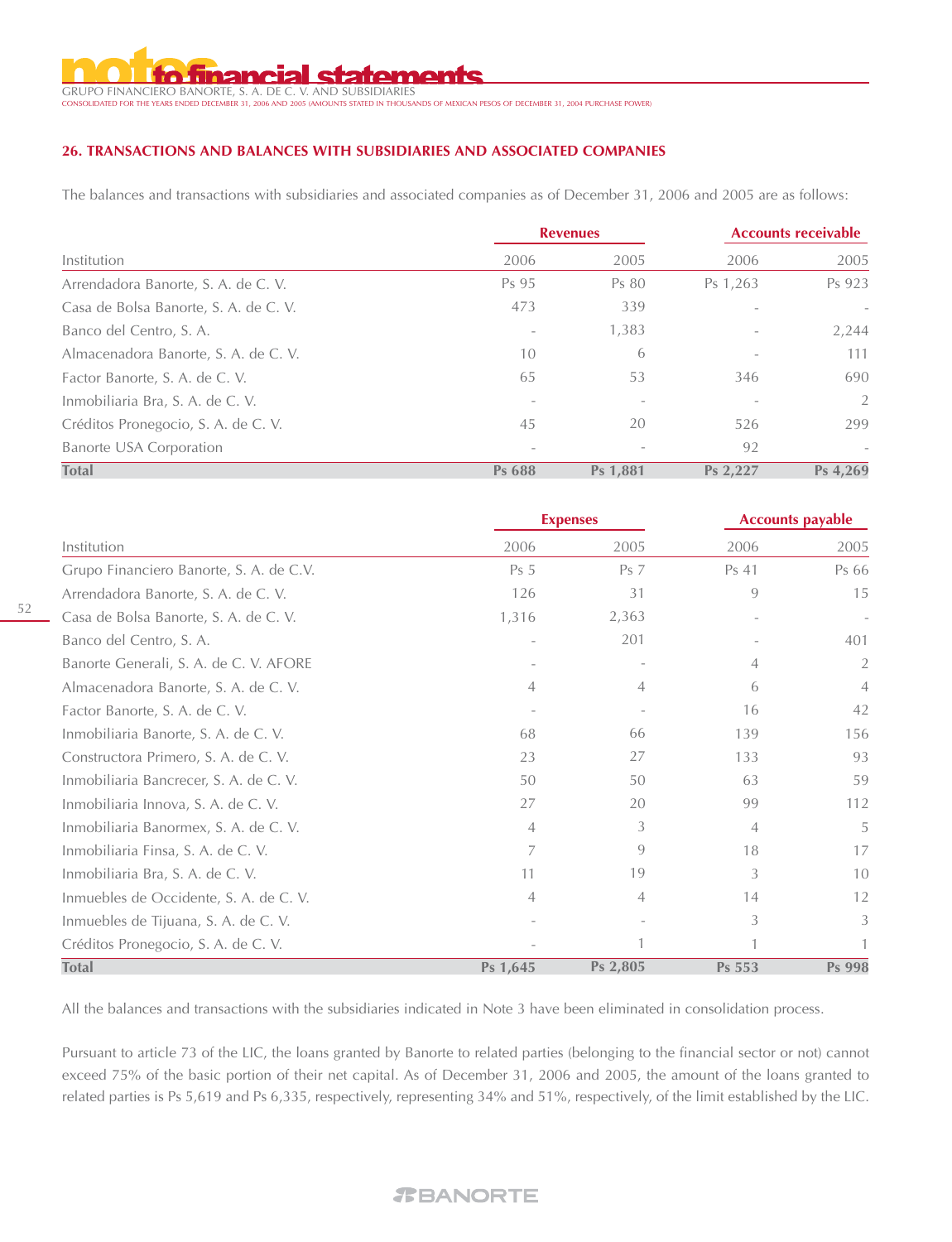#### **Portfolio sales**

#### Sale of portfolio packages between related parties

In February 2003 Banorte sold Ps 1,925 (nominal value) of its own portfolio (with interest) to its subsidiary Sólida Administradora de Portafolios, S. A. de C. V. ("Sólida") at a price of Ps 378 (nominal value). Of this transaction, Ps 1,891 (nominal value) related to past-due amounts and Ps 64 (nominal value) to the current portfolio. The transaction was recorded based on figures as of August 2002, for which reason the final amount affecting the February 2003 balance sheet was Ps 1,856 (nominal value), considering the collections made since August 2002. In conjunction with the sold portfolio, Ps 1,577 (nominal value) of the associated allowance for loan losses was transferred as well.

In official letter 601-II-323110 dated November 5, 2003, the Commission set forth the accounting criteria to be applied to this transaction and issued a series of rulings whereby the Financial Group must provide detailed information on the activities of this transaction throughout its duration, in the understanding that this transaction was a one-time event and not a recurring portfolio transfer procedure.

Pursuant to the foregoing, below is a summary of the activity of the loan portfolio sold to Sólida since August 2002 and for the years of 2005 and 2006:

|                                          | <b>Mexican pesos</b> |                            |                 | Foreign currency value   |        |                          | <b>Total</b> |                                   |        |
|------------------------------------------|----------------------|----------------------------|-----------------|--------------------------|--------|--------------------------|--------------|-----------------------------------|--------|
| Type of portfolio                        | Aug 02               | Dec 05                     | Dec 06          | Aug 02                   | Dec 05 | Dec 06                   | Aug 02       | Dec 05                            | Dec 06 |
| Current portfolio                        |                      |                            |                 |                          |        |                          |              |                                   |        |
| Commercial                               | Ps <sub>5</sub>      | Ps <sub>2</sub>            | Ps <sub>1</sub> | Ps <sub>5</sub>          | $Ps -$ | $Ps -$                   | Ps 10        | Ps <sub>2</sub>                   | Ps 1   |
| Mortgage                                 | 54                   | 93                         | 89              | $\overline{\phantom{a}}$ |        |                          | 54           | 93                                | 89     |
| <b>Total</b>                             | 59                   | 95                         | 90              | 5                        |        | $\overline{\phantom{a}}$ | 64           | 95                                | 90     |
| Past-due portfolio                       |                      |                            |                 |                          |        |                          |              |                                   |        |
| Commercial                               | 405                  | 435                        | 385             | 293                      | 154    | 126                      | 698          | 589                               | 511    |
| Consumer                                 | 81                   | 78                         | 74              | $\overline{\phantom{a}}$ |        | $\overline{\phantom{a}}$ | 81           | 78                                | 74     |
| Mortgage                                 | 1,112                | 613                        | 504             | $\overline{\phantom{0}}$ |        | $\overline{\phantom{a}}$ | 1,112        | 613                               | 504    |
| <b>Total</b>                             | 1,598                | 1,126                      | 963             | 293                      | 154    | 126                      | 1,891        | 1,280                             | 1,089  |
| <b>Total portfolio</b>                   |                      | Ps 1,657 Ps 1,221 Ps 1,053 |                 | Ps 298                   | Ps 154 |                          |              | Ps 126 Ps 1,955 Ps 1,375 Ps 1,179 |        |
| Allowance for loan losses <sup>(1)</sup> |                      |                            |                 |                          |        |                          |              |                                   |        |
| Commercial                               | Ps 326               | Ps 419                     | Ps 368          | Ps 246                   | Ps 146 | Ps 120                   | Ps 572       | Ps 565                            | Ps 488 |
| Consumer                                 | 77                   | 77                         | 74              |                          |        |                          | 77           | 77                                | 74     |
| Mortgage                                 | 669                  | 558                        | 468             |                          |        |                          | 669          | 558                               | 468    |
| <b>Total allowance for loan losses</b>   |                      | Ps 1,072 Ps 1,054          | Ps 910          | Ps 246                   | Ps 146 |                          |              | Ps 120 Ps 1,318 Ps 1,200 Ps 1,030 |        |

(1) Allowance required based on the classification methodology applied by Banorte. Banorte holds 99.99% of the stockholders' equity of Sólida.

As of December 31, 2006, the composition of the Financial Group's loan portfolio, including the loan portfolio sold to Sólida, is as follows: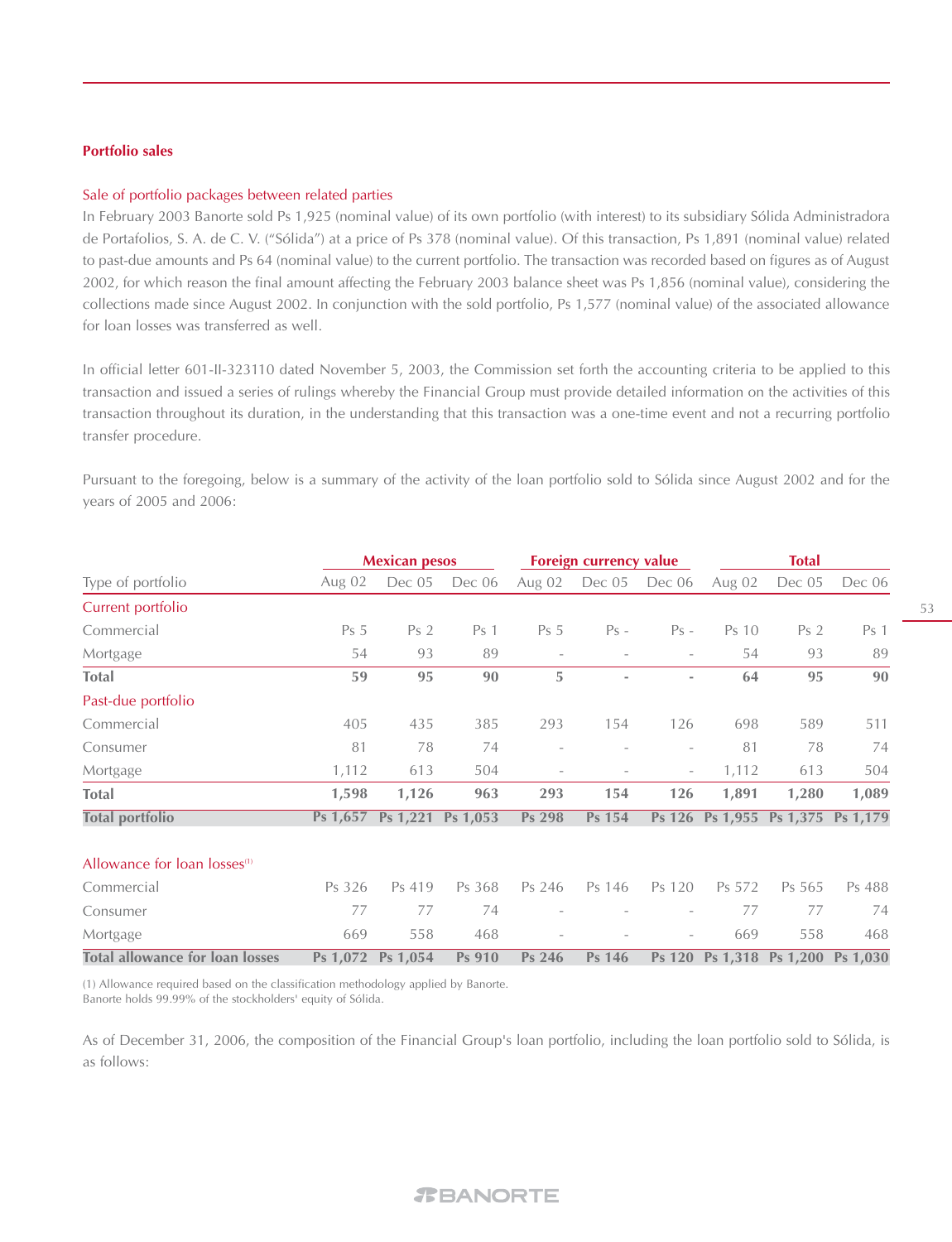# **inancial statements**

GRUPO FINANCIERO BANORTE, S. A. DE C. V. AND SUBSIDIARIES CONSOLIDATED FOR THE YEARS ENDED DECEMBER 31, 2006 AND 2005 (AMOUNTS STATED IN THOUSANDS OF MEXICAN PESOS OF DECEMBER 31, 2004 PURCHASE POWER)

|                                 |                          | <b>Mexican pesos</b> | Foreign currency value |                          |            | <b>Total</b> |
|---------------------------------|--------------------------|----------------------|------------------------|--------------------------|------------|--------------|
| Type of portfolio               | Dec 06                   | Dec 05               | Dec 06                 | Dec 05                   | Dec 06     | Dec 05       |
| Commercial loans                | Ps 55,833                | Ps 45,316            | Ps 17,361              | Ps 7,695                 | Ps 73,194  | Ps 53,011    |
| Loans to financial institutions | 3,761                    | 2,968                | 478                    | 836                      | 4,239      | 3,804        |
| Consumer loans                  | 20,570                   | 13,428               | 145                    |                          | 20,715     | 13,429       |
| Mortgage loans                  | 27,128                   | 24,648               | 760                    |                          | 27,888     | 24,648       |
| Government loans                | 10,328                   | 15,254               | 442                    | 544                      | 10,770     | 15,798       |
| <b>IPAB</b> loans               | $\overline{\phantom{a}}$ | 168                  |                        | $\overline{\phantom{a}}$ |            | 168          |
| <b>Current portfolio</b>        | 117,620                  | 101,782              | 19,186                 | 9,076                    | 136,806    | 110,858      |
| Commercial loans                | 986                      | 901                  | 200                    | 232                      | 1,186      | 1,133        |
| Consumer loans                  | 682                      | 491                  |                        |                          | 683        | 491          |
| Government loans                |                          |                      |                        |                          |            |              |
| Mortgage loans                  | 1,221                    | 1,398                | 4                      |                          | 1,225      | 1,398        |
| Past-due portfolio              | 2,889                    | 2,790                | 205                    | 232                      | 3,094      | 3,022        |
| <b>Total portfolio</b>          | 120,509                  | 104,572              | 19,391                 | 9,308                    | 139,900    | 113,880      |
| Allowance for loan losses       | 3,861                    | 3,782                | 616                    | 344                      | 4,477      | 4,126        |
| Net portfolio                   | Ps 116,648               | Ps 100,790           | Ps 18,775              | Ps 8,964                 | Ps 135,423 | Ps 109,754   |
| Allowance for loan losses       |                          |                      |                        |                          | 144.70%    | 136.53%      |
| % of past-due portfolio         |                          |                      |                        |                          | 2.28%      | 2.75%        |

#### **27. INFORMATION BY SEGMENT**

To analyze the financial information of the Financial Group, the data of the most representative segments as of December 31, 2006 are presented, without considering the eliminations relative to the consolidation of the financial statements.

The balances by service sector of the Financial Group are as follows:

| <b>Banking Sector:</b>                        | 2006     |
|-----------------------------------------------|----------|
| Net income                                    | Ps 5,185 |
| Stockholders' equity                          | 23,786   |
| Total portfolio                               | 138,721  |
| Past-due portfolio                            | 1,962    |
| Allowance for loan losses                     | 3,447    |
| Total net assets                              | 182,607  |
| <b>Brokerage Sector:</b>                      |          |
| Net income                                    | 184      |
| Stockholders' equity                          | 709      |
| Portfolio in custody                          | 162,764  |
| Total net assets                              | 935      |
| Long-term Savings Sector:                     |          |
| Net income                                    | 1,028    |
| Stockholders' equity                          | 3,475    |
| Total net assets                              | 17,527   |
| <b>Auxiliary Credit Organizations Sector:</b> |          |
| Net income                                    | 247      |
| Stockholders' equity                          | 1,092    |
| Total portfolio                               | 7,426    |
| Past-due portfolio                            | 40       |
| Allowance for loan losses                     | 70       |
| Total net assets                              | 8,234    |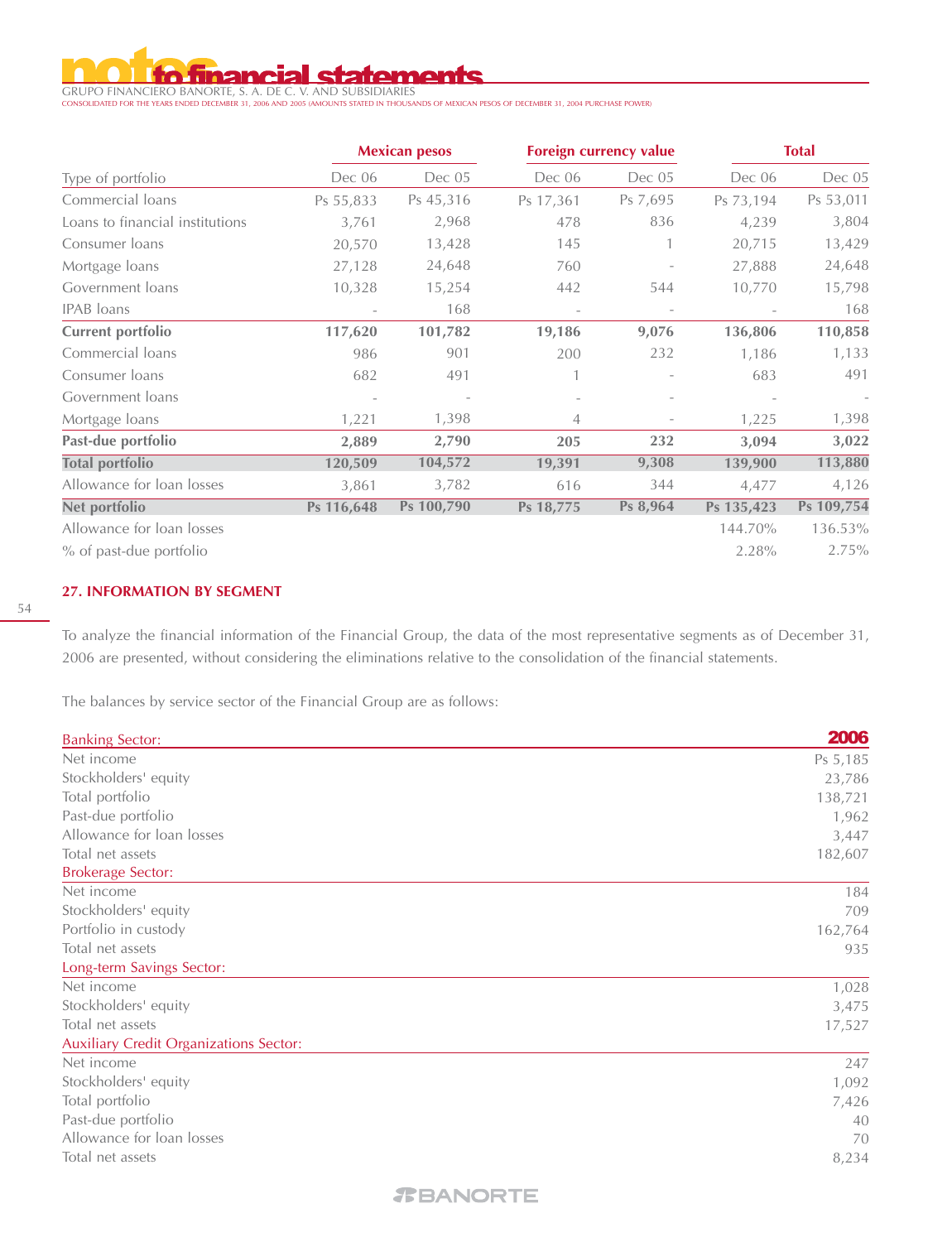The current loan portfolio, grouped by economic sector and geographical location as of December 31, 2006 and 2005 is as follows:

|                                     |          |          | 2006                         |        |            |
|-------------------------------------|----------|----------|------------------------------|--------|------------|
|                                     |          |          | <b>Geographical location</b> |        |            |
| Sector                              | North    | Center   | West                         | South  | Total      |
| Agriculture                         | Ps 2,135 | Ps 1,300 | Ps 592                       | Ps 451 | Ps 4,478   |
| Mining                              | 93       | 23       | 12                           | 22     | 150        |
| Manufacturing                       | 5,564    | 3,186    | 1,479                        | 522    | 10,751     |
| Construction                        | 2,858    | 2,062    | 177                          | 285    | 5,382      |
| Public utilities                    | 46       | 11       |                              | 1      | 59         |
| Commerce                            | 6,259    | 4,435    | 2,384                        | 3,282  | 16,360     |
| Transportation                      | 2,631    | 693      | 81                           | 95     | 3,500      |
| Financial services                  | 6,357    | 6,463    | 218                          | 1,691  | 14,729     |
| Communal, social services           | 4,454    | 5,881    | 1,701                        | 566    | 12,602     |
| <b>Business groups</b>              | 88       | 217      | 3                            | 10     | 318        |
| Public administration services      | 3,303    | 3,177    | 1,247                        | 2,348  | 10,075     |
| International Organization Services |          |          |                              |        | 2          |
| <b>INB</b>                          |          |          |                              |        | 8,504      |
| Credit card                         |          |          |                              |        | 9,482      |
| Consumer                            |          |          |                              |        | 11,102     |
| Mortgage                            |          |          |                              |        | 27,038     |
| Others                              |          |          |                              |        | 84         |
| Loans from Arrendadora Banorte      |          |          |                              |        | 2,682      |
| Loans from Factor Banorte           |          |          |                              |        | 4,114      |
| Loans from Créditos Pronegocio      |          |          |                              |        | 554        |
| Current loan portfolio              |          |          |                              |        | Ps 141,966 |

|                                                 |          |          | 2005                         |        |            |
|-------------------------------------------------|----------|----------|------------------------------|--------|------------|
|                                                 |          |          | <b>Geographical location</b> |        |            |
| Sector                                          | North    | Center   | West                         | South  | Total      |
| Agriculture                                     | Ps 1,648 | Ps 1,256 | Ps 545                       | Ps 420 | Ps 3,869   |
| Mining                                          | 44       | 14       | 8                            | 19     | 85         |
| Manufacturing                                   | 5,566    | 2,773    | 1,489                        | 384    | 10,212     |
| Construction                                    | 1,666    | 1,514    | 298                          | 246    | 3,724      |
| Public utilities                                | 25       | 8        |                              |        | 34         |
| Commerce, restaurants, hotels                   | 4,534    | 3,529    | 2,564                        | 2,341  | 12,968     |
| Transportation & communications                 | 2,694    | 923      | 118                          | 286    | 4,021      |
| Financial services                              | 6,542    | 4,684    | 630                          | 1,471  | 13,327     |
| Communal, social & personal services            | 1,587    | 4,918    | 481                          | 624    | 7,610      |
| Business, professional & civic groups           | 9        | 225      | 22                           | 2      | 258        |
| <b>Public Administration Services</b>           | 4,903    | 4,567    | 855                          | 4,900  | 15,225     |
| International Organization Services             | 2        |          |                              |        | 3          |
| Credit card                                     |          |          |                              |        | 6,484      |
| Consumer                                        |          |          |                              |        | 9,691      |
| Mortgage                                        |          |          |                              |        | 24,773     |
| Loans to FOBAPROA or IPAB, ADE, FOPYME & FINAPE |          |          |                              |        | 332        |
| Consumer                                        |          |          |                              |        | (17)       |
| Hedging swaps                                   |          |          |                              |        | (45)       |
| Loans from Arrendadora Banorte                  |          |          |                              |        | 2,402      |
| Loans from Factor Banorte                       |          |          |                              |        | 3,964      |
| Loans from Créditos Pronegocio                  |          |          | $\overline{\phantom{a}}$     |        | 337        |
| <b>Current loan portfolio</b>                   |          |          |                              |        | Ps 119,257 |

#### 55

# *T***BANORTE**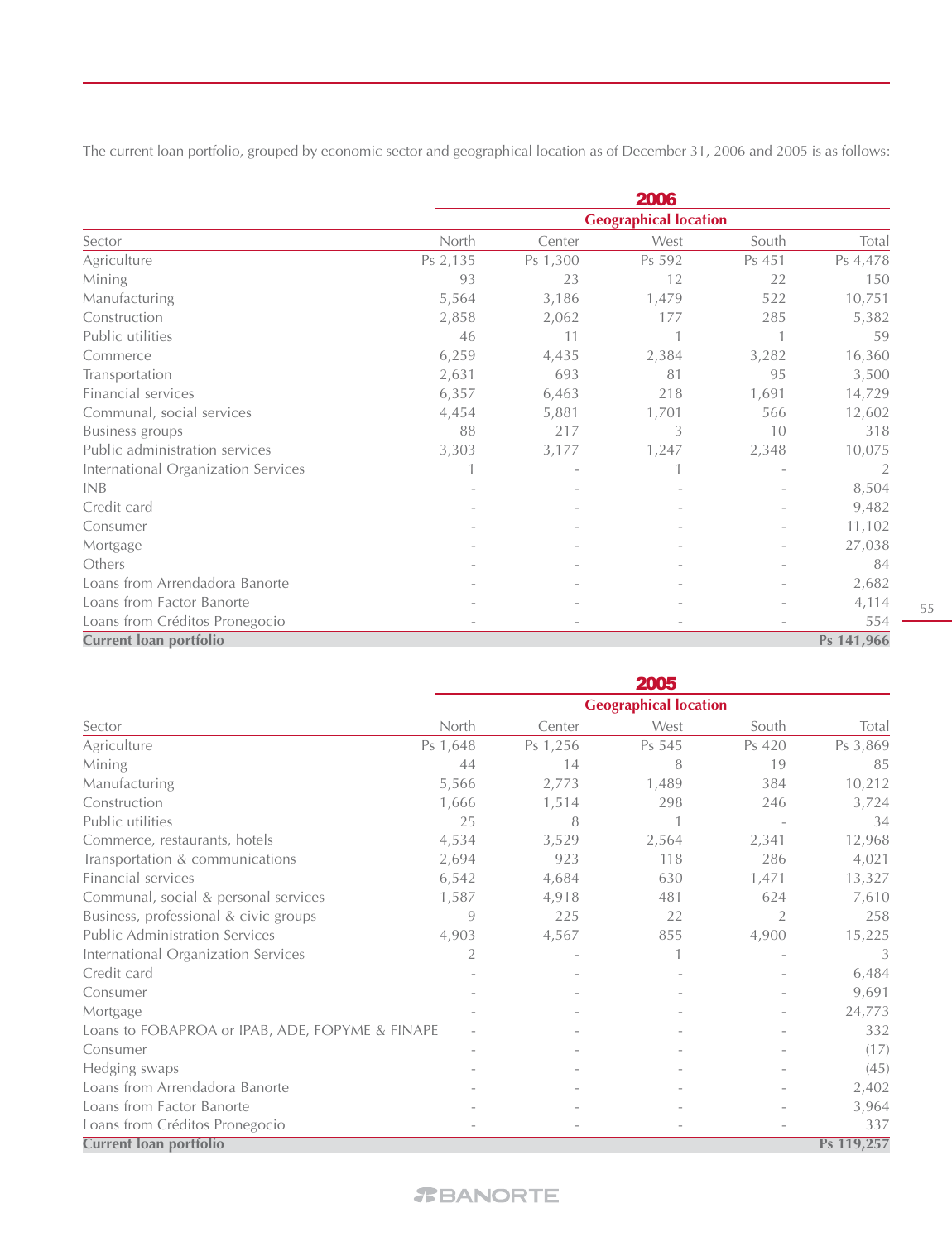inan **statements** ь

GRUPO FINANCIERO BANORTE, S. A. DE C. V. AND SUBSIDIARIES CONSOLIDATED FOR THE YEARS ENDED DECEMBER 31, 2006 AND 2005 (AMOUNTS STATED IN THOUSANDS OF MEXICAN PESOS OF DECEMBER 31, 2004 PURCHASE POWER)

The past-due loan portfolio, grouped by economic segment and geographical location, is summarized as follows:

|                                       | 2006           |                |                              |       |                          |  |  |  |  |
|---------------------------------------|----------------|----------------|------------------------------|-------|--------------------------|--|--|--|--|
|                                       |                |                | <b>Geographical location</b> |       |                          |  |  |  |  |
| Sector                                | North          | Center         | West                         | South | Total                    |  |  |  |  |
| Agriculture                           | Ps 13          | Ps 34          | <b>Ps</b> 7                  | Ps 3  | Ps 57                    |  |  |  |  |
| Mining                                | $\overline{2}$ | $\overline{2}$ |                              |       | $\overline{4}$           |  |  |  |  |
| Manufacturing                         | 26             | 62             | 44                           | 6     | 138                      |  |  |  |  |
| Construction                          | 5              | 35             | 3                            | 3     | 46                       |  |  |  |  |
| Public utilities                      |                |                |                              |       | $\overline{\phantom{a}}$ |  |  |  |  |
| Commerce                              | 74             | 91             | 52                           | 19    | 236                      |  |  |  |  |
| Transportation                        | 3              | 9              | 5                            |       | 17                       |  |  |  |  |
| Financial services                    |                | 6              |                              |       | 8                        |  |  |  |  |
| Communal, social services             | 12             | 13             | 2                            | 2     | 29                       |  |  |  |  |
| <b>Business</b> groups                |                |                |                              |       |                          |  |  |  |  |
| <b>Public Administration Services</b> |                |                |                              |       |                          |  |  |  |  |
| International Organization Services   |                |                |                              |       |                          |  |  |  |  |
| <b>INB</b>                            |                |                |                              |       | 96                       |  |  |  |  |
| Credit card                           |                |                |                              |       | 358                      |  |  |  |  |
| Consumer                              |                |                |                              |       | 249                      |  |  |  |  |
| Mortgage                              |                |                |                              |       | 717                      |  |  |  |  |
| Other past-due loans                  |                |                |                              |       | 7                        |  |  |  |  |
| Loans from Arrendadora Banorte        |                |                |                              |       | 22                       |  |  |  |  |
| Loans from Factor Banorte             |                |                |                              |       | 18                       |  |  |  |  |
| Loans from Créditos Pronegocio        |                |                |                              |       | 58                       |  |  |  |  |
| Past-due loan portfolio               |                |                |                              |       | Ps 2,060                 |  |  |  |  |

|                                      |       |        | 2005                         |                 |          |
|--------------------------------------|-------|--------|------------------------------|-----------------|----------|
|                                      |       |        | <b>Geographical location</b> |                 |          |
| Sector                               | North | Center | West                         | South           | Total    |
| Agriculture                          | Ps 16 | Ps 35  | Ps 34                        | Ps <sub>1</sub> | Ps 86    |
| Mining                               |       |        | 2                            |                 | 3        |
| Manufacturing                        | 49    | 69     | 64                           |                 | 189      |
| Construction                         | 6     | 35     |                              |                 | 44       |
| Commerce, restaurants, hotels        | 56    | 70     | 65                           | 10              | 201      |
| Transportation & communications      |       | 19     |                              | 3               | 24       |
| Financial services                   |       |        | 5                            |                 | 13       |
| Communal, social & personal services | 10    | 32     | 4                            | 4               | 50       |
| <b>Business</b> groups               |       |        |                              |                 |          |
| Credit card                          |       |        |                              |                 | 222      |
| Consumer                             |       |        |                              |                 | 207      |
| Mortgage                             |       |        |                              |                 | 799      |
| Others                               |       |        |                              |                 | 5        |
| Loans from Arrendadora Banorte       |       |        |                              |                 | 33       |
| Loans from Factor Banorte            |       |        |                              |                 | 34       |
| Loans from Créditos Pronegocio       |       |        |                              |                 | 16       |
| Past-due loan portfolio              |       |        |                              |                 | Ps 1,927 |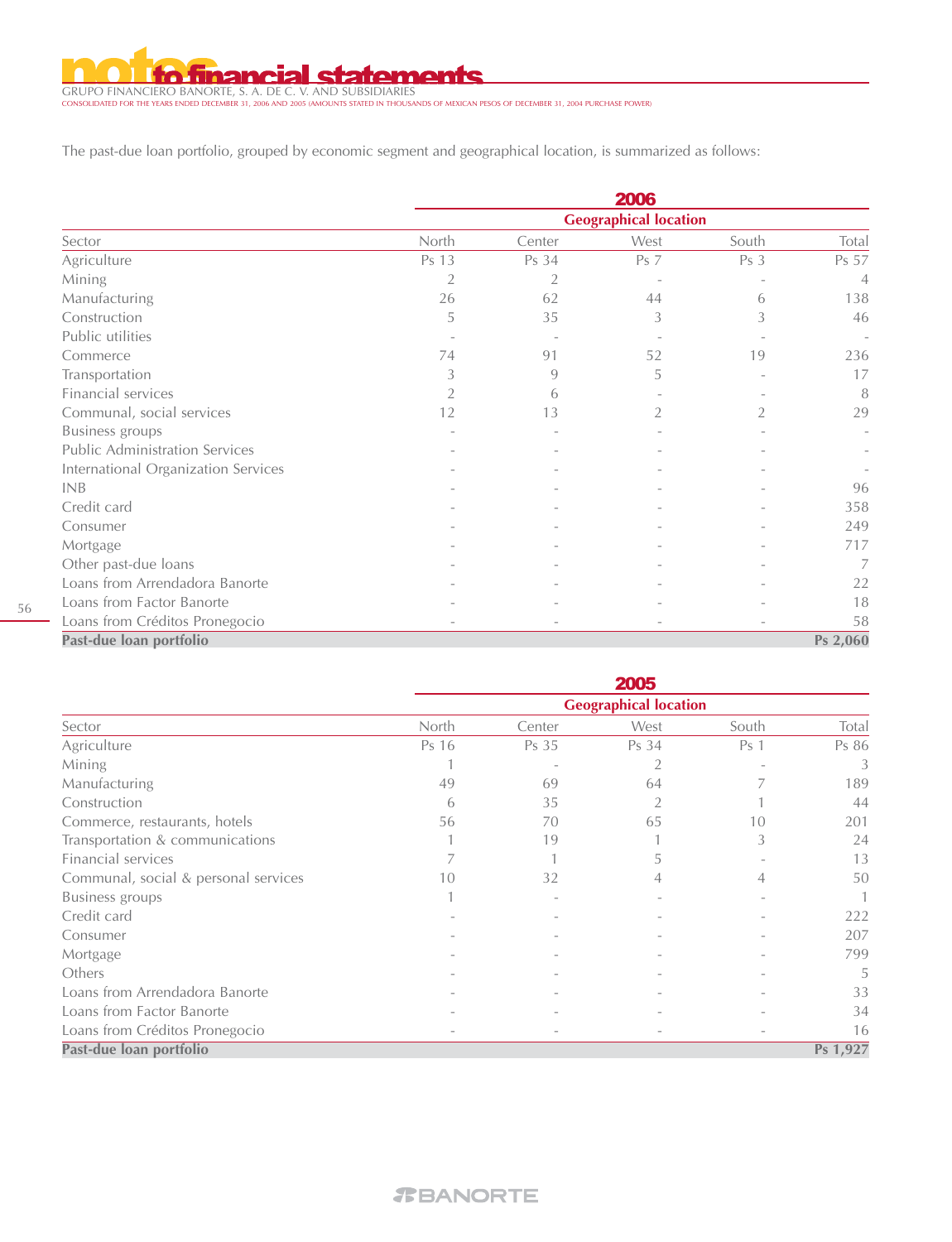Deposit accounts grouped by product and geographical location are as follows:

|                               |                |             |          | 2006                         |                          |                          |                          |                |
|-------------------------------|----------------|-------------|----------|------------------------------|--------------------------|--------------------------|--------------------------|----------------|
|                               |                |             |          | <b>Geographical location</b> |                          |                          |                          |                |
|                               |                |             |          |                              |                          | Treasury                 |                          |                |
| Product                       | Monterrey      | Mexico City | West     | Northwest                    | Southeast                | and others               | Abroad                   | Total          |
| Non-interest earning checking |                |             |          |                              |                          |                          |                          |                |
| accounts                      | Ps 9,813       | Ps 11,896   | Ps 3,634 | Ps 4,559                     | Ps 4,894                 | Ps 94                    |                          | Ps - Ps 34,890 |
| Interest earning checking     |                |             |          |                              |                          |                          |                          |                |
| accounts                      | 7,097          | 15,314      | 2,784    | 4,130                        | 4,657                    | 88                       |                          | 34,070         |
| Savings                       | $\overline{2}$ |             |          |                              |                          |                          |                          | 3              |
| Current account in MXP and    |                |             |          |                              |                          |                          |                          |                |
| preestablished                | 2,622          | 3,313       | 1,058    | 1,746                        | 1,837                    | 65                       | $\overline{\phantom{a}}$ | 10,641         |
| Non-interest bearing demand   |                |             |          |                              |                          |                          |                          |                |
| deposits, USD                 | 222            | 245         | 95       | 658                          | 124                      | $\overline{\phantom{a}}$ | 2,912                    | 4,256          |
| Interest bearing demand       |                |             |          |                              |                          |                          |                          |                |
| deposits, USD                 | 2,253          | 998         | 400      | 2,189                        | 200                      | (2)                      | 4,318                    | 10,356         |
| Savings USD                   |                |             |          |                              |                          |                          | 158                      | 158            |
| Over-the-counter promissory   |                |             |          |                              |                          |                          |                          |                |
| notes                         | 8,958          | 16,130      | 4,028    | 3,876                        | 5,748                    |                          |                          | 38,740         |
| Time deposits, USD            | 1,932          | 2,681       | 1,277    | 1,190                        | 737                      | 14                       | 7,347                    | 15,178         |
| Money desk customers          | 5,277          | 5,936       | 1,798    | 1,263                        | 1,255                    |                          |                          | 15,529         |
| Financial intermediaries      |                |             |          |                              | $\qquad \qquad -$        | 3,495                    |                          | 3,495          |
| FOBAPROA checking earning     |                |             |          |                              |                          |                          |                          |                |
| interest                      | 526            |             |          |                              | $\overline{\phantom{a}}$ | 1,695                    |                          | 2,221          |
| <b>Total deposits</b>         |                |             |          |                              |                          |                          |                          | Ps 169,537     |

|                               |           |             |          | 2005                         |           |                          |            |
|-------------------------------|-----------|-------------|----------|------------------------------|-----------|--------------------------|------------|
|                               |           |             |          | <b>Geographical location</b> |           |                          |            |
|                               |           |             |          |                              |           | Treasury                 |            |
| Product                       | Monterrey | Mexico City | West     | Northwest                    | Southeast | and others               | Total      |
| Non-interest earning checking |           |             |          |                              |           |                          |            |
| accounts                      | Ps 7,352  | Ps 9,849    | Ps 3,987 | Ps 3,867                     | Ps 4,034  | Ps 73                    | Ps 29,162  |
| Interest earning checking     |           |             |          |                              |           |                          |            |
| accounts                      | 6,047     | 13,987      | 3,839    | 4,556                        | 4,965     | 78                       | 33,472     |
| Savings                       |           |             |          |                              |           |                          | 2          |
| Current account in MXP and    |           |             |          |                              |           |                          |            |
| preestablished                | 1,738     | 2,864       | 1,066    | 1,629                        | 1,486     | 48                       | 8,831      |
| Non-interest bearing demand   |           |             |          |                              |           |                          |            |
| deposits, USD                 | 89        | 205         | 68       | 360                          | 119       |                          | 841        |
| Interest bearing demand       |           |             |          |                              |           |                          |            |
| deposits, USD                 | 1,553     | 1,861       | 487      | 2,167                        | 223       | (1)                      | 6,290      |
| Over-the-counter              |           |             |          |                              |           |                          |            |
| promissory note               | 6,520     | 14,159      | 4,858    | 4,161                        | 4,980     | 178                      | 34,856     |
| Time deposits, USD            | 1,699     | 2,285       | 1,512    | 795                          | 632       | 14                       | 6,937      |
| Money desk customers          | 3,752     | 5,212       | 3,026    | 1,195                        | 1,250     | $\overline{\phantom{a}}$ | 14,435     |
| Financial intermediaries      |           |             |          |                              |           | 6,495                    | 6,495      |
| FOBAPROA checking earning     |           |             |          |                              |           |                          |            |
| interest                      | 623       |             |          |                              |           | 1,220                    | 1,843      |
| Hedging swaps                 |           |             |          |                              |           | (5)                      | (5)        |
| <b>Total deposits</b>         |           |             |          |                              |           |                          | Ps 143,159 |

57

# *T***BANORTE**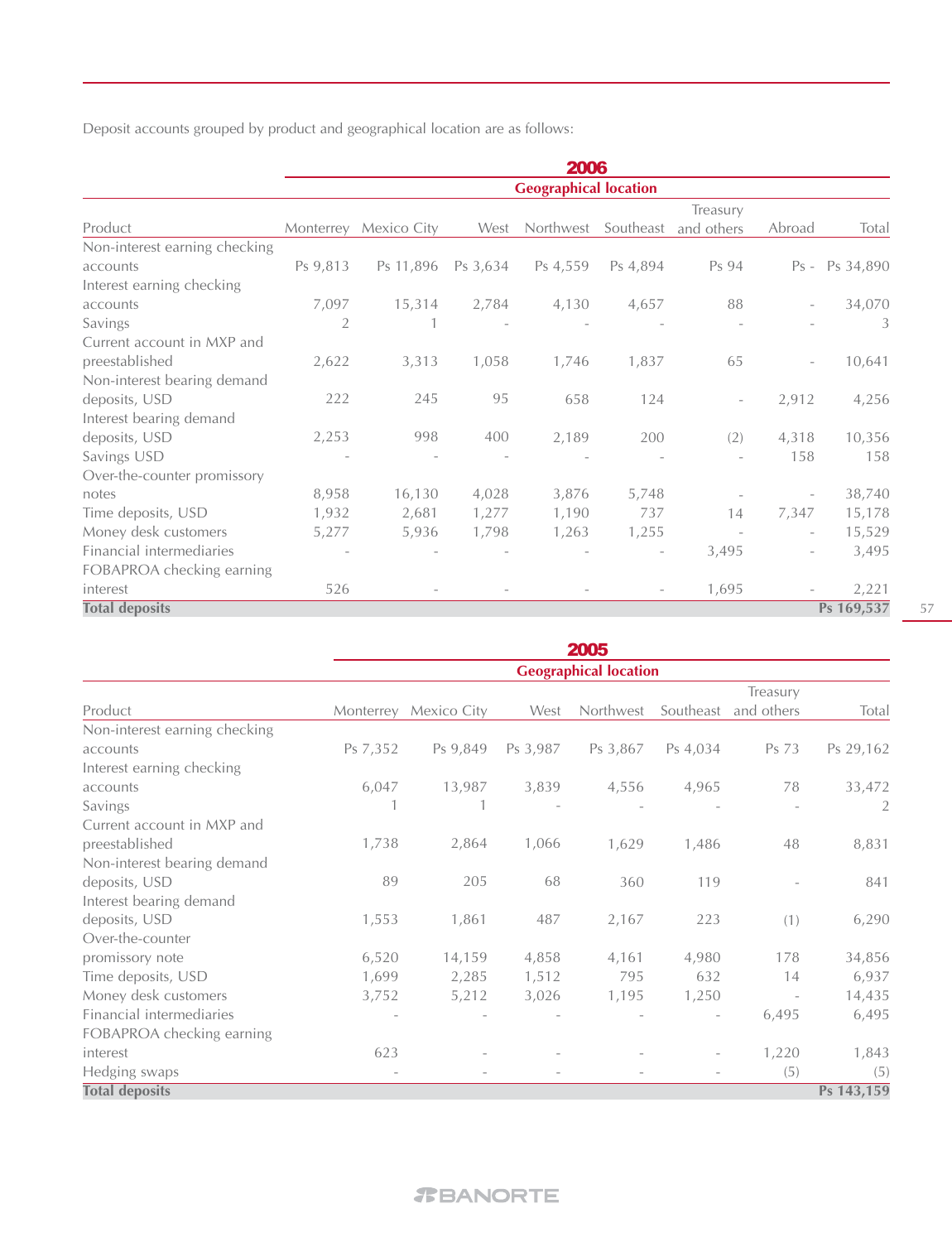GRUPO FINANCIERO BANORTE, S. A. DE C

. THE TEARS .<br>THOUSANDS OF MEXICAN PESOS OF DECEMBER 31, 2004 PURCHASE POWER!

#### **28. TAX ENVIRONMENT**

#### **Income tax and asset tax regime**

The Financial Group and its subsidiaries are subject to ISR and asset tax (IMPAC). ISR is calculated by considering certain effects of inflation as taxable or deductible, such as depreciation calculated on values in constant pesos, and the effect of inflation on certain monetary assets and liabilities is accrued or deducted through the annual adjustment for inflation which is similar to results from monetary position. In 2004, the rate was 33%; 30% in 2005; 29% in 2006; and as of 2007 it will be 28%. Due to changes in the tax legislation effective January 1, 2007, taxpayers who file tax reports and meet certain requirements may obtain a tax credit equivalent to 0.5% or 0.25% of taxable income.

Through 2006, IMPAC was calculated by applying 1.8% on the net average of the majority of restated assets less certain liabilities, including liabilities payable to banks and foreign entities. IMPAC is payable only to the extent that it exceeds ISR payable for the same period; any required payment of IMPAC is creditable against the excess of ISR over IMPAC of the following ten years. As of January 1, 2007, the IMPAC rate will be 1.25% on the value of assets for the year, without deducting any liabilities.

Any payment made can be recovered against the amount by which ISR exceeds IMPAC over the next ten fiscal years. For the year 2006, the Financial Group did not incur IMPAC as current ISR was higher than IMPAC.

#### **Reconciliation of statutory and effective tax rates**

The principal items affecting the determination of the statutory tax rate of the Financial Group were the annual adjustment for inflation, the deduction of the allowance for loan losses, without exceeding 2.5% of the average loan portfolio, the deduction of the reserve for shared losses with the IPAB and the valuation effect of financial instruments.

#### **Employee statutory profit sharing**

The Financial Group determines employee statutory profit sharing based on the criteria established in the guidelines set forth by the Mexican Constitution.

#### **29. STOCKHOLDERS' EQUITY**

At the General Ordinary Stockholders' Meetings held on April 28 and October 12, 2006, the following resolutions were adopted, among others:

- a) To transfer the profits from 2005 equal to Ps 5,957 (Ps 5,719 at nominal value) to earnings from prior years, and increase the legal reserve by Ps 294 (Ps 286 at nominal value) equivalent to 5% of net income for the year.
- b) Declare cash dividends of Ps 763 (Ps 757 at nominal value).

At the Extraordinary Stockholders' Meeting held on December 13, 2006, it was resolved, among other things, to reform the Financial Group's bylaws to adjust them to the provisions established by the new Mexican Stock Market Law. This new law requires every company that is listed on the Bolsa Mexicana de Valores, S. A. de C. V. ("BMV" Mexican Stock Exchange) to include "Bursátil" (publicly traded) in their legal name or use the letter "B" after S. A. Consequently, the Financial Group's legal name will be changed to add "S. A. B. de C. V." at the end. However, authorization for this modification is still pending in the SHCP and therefore the Financial Group's legal name remains unchanged as of the date of these consolidated financial statements.

# 58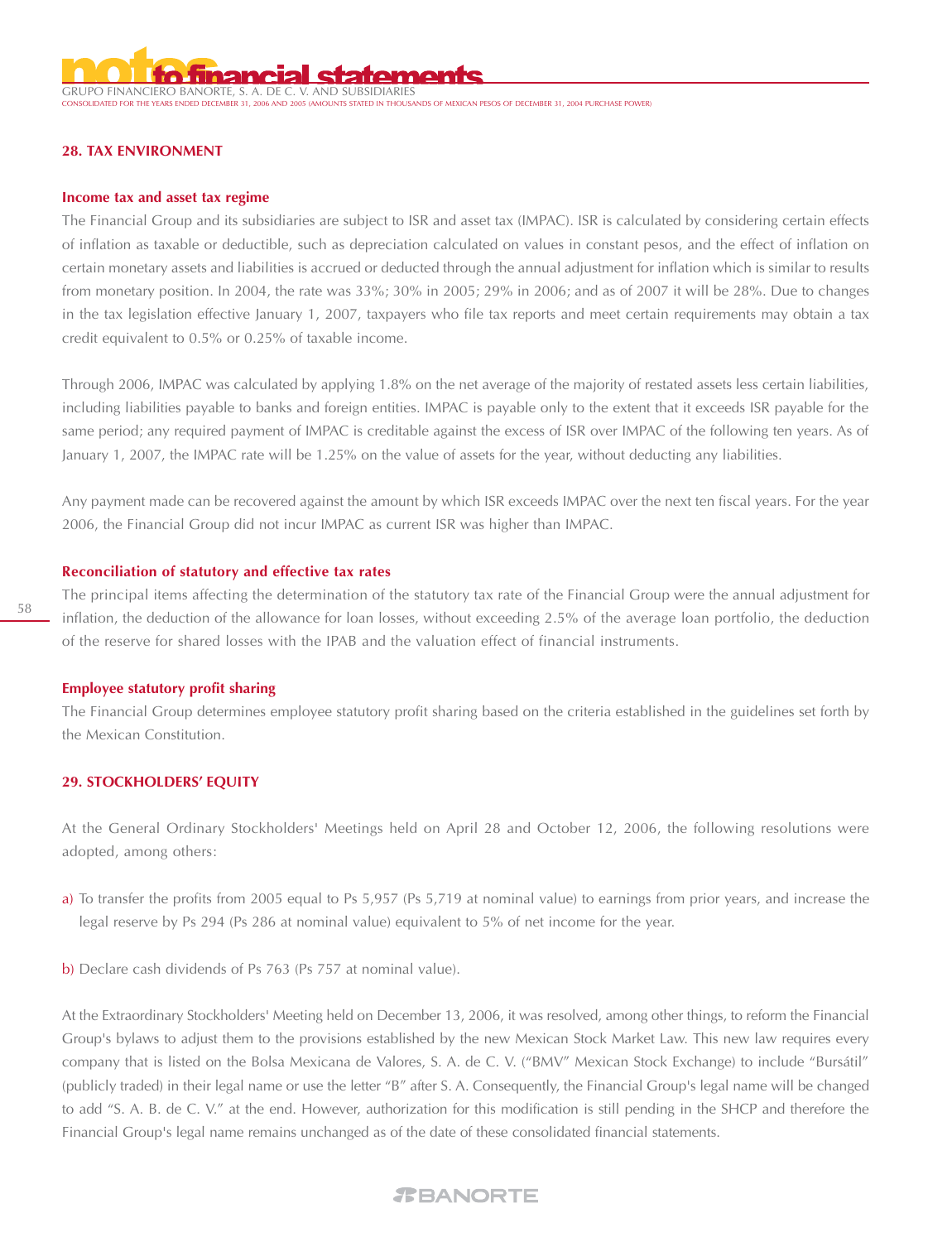The Financial Group's stockholders' equity as of December 31, 2006 and 2005 is made up as follows:

|                      |               | 2006                                           |                 |                                                                                                                                                                                      | 2005          |                 |
|----------------------|---------------|------------------------------------------------|-----------------|--------------------------------------------------------------------------------------------------------------------------------------------------------------------------------------|---------------|-----------------|
|                      |               | Shares issued<br>Common stock (not subscribed) | Paid-in capital |                                                                                                                                                                                      | Shares issued | Paid-in capital |
| "O" Series           | 2,018,347,548 |                                                | 2,018,347,548   | Number of shares with a nominal value of Ps 3.50<br>Common stock (not subscribed)<br>2,018,554,148<br><b>Historical amounts</b><br>2005<br>Common stock (not subscribed)<br>Ps 7,065 |               | 2,018,554,148   |
|                      |               |                                                |                 |                                                                                                                                                                                      |               |                 |
|                      |               | 2006                                           |                 |                                                                                                                                                                                      |               |                 |
|                      |               | Shares issued<br>Common stock (not subscribed) | Paid-in capital |                                                                                                                                                                                      | Shares issued | Paid-in capital |
| "O" Series           | Ps 7,064      | $Ps -$                                         | Ps 7,064        |                                                                                                                                                                                      |               | Ps 7,065        |
| Restatement in pesos |               |                                                |                 |                                                                                                                                                                                      |               |                 |
| of December 2006     |               |                                                | 4,516           |                                                                                                                                                                                      |               | 4,516           |
|                      |               |                                                | Ps 11,580       |                                                                                                                                                                                      |               | Ps 11,581       |

#### **Restrictions on profits**

Stockholders' equity distributions, except restated paid-in capital and tax retained earnings, will be subject to a tax payable by the Financial Group at the rate in effect when the dividend is distributed. Any tax paid on such distributions may be credited against the income tax payable of the year in which the tax on the dividend is paid and the two fiscal years following such payment against the year's tax.

The Financial Group's net profit is subject to the requirement that at least 5% of net income of each year be transferred to the legal reserve until the reserve equals 20% of capital stock at par value. The legal reserve may not be distributed to the stockholders during the life of the Financial Group, except in the form of a stock dividend.

#### **Capital reserves**

In accordance with official letter No. 601-II-77797 dated October 16, 2000, in which the Commission authorized the Financial Group, on a one-time basis and as an exception, to affect capital reserves and establish the allowance for loan losses determined to cover contingencies for loss sharing and the "Incentive arrangement" related to the "Arrangement for sharing loan portfolio flows with FOBAPROA". In accordance with the creation of such reserves, deferred taxes were recorded directly in the "Capital reserves" account in stockholders' equity.

Pursuant to the expiration of the trust contract number 1990-4, during June 2006, Banorte canceled part of the respective loss sharing reserve, recognizing the cancellation of deferred taxes which it had created in the "Capital reserves" account in the amount of Ps 300, nominal value.

#### **Capitalization ratio**

The capitalization rules for financial institutions establish requirements for specific levels of net capital, as a percentage of assets subject to both market and credit risk.

The information as of December 31, 2006 sent for Banco de México to review is shown below.

The capitalization ratio of Banorte as of December 31, 2006 was 17.35% of total risk (market and credit), and 24.05% of credit risk, which in both cases exceed the current regulatory requirements.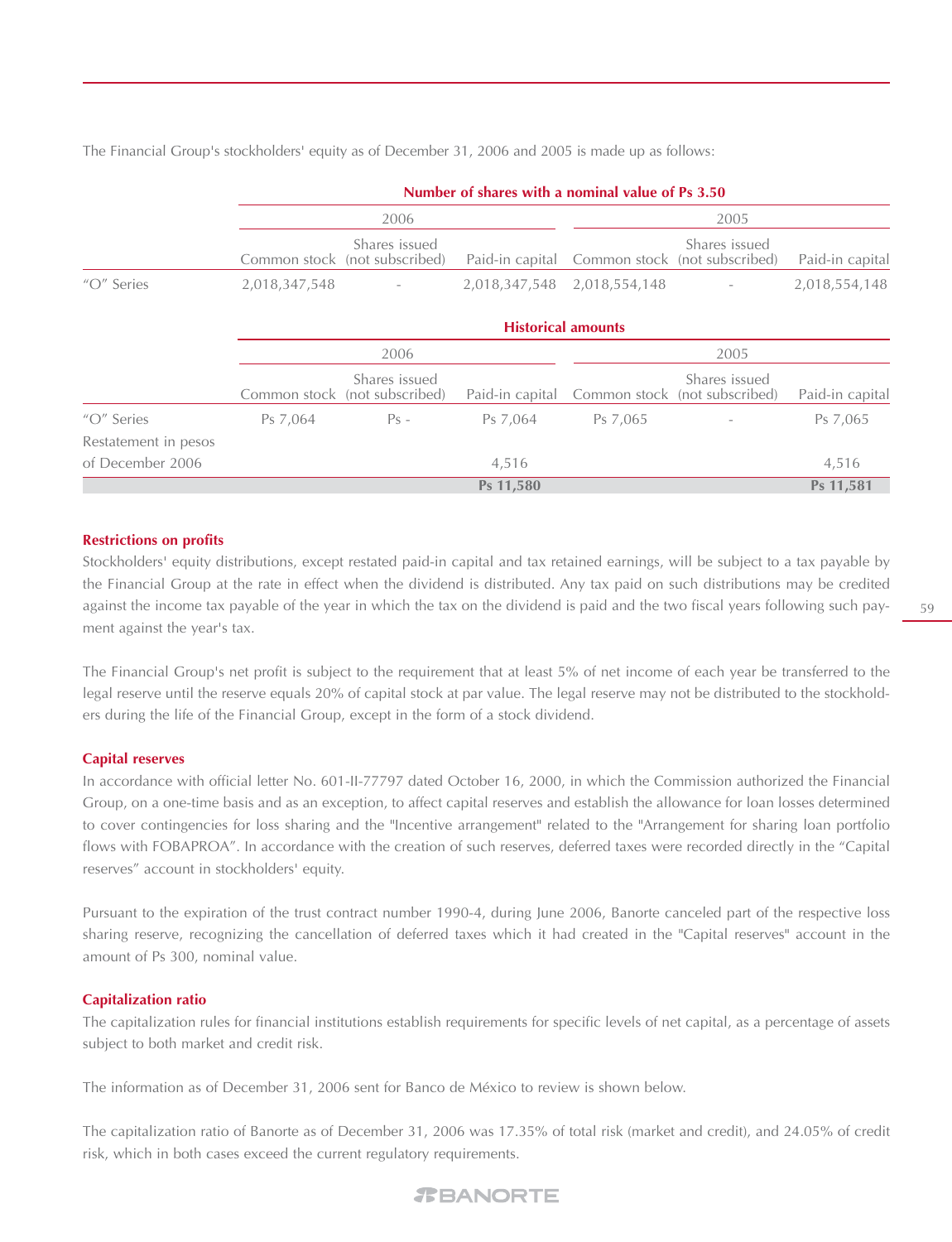#### al statements 'n.

GRUPO FINANCIERO BANORTE, S. A. DE C. V. AND SUBSIDIARIES CONSOLIDATED FOR THE YEARS ENDED DECEMBER 31, 2006 AND 2005 (AMOUNTS STATED IN THOUSANDS OF MEXICAN PESOS OF DECEMBER 31, 2004 PURCHASE POWER)

The amount of net capital, divided by basic and complementary capital as of December 31, 2006, is detailed below (these figures may differ from those in the basic financial statements):

|                                                                                                               | 2006      |
|---------------------------------------------------------------------------------------------------------------|-----------|
| Stockholders' equity                                                                                          | Ps 23,560 |
| Subordinated debentures and capitalization instruments                                                        | 2,807     |
| Deduction of investment in subordinated instruments                                                           |           |
| Deduction of investments in shares of financial entities                                                      | 3,449     |
| Deduction of investments in shares of non-financial entities                                                  | 779       |
| Deduction of financing granted for the acquisition of bank shares or shares of the Financial Group's entities |           |
| Deduction of deferred taxes                                                                                   |           |
| Deduction of intangibles and expenses or deferred costs                                                       | 619       |
| Other assets to deduct                                                                                        |           |
| <b>Basic capital</b>                                                                                          | 21,520    |
| Debentures and capitalization instruments                                                                     | 8,301     |
| Allowance for loan loss reserves                                                                              | 714       |
| <b>Complementary capital</b>                                                                                  | 9,015     |
| Net capital                                                                                                   | Ps 30,535 |

Characteristics of the subordinated debentures:

|                                       | <b>Amount</b> | <b>Maturity</b> | <b>Basic capital</b><br>proportion | <b>Complementary</b><br>capital proportion |
|---------------------------------------|---------------|-----------------|------------------------------------|--------------------------------------------|
| Debentures indexed to USD 2002        | 1.219         | 28/11/2012      | $100\%$                            | $0\%$                                      |
| Complementary capital debentures 2004 | 3.313         | 17/02/2014      | $0\%$                              | $100\%$                                    |
| Complementary capital debentures 2006 | 4.382         | 13/10/2016      | $0\%$                              | $100\%$                                    |
| Basic capital debentures 2006         | 2.194         | 13/10/2021      | 72%                                | 28%                                        |

Assets subject to risk are detailed below:

#### Assets subject to market risk:

60

|                                                                                       | <b>Positions weighted</b><br>by risk | <b>Capital</b><br>requirement |
|---------------------------------------------------------------------------------------|--------------------------------------|-------------------------------|
| Transactions in Mexican pesos with nominal interest rate                              | Ps 34,879                            | Ps 2,790                      |
| Transactions with debt instruments in Mexican pesos with surcharge and revisable rate | 9,145                                | 732                           |
| Transactions in Mexican pesos with real interest rates or in UDIs                     | 725                                  | 58                            |
| Transactions in UDIs or with yields referenced to the NCPI                            | $\overline{4}$                       | $\mathbf{1}$                  |
| Transactions in foreign currency with nominal interest rate                           | 2,729                                | 218                           |
| Exchange transactions                                                                 | 97                                   | 8                             |
| Share transactions                                                                    | 228                                  | 18                            |
| <b>Total</b>                                                                          | Ps 47,807                            | Ps 3,825                      |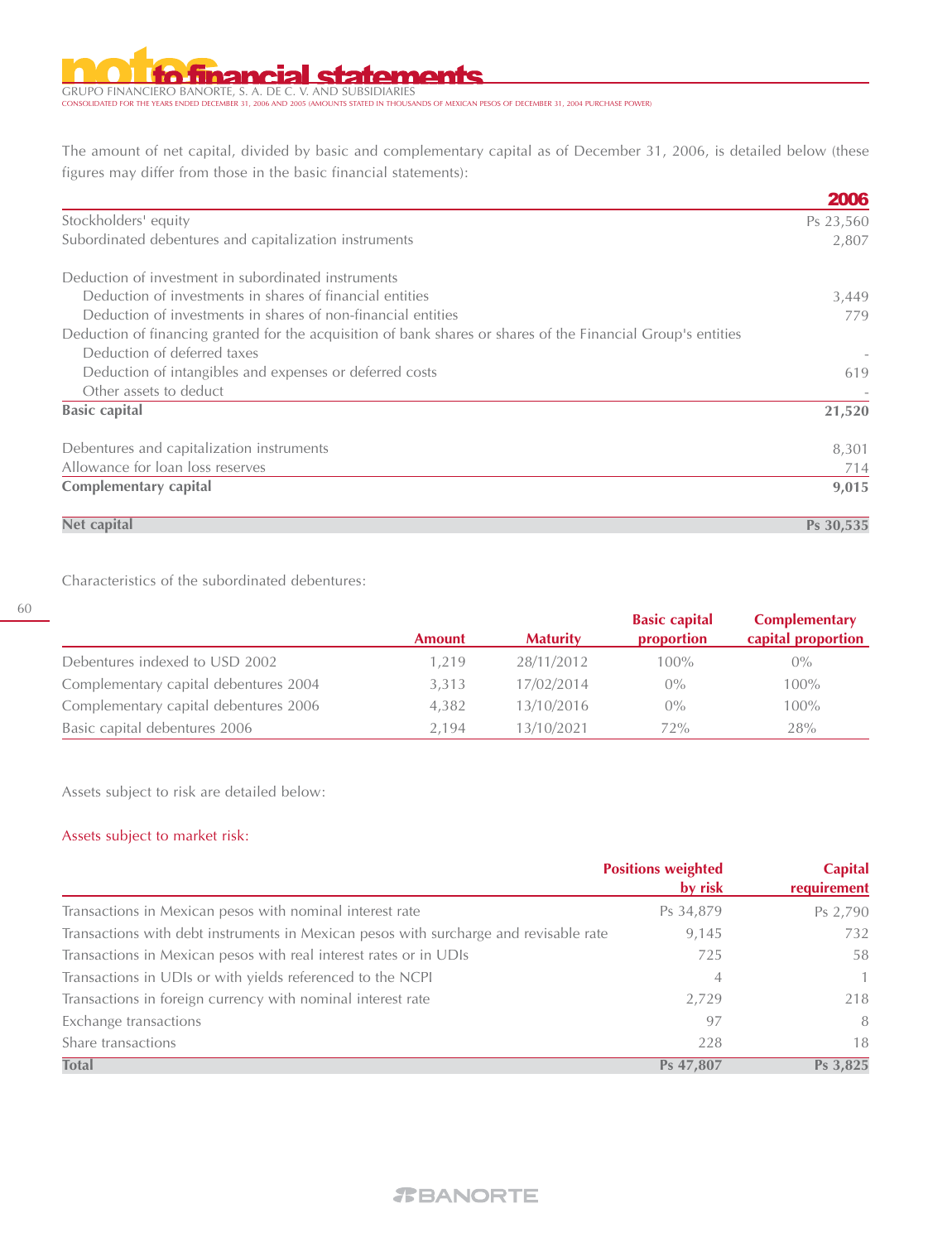#### Assets subject to credit risk:

|                                                        | <b>Assets weighted</b> | <b>Capital</b> |
|--------------------------------------------------------|------------------------|----------------|
|                                                        | by risk                | requirement    |
| Group II (weighted at 20%)                             | Ps 11,975              | Ps 958         |
| Group II Others (weighted at 10%)                      | 50                     | $\overline{4}$ |
| Group II Others (weighted at 23%)                      | 543                    | 43             |
| Group III (weighted at 100%)                           | 104,541                | 8,363          |
| Group III Others (weighted at 11.5%)                   | 41                     | $\overline{4}$ |
| Group III Others (weighted at 50%)                     | 1,130                  | 90             |
| Group III Others (weighted at 115%)                    | 1,675                  | 134            |
| Group III Others (weighted at 150%)                    | 1,432                  | 115            |
| Sum                                                    | 121,837                | 9,711          |
| For permanent shares, furniture and real property, and |                        |                |
| advance payments and deferred charges                  | 5,591                  | 447            |
| <b>Total</b>                                           | Ps 126,978             | Ps 10,158      |

#### **30. FOREIGN CURRENCY POSITION**

As of December 31, 2006 and 2005, the Financial Group holds certain assets and liabilities in foreign currency, mainly U.S. dollars, converted to the exchange rate issued by Banco de México at Ps 10.8116 and Ps 10.6344 per USD 1.00, respectively, as shown below:

|                                     |           | Thousands of U.S. dollars |  |
|-------------------------------------|-----------|---------------------------|--|
|                                     | 2006      | 2005                      |  |
| Assets                              | 3,560,079 | 1,594,589                 |  |
| Liabilities                         | 3,263,390 | 1,548,066                 |  |
| Net asset position in U.S. dollars  | 296,689   | 46,523                    |  |
| Net asset position in Mexican pesos | Ps 3,208  | Ps 495                    |  |

#### **31. POSITION IN UDIs**

As of December 31, 2006 and 2005, the Financial Group holds certain assets and liabilities denominated in UDIs, converted to Mexican pesos based on the current equivalency of Ps 3.788954 and Ps 3.637532, per UDI, respectively, as shown below:

|                                            |               | <b>Thousands of UDIs</b> |  |
|--------------------------------------------|---------------|--------------------------|--|
|                                            | 2006          | 2005                     |  |
| Assets                                     | 146,081       | 122,203                  |  |
| Liabilities                                | 103,296       | 94,509                   |  |
| Net asset position in UDIs                 | 42,785        | 27,694                   |  |
| <b>Net asset position in Mexican pesos</b> | <b>Ps 162</b> | <b>Ps 101</b>            |  |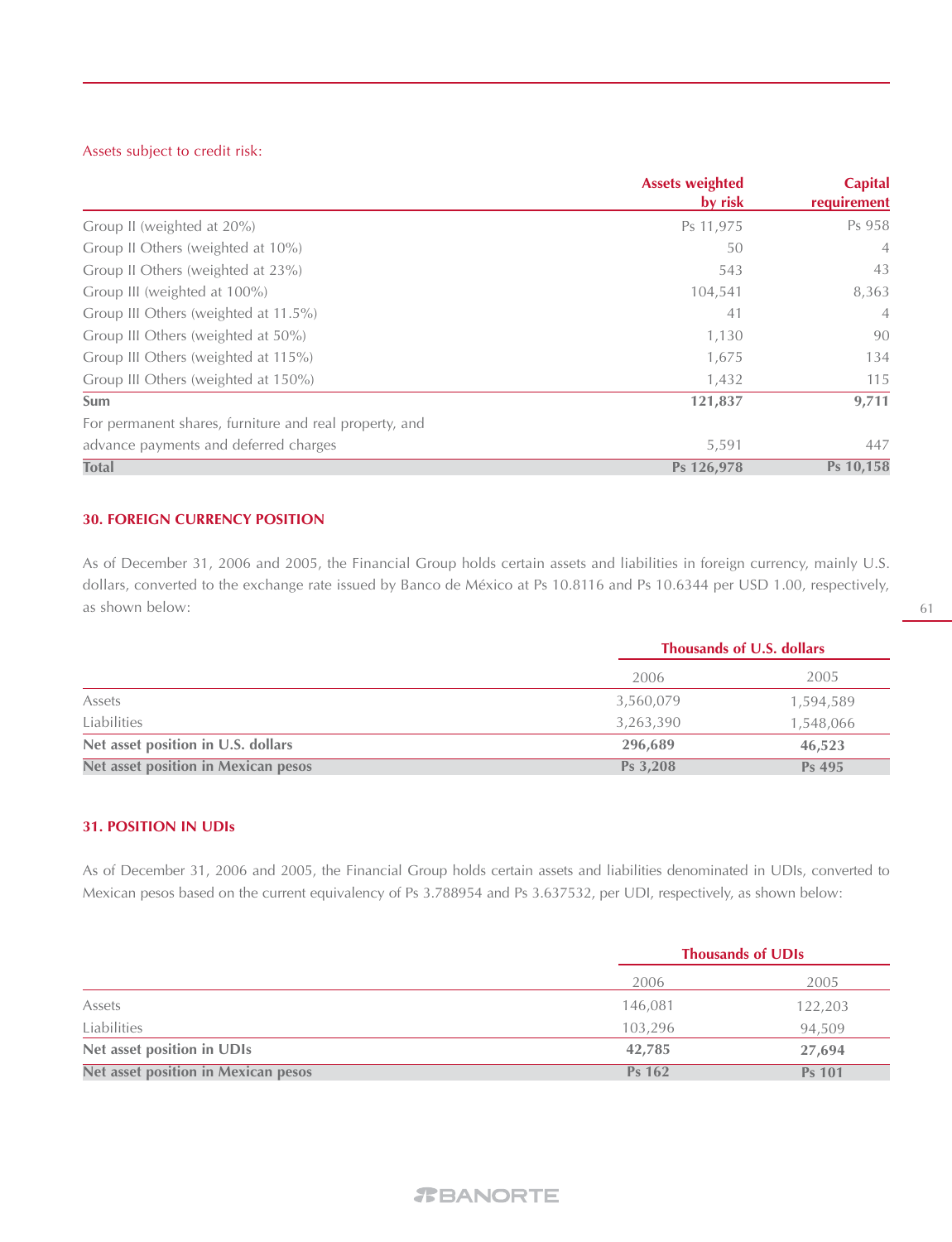

#### **32. NET INCOME PER SHARE**

The net income per share is the result of dividing the net income by the weighted average of the Financial Group's shares in circulation during the period.

The results prior to December 31, 2006 and 2005 are shown below:

|                      |          | 2006                       |                  |                  |
|----------------------|----------|----------------------------|------------------|------------------|
|                      | Income   | Weighted<br>average shares | Income per share | Income per share |
| Net income per share | Ps 5.959 | 2.019.019.115              | Ps 2.95136       | Ps 8.6091        |

#### **33. SAVING PREVENTIVE AND PROTECTION MECHANISM**

In December 1998, the Federal Congress approved a draft law establishing the gradual elimination of FOBAPROA as of January 1, 1999, and the creation of IPAB, which assumed the assets of FOBAPROA, and the obligations assumed by the latter as a result of the bank salvage process.

62

Pursuant to Temporary Article 5 of the Bank Savings Protection Law, on July 18, 1999 IPAB issued the general rules for implementation of the PCCC, which were applied to those institutions that elected to terminate the contracts executed with FOBAPROA and to subsequently execute contracts of the New Program with IPAB.

As a result of the changes described above, the New Program Contract was executed with IPAB, which allows IPAB to perform the GEL Audits of all loans generating resources for IPAB. These audits were completed in the first half of 2005, which once their consequences were applied it was possible to exchange IPAB obligations for IPAB Instruments, most of which were paid in full in 2005. Two were paid in full in June 2006 as per the New Program Contract.

During 2006 and 2005, the amount of contributions to the IPAB payable by Banorte for fees amounted to Ps 659 and Ps 624, respectively.

#### **34. RISK MANAGEMENT**

#### **Authorized bodies**

To ensure adequate risk management of the Financial Group, as of 1997 the Financial Group's Board of Directors created the Risk Policy Committee (CPR), whose purpose is to manage the risks to which the Financial Group is exposed, and ensure that the performance of operations adheres to the established risk management objectives, guidelines, policies and procedures.

Furthermore, the CPR provides oversight on the global risk exposure limits approved by the Board of Directors, and also approves the specific risk limits for exposure to different types of risk.

The CPR is composed of regular members of the Board of Directors, the Managing Director of the Financial Group, the General Director of Comprehensive Risk Management, the General Director of Banking, Savings and Welfare, and the General Director of the Securities Firm, as well as the General Director of Audits, who has the right to speak but not to vote.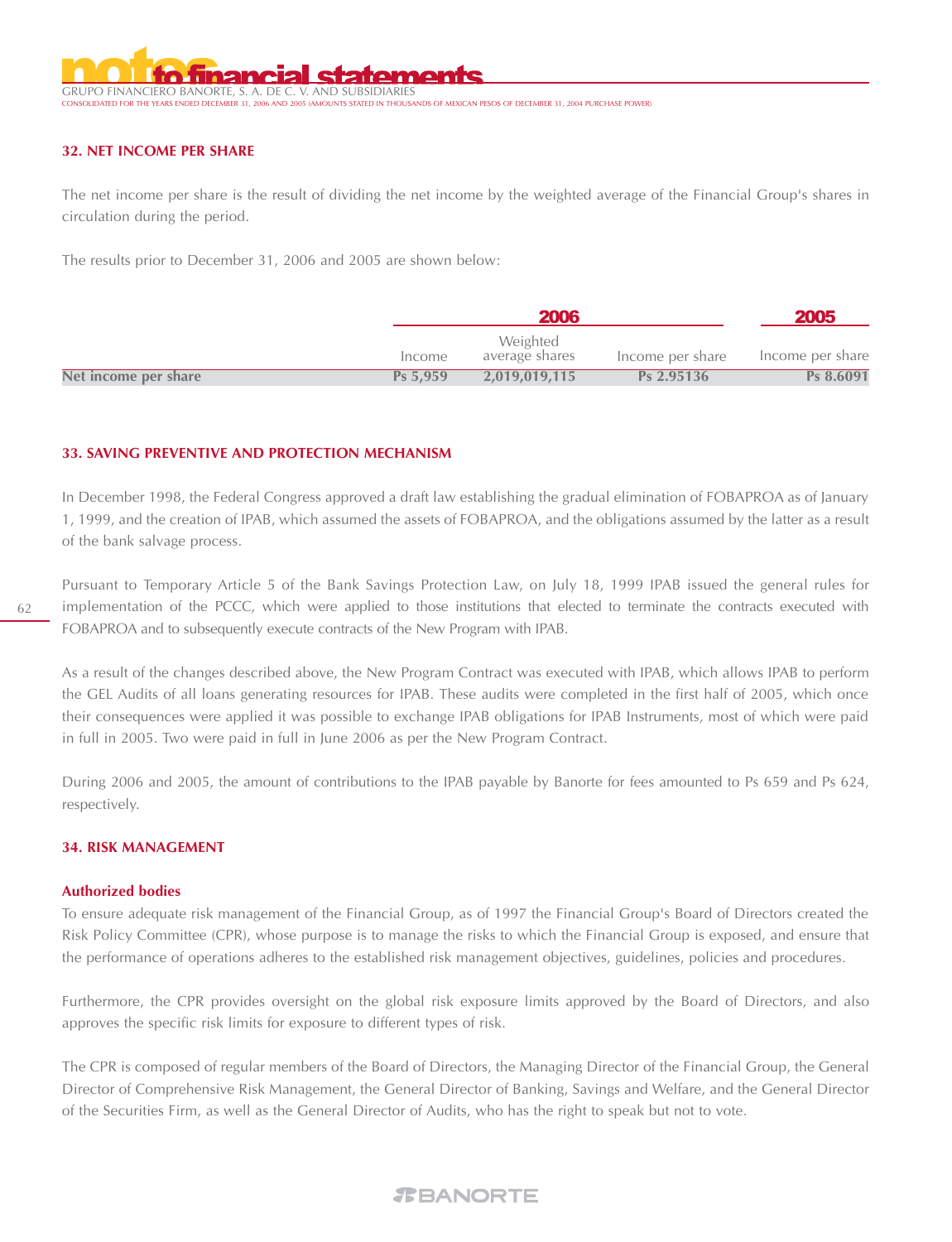To adequately carry out its duties, the CPR performs the following functions, among others:

**1.** Propose for the approval of the Board of Directors:

- The objectives, guidelines and policies for comprehensive risk management. •
- The global limits for risk exposure.
- The mechanisms for implementing corrective measures.
- The special cases or circumstances in which the global and specific limits may be exceeded.
- Approve and review at least once a year: 2.
- The specific limits for discretionary risks, as well as tolerance levels for nondiscretionary risks.
- The methodology and procedures to identify, measure, oversee, limit, control, report and disclose the different kinds of risks to which the Holding Company is exposed.
- The models, parameters and scenarios used to perform the valuation, measurement and control of risks proposed by the Comprehensive Risk Management Unit.
- 3. Approve:
- The methodologies for identification, valuation, measurement and control of risks of the new operations, products and services which the Financial Group intends to introduce into the market.
- The corrective measures proposed by the Comprehensive Risk Management Unit.
- The manuals for comprehensive risk management. •
- 4. Appoint and remove the person responsible for the Comprehensive Risk Management Unit, who is ratified by the Board of Directors.
- Inform the Board of Directors, at least once a month, of the exposure to risk and its possible negative effects, as well as 5. follow up on limits and tolerance levels.
- **6.** Inform the Board of the corrective measures implemented.

#### **35. COMPREHENSIVE RISK MANAGEMENT UNIT (UAIR) (UNAUDITED)**

The function of the UAIR is to identify, measure, oversee, limit, control, report and disclose the different kinds of risk to which the Financial Group is exposed, and it is the responsibility of the Office of Risk Management (DGAR).

The DGAR reports to the CPR in compliance with the requirements set forth in the Commission's circular, the "General Risk Management Rules Applicable to Credit Financial Groups", in relation to the independence of the different business areas.

The DGAR focuses Comprehensive Risk Management efforts through four different departments:

- Credit Risk Management.
- Market Risk Management.
- Operating Risk Management.
- Risk Policy Management.

# *REANORTE*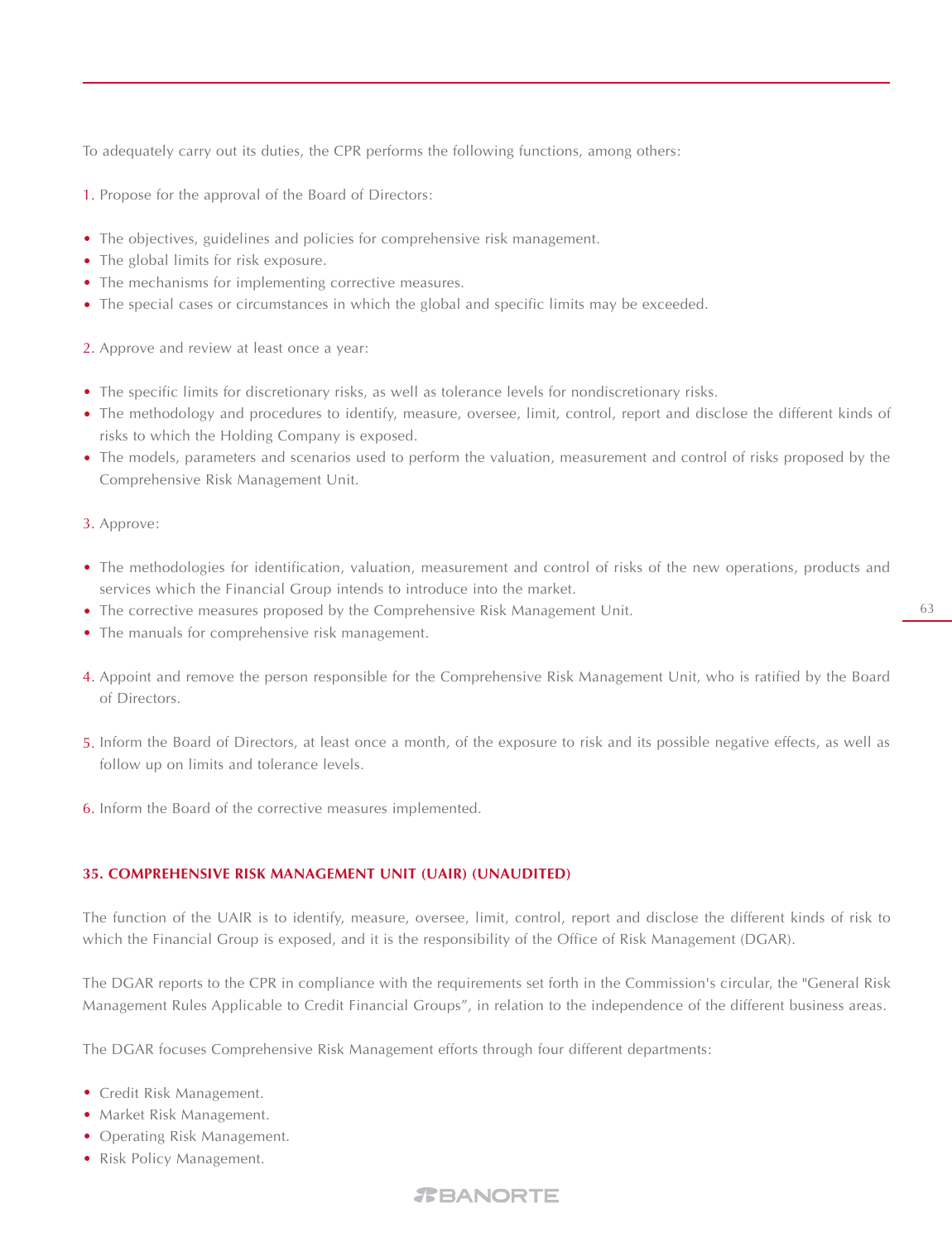GRUPO FINANCIERO BANORTE, S. A. --------<br>Thousands of mexican pesos of december 31, 2004 purchase power!

The Financial Group currently has methodologies for managing risk in its different phases, such as credit, market, liquidity and operating risk.

The primary objectives of the DGAR are summarized as follows:

- Provide the different business areas with clear rules that facilitate their understanding so as to minimize risks and ensure that they are within the parameters established and approved by the Board of Directors and the Risk Policy Committee.
- Establish mechanisms that provide for follow-up on risk-taking within the Financial Group, ensuring that they are preventive as much as possible, and supported by advanced systems and processes.
- Standardize risk measurement and control.
- Protect the Financial Group's capital against unexpected losses from market movements, credit losses and operating risks.
- Develop valuation methods for the different types of risks.
- Establish procedures for portfolio optimization and loan portfolio management.

The Financial Group has segmented risk assessment and management into the following headings:

Credit risk: Volatility of revenues due to the creation of provisions for impairment of credits and potential credit losses due to nonpayment by a borrower or counterpart.

Market risk: Volatility of revenues due to changes in the market, which affect the valuation of the positions from operations involving assets, liabilities or generating contingent liabilities, such as interest rates, exchange rates, price indexes, etc.

Liquidity risk: Potential loss derived from the difficulty of renewing debts or obtaining others under normal conditions for the Financial Group, due to the anticipated or forced sale of assets at unusual discounts to meet its obligations.

Operating risk: Loss resulting from lack of adaptation or failure in processes, personnel, internal systems or external events. This definition includes Technological Risk and Legal Risk. Technological Risk includes all potential losses from damage, interruption, alteration or failures derived from the use of or dependence on hardware, software, systems, applications, networks and any other information distribution channel, while Legal Risk involves the potential loss from penalties for noncompliance with legal and administrative regulations or the issuance of adverse final court rulings in relation to the operations performed by the Financial Group.

During 2006, different audits were performed of comprehensive risk management activities, both by internal and independent external auditors, whose reports showed satisfactory results for the Financial Group in terms of compliance with the prudential Comprehensive Risk Management regulations established by the Commission.

#### **Credit risk**

Credit Risk is the risk that the customers will not comply with their payment obligations; therefore, adequate risk management is essential to maintain a high quality loan portfolio.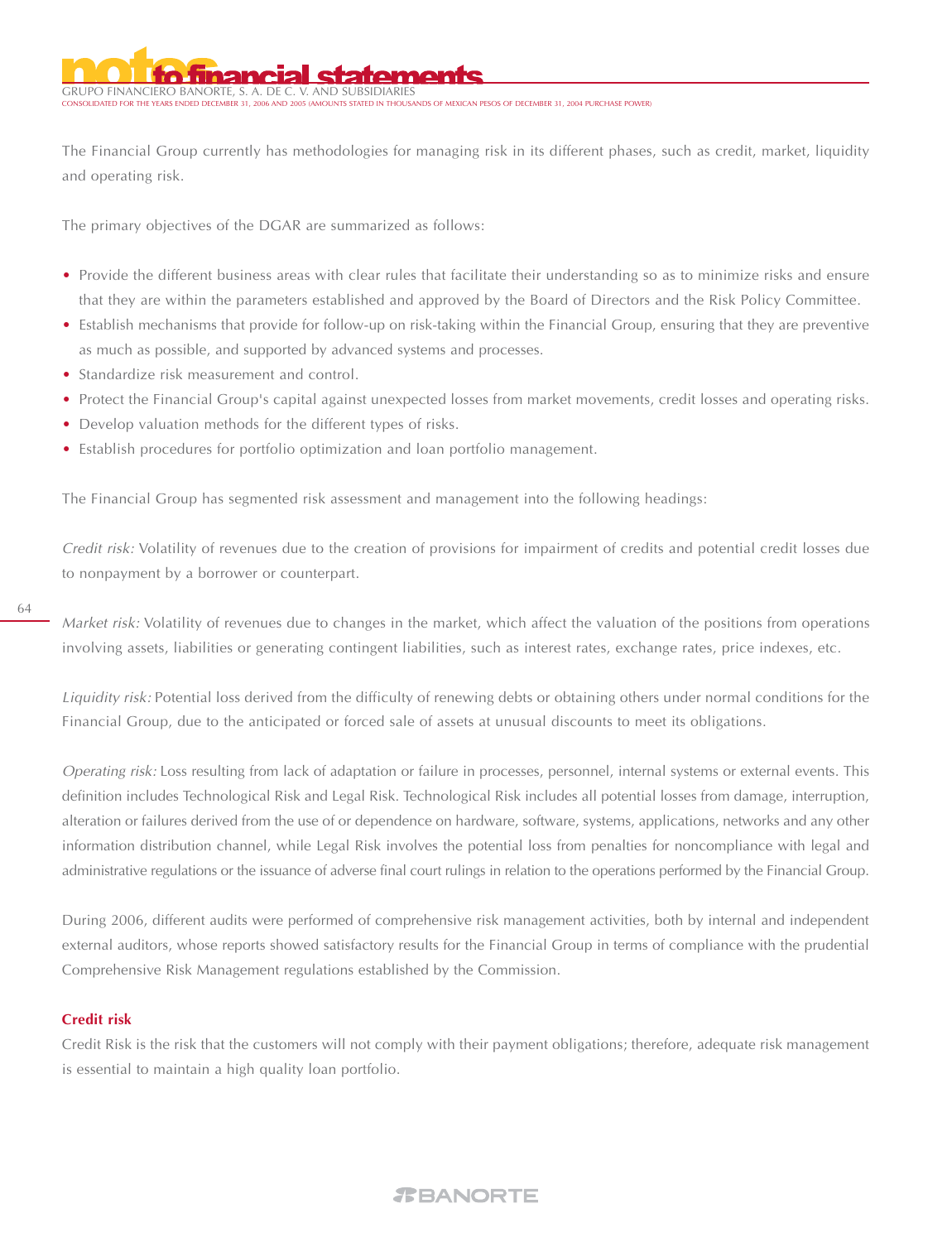The Financial Group's management credit risk objectives are as follows:

- a) Improve the quality, diversification and composition of the loan portfolio to optimize the risk-return ratio.
- Provide senior management with reliable and timely information to support decision-making in credit matters. b)
- Provide the business departments with clear and sufficient tools to support credit placement and follow up. c)
- **d**) Support the creation of economic value for shareholders by means of efficient credit risk management.
- e) Define and constantly update the regulatory framework for credit risk management.
- Comply with the credit risk management reporting requirements established by the relevant authorities. f)
- Perform risk management in accordance with best practices; implementing models, methodologies, procedures and systems g)based on the latest international advances.

#### Individual credit risk

The Financial Group's banks segment the loan portfolio into two large groups: the consumer and corporate portfolios.

Individual credit risk for the consumer portfolio is identified, measured and controlled by means of a parametric system (scoring) which includes models for each of the consumer products: mortgage, automotive, payroll credit, personal and credit card.

Individual risk for the corporate portfolio is identified, measured and controlled by means of the Target Markets, the Risk Acceptance Criteria and the Banorte Internal Risk Classification (CIR Banorte).

The Target Markets and Risk Acceptance Criteria are tools which, together with the CIR Banorte, form part of the credit strategy of the Financial Group and support the estimate of the credit risk level.

The Target Markets are activities selected by region and economic activity - supported by economic studies and portfolio behavior analyses - in which the Financial Group wishes to place credits.

The Risk Acceptance Criteria are parameters which describe the risks identified by industries, facilitating an estimate of the risk involved for the Financial Group in granting a credit to a customer depending on the economic activity which it performs. The types of risks evaluated in the Risk Acceptance Criteria are the financial risk, operating risk, market risk, company lifecycle risk, legal and regulatory risk, credit history and quality of management.

The CIR Banorte is in line with the "General Regulations applicable to the classification methodology for the loan portfolio of credit institutions" issued by the Comisión Nacional de Valores (Mexican Securities Commission) on August 20, 2004. The CIR Banorte has been certified by the Commission and by an international external auditor since 2001.

The CIR Banorte is applied to a commercial portfolio equal to or exceeding an amount equivalent in Mexican pesos to 900,000 UDIs at the classification date.

#### Portfolio credit risk

The Financial Group has designed a portfolio credit risk methodology which, while also including the best and most current international practices with regard to identification, measurement, control and follow up, has been adapted to function within the context of the Mexican financial system.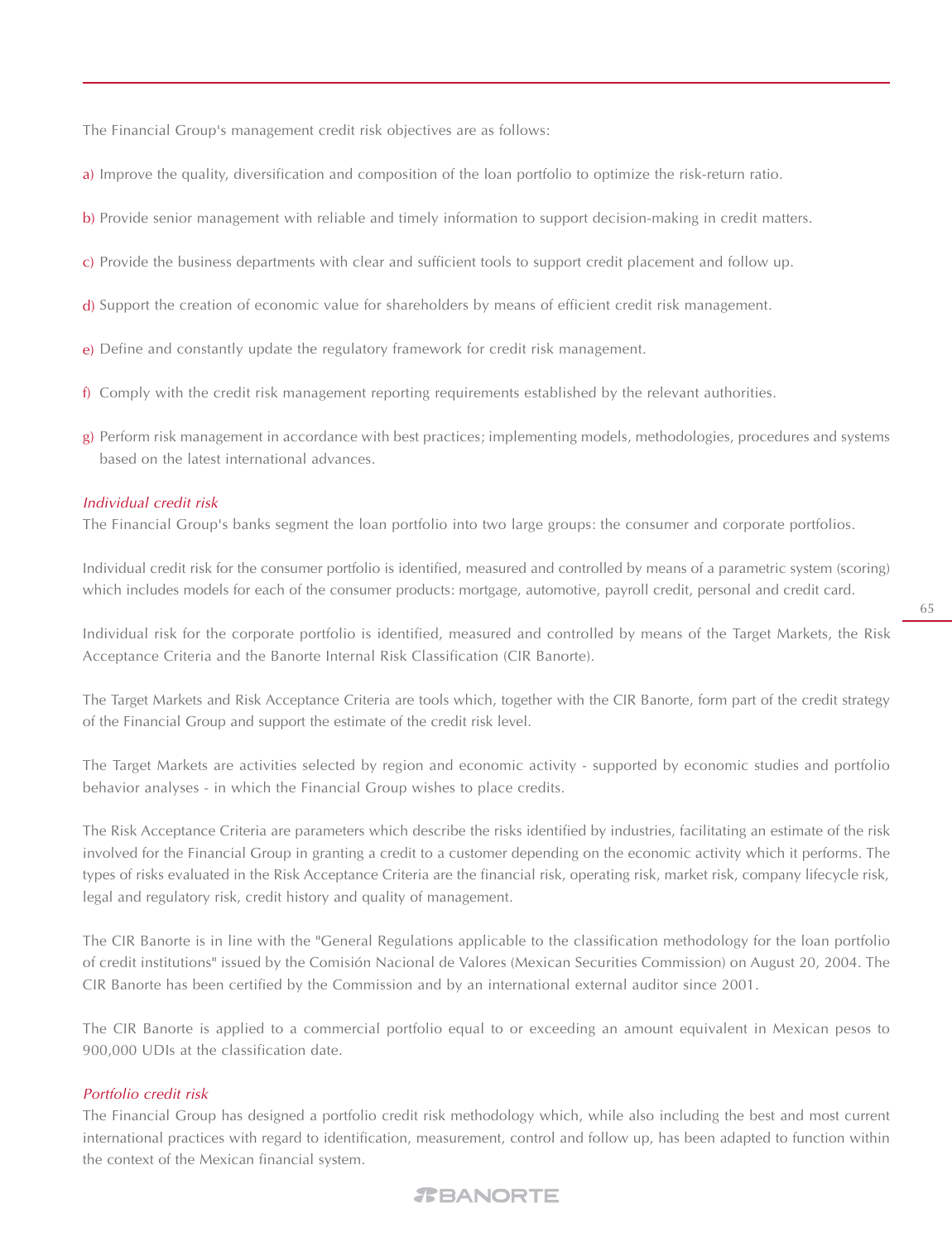# GRUPO FINANCIERO BANORTE, S. A. DE C

 $C = 2.44 \times 10^{11}$  amounts the Years of Mexican pesos of december 31, 2004 purchase power)

The credit risk methodology identifies the exposure of all the loan portfolios of the Financial Group, overseeing risk concentration levels based on risk classifications, geographical regions, economic activities, currencies and type of product, for the purpose of ascertaining the portfolio profile and taking actions to diversify it and maximize profit with the lowest possible risk.

The calculation of loan exposure involves the generation of the cash flow from each of the loans, both in terms of principal and interest, for their subsequent discount. This exposure is sensitive to market changes, and facilitates the performance of calculations under different economic scenarios.

Apart from considering loan exposure, the methodology takes into account the probability of default, the recovery level associated with each customer and the sorting of the borrowers based on the Merton model. The probability of default is the probability that a borrower will not comply with its debt obligation to the bank on the terms and conditions originally agreed. The probability of default is based on the transition matrixes which the Financial Group calculates as of the migration of the borrowers to different risk classification levels. The recovery level is the percentage of the total exposure that is expected to be recovered if the borrower defaults on its obligations. The sorting of the borrowers based on the Merton model is intended to tie the future behavior of the borrower to credit and market factors on which, using statistical techniques, the borrower's "credit health" depends.

The primary results obtained are the expected loss and unexpected loss over a one-year time horizon. The expected loss is the median of the distribution of losses of the loan portfolio, which enables a measurement of the average loss expected in the following year due to noncompliance or variations in the credit status of the borrowers. The unexpected loss is an indicator of the loss expected under extreme circumstances, and is measured as the difference between the maximum loss based on the distribution of losses, at a specific confidence level, which in the case of the Financial Group is 95%, and the expected loss.

The results obtained are used as a tool for better decision-making in granting loans and portfolio diversification, in accordance with the global strategy of the Financial Group. The individual risk identification tools and the portfolio credit risk methodology are reviewed and updated periodically to incorporate new techniques that can support or strengthen them.

As of December 31, 2006, the total portfolio of the Financial Group is Ps 129,976. The expected loss represents 1.8% and the unexpected loss represents 3.4% of the total operating portfolio. The average of the expected loss was 1.8% during the period from October to December 2006. For December 31, 2005, the Financial Group's total operating portfolio was Ps 112,184 and the expected loss was 1.9% of this portfolio, while the unexpected loss was 4.1%.

#### **General rules for the diversification of risk in performing asset and liability transactions applicable to credit institutions**

In December 2005, the CNBV issued the "General rules for risk diversification in performing asset and liability transactions applicable to credit institutions".

These regulations require that the Financial Group perform an analysis of the borrowers and/or loans they hold to determine the amount of their "Common Risk". Also, the Financial Group must have the necessary documentation to support that a person or group of persons represents a common risk in accordance with the assumptions established under such rules.

The Financial Group, in granting financing to a person or group of persons representing common risk, must adjust to the maximum financing level resulting from applying to basic capital a factor tied to the Financial Group's capitalization level.

Furthermore, in terms of securing public resources, the Financial Group should diversify their risks, ensuring an adequate composition of liabilities based on the placement of the resources secured.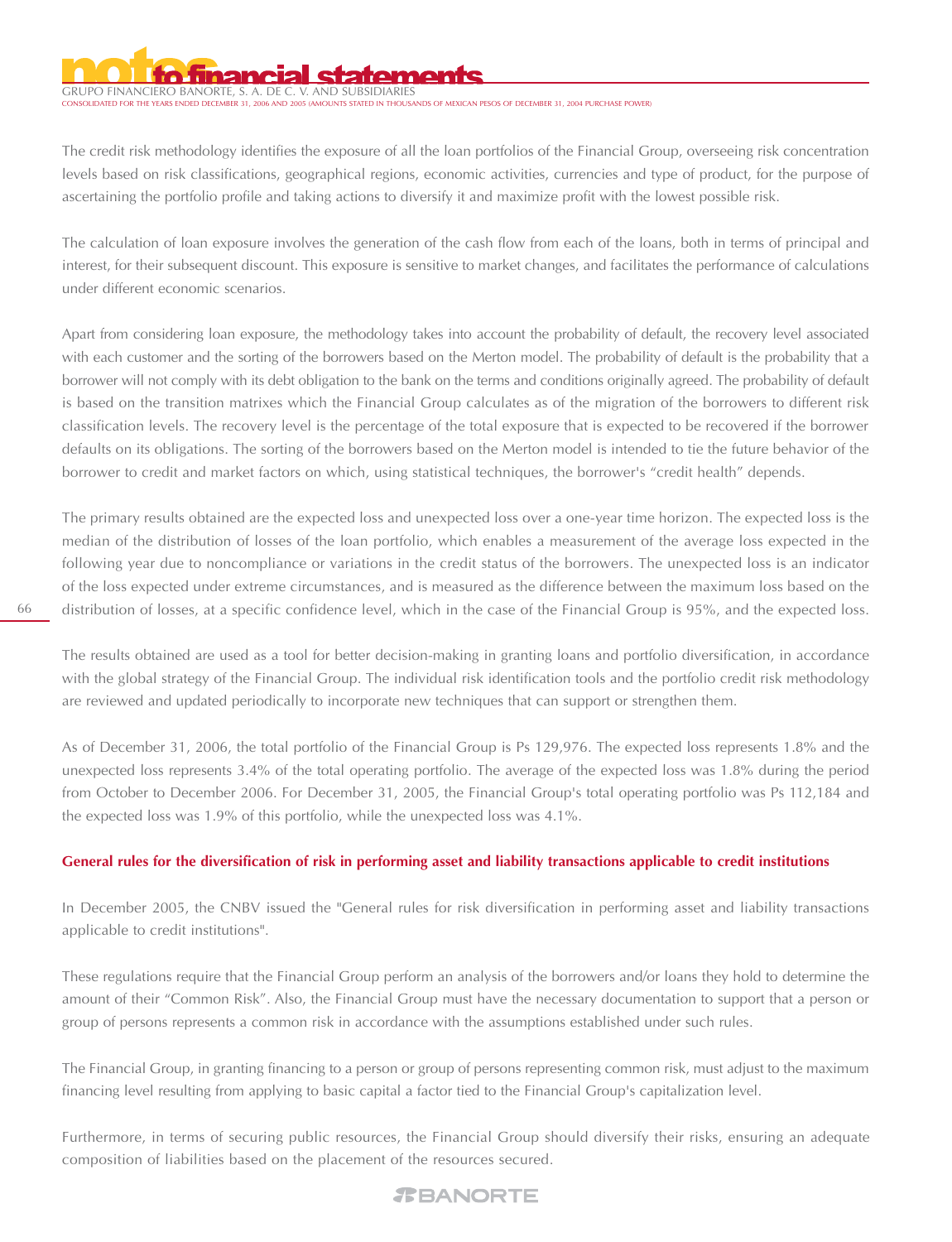In compliance with the risk diversification rules for asset and liability transactions, the following information is provided below:

| Basic capital as of September 30, 2006                                        | Ps 21,858     |
|-------------------------------------------------------------------------------|---------------|
| Financing whose individual amount represents more than 10% of basic capital:  |               |
| <b>Credit transactions</b>                                                    |               |
| Number of financings                                                          |               |
| Amount of financings taken as a whole                                         |               |
| % in relation to basic capital                                                | $\frac{0}{0}$ |
| Money market transactions                                                     |               |
| Number of financings                                                          | 5             |
| Amount of financings taken as a whole                                         | Ps 16,076     |
| % in relation to basic capital                                                | 74%           |
| Maximum amount of financing with the 3 largest debtors and Common Risk groups | Ps 12,770     |

#### **Market risk**

#### Value at risk

The exposure to market risk is determined through the calculation of the Value at Risk ("VaR"). The meaning of the VaR under this method is the potential one day loss which could be generated in the valuation of the portfolios at a given date. This methodology is used both for the calculation of market risk and for the establishment and control of internal limits.

The Financial Group applies the nonparametric historical simulation method to calculate the VaR, considering for such purpose a 99% confidence level, using the 500 immediate historical scenarios, multiplying the result by a security factor that ensures the coverage of unforeseen volatilities in the primary risk factors affecting such portfolios, which is established based on the behavior of the principal risk factors.

Such methodology is applied to all financial instrument portfolios within and beyond the scope of the Financial Group, including money market and treasury transactions, capital, foreign-exchange and derivatives held for trading and hedging purposes, which are exposed to variations in their value due to changes in the risk factors affecting their market valuation (domestic and foreign interest rates, exchange rates and indexes, among others).

The average VaR of the portfolio for the fourth quarter of 2006 is Ps 312.

| <b>Millions of pesos</b>  | <b>4005</b> | 1006   | <b>2O06</b> | <b>3O06</b> | <b>4O06</b> |
|---------------------------|-------------|--------|-------------|-------------|-------------|
| VaR Banorte*              | 296         | 246    | 191         | 213         | 312         |
| Banorte net capital**     | 18,170      | 19.351 | 19.833      | 25,865      | 30,535      |
| VaR / net capital Banorte | $63\%$      | 1.27%  | $0.96\%$    | $0.82\%$    | 1.02%       |

\*Quarterly average.

\*\*Sum of net capital at the close of the quarter.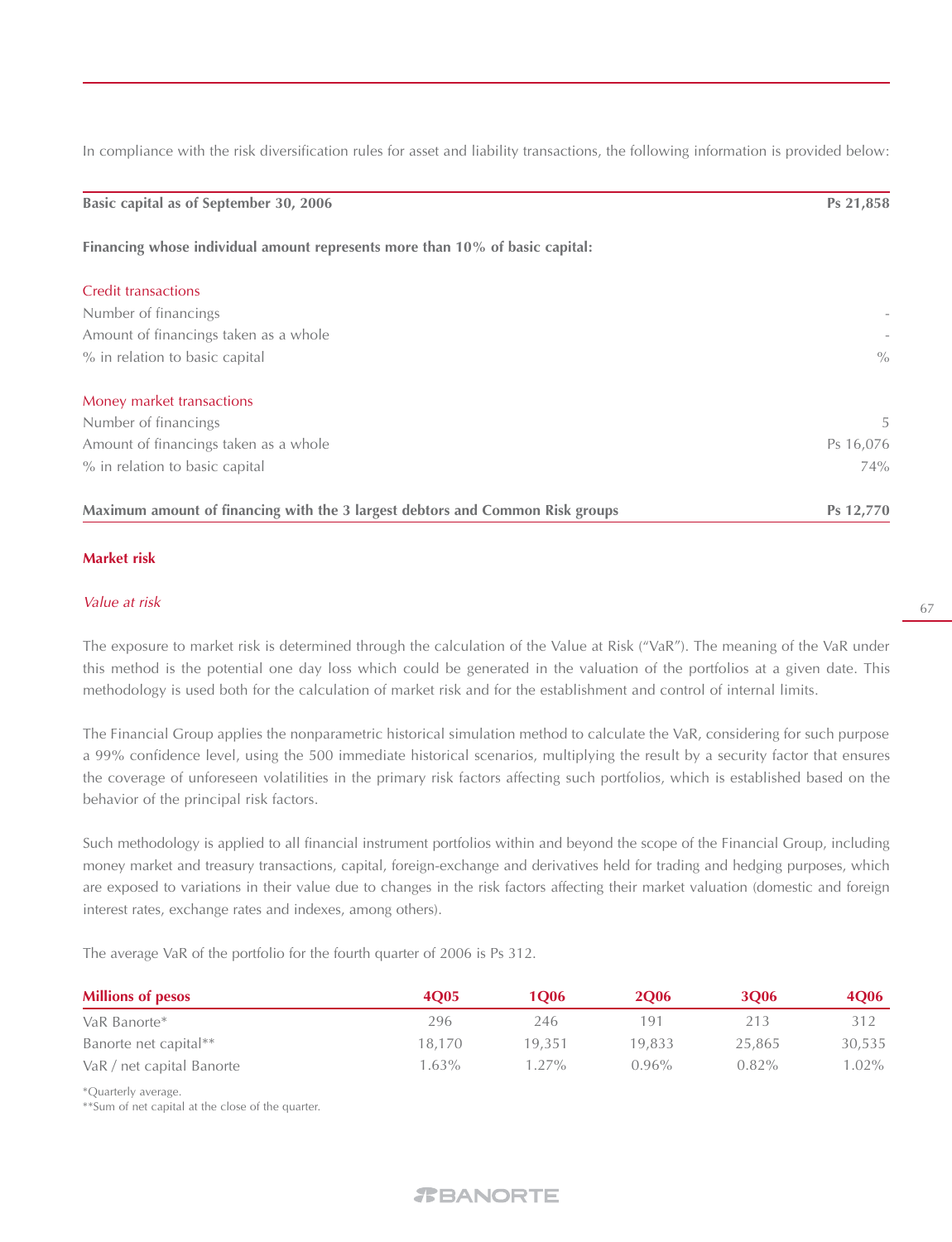GRUPO FINANCIERO BANORTE, S. A. DE C. V. AND SUBSIDIARIES CONDITION THE YEARS OF MEXICAN PESOS OF DECEMBER 31, 2004 PURCHASE POWER!<br>STATED IN THOUSANDS OF MEXICAN PESOS OF DECEMBER 31, 2004 PURCHASE POWER!

Also, the average of the VaR for the risk factor of the portfolio of instrument described for the Financial Group behaved as follows during the fourth quarter of 2006:

| <b>Risk factor</b>           | <b>VaR</b>     |
|------------------------------|----------------|
| Domestic interest rate       | 294            |
| Foreign interest rate        | 52             |
| Exchange rate                | 97             |
| Capital                      | $\overline{4}$ |
| Foreign currency bond prices | 36             |
| Total VaR                    | 312            |

The VaR for each of the risk factors presented is determined by simulating 500 historical scenarios of the variables comprising each of such factors, maintaining constant the variables that affect the other risk factors shown. By the same token, the consolidated VaR for the Financial Group considers the correlations of all the risk factors influencing the valuation of the portfolios, for which reason the arithmetical sum of the VaR Factor does not match.

#### Backtesting analysis

To validate the effectiveness of the measurements of the calculation of the daily VaR as a measurement of market risk, the Backtesting analysis is updated each week. This analysis makes it possible to compare the estimated results through the VaR with the actual results generated.

#### Sensitivity analysis and tests under extreme conditions

To improve analysis and obtain the impact of any movements in risk factors, sensitivity analyses and tests under extreme conditions are performed periodically. These analyses foresee potential situations in which the Financial Group might suffer extraordinary losses from the valuation of the financial instruments in which it holds positions.

#### **Liquidity and balance sheet risk**

In order to provide a measurement of liquidity risk in the Financial Group and provide follow-up consistently, the Financial Group relies on the use of financial ratios, which include the Liquidity Ratio (Liquid Assets/Liquid Liabilities). Liquid assets include funds available, marketable securities and securities available for sale. By the same token, liquid liabilities include immediately due and payable deposits, immediately due and payable interbank loans and short-term loans. The liquidity ratio at the end of the fourth quarter of 2006 is 64.7%, while the average during the quarter is 67.3%, as shown below:

|                    |        |        | <b>End of quarter</b> |        |        |
|--------------------|--------|--------|-----------------------|--------|--------|
|                    | 4Q05   | 1Q06   | 2Q06                  | 3Q06   | 4Q06   |
| Liquid assets      | 47,984 | 58,843 | 55,787                | 51,094 | 64,013 |
| Liquid liabilities | 81,587 | 81,044 | 86,537                | 82,685 | 98,883 |
| Liquidity index    | 58.8%  | 72.6%  | 64.5%                 | 61.8%  | 64.7%  |
|                    |        |        | <b>Average</b>        |        |        |
|                    | 4Q05   | 1Q06   | 2Q06                  | 3Q06   | 4Q06   |
| Liquid assets      | 42,801 | 47,441 | 51,318                | 52,511 | 58,764 |
| Liquid liabilities | 74,744 | 79,738 | 84,317                | 84,846 | 87,371 |
| Liquidity index    | 57.3%  | 59.5%  | $60.9\%$              | 61.8%  | 67.3%  |

#### Average calculation using the Liquidity Index's weekly estimates

To quantify and follow up on the liquidity risk for its dollar portfolio, the Financial Group uses the criteria established by Banco de México for the determination of the Liquidity Ratio. It facilitates an evaluation of the differences between the flows of assets and liabilities in different time periods. The above promotes a healthier distribution of terms for these assets.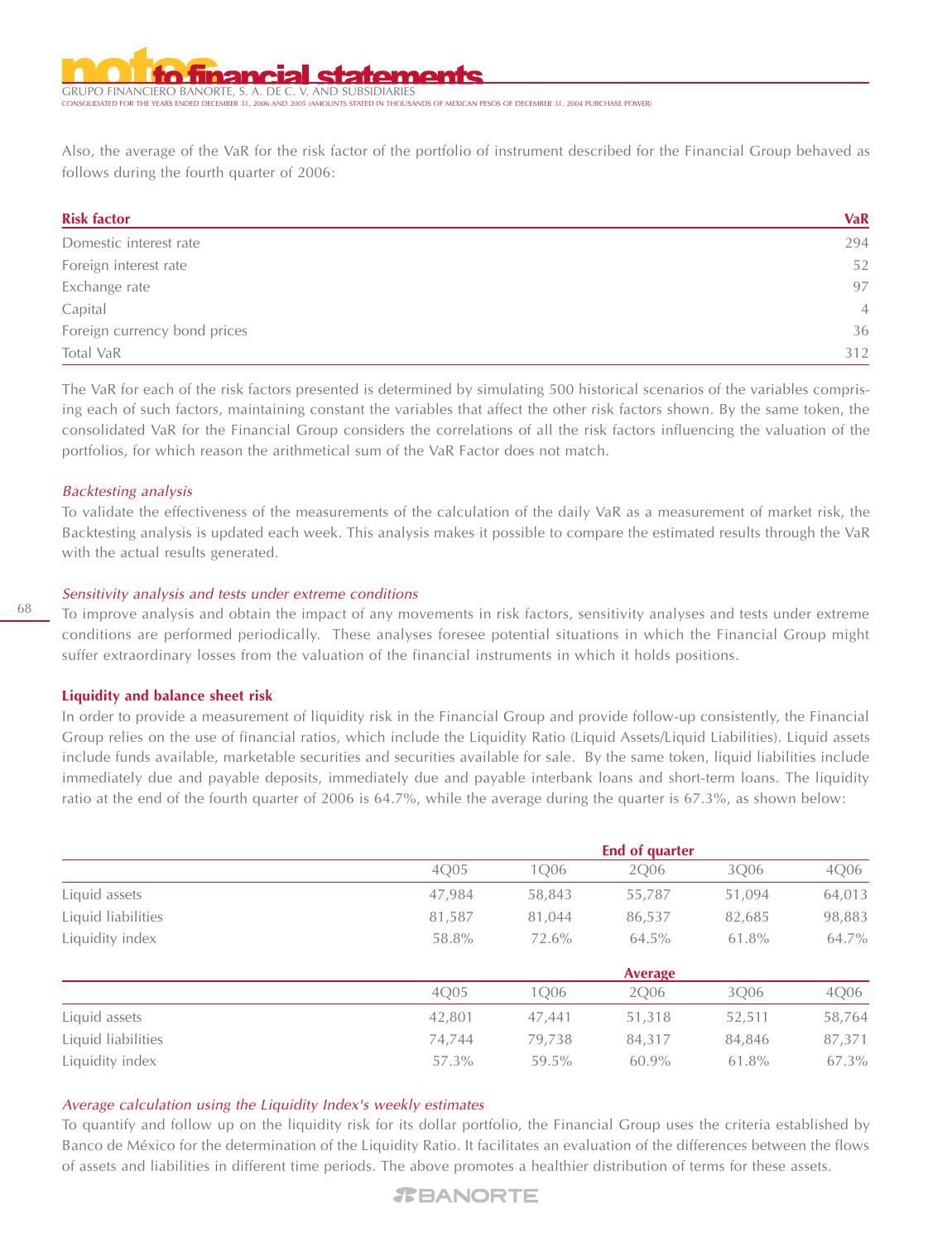Also, to prevent concentration risks in relation to payment terms and dates for the Financial Group, gap analysis is performed to match the resources with the funding sources, which detects any concentration in a timely fashion. These analyses are performed separately by currency (Mexican pesos, foreign currency and UDIs).

Furthermore, balance sheet simulation analyses are prepared for the Financial Group, which provides either a systematic or dynamic evaluation of the future behavior of the balance sheet. The base scenario is used to prepare sensitivity analyses for movements in domestic, foreign and real interest rates. Also, tests are performed under extreme conditions to evaluate the result of extreme changes in interest, funding and exchange rates.

As an evaluation measure of the effectiveness of the simulation model, the projections are periodically compared with actual data. Using these tests, the assumptions and methodology used can be evaluated and, if necessary, adjusted.

#### **Operating risk**

As of January 2003, the Financial Group established a formal operating risk department denominated "Operating Risk Management Department" as part of its Risk Management Strategy. The department prepared an implementation master plan (2004-2007) in accordance with the requirements of the local regulator, and approved by the Risk Policies Committee (CPR). The plan generally covers the corporate management of operating risk, the recording of loss events and the calculation of the capital requirement for operating risk.

The master plan consists of the following phases:

- Close coordination with the Controllership, Internal Audit and Risk Analysis areas,
- Identify the main sources of information,
- Create a database,
- Determine the type of software for Operating Risk Management and for calculation of the capital requirement for Operation Risk,
- Acquire and develop software,
- Install the software and perform tests, and
- Generate reports through the management information system.

As the cornerstone of operating risk management, and bearing in mind the Basle II Agreement, the Financial Group has begun to record events that result in a real or potential economic loss, in order to have the bases to be able to calculate the capital requirement.

The Operating Risk department coordinates with the Internal Audit and Controllership departments in order to promote and provide support in the other two key areas, which are to ensure effective internal control to establish procedures for processes and their compliance, and permanent audit supervision. Coordination also takes place with the Business, Technology and Operations departments, which continually develop Operating Risk mitigation strategies.

#### Risk management model

The Financial Group has defined objectives, which are achieved through different plans, programs and projects. Compliance with such objectives may be adversely affected due to operating risks, for which reason a methodology must be in place to manage them within the organization. Consequently, operating risk management is now an institutional policy defined and supported by senior management.

To perform Operating Risk Management, each of the operating risks involved in the processes must be identified in order to analyze them. In this regard, the risks identified are processed in order to eliminate or mitigate them (seeking to reduce their severity or frequency) by defining tolerance levels, as the case may be. Work is currently under way on the development of an Institutional Operating Risk Management Model, in which the first step is the recording of operating loss events.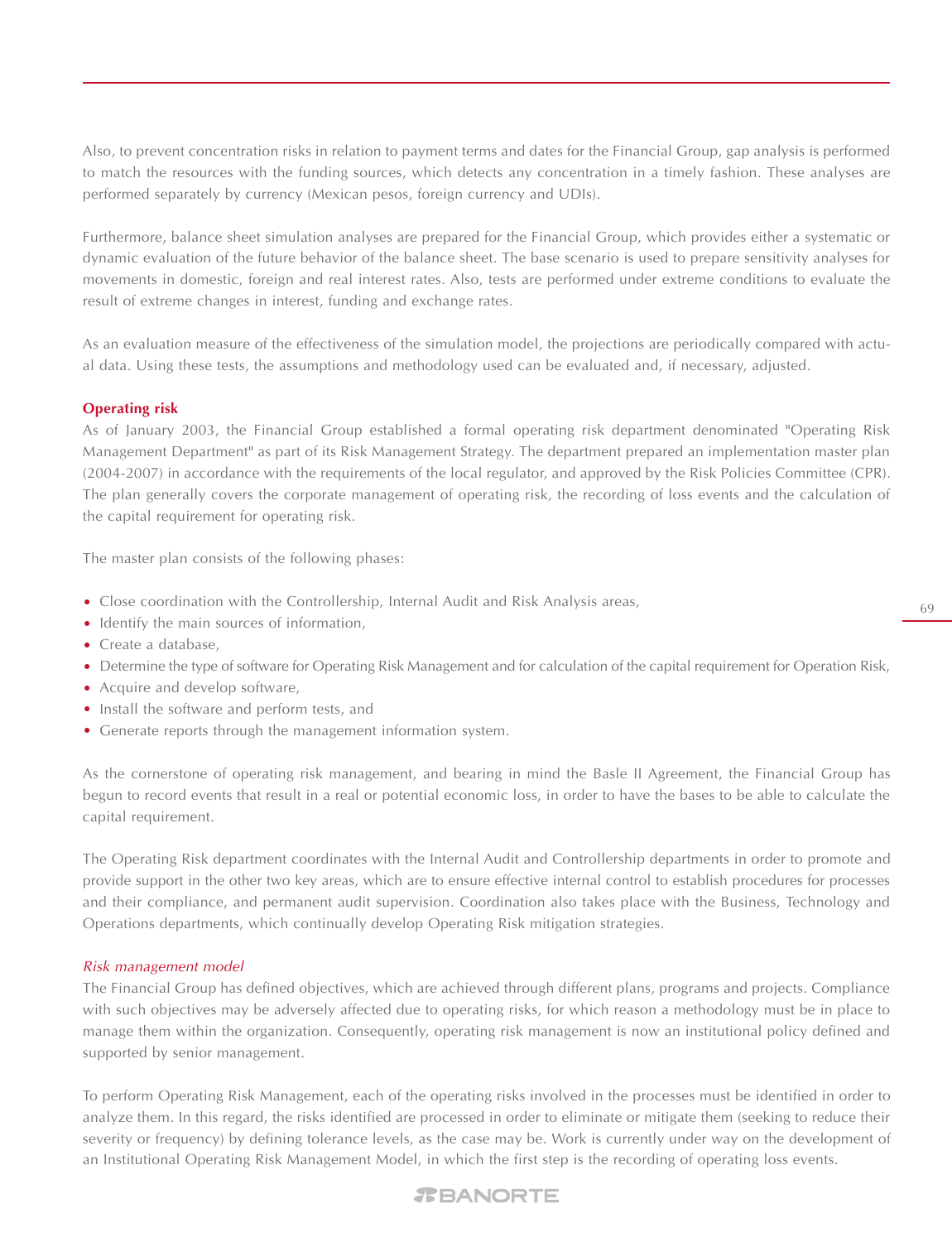GRUPO FINANCIERO BANORTE, S. A. DE C. V. AND SUBSIDIARIES .<br>COUNTS STATED IN THOUSANDS OF MEXICAN PESOS OF DECEMBER 31, 2004 PURCHASE POWER A

#### Recording of events

Given the inherent nature of operating risk, an historical database must be in place containing the operating events experienced by the Financial Group in order to be able to determine the respective trends, frequency, impact and distribution.

To record operating loss events, a system has been developed internally known as the "Operating Loss and Events Capture System" (SCERO). This system enables the central information supplier areas to directly record such events online, which are classified by type of event in accordance with the following categories (in line with those proposed by the Basle II Agreement):

| <b>Types of events</b>   | <b>Description</b>                                                                                                                                                        |
|--------------------------|---------------------------------------------------------------------------------------------------------------------------------------------------------------------------|
| Internal fraud           | Actions intended to defraud, illegally seize ownership or evade the regulations, law or policies<br>of the institution involving at least one internal party.             |
| External fraud           | Actions taken by third parties intended to defraud, illegally seize ownership or evade the law.                                                                           |
| Labor relations          | Actions inconsistent with laws or employment, health or safety agreements, or which result<br>in the payment of claims for damages to personnel or discrimination claims. |
| Practices with customers | Negligence or unintentional breaches which prevent compliance with professional obligations<br>with customers or due to the nature or design of a product or service.     |
| Damage to assets         | Damage or loss to physical assets due to natural disasters or other events.                                                                                               |
| System failures          | Interruption in business activities due to information systems failures.                                                                                                  |
|                          | Execution, delivery and processes Failures in processing of transactions or in process management and in relations with<br>counterparties and suppliers.                  |

#### Technology risk

Technology risk forms an inherent part of operating risk, for which reason its management is performed throughout the entire organization. The Technology and Operations departments carry out the functions established by the Commission in terms of technology risk management related to the establishment of controls, the evaluation of weaknesses and potential contingency plans.

To address the operating risk caused by high impact external events, the Financial Group is working on a project to improve their Business Continuity Plan (BCP) and Business Recovery Plan (BRP) based on a same-time data replication system at an alternate computer site. The project leader is the Controllership Executive Management, due to its association with processes, procedures and regulatory compliance. However, the areas of Technology and Operations, Business, and ARO Leadership are also significantly involved. The project's current progress covers the back-up and recovery of the main critical applications with a wider scope than the one previously reached with external providers.

#### Legal Risk

For the recording and follow-up of legal, administrative and tax issues that may arise from an adverse unfavorable ruling, an internal system called "Legal Risk Issues Monitoring System" (SMARL) was developed. This system enables the central data supplying areas to record such events directly and on-line, which are then classified by company, sector and legal issue, among others.

As part of the Financial Group's legal risk management initiative, legal contingencies are estimated by the attorneys that process the issues based on their knowledge in each case. This facilitates the creation of accounting provisions necessary to mitigate any estimated contingencies.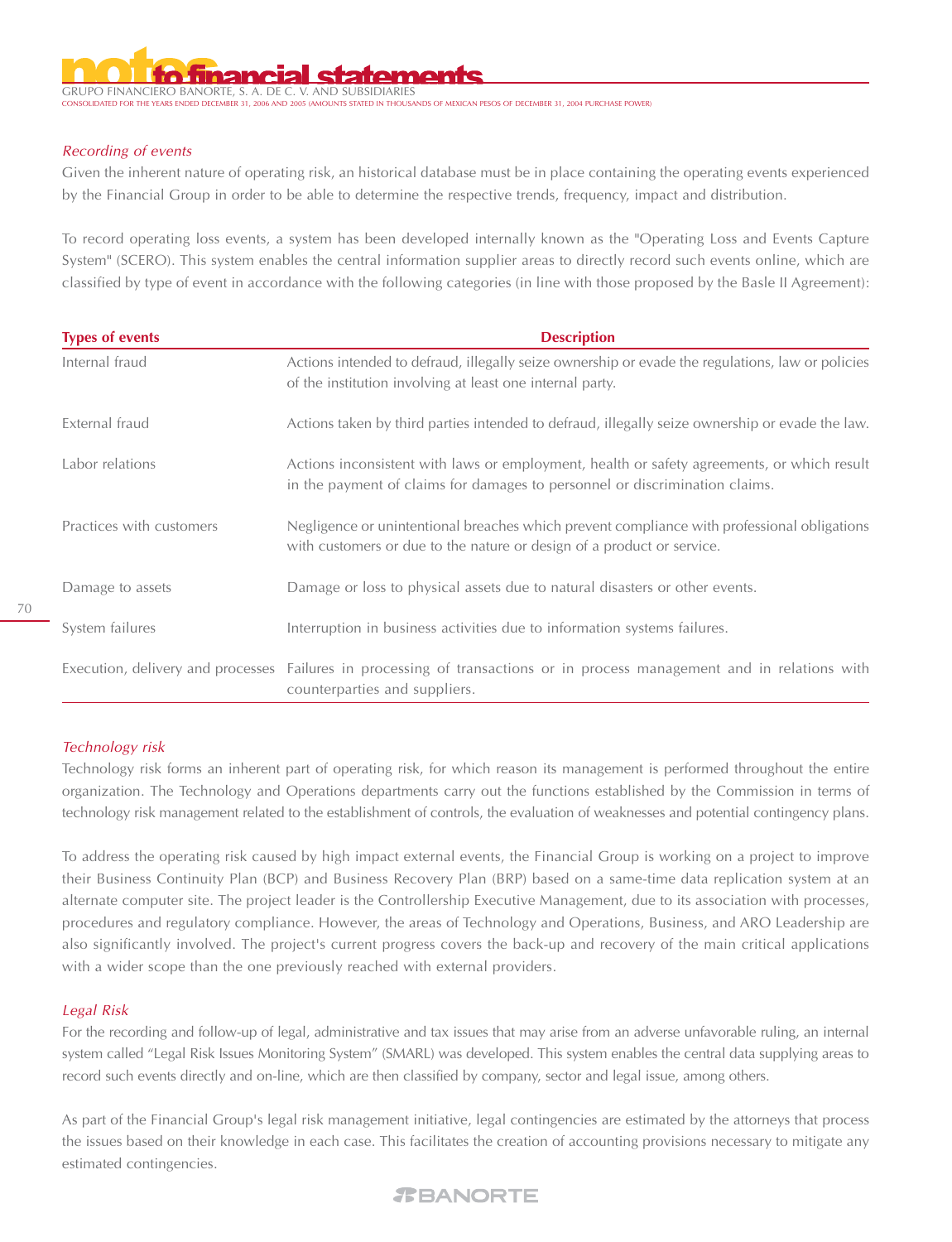The Legal Risk must be measured as an inherent part of Operating Risk in order to understand and estimate its impact. Therefore, those legal issues which result in real operating losses are recorded in the SCERO in accordance with a predetermined classification.

Based on the statistics of the current legal issues and real loss events, the Financial Group can identify specific legal or operating risks, which are analyzed in order to eliminate or mitigate them in an attempt to reduce or limit their future occurrence or impact.

#### **36. MEMORANDUM ACCOUNTS**

|                                                                   | 2006       | 2005         |
|-------------------------------------------------------------------|------------|--------------|
| Bank customers (current accounts)                                 | Ps 11      | Ps 15        |
| Settlement of customer transactions                               | 420        | (130)        |
| Customer valuables received in custody                            | 162,764    | 123,852      |
| Customer repurchase agreements                                    | 22,027     | 26,328       |
| Customer call options transactions                                |            | 163          |
| Managed trusts                                                    | 2,768      | Ps 2,886     |
|                                                                   | Ps 187,990 | Ps 153,114   |
| Guarantees granted                                                | $Ps -$     | Ps 28        |
| Other contingent obligations                                      | 262        | 1,184        |
| Opening of irrevocable credits                                    | 2,282      | 2,260        |
| Amounts committed in transactions with IPAB                       | 526        | 623          |
| Deposits of assets                                                | 1,186      | 766          |
| Financial Group securities delivered into custody                 | 204        | 221          |
| Financial Group government securities held in custody             | 292        | 388          |
| Assets in trusts or under mandate                                 | 84,355     | 70,597       |
| Managed assets in custody                                         | 93,378     | 86,818       |
| Investment banking transactions on account of third parties (net) | 92,723     | 93,689       |
|                                                                   | Ps 275,208 | Ps 256,574   |
| Securities to be received in repurchase agreements                | Ps 198,372 | Ps 249,809   |
| Minus: Creditor repurchase agreement                              | (198, 582) | (250, 082)   |
|                                                                   | Ps (210)   | Ps(273)      |
| Repurchase agreement from debtors                                 | Ps 19,518  | Ps 74,051    |
| Minus: Securities to be delivered in repurchase agreements        | (19, 518)  | (73, 963)    |
|                                                                   | $Ps -$     | <b>Ps 88</b> |

#### **37. COMMITMENTS**

As of December 31, 2006 and 2005, the Financial Group had the following contingent obligations and commitments:

- Third-party guarantees, other contingent obligations and lines of credits totaling Ps 2,544 (Ps 3,472 in 2005), which are recorded in memorandum accounts.
- Certain real property and operating equipment are leased. The leases establish periodic rental adjustments based on changes in different future economic factors. Total property lease payments for the periods ended December 31, 2006 and December 31, 2005, were Ps 160 and Ps 169, respectively. Total operating equipment rental payments for the periods ended December 31, 2006 and December 31, 2005, were Ps 59 and Ps 33, respectively.

#### 71